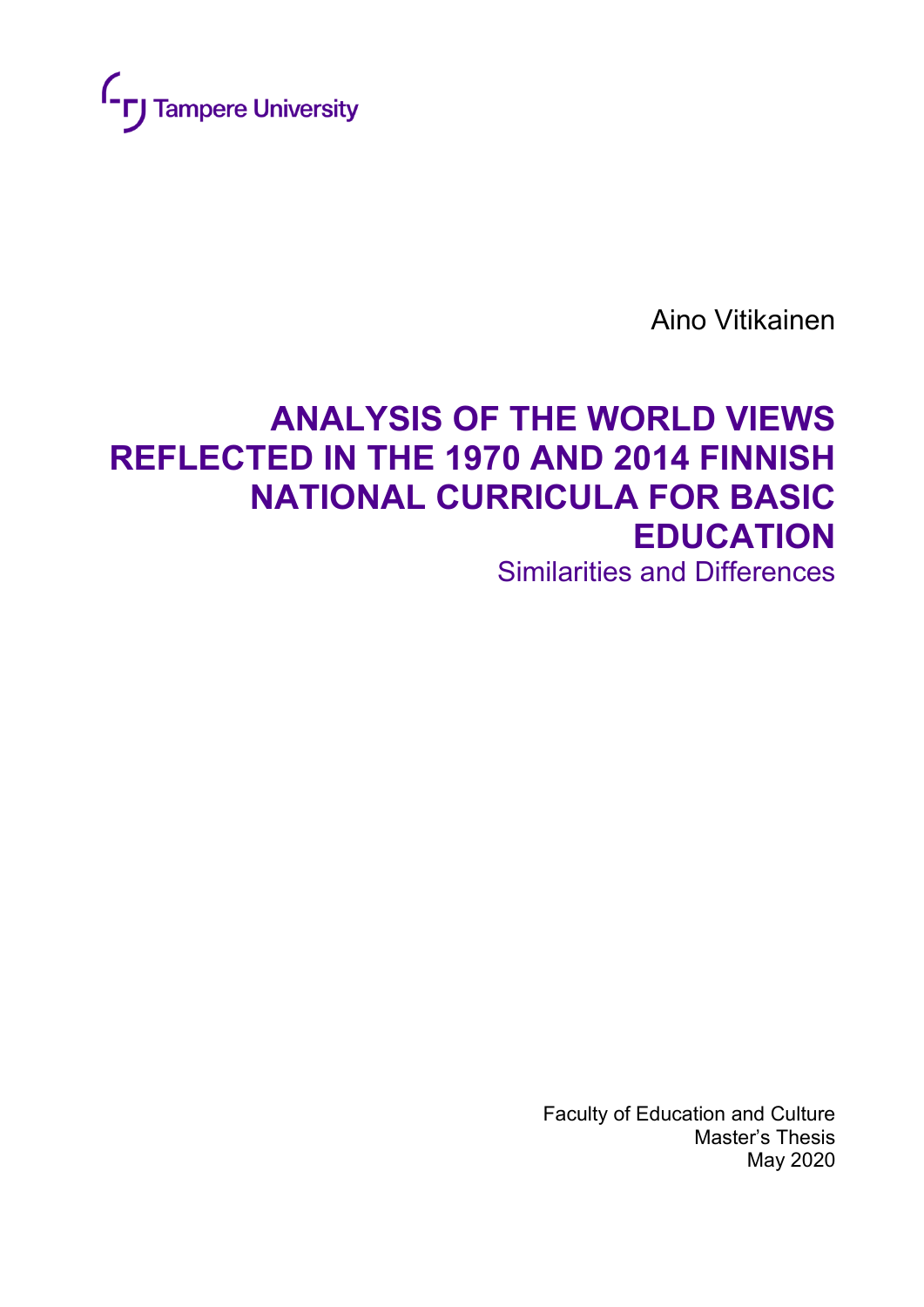# **ABSTRACT**

Aino Vitikainen: Analysis of the world views reflected in the 1970 and 2014 Finnish national curricula for basic education –Similarities and differences. Master's Thesis Tampere University Master's Degree Programme in Basic Education May 2020

The purpose of this study is to examine what world views the 1970 and 2014 Finnish national curricula for basic education reflect. In the study, education is seen as political activity and the national curriculum as a tool for ideological hegemony. Therefore, understanding the world views and ideologies reflected in the curriculum is essential for the teachers following the guidelines of the national curriculum. In recent years, Finnish politics has been changed by secularisation, globalisation and the increased threat of climate change. The study considers the political aspect of the curriculum by demonstrating how the national curriculum adapts according to the religious and political context of the society. This is done by comparing the world views reflected in the curricula to establish the changes the national curriculum has gone through between 1970 and 2014.

Content analysis was used to examine the 1970 and 2014 curricula to identify and categorise beliefs about epistemology, value theory and conception of the world which, according to the theoretical framework used in the study, capture the essence of world view.

The research results revealed that the world view reflected in the Finnish national curriculum for basic education has changed from one notably influenced by patriotic and religious beliefs into one becoming more broadminded regarding philosophical questions and emphasising both global and ecological perspectives. However, some ideologies have stayed intact: Both curricula emphasise the importance of equality, the basic principles of democracy and value both individualism and collectivism.

Keywords: world view, epistemology, value theory, conception of the world, ideology, curriculum, curriculum research

The originality of this thesis has been checked using the Turnitin OriginalityCheck service.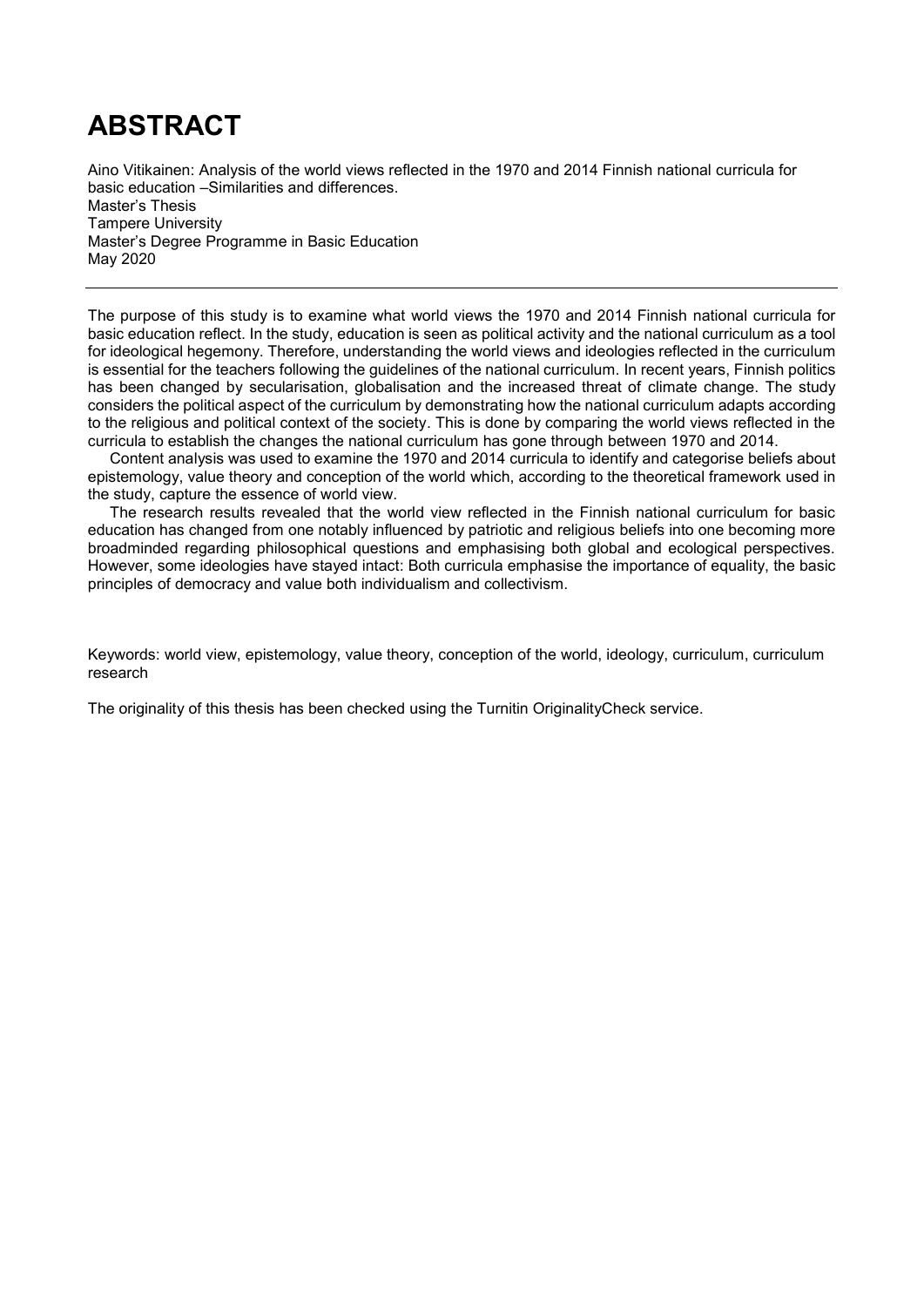# **CONTENTS**

| 1                       |       |                                                                              |     |  |
|-------------------------|-------|------------------------------------------------------------------------------|-----|--|
|                         | 1.1   |                                                                              |     |  |
|                         | 1.2   |                                                                              |     |  |
|                         | 1.3   |                                                                              |     |  |
| $\overline{2}$          |       |                                                                              |     |  |
|                         |       |                                                                              |     |  |
|                         | 2.1   |                                                                              |     |  |
|                         | 2.1.1 |                                                                              |     |  |
|                         | 2.1.2 |                                                                              |     |  |
|                         | 2.1.3 |                                                                              |     |  |
|                         | 2.2   |                                                                              |     |  |
| $\overline{\mathbf{3}}$ |       |                                                                              |     |  |
|                         | 3.1   |                                                                              |     |  |
|                         | 3.2   |                                                                              |     |  |
|                         | 3.3   |                                                                              |     |  |
|                         | 3.4   |                                                                              |     |  |
| 4                       |       |                                                                              |     |  |
|                         | 4.1   |                                                                              |     |  |
|                         | 4.2   |                                                                              |     |  |
|                         | 4.3   |                                                                              |     |  |
|                         | 4.4   |                                                                              |     |  |
|                         | 4.5   |                                                                              |     |  |
| 5                       |       |                                                                              |     |  |
|                         | 5.1   |                                                                              |     |  |
|                         | 5.2   |                                                                              |     |  |
|                         | 5.2.1 |                                                                              |     |  |
|                         | 5.2.2 |                                                                              |     |  |
|                         | 5.3   |                                                                              |     |  |
|                         | 5.3.1 |                                                                              |     |  |
|                         | 5.3.2 |                                                                              |     |  |
|                         | 5.4   | SIMILARITIES AND DIFFERENCES IN THE 1970 AND 2014 CURRICULUM WORLD VIEWS  64 |     |  |
| 6                       |       |                                                                              |     |  |
|                         | 6.1   | SUMMARY OF THE RESEARCH RESULTS.                                             | .68 |  |
|                         | 6.2   |                                                                              |     |  |
| 7                       |       |                                                                              |     |  |
|                         |       |                                                                              |     |  |
|                         | 7.1   |                                                                              |     |  |
|                         | 7.2   |                                                                              |     |  |
|                         |       |                                                                              |     |  |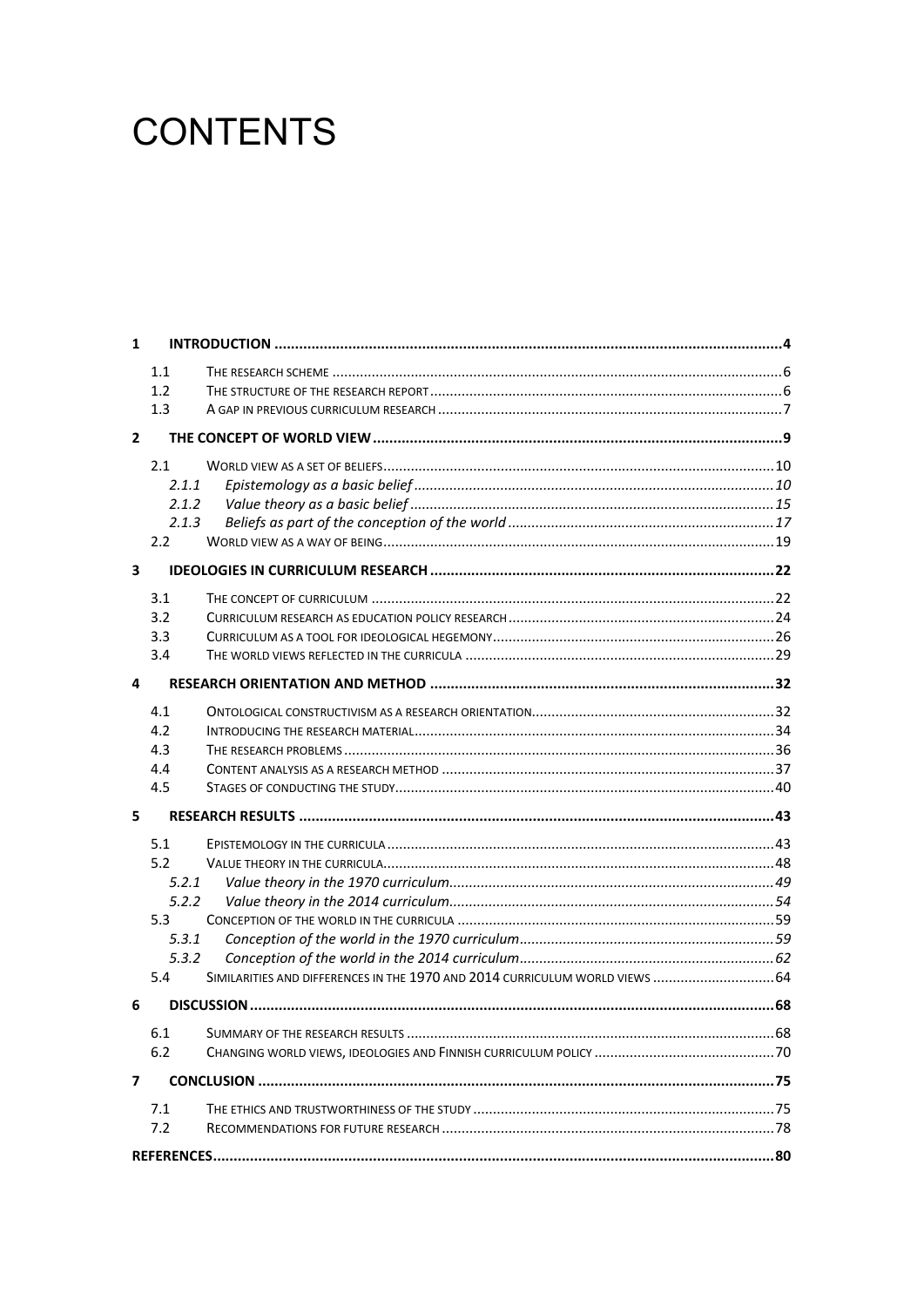# <span id="page-3-0"></span>1 INTRODUCTION

The Finnish society respects the autonomic Finnish teacher whose educational background and the knowledge required through work experience are trusted. Even though the Finnish teacher has the society's trust, she is provided with an instruction manual, the national curriculum, which she has to abide by. According to the *2014 National Core Curriculum for Basic Education,* the purpose of basic education is to ensure the equality and high quality of education and to create good conditions for the students' growth, development and learning. (FNBE, 2016, p. 9.)

The 2014 curriculum states that the teaching offered in Finnish schools should "not demand or lead to religious, philosophical or political commitment of the pupils" (p. 16). Even though students cannot be forced to commit to the philosophical stance of the curriculum, the teacher is expected to commit to it during work hours. Teachers working in Finnish comprehensive schools are abided by law to organise their teaching according to the guidelines, values and learning objectives outlined in the national curriculum. Together with, the purpose of the education system is to educate future Finnish citizens. Education, then, is guided by the ideologies, values, conceptions of the world and other beliefs that arise from the world view reflected in the curriculum. Having said this, understanding the world view reflected in the curriculum is essential for two reasons:

- 1. All the content in the curriculum comes from the world view that the curriculum is based on. The world view defines what is viewed as valuable and ideal. The world view answers how we perceive the world or justify our knowledge. In this study, the world view is seen as the basis of educational activity.
- 2. Every individual has a world view that sets a course for his or her life, for example, by directing moral decision-making. Thus, a teacher's personal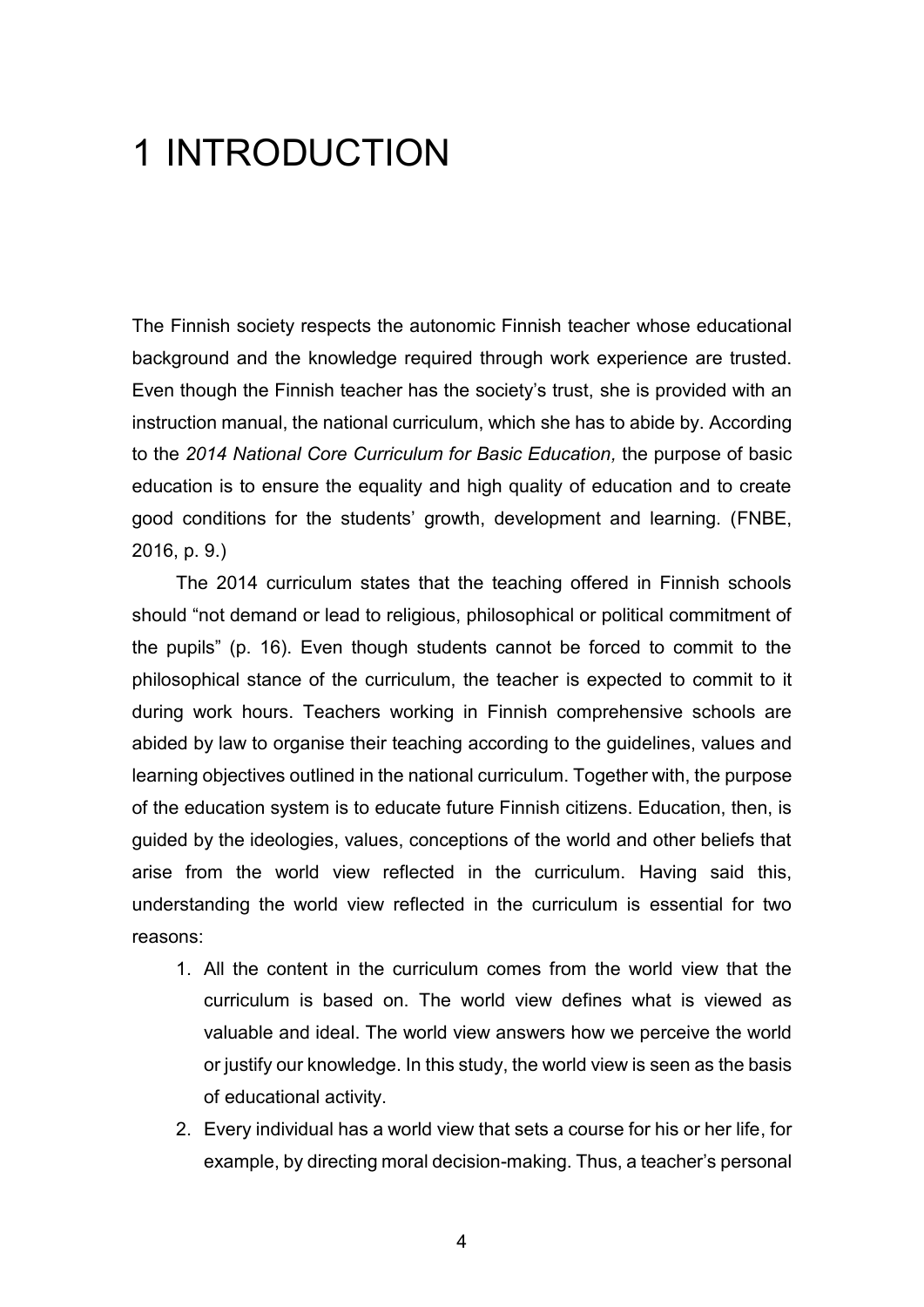world view automatically affects her profession. Tensions may arise when the autonomic Finnish teacher, with her world view, is forced to abide by the national curriculum that reflects a world view that differs from hers.

With this in mind, understanding the world view reflected in the national curriculum is vital first because it is the world view that guides all educational activity and inevitably affects the students' perceptions of the world. Second, each teacher should compare her personal world view to the one reflected in the national curriculum. Comparison should be made to consider if distributing the values of the world view reflected in the curriculum is something that the teacher can do with a good conscience.

Hence, the interest in this master's thesis is to examine what type of world views are reflected in Finnish national curricula for basic education. Moreover, the study examines whether the world view reflected in the curricula has changed between Finland's first (1970 curriculum) and latest (2014 curriculum) curriculum for basic education.

James McKernan (2008) states that educators are responsible for evaluating the curriculum. The process of evaluation demands the teacher to step into the role of a researcher, which includes the next four notions:

- 1. A commitment to teaching and research as part of the occupation.
- 2. A commitment to the development of reflection as the means for improving practice.
- 3. A commitment to the development of a community that shares theoretical and practical knowledge.
- 4. A commitment to the dissemination of practical wisdom and research results. (McKernan, 2008, p. 121–122.)

According to McKernan's view, the teacher must study and evaluate the curriculum. Extensive research on the curriculum is of demand to ensure that the society stays democratic. Together with, curriculum research assures that the curriculum reflects the needs of the society. The study is conducted by a future teacher, taking on the role of a researcher to critically examine the 1970 and 2014 curricula to enhance understanding of the world views they reflect.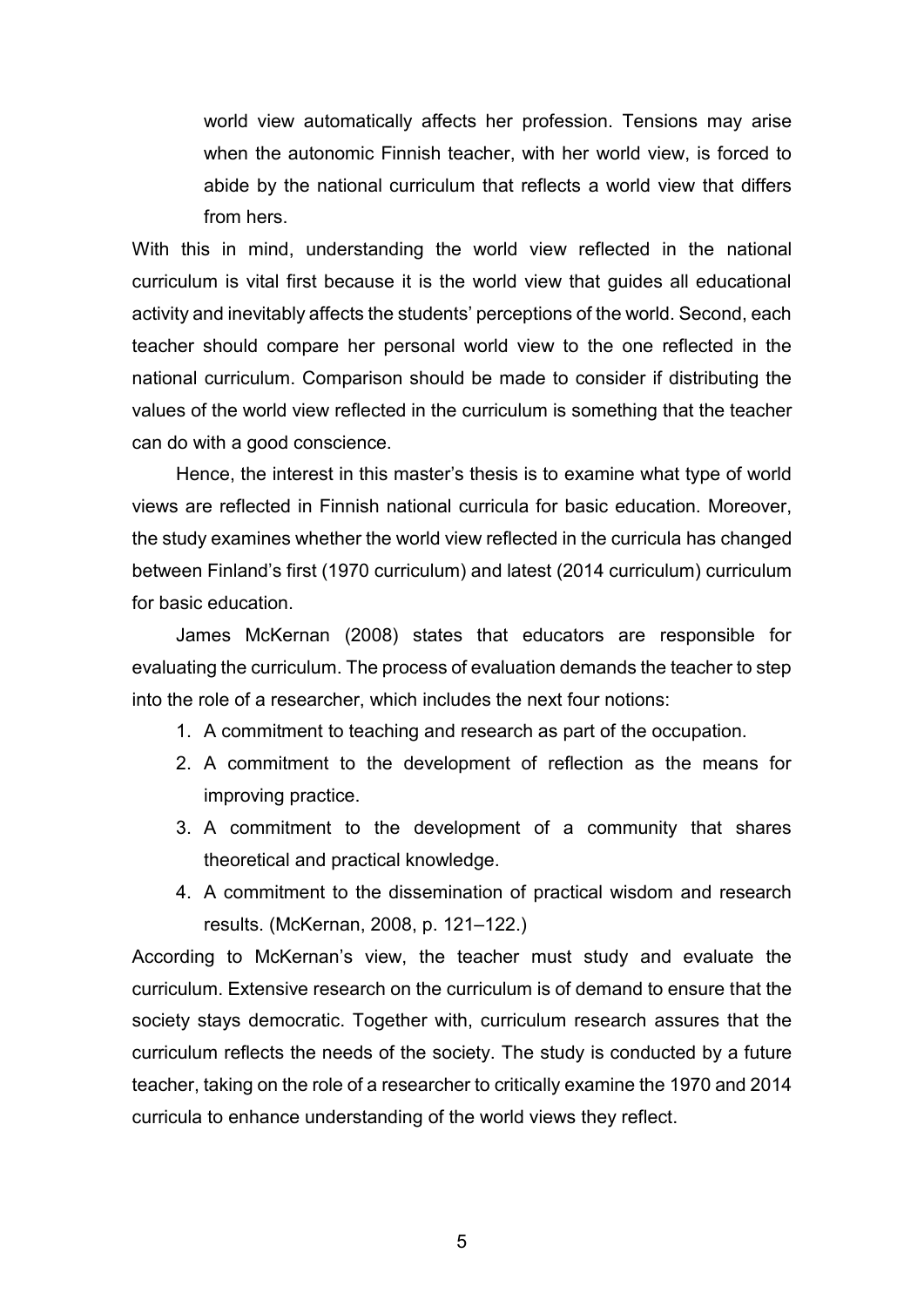#### <span id="page-5-0"></span>*1.1 The research scheme*

The study aims to understand and describe the curriculum chapters in two different curricula. The two curricula examined in this master's thesis are as follows: 1) *The 1970 Curriculum for Basic Education* and 2) *The 2014 National Core Curriculum for Basic Education*. The interest is in finding and categorising different belief statements regarding the categories of epistemology, value theory and the conception of the world that, according to the theoretical framework of the study, capture the essence of world view. Once the two world views are discovered, the study moves onto comparing them to each other to establish similarities and differences between the world views.

### <span id="page-5-1"></span>*1.2 The structure of the research report*

The research report begins with an introduction that argues for the importance of research on curriculum world views. Furthermore, the introduction chapter demonstrates that previous research on world views of the Finnish national curriculum does not exist. Hence, the mission of the study is to fill this gap in research.

The second chapter presents the theoretical framework capturing the essence of world view since the world view reflected in the curriculum cannot be studied without a thorough background understanding of how the concept of world view is defined within the study. Since the study falls into the field of curriculum research, chapter three introduces curriculum research as part of the domain of political. Moreover, the chapter demonstrates how educational activity is primarily ideology-driven political activity. The chapter also argues that the politics of education is the reason that information about the world views reflected in curriculum texts is required.

Chapter four introduces the study's research orientation which is essential for understanding how the study perceives the world. In addition, the chapter presents the research material and lists the research problems. The chapter also describes content analysis as a research method and demonstrates how the study was conducted.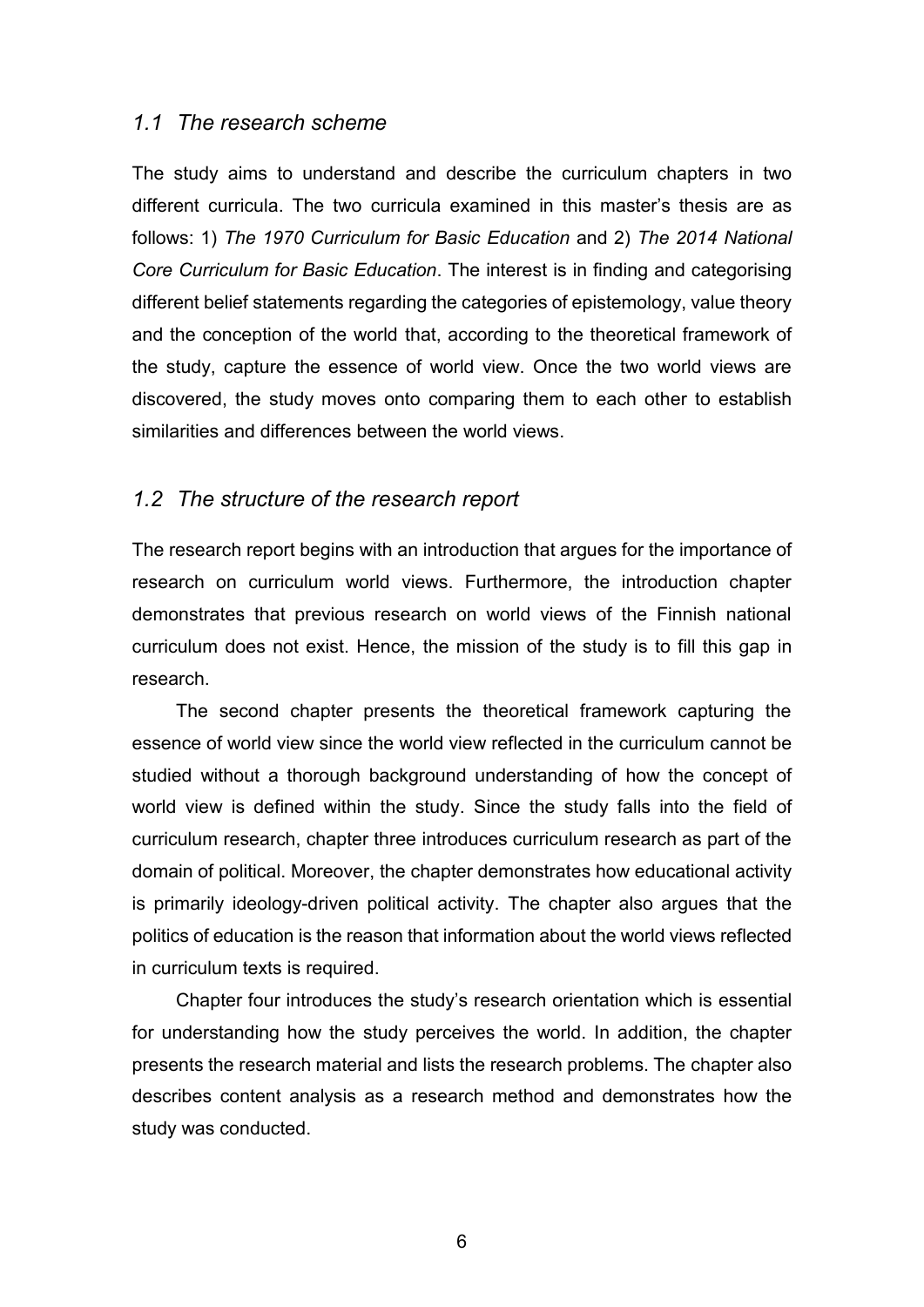Chapter five presents the research results for the two analysed curricula. Chapter six considers the religious and political context of the late 1960s and the early 2010s, when the two curriculum documents were developed, to deepen understanding of the world views reflected in the curricula. Chapter seven addresses issues regarding the ethics and trustworthiness of the study and ends with recommendations for future research. Bibliography is included at the end of the study.

## <span id="page-6-0"></span>*1.3 A gap in previous curriculum research*

Previous research on Finnish national curricula has been conducted through several master's theses and doctoral theses. Studies have been conducted about the politics of the curricula (e.g. Rokka, 2011), educational goals and how the curricula define central educational concepts such as evaluation, teaching and learning. Research has also focused on subject-based goals for education and their development over the years, student and teacher perceptions of the curriculum (e.g. Korkeakoski,1990) and various other topics of interest.

In addition to the research carried out by university students, research has been conducted by different research groups. For example, the Learning and development in school –research group, consisting of a group of researchers from the universities of Helsinki, Tampere, Oulu and Eastern Finland, has focused its research on the Finnish national curriculum for basic education. The research group produces information regarding a wide range of questions related to the development of the national comprehensive school system and the teaching profession. (Soini-Ikonen, Pyhältö & Pietarinen, 2020.)

The research group's previous research regarding the 2014 curriculum has been especially interested in district-level work on the curriculum reform in Finland and state- and district-level curriculum coherence (e.g. Sullanmaa, Pyhältö, Pietarinen & Soini, 2019). Studies have also been conducted on critical concepts, like shared sense-making, in the curriculum reform (e.g. Pietarinen, Pyhältö & Soini, 2017). Primarily, the research conducted by the group has focused on the equality of the new Finnish compulsory school system (Soini-Ikonen, Pyhältö & Pietarinen, 2020).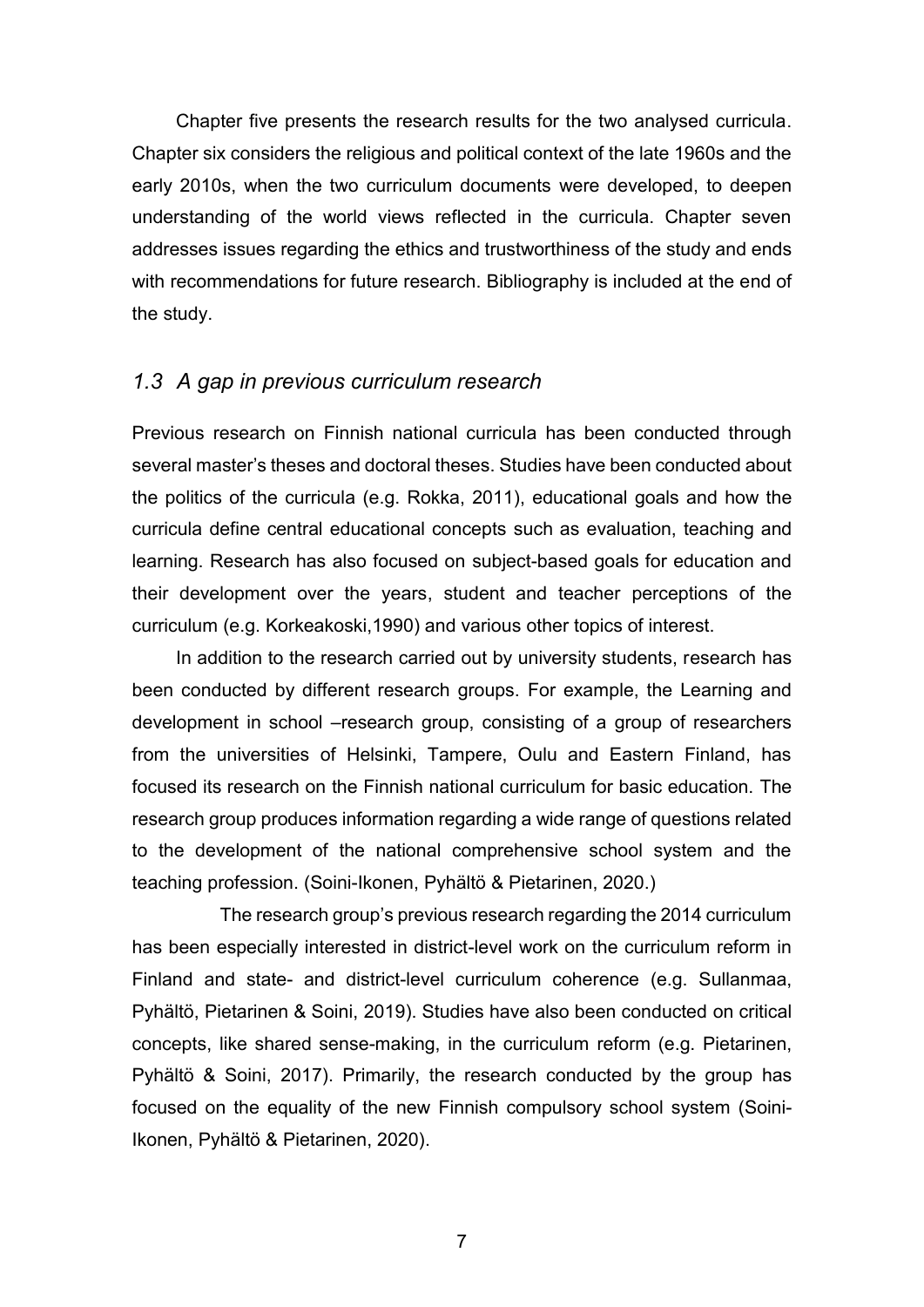Finnish curriculum research has also been interested in how international forces shape the Finnish national curriculum, on teachers' roles as the interpreters and implementers of the curriculum and the role of political ideologies in the national curriculum (e.g. Autio, Hakala & Kujala, 2017). Recent studies on the 1970 curriculum have consisted of comparative studies examining the 1970 curriculum in comparison to the newer curricula.

Research regarding the world views reflected in the Finnish national curricula for basic education, however, does not exist. Therefore, the study aims to fill the research gap. I hope that through the research results, teachers in Finnish schools would gain an understanding of the world views reflected in the curriculum texts and how these world views have changed over time.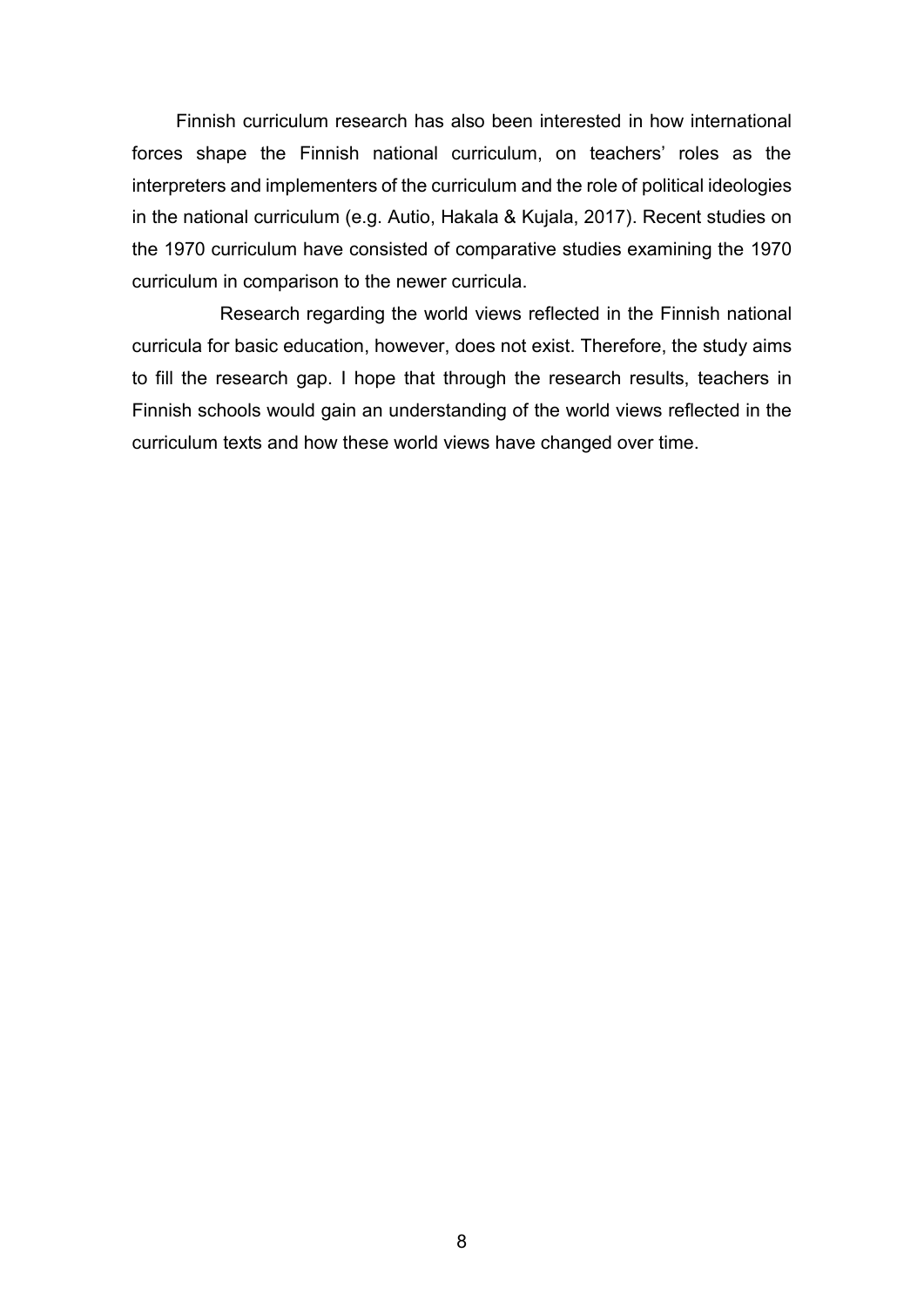# <span id="page-8-0"></span>2 THE CONCEPT OF WORLD VIEW

Tapio Puolimatka (1995) presents two different approaches to educational research. First, educational research can be done by an empiric approach to examine how education is organised in practice. Second, educational research can be constructed by a theoretic-conceptual approach where basic concepts are defined, and the relationships between these concepts are examined. The empiric and theoretical-conceptual approaches exist to complement one another. Today, it is a shared view that the theoretic-conceptual approach is a prerequisite for empirical research. A researcher who does not have concepts to define the world, cannot understand or describe the world. Therefore, forming and explaining concepts is one of the most central tasks of all research, including this one. (Puolimatka, 1995, p. 10–11.)

With this in mind, to discover what sort of word views the 1970 and 2014 national curricula reflect, a definition for the concept of world view must be presented. The research report uses the division given in Kari Vitikainen's (2017) doctoral dissertation for the world view to set the frame for the theoretical discussion done in the thesis. Vitikainen's two viewpoints for the concept of world view are as follows:

- 1. Defining the concept of world view in a way that underlines the content of the beliefs forming the world view (world view as a set of beliefs – viewpoint).
- 2. Defining the concept of world view in a way that underlines world view as a way of life and in daily decision making that happens under the regularities set by a particular context (world view as a way of being – viewpoint). (Vitikainen, 2017, p. 30–34.)

Traditionally, theories of world view do not make a distinction between the viewpoints of a world view as a set of beliefs and world view as a way of being. The theories are mainly restricted to the world view as a set of beliefs –viewpoint even though human beliefs and ideals often contradict behaviour. Vitikainen's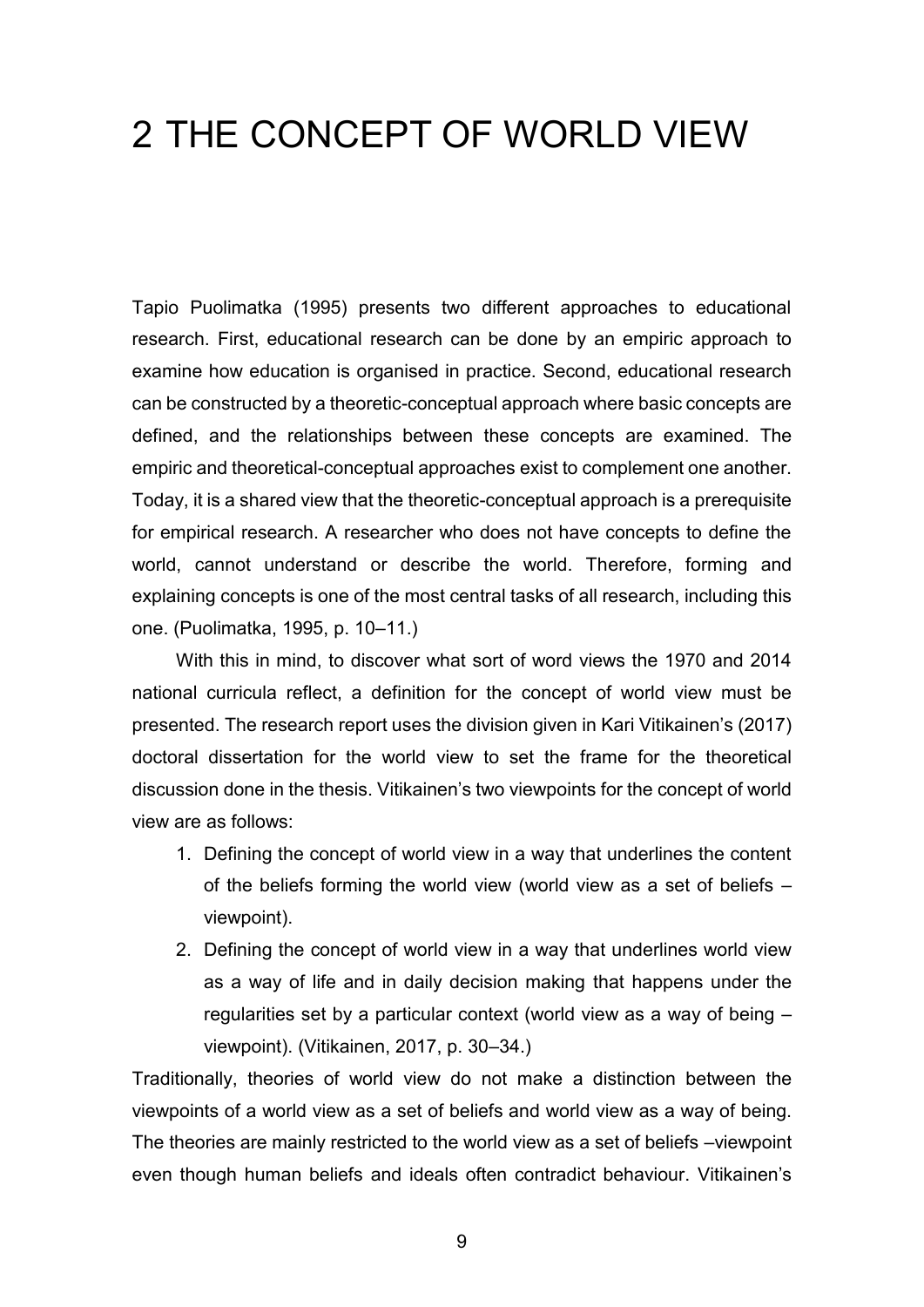approach provides an explanation for this contradiction and as a result, deepens the understanding of the concept of world view. The purpose of the second chapter is to examine the two viewpoints in more detail. Furthermore, the aim is to explain why both of the perspectives are required to capture the essence of world view. The chapter will begin by examining the world view as a set of beliefs –viewpoint.

# <span id="page-9-0"></span>*2.1 World view as a set of beliefs*

Ilkka Niiniluoto (1984b, p. 87) uses a definition of the world view where the world view consists of epistemology, value theory and the conception of the world. Different sets of beliefs form the categories mentioned above. The study sees a belief as a mental state that has insight and that due to its insight can be true or untrue (Lammenranta, 1993, p. 73, 75, 80–82). In this study, Niiniluoto's definition is seen as representing the world view as a set of beliefs –viewpoint. Next, the study will provide definitions for the concepts of epistemology, value theory and the conception of the world that together comprise the world view as a set of beliefs –viewpoint.

## <span id="page-9-1"></span>2.1.1 Epistemology as a basic belief

According to Markus Lammenranta (1993), epistemology deals with information regarding the reality as information-wise. Because epistemology deals with information regarding reality, regarding epistemology, something with a truth value must exist. Thus, epistemology is involved in the practices with which we aim for truth. Simultaneously, epistemology answers the questions of what we should believe and how we should form beliefs, for example, of what is right or wrong. (Lammenranta, 1993, p. 10, 75, 81.) The chapter approaches the concept of epistemology by introducing two orientations emphasised in the field of western philosophy. These two orientations are examined to increase understanding of the concept of justification in epistemology and justification's relationship to world views.

Alvin Goldman (2001) states that theories of justification interest epistemologists for two reasons. First, many epistemologists think that a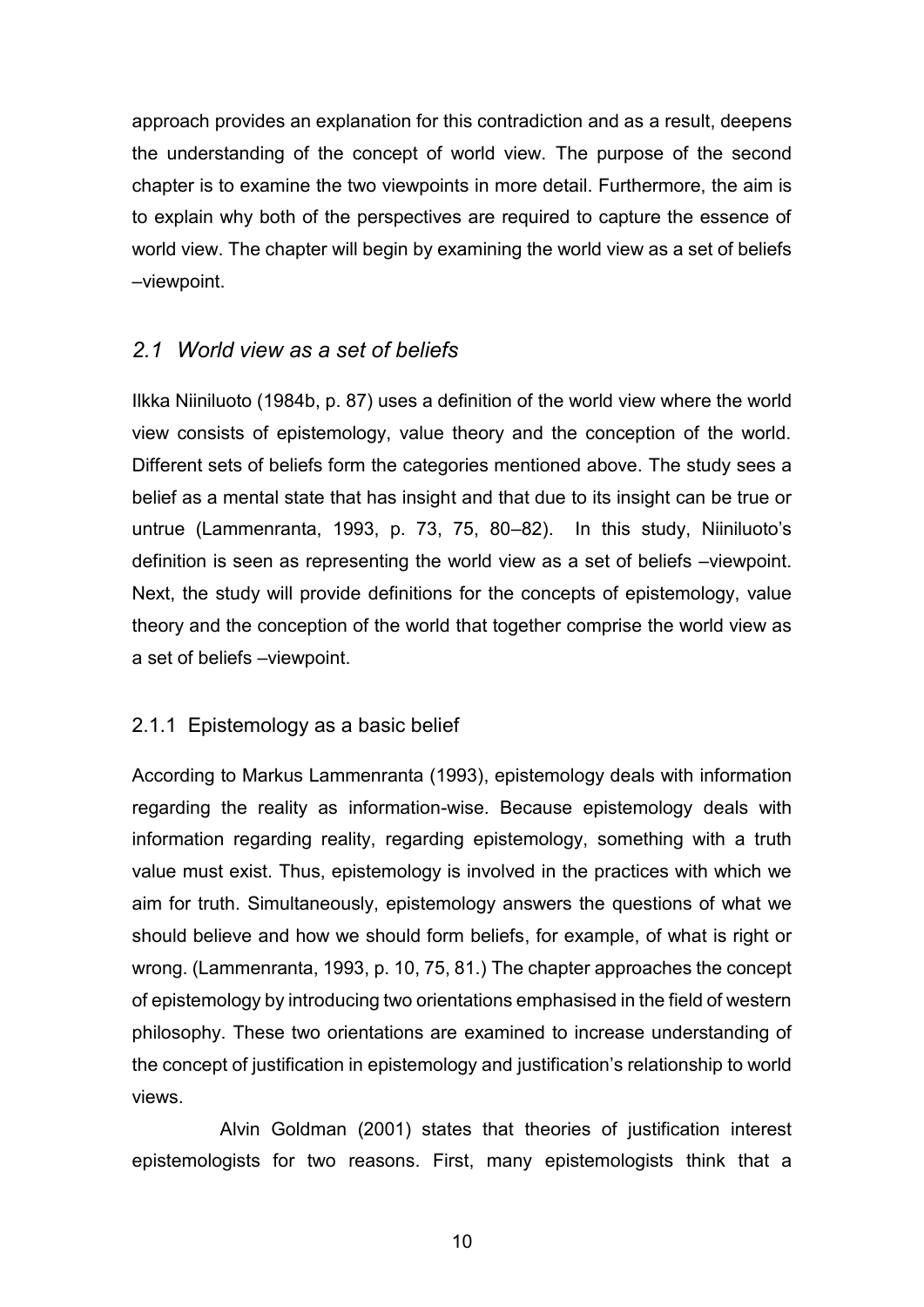necessary condition of knowing a proposition is having a justified belief of that proposition. Hence, the analysis of knowledge requires the individual to be familiar with the conditions under which beliefs are justified. Second, epistemologists are interested in doxastic decision principles, which are rules for the formation of beliefs or other doxastic attitudes. (Goldman, 2001, p. 38.) In like manner, Hilary Kornblith (2001) states that justifications relationship to epistemology is that knowledge is traditionally defined as a justified true belief (p. 2). Since justification is essential for knowledge, a central task of epistemology is to describe what justification consists of. Kornblith (2001) continues by saying:

And, according to tradition, what is required for a person to *be* justified in holding a belief is for that person to *have* a certain justification for the belief, where having a justification is typically identified with being a position, in some relevant sense, to produce an appropriate argument for the belief in question. (p. 2.)

Theories of justification can be divided into internalist and externalist theories (Lammenranta, 2004, p. 486). According to William P. Alston (2001), those who hold a distinction between internalism and externalism have contrasting views on what can confer justification (p. 68). The study will now move onto describing what is meant by internalism and externalism in more detail.

#### *Internalism and justification*

William P. Alston (2001) states that internalists restrict justifiers to items that are within the subject. For Alston to be within the subject has two meanings. First, Alston says that to confer justification, something must be within the subject's view of the world in the sense of being something that the subject knows or believes. Second, to explain justification, something must be accessible to the subject in a unique way. (Alston, 2001, p. 68–69.)

Lammenranta (2004) presents three different forms of internalism defended by current internalists. The first form is called perspectival internalism, that requires that whatever contributes to the justification of a belief must be within the individual's epistemological understanding of the world. (Lammenranta, 2004, p. 486.) The American philosopher Laurence BonJour argues that if an agent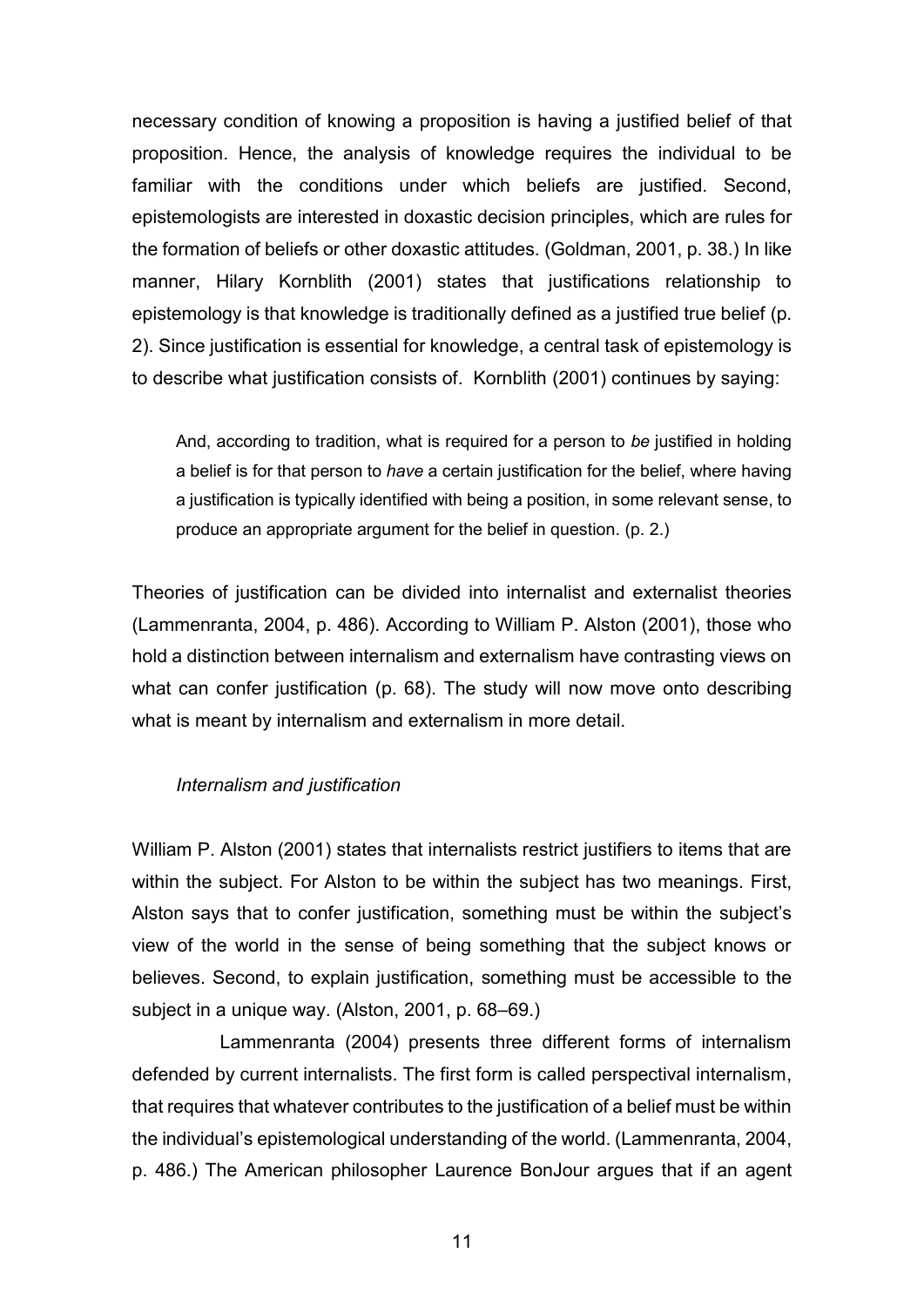must be justified in one's belief, the belief must form a unified whole with the rest of the person's beliefs, and this fact must be cognitively accessible to the person. (Kornblith, 2001, p. 112; Lammenranta, 2004, p. 487.)

The second form of internalism presented by Lammenranta (2004) is access internalism that demands the justifying conditions to be directly accessible to the individual. The individual should be able to determine if her beliefs are justified by reflection alone. Access internalism requires that the justifying conditions are accessible to the believer. The third form of internalism presented by Lammenranta is awareness internalism that requires that the subject is aware of the conditions under which she justifies her beliefs. (Lammenranta, 2004, p. 486–487.)

Keith Lehrer (1974) summarises the previous discussions of justification in internalism with the following quote:

In whatever a man might attempt to justify his beliefs, whether to himself or another, he must always appeal to some belief. There is nothing other than one's belief to which one can appeal in the justification of belief. There is no exit from the circle of one's beliefs. (p. 187–188.)

An example providing an internalist conception of reality appears in the concept of spirituality described by Deepak Chopra (2012). According to the internalist viewpoint, spirituality focuses on the invisible and transcendental world that is found within a human being. Chopra argues that all experiences happen in human consciousness which makes the reality itself pure consciousness and the ultimate reality as lacking physical properties. Chopra continues in saying that to understand the essence of reality; the human being must look at the whole truth from both the subjective and objective viewpoints That being the case, separating the subjective and objective viewpoints is not possible. (Chopra, Mlodinov & Hartikainen, 2012, p. 13, 375–378, 382.)

Vitikainen (2017), however, states that internalism does not exclude the belief that at the background of everything exists an actual reality. Instead, the subjectivity of human beings makes reality ambiguous. (Vitikainen, 2017, p. 37.) According to Lammenranta (1993), the internalist thinks that the human intellect and knowledge are something internal, non-dependent of other realities. Thus,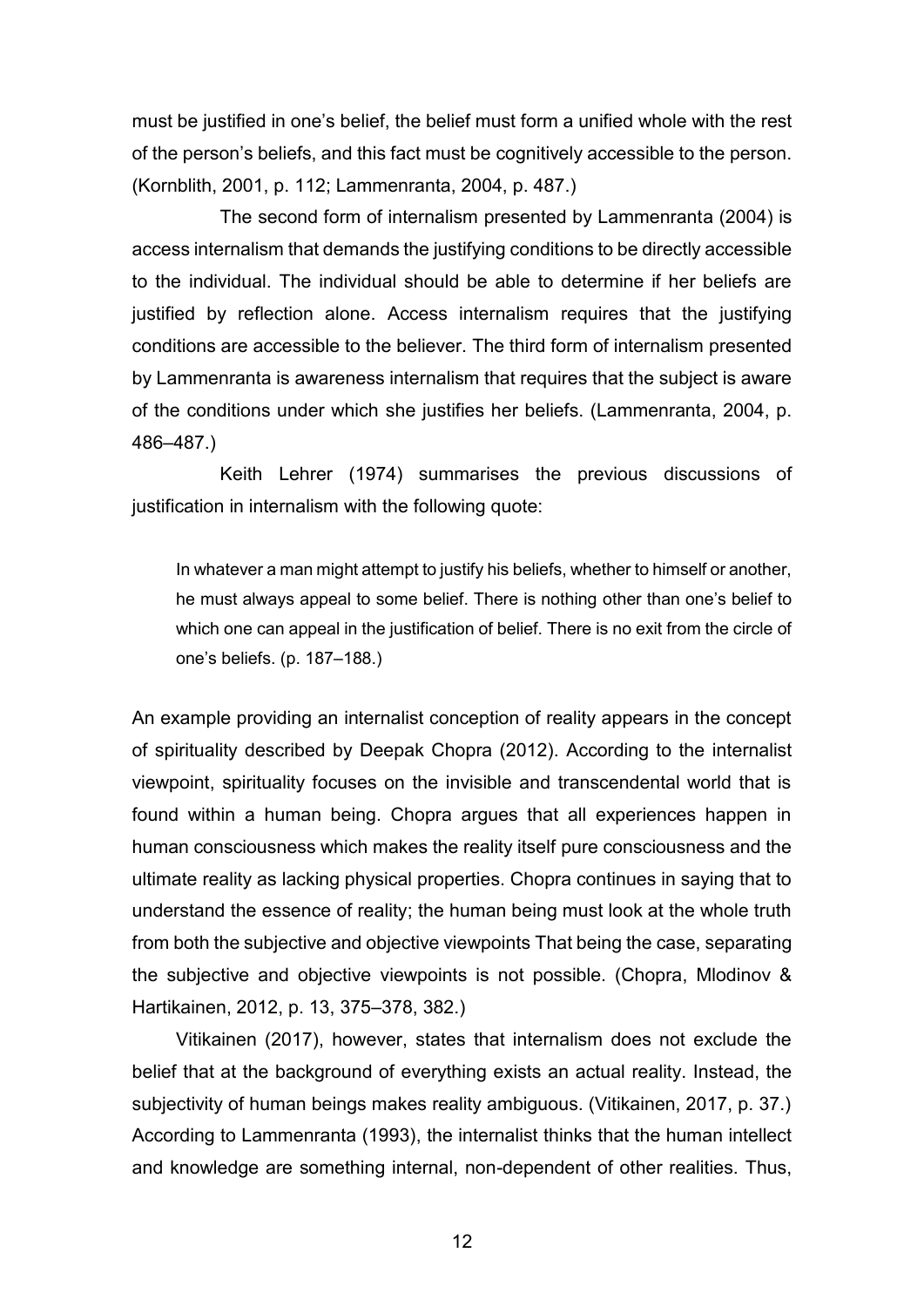we have knowledge about the reality because the knowledge is a product of our intelligence. In explaining how our knowledge of the world is possible, an internalist turns to God or constructivist ontology. (Lammenranta, 1993, p. 11.)

One of the most influential internalist thinkers arguing for the existence of God is the French philosopher Rene Descartes (1596–1650). Descartes finds he can imagine being wrong about everything apart from the existence of his mind: "I think, therefore I am." Descartes continues the chain of thinking by stating that human beings have a reason to believe that they are not alone in the void and that the cause of any idea must have as much formal reality as there is an objective reality in the idea. According to Descartes, we cannot have a sense of something powerful unless it is caused by something that is just as powerful. Descartes' answer to this problem is God. His concept of God represents a perfect being. "I", the person himself, does not have sufficient powers for creating the idea of God since the "I" is limited and capable of becoming more powerful. The idea of God, on the other hand, is complete and incapable of becoming greater. Therefore, Descartes concludes that God exists because God alone can cause the idea of God. (Heunemann, 2014, p. 20–24; Kornblith, 2001, p. 4–5.)

Lammenranta (1993) argues that constructivist ontology has developed from Immanuel Kant's (1724–1804) thinking of the transcendental schema doctrine (p. 57). Kant makes a distinction between the world as it is in itself (noumenal world) and the world as we perceive it (phenomenal world). The phenomenal world is spatial and temporal meaning that it changes between different societies and generations since it is the result of mental structures. Kant sees that thinking and experience are made possible through different conceptual structures or categories that we use to describe the world. Kant is sceptical that we can have knowledge of the noumenal world and instead focuses on the phenomenal world, which he sees as the world natural sciences study. (Brock & Mares, 2014, p. 60–62.)

Lammenranta (1993) continues his argument by stating that the modern Kantians have shifted their thinking to seeing language and concepts as tied to a particular language and society. This new form of thinking is called constructivism. Lammenranta uses Michael Devitt's (1991) reflection in characterising constructivism as a way of thinking that sees the world as a construction of concepts that differ between different linguistic, social, scientific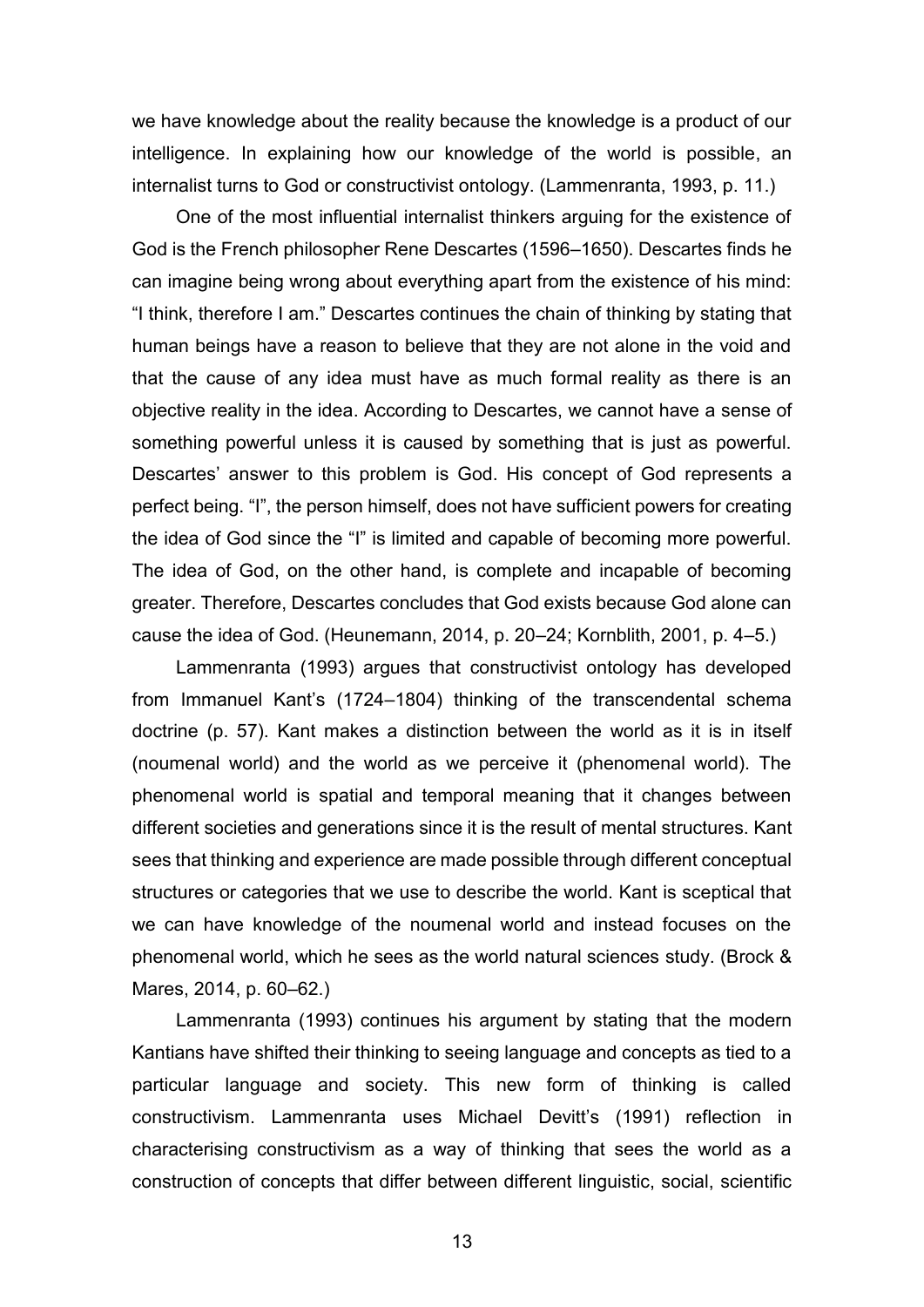or other groups. Each world exists only in relation to the concepts used in each group. As a result, people using different concepts, live in different worlds, and consequently, their world views are incomparable. (Lammenranta, 1993, p. 57– 58; cited Devitt, 1991, p. 235.)

Stuart Brock and Edwin Mares (2014) provide examples of constructed entities in our world. These entities can be things like money, economies, nations, or presidents. These psychological constructs depend upon our existence, while our societies depend upon their existence. (Brock & Mares, 2014, p. 39.) For example, different nations have a different understanding of the concept of democracy. In Finland, democracy means the ability to vote from a pool of parties. Still, in the United States of America, democracy is seen as people's ability to vote between two parties from the left or right of the political spectrum. The world operates on different contracts and social constructions that can shift and change between generations and social groups. Understanding the constructivist way of thinking is especially important when analysing a national curriculum intended for a nation consisting of different social and ethnical groups.

#### *Externalism and justification*

The second view answering question regarding the justification of knowledge is called externalism. BonJour (2001) argues that externalism is a reasonably new concept among serious philosophers. BonJour continues to build his case by claiming that no serious epistemologist would have suggested that a person's beliefs might be epistemically justified through facts external to his conception. Still, despite the previous consensus, in recent years, epistemologists have begun to argue that the internalist conception of justification is mistaken and justification should depend on external matters. (BonJour, 2001, p. 13; BonJour, 2009, p. 171.)

Externalism is based on the idea that we can know about the world what is given to us through our senses. According to the externalist viewpoint, everything that exists is part of nature and able to be understood using scientific methods. Through scientific theory and the collection of sensory data, externalists make deductions about epistemological matters. (Lammenranta, 1993, p. 11–12, 29, 36; Niiniluoto, 1984a, p. 87.)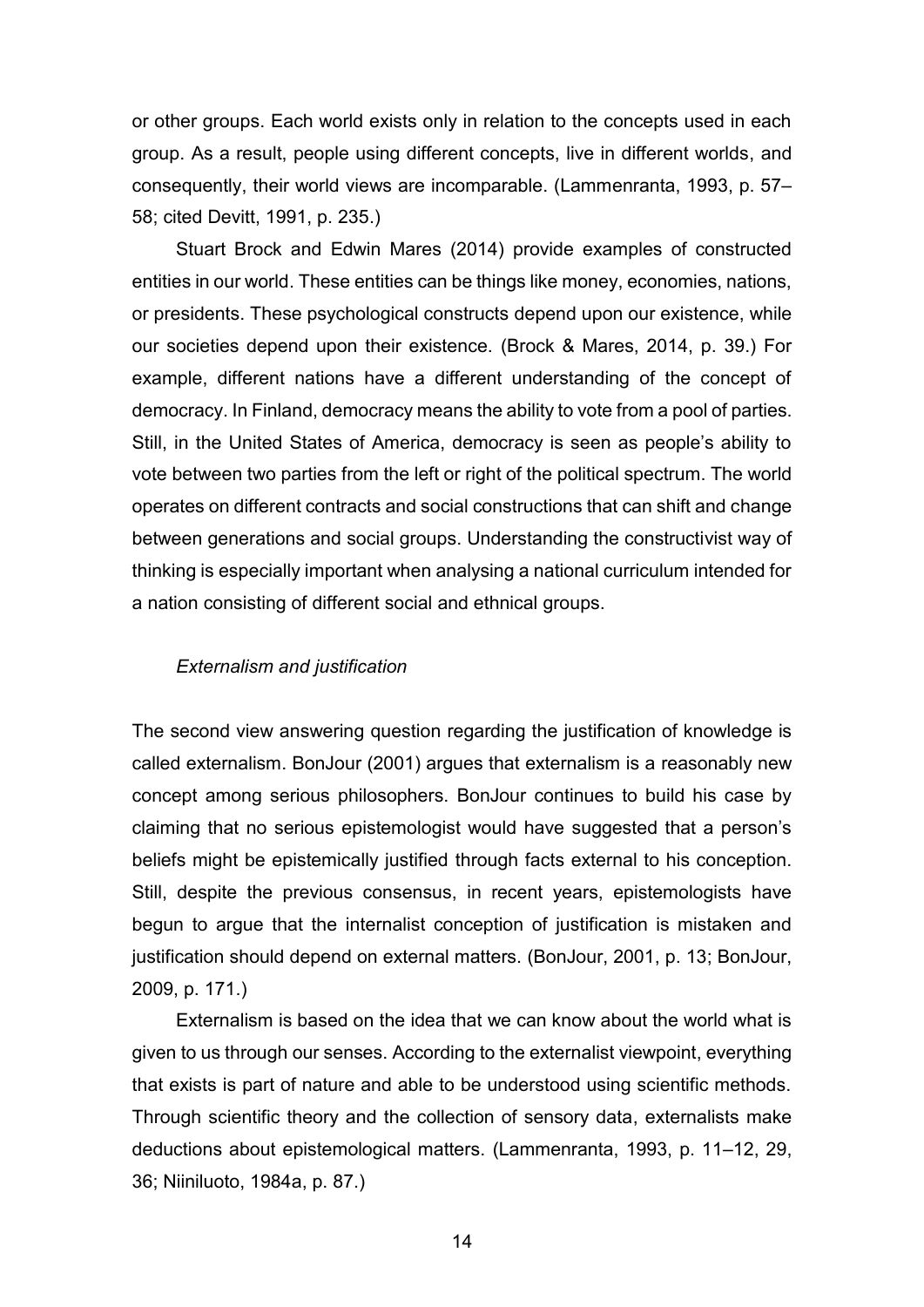Kornblith (2001) describes externalism as a view about knowledge where when a person knows that a particular claim p is true, there is some natural relation which holds between that person's belief that p and the world. What is distinctive about the externalist view of knowledge is that it does not require justification in the traditional sense. For externalists knowing requires having a belief that is appropriately connected with the world. (Kornblith, 2001, p. 2.)

One of the philosophers owning an externalist viewpoint for justification was the American philosopher John Dewey (1859–1952). Dewey approached justification through instrumentalism that relied on both sensory input and the constructive power of reasoning. Instrumentalism falls into the category of empiricism that sees the origins of knowledge in sensory experience. Dewey was especially active in his critique of Kantian philosophy from which social constructivism is derived. Dewey replaced Kant's mind-centred system with one centred upon experience-nature transactions. (Hildebrand, 2018.)

Leonard Mlodinow (2012) represents a world view that has an externalist approach to the justification of knowledge. Mlodinow introduces the scientific world view that is based on information gathered through sensory processes. According to the scientific world view, truth is found by the processes of deduction and human sensory perception. Mlodinow argues that science offers answers that are in harmony with nature. (Chopra, Mlodinow & Hartikainen, 2012, p. 12– 13, 29.) Next, the study will discuss the role of value theory as a building block of the concept of world view.

#### <span id="page-14-0"></span>2.1.2 Value theory as a basic belief

Epistemology and value theory are deeply intertwined. The questions asked in the field of value theory are also the fundamental questions of epistemology. One of the tasks of this study is to approach the curricula to find value statements with which the researcher can deduce what is viewed as valuable within the curriculum documents.

Values are a concept used when talking about ethics which is a branch of philosophy interested in questions regarding right and wrong, human morals and values. Ethical theory is divided into two significant fields of meta-ethics and normative ethics. Meta-ethics is concerned with the meaning and status of moral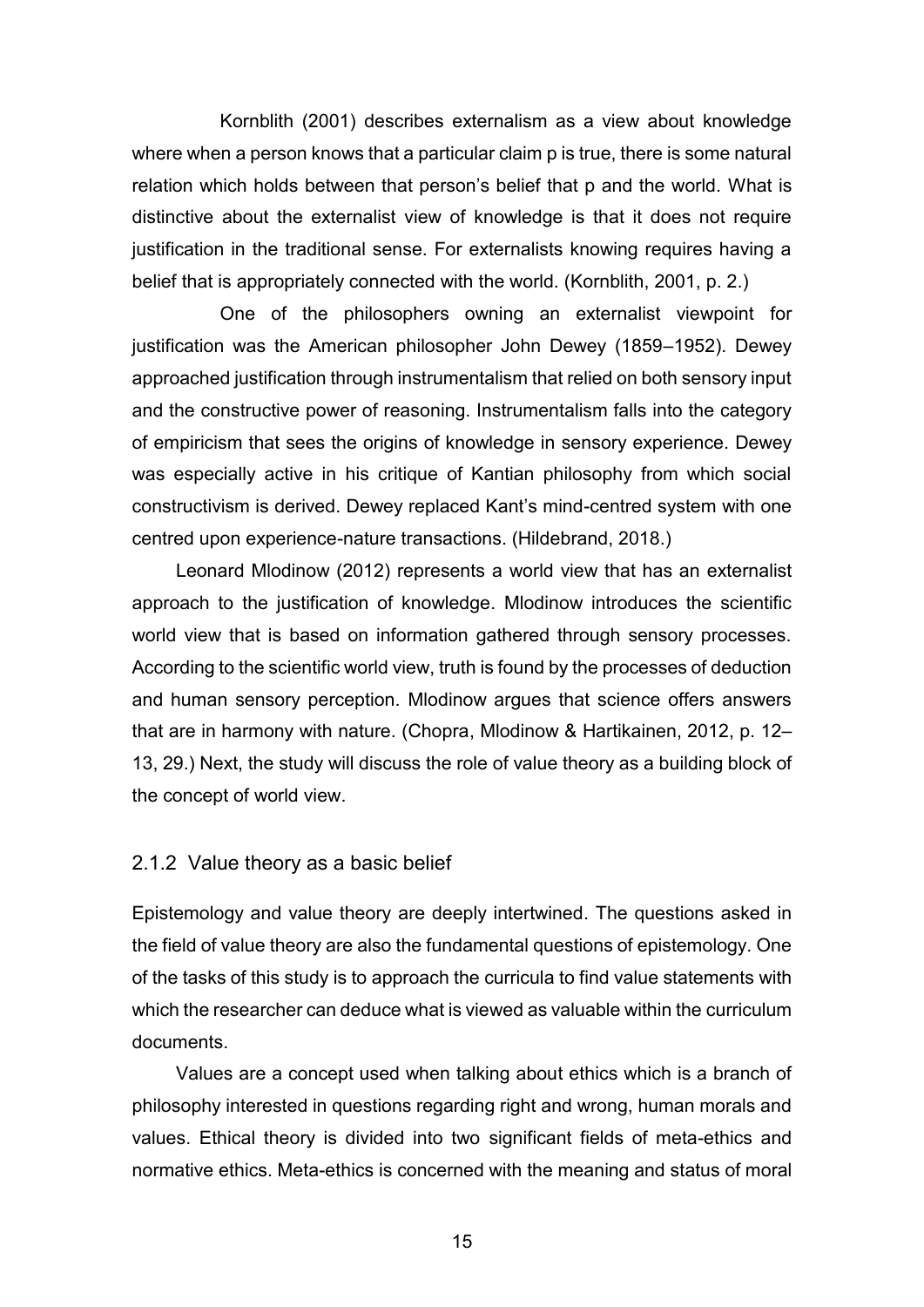claims. Thus, meta-ethics does not deal with questions in ethics instead with questions about ethics. Hence, meta-ethics involves questions in philosophy of language, metaphysics and epistemology. The ultimate questions asked in metaethics are whether there exists anything that can be called a moral reality, whether ethical claims can be justified rationally or if ethical claims can be true or false. (Jamieson, 2008, p. 46, 48; O'Neill, 2007, p. 163.)

The focus of the study, however, will be on normative ethics which can be divided between practical ethics and moral theory. Practical ethics evaluates matters as good and bad, and acts as right or wrong. Moral theory, then is concerned with what things are considered good, which acts are viewed as right, and what the relationship is between what is right and good, e.g. morals. (Jamieson, 2008, p. 76). However, the distinction between meta-ethics and normative ethics is not always clear. The two branches of ethics exist to support each other.

 A central concept in ethics is the concept of values. In order to identify values from the research material, the researcher must be able to define the concept of values. According to Giorgio Bongiovanni et al. (2018), theories of values explain the nature of values, specify their varieties, and account for their place in our lives. The ultimate goal for a value theory is to offer a philosophical explanation of why and how we should value things, objects and activities. (Bongiovanni et al., 2018, p. 145.) Since the study chooses to focus on normative ethics, values will be defined using this perspective and epistemological discussion about the origin of values, and their justification will be left out of the discussion. From the epistemological findings of the curricula presented in the research results, the reader will be able to make deductions about the metaethical viewpoints reflected in the curricula.

 Bongiovanni et al. (2018) state that a central question about values is what things have value and how so. Values are seen as matters the human beings view as desirable and good. When focusing on the act of valuing, Bongiovanni et al. distinguish three types of value judgments. First, an object can be valued because of the features it has as an object of a specified kind. Second, something can be valued as a good thing, e.g. peace. Third, something can be valued as a good thing because its existence makes the world a better place. (Bongiovanni et al., 2018, p. 148.) The belief statements regarding value theory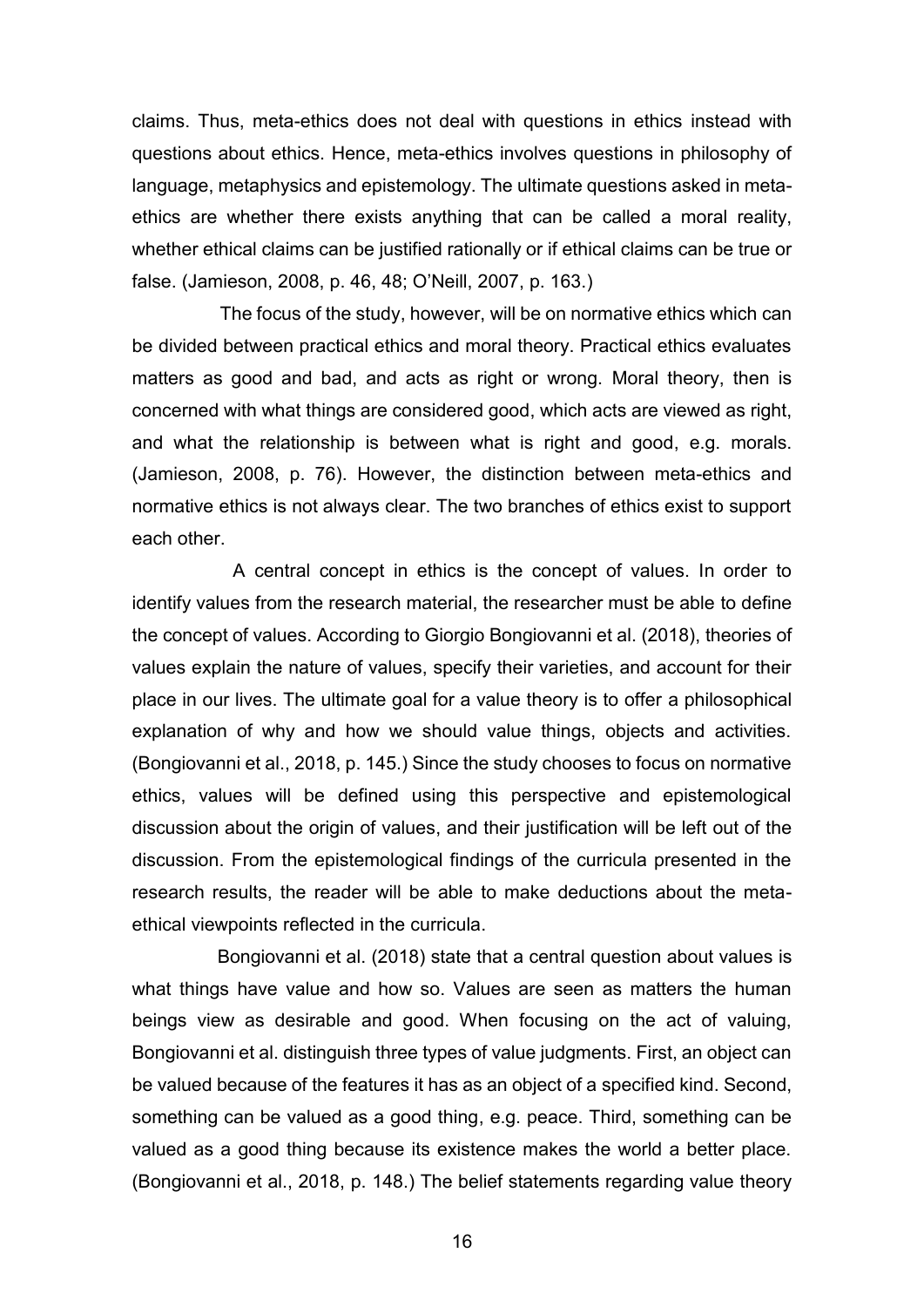will focus on the second and third types of value judgments presented by Bongiovanni et al.

 In the theoretical framework of the study, interest is in the tensions that arise when moral ideals and the human reality meet (world view as a set of beliefs and world view as a way of being). In the study, value beliefs occurring in the curriculum texts are approached as the ideal that every teacher should aspire to. The study's value theoretical discussion is focused on the question of what the values listed in the curricula tell about the world views reflected in them. The interest of the study is in finding out what values the world views reflected in the curriculum documents possess. The next chapter defines what the study means with the conception of the world and presents two world views that have influenced and still influence Finnish culture.

#### <span id="page-16-0"></span>2.1.3 Beliefs as part of the conception of the world

Niiniluoto (1984b, p. 79, 87) defines the conception of the world as a structured entity of beliefs about the world. The conception of the world can refer to an individual or a group's perceptions of the human being, society or nature. These conceptions have to be based on argued for information collected using epistemology. (Niiniluoto, 1984b, p. 79–80, 95.) The chapter will now give examples of how the conception of the world is present in two different world views that have influenced and still influence Finnish culture: Lutheran Christianity (Lutheranism) and humanism.

In Lutheranism, the conception of the world is formed from belief in the existence of an almighty and good God, the truthfulness of the Biblical doctrine and *The Book of Concord* that underlines the Lutheran faith (Leinonen, 2011). Therefore, claims about the Lutheran conception of the world in this study will be argued for using Christianity's holy book, *The Holy Bible,* and *The Book of Concord*. The Lutheran world view sees the human being as the image of God (Genesis 1:26–27, Ap II 18). In the Lutheran conception of society, on the other hand, the human being has to follow the laws guiding the society and work in and for the society by bearing public office like he was working for God (Kol 3:23; AC XVI 1–2; Ap XVI 53, 55). In the Lutheran conception of nature, nature is seen as God's creation (Genesis 1:1–25; LC II 9).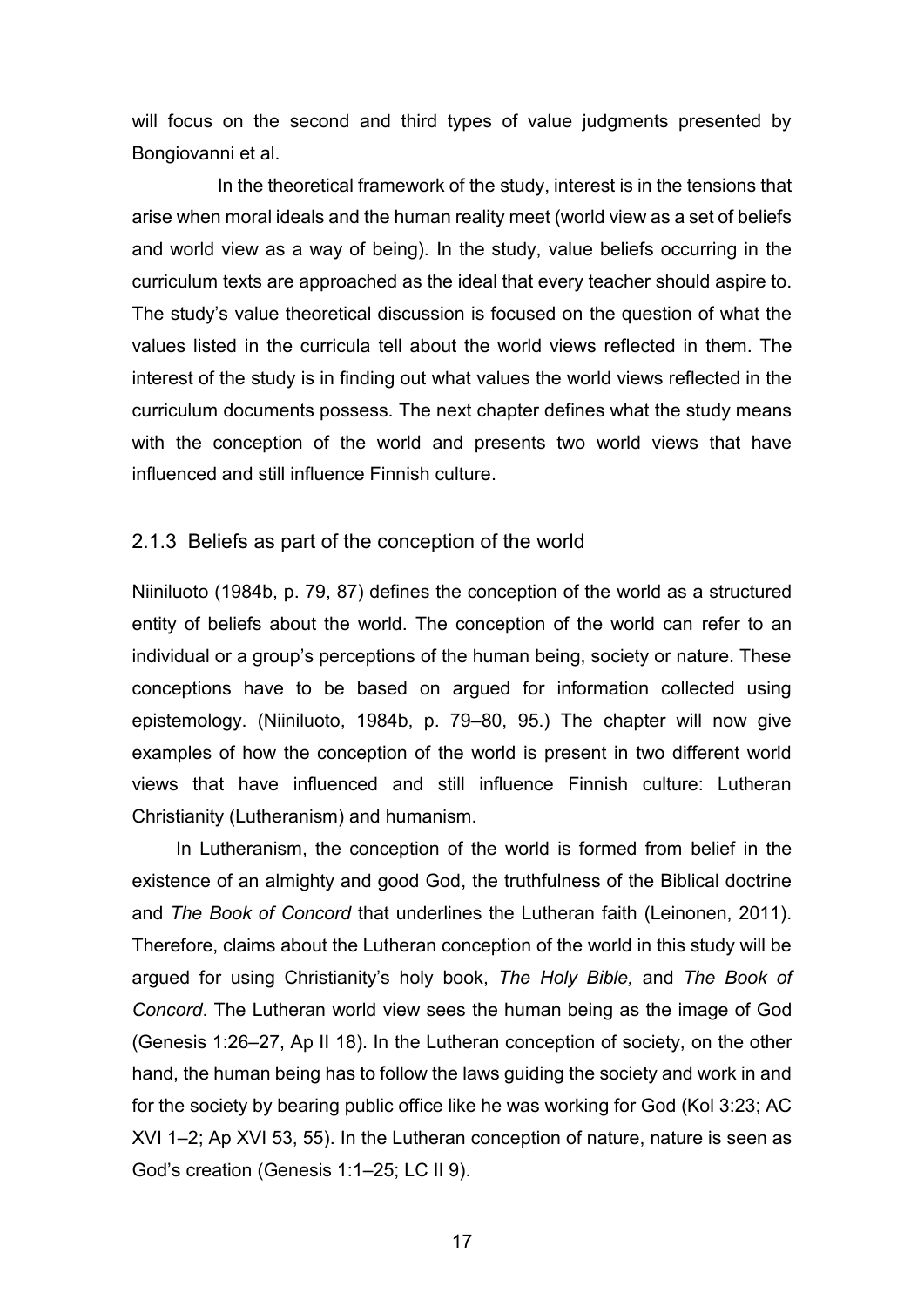Moreover, the human being's relationship to nature is determined through faith in God. *The Holy Bible* describes how God set the human being in charge of the world to rule over it (Genesis 1:28–30). Thus, the human being aims to take charge of nature following what God prescribed.

In the humanist world view, the conception of the world is based on human rationality. The meaning of humanism has evolved and differs between cultures. To understand what humanism has meant and means in the Finnish cultural context, the study will approach the world view primarily through the thoughts of Finnish humanist scholars. According to Georg Henrik von Wright (1998), the core of humanism has always been to search for the best for a human being and to respect the human being (p. 374, 483–484).

Juhani Pietarinen (1997), adds the humanist conception of the human being by saying that in humanism, the human being should strive for the Socratic ideal which is characterised by the importance of ethics for a working society, selfcontrol and a sense of responsibility (p. 41–44). The humanist conception of society highlights the solidarity of an individual. In Wright's (1998) view, solidarity aims to assure the comfort of all the individuals making up a community where the best of an individual is assured by following the system of law (p. 484, 486). Under the humanist view, the modern humanist society needs to be led by authorities that are chosen by the members of the society and consequently legitimate. The legitimisation also comes from prioritising human interests.

The humanist conception of nature is not as straightforward as the Lutheran conception. According to Pietarinen (1997), humanists structure their world views based on human beings' abilities to gather knowledge. Pietarinen continues by stating that in light of modern knowledge, Homo Sapiens has developed according to the principles of natural selection. The survival of the species depends on the complexity of the ecosystem. With this in mind, humanists should recognise the importance of a bio-centric value philosophy that sees the value in things other than human beings, for example, in different ecosystems. (Pietarinen, 1997, p. 32, 41–44; Kuusi, 1997, p. 15, 26.)

Yrjö Sepänmaa (1997) joins the discussion by arguing that aesthetic values influence human behaviour (p. 204). Ecological aesthetics, seeing beauty in nature's processes, is central to establishing a relationship with nature (Sepänmaa, 1997, p. 207). Pietarinen (1997) adds aesthetic sensitivity as a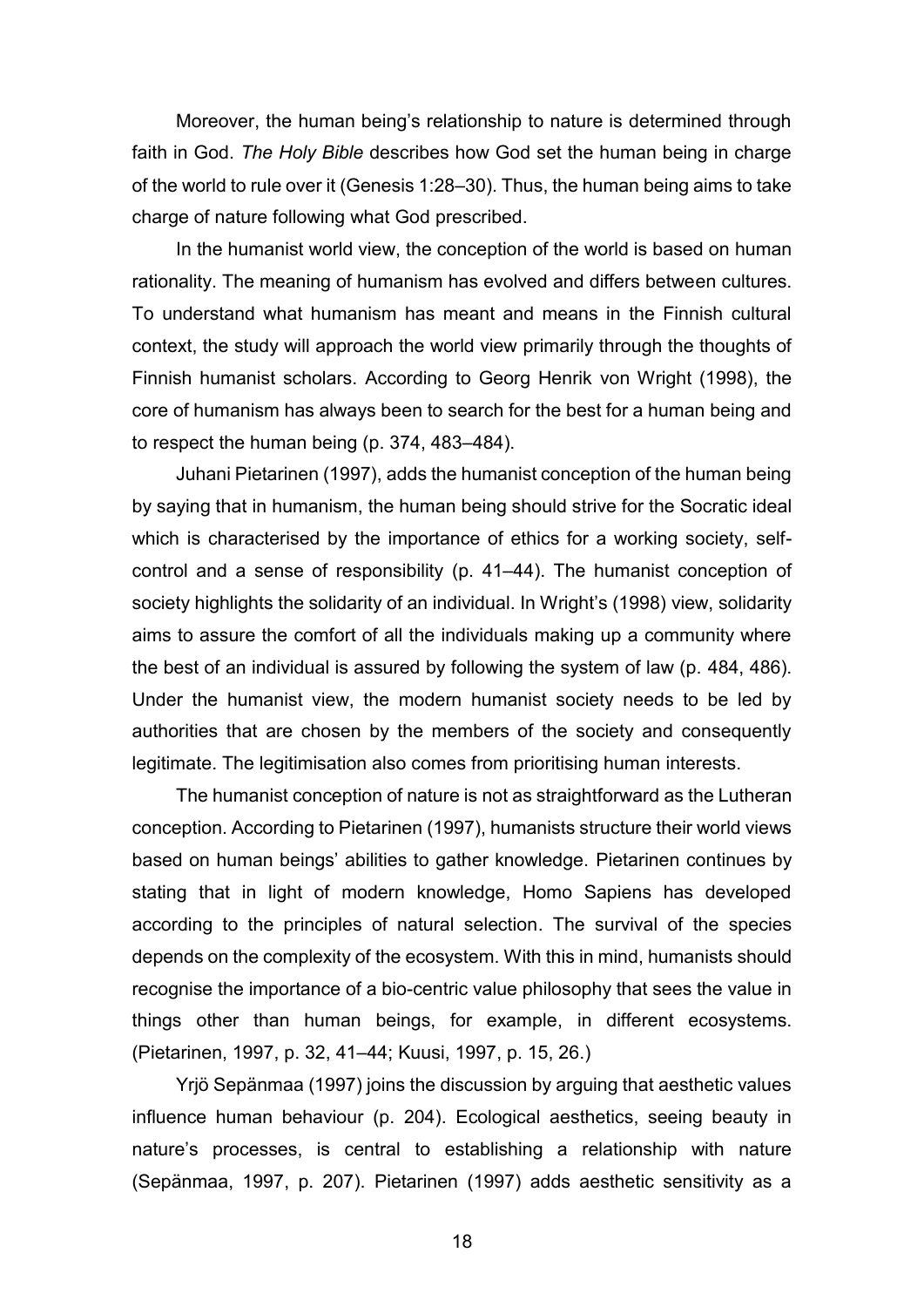Socratic ideal and connects aesthetic experiences with nature's symbolic meaning where natural elements have metaphoric values (for example, an eagle as the metaphor for freedom). Destruction of nature would result in the annihilation of species that have metaphoric meaning in the modern society and would consequently damage the aesthetics valued in humanism. However, Pietarinen argues that self-control and responsibility that enable ethical living within a society are enough to connect ecology as part of the humanistic world view. (Pietarinen, 1997, p. 43–45.)

Wright's thinking (1998) further supports the previously established connection between ecology and humanism. For Wright, the process of thought began with technology. The sustainable use and development of technology is also encouraged by the curriculum. According to Wright, the development of technology, meaning the use of natural resources to serve human needs, has had a profound impact on humanity. Modern technology is based on scientific perceptions of nature and has reached global impact. Wright problematises the technological way of life: Humanity is no longer in control of technological development; instead, technology controls the course of humanity towards an unknown destination. In Wright's view, the modern society has realised that the human beings themselves must restrict their influence towards their surroundings. The ecological movement is the driving force of this realisation. (Wright, 1998, p. 494–495, 501.) Having said this, since humanism approaches everything from human rationality, its conception of nature also is deeply rooted in the relationship of the human being and nature. The discussion will now move onto the world view as a way of being –viewpoint.

#### <span id="page-18-0"></span>*2.2 World view as a way of being*

The study has introduced two viewpoints to the concept of world view: world view as a list of beliefs and world view as a way of being. The previous chapter described the viewpoint of world views as a list of beliefs by stating that the viewpoint is composed of three categories: epistemology, value theory and the conception of the world. Now the discussion will move onto describing the second viewpoint of world view as a way of being. Vitikainen (2017), in his doctoral thesis, described how when living in Turkey and searching for Islam's real being, he had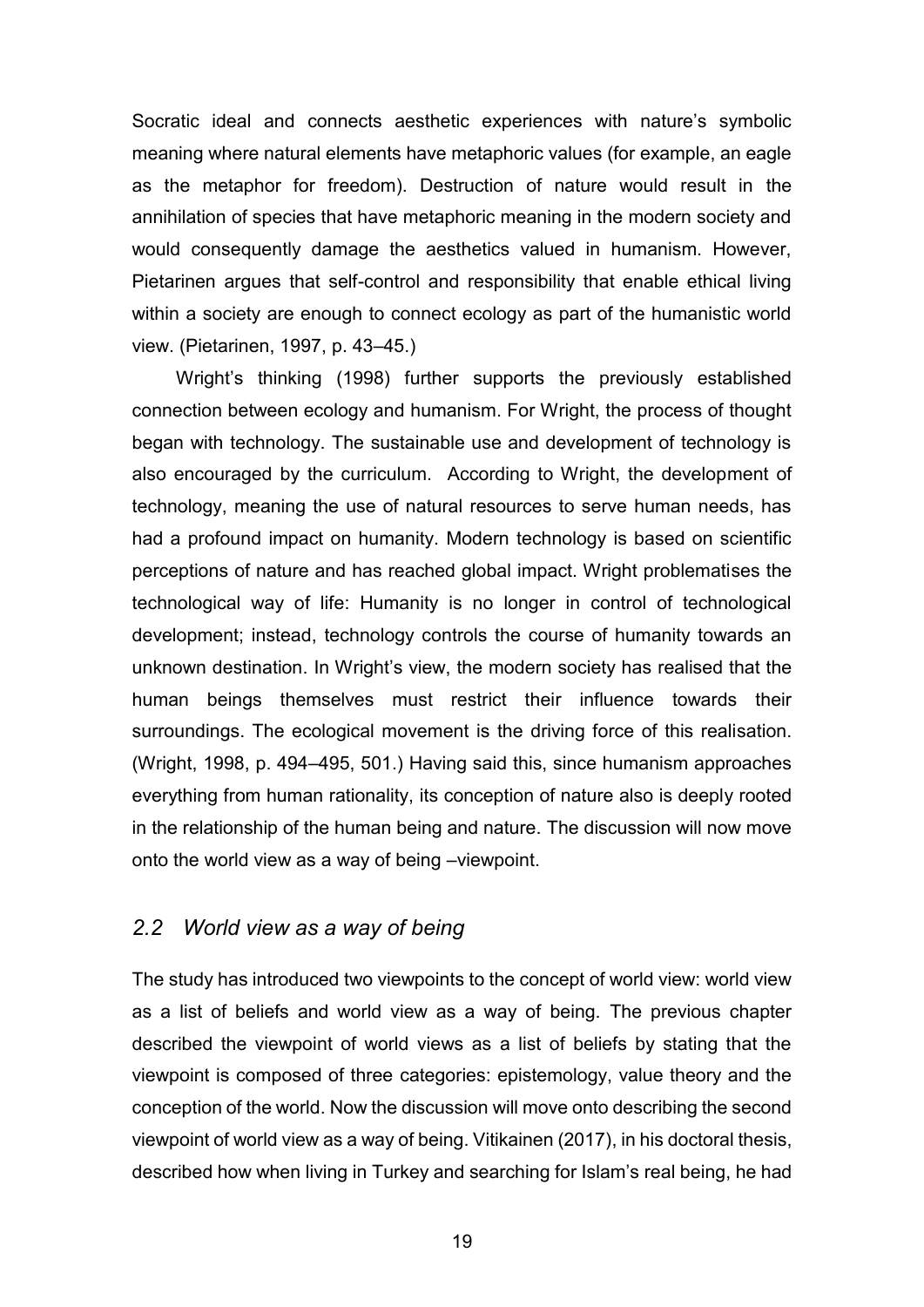to admit that one true Islam does not exist. Instead of finding "true Islam", he found discussion about Islam and different ways of adopting the teachings of the religion in everyday life. (Vitikainen, 2017, p. 13.) Vitikainen was not able to content himself with merely the world view as a set of beliefs –viewpoint because it did not include the way of being.

The study will attempt to demonstrate a situation where one's moral beliefs contradict one's actions. The human being can think that marriage is a holy commitment made for life (world view as a list of beliefs), yet after five years of marriage, apply for divorce (world view as a way of being). These situations make us question our definition of the world view that is delimited to the world view as a list of beliefs –viewpoint and expand our definition to include the second viewpoint.

The study explains world view as a way of being –viewpoint using Lev Vygotsky's (1896–1934) thought of how initially outer social relationships and processes have become psychological relationships and processes (Määttänen, 1998, p. 251–252). According to Vygotsky, the origin of the human psyche is social (Young, 2008, p. 45). The social aspect of human life is a central reason for why the human being comes across contradictions, especially regarding moral questions. The inner world, combined with outer cultural impact, lead to complicated situations where subjective morals are tested.

Provided that, for the understanding of the world view as a way of being –viewpoint, the study approaches the world view as something more than the individual's consciousness. Philosopher Georg W. F. Hegel (1770–1831) argues that a world view consisting of different matters is irrational. Rationality is reached when separate beings and things are united into one whole that inevitably leads to contradictions. Hegel's thought is based on his realistic conception of truth as absolute. (Oliver & Salonen, 1997, 120–121.) Trough Hegel's thoughts world view can be seen as not just a fabrication in an individual's mind but also as a part of the entire society's consciousness. The world view should not be held as merely a separate construction in one's mind, but it should be brought into the inspection of the entire society through special attention on the use of language and a person's actions that make thoughts exist at a social level.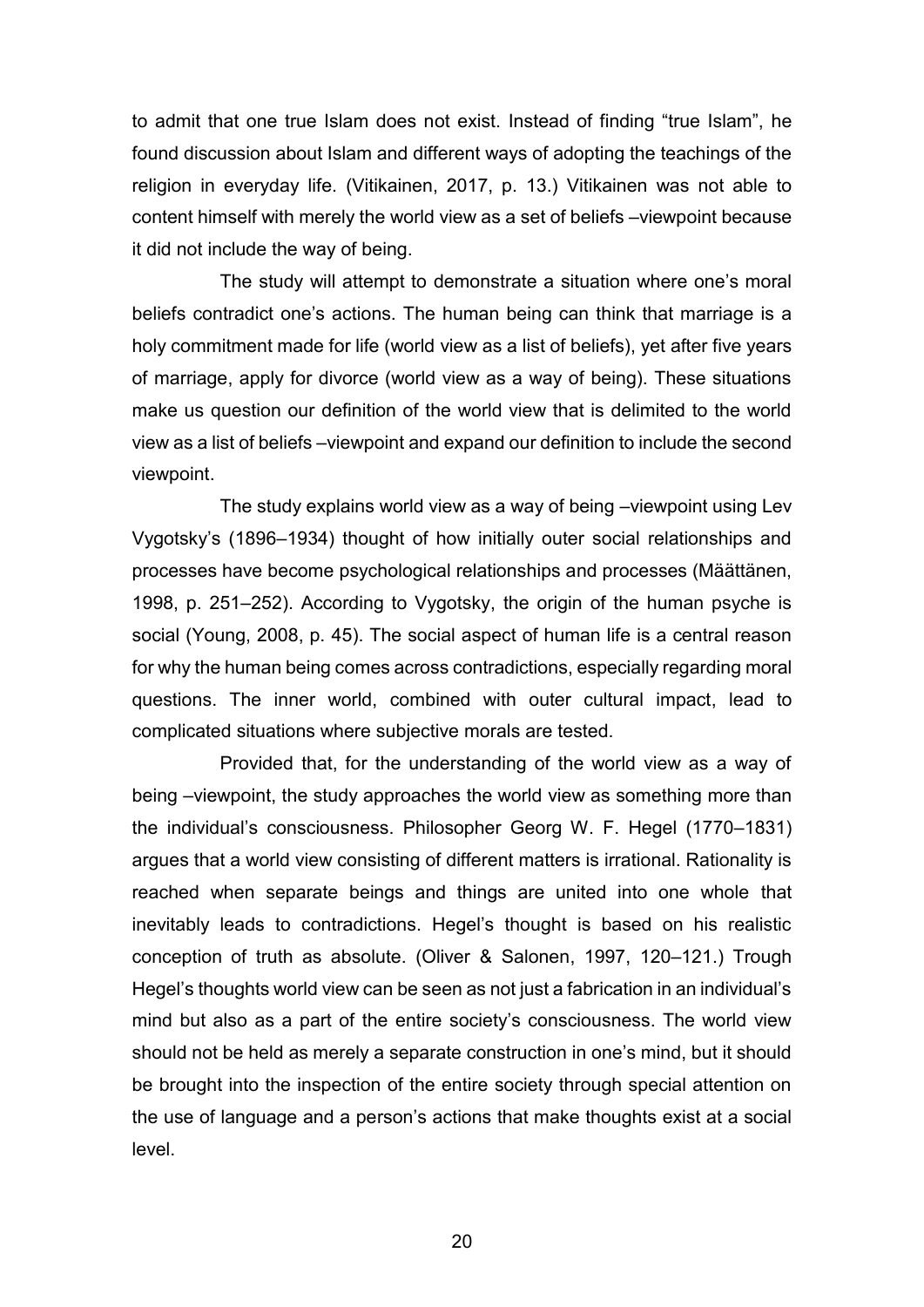To understand the essence of world view, the understanding of these two viewpoints is crucial. However, to narrow down the research topic, this master's thesis focuses on the world view as a list of beliefs –viewpoint. The framing is justified because the research is a curriculum research that uses curriculum documents as the research material instead of studying the practises carried out by teachers working in Finnish schools. The study does not aim to answer the question of how the world view reflected in the curriculum texts is applied in Finnish classrooms. The purpose of the study is to indicate what sort of beliefs relating to epistemology, value theory and the conception of the world are visible in the two curricula and what these beliefs tell us about the world views of the curriculum documents. Furthermore, the study examines how these beliefs have changed over time and consequently caused a possible shift in the world views reflected in the curricula.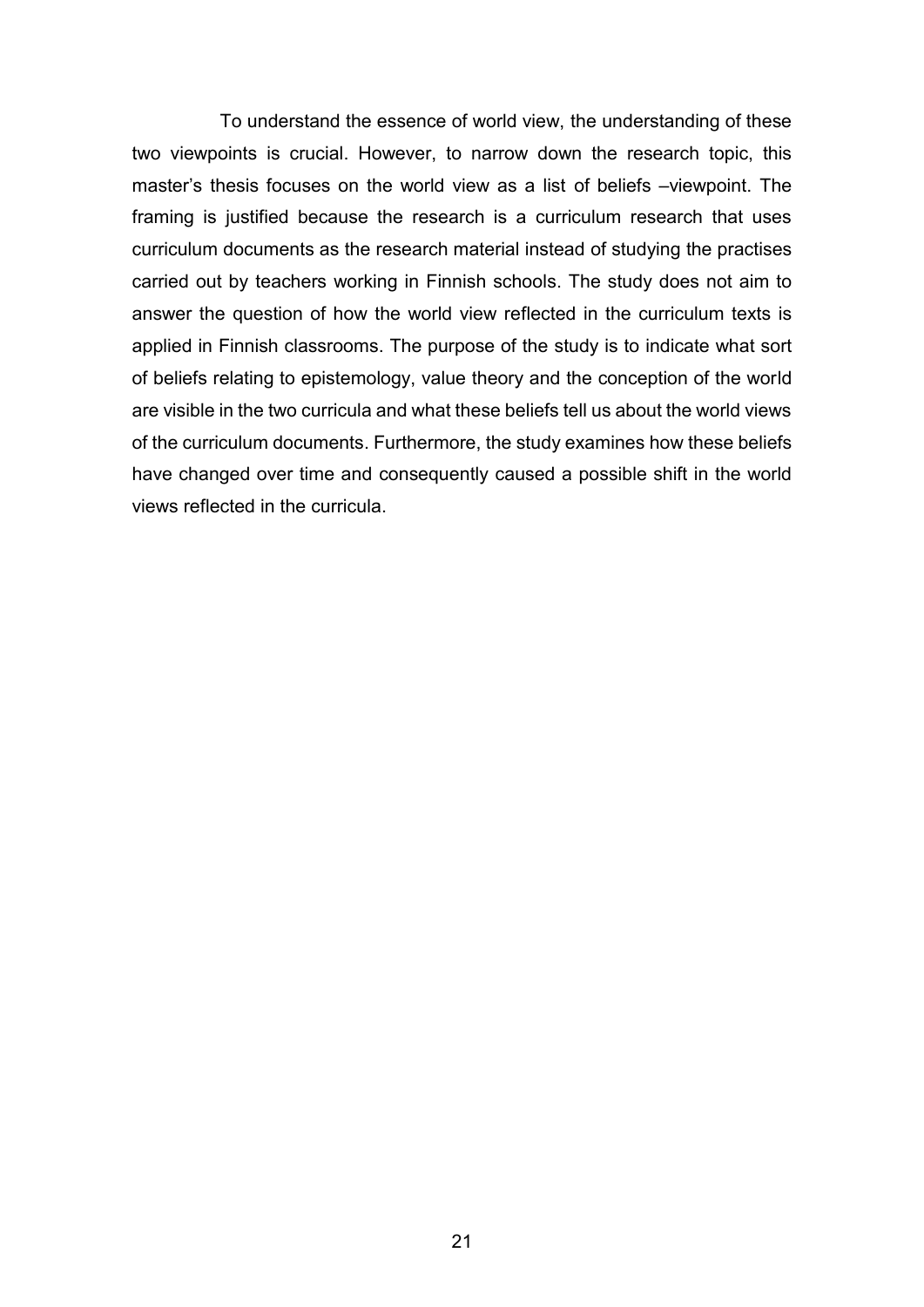# <span id="page-21-0"></span>3 IDEOLOGIES IN CURRICULUM RESEARCH

This chapter presents the theoretical framework for curriculum research as part of the broader domain of political research. One of the main arguments in the chapter is that curricula are policy texts that exist to transmit the dominant ideologies of the society through hegemony. Understanding the role of ideologies in curriculum planning is crucial for understanding the need for research on world views reflected in curricula.

### <span id="page-21-1"></span>*3.1 The concept of curriculum*

According to Fred Inglis and Lesley Aers (2008), the word curriculum comes from the Latin *currere*, to run, and so links with "course" (as for race). With time, curriculum received the meaning of a course of study. In the educational field, this has traditionally referred to the subjects taught in school. (Inglis & Aers, 2008, p. 66.) Vic Kelly (2009) approaches the concept of curriculum through several different perspectives.

The first term Kelly uses to describe the curriculum is the total curriculum. Kelly argues that the concept of curriculum should not just refer to the content of a particular subject, but to the total programme of an educational institution. Any definition of a curriculum should offer more than just the subjects and their knowledge-content. The second term used by Kelly is the hidden curriculum, which consists of the knowledge, skills or norms students learn in school because of the way education is organised. Social roles are an example of the hidden curriculum. The third view is the planned curriculum and the received curriculum. The planned curriculum refers to the curriculum texts and the received curriculum to students' experiences and their learning. The fourth view is the formal curriculum and the informal curriculum. The formal curriculum refers to formal activities done in schools that are tied to a specific timetable. The informal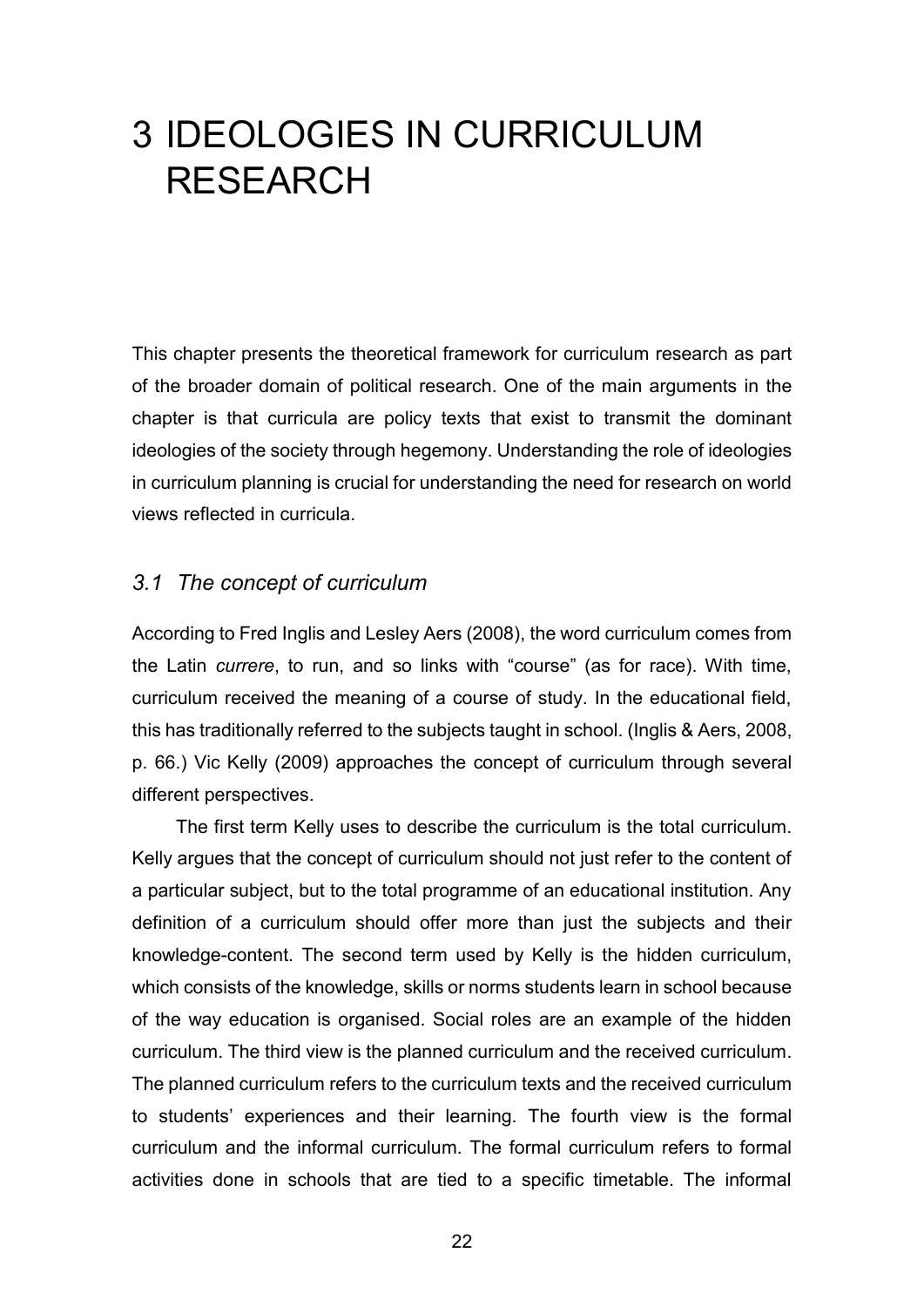curriculum, on the other hand, refers to after school activities, lunch hours and other extracurricular activities. (Kelly, 2009, p. 7–13.)

Kelly argues that in talking about the curriculum, all of these aspects must be included in curriculum studies. However, the focus of this study will be on Kelly's (2009) view of education as primarily a political activity. Kelly argues that control of the educational system has been viewed as of secondary importance to control over media or communication in most revolutions. Curricula have been used as the tools to bring about change at a national level. Education and politics are intertwined, and no discussion of curriculum issues can happen without the recognition of the influence of politics. According to Kelly, education is actually about the dominant group within the society imposing its ideology on the entire society and as a result, achieving political control over others. Kelly continues by stating that the group within the society that holds power, the dominant ideology, is the one controlling the distribution of knowledge within a society determining the type of knowledge available. (Kelly, 2009, p. 46–47, 187–188.)

Pekka Rokka (2011) supports Kelly's view of the curriculum as a collection of the society's ideologies by arguing that curricula have an ideological basis. Rokka approaches the concept of curriculum from two different perspectives: the curriculum as a didactic text and the curriculum as an administrative manual. Briefly, the curriculum as a didactic text –perspective sees the curriculum as a way to control didactic actions. The curriculum controls the practical school life and provides guidelines on how education should be organised. (Rokka, 2011, p. 35–40.) However, the interest of this research report is on the curriculum as an administrative text –perspective. Today, the Finnish national curriculum is constructed by the Finnish National Board of Education. According to Rokka's (2011) perspective of the curriculum as an administrative manual, the curriculum exists to assure the unity of education in Finland by controlling what sort of skills and sets of knowledge are distributed through education. Teachers working in Finnish schools have to follow the national curriculum since not following the curriculum is considered a professional misconduct. (Rokka, 2011, p. 36–38.)

Curriculum texts appear as neutral guidelines for school life even though they have been created, for example, through economic and social pressure (Kelly, 2011, p. 236–237). Therefore, the curriculum's content reflects the matters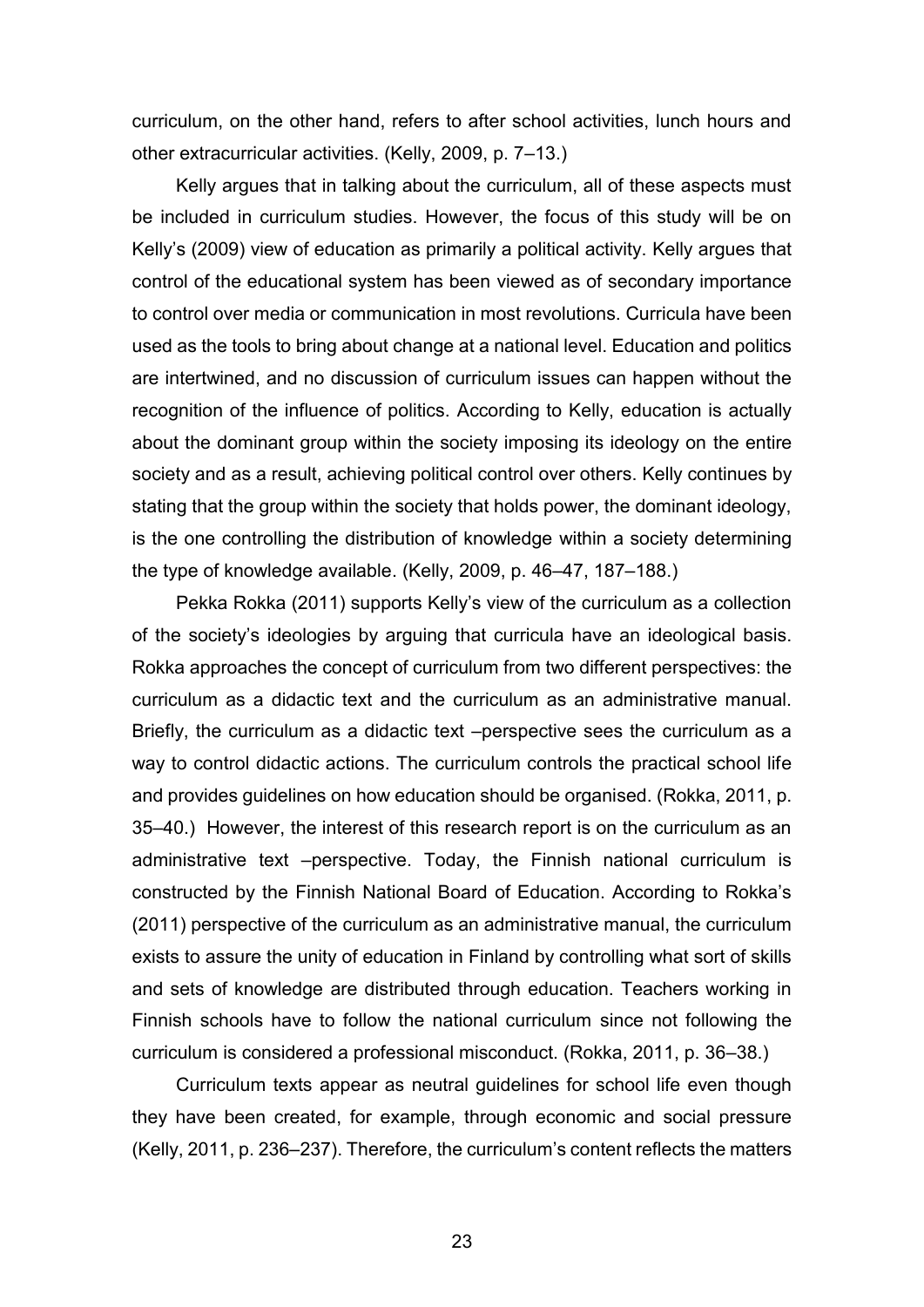the society views as important. Hence, curricula function to guide the society with their ideologies towards predestined goals.

### <span id="page-23-0"></span>*3.2 Curriculum research as education policy research*

Because the study sees curriculum texts as policy texts, curriculum research falls under the field of education policy research. Provided that, the study has to define what is meant by policy research. Stephen Ball (1993) argues that the meanings we give to policy affect how we research and how we interpret our research findings. Ball continues by stating that one of the conceptual problems in policy research is that researchers often fail to define the concept of policy. As a result, Ball provides two conceptualisations for policy: policy as text and policy as discourse. (Ball, 1993.)

The study will briefly define the view of policy as text since it is the chosen view for the context of curriculum research, which is of interest in the study since the research material is composed of curriculum texts. Ball sees policy texts as products of compromise. The problem that occurs in the analysis of policy texts is that they are often unclear, unclosed and not complete. Policies also shift and change their meaning in the different areas of politics because problems, interests and actors of the state change over time. Furthermore, policies are textual interventions into practice posing problems to their subjects and offering solutions to these problems. (Ball, 1993.)

Osmo Lampinen (2000) defines educational politics as all of the actions where both the public power and the different groups of the society impact educational development (p. 11). Lampinen's view also comes across in the 1970 curriculum when stating that the committee writing the curriculum acknowledges the fact that it does not resemble the entire society which is why it has asked for the opinions of people with different views for the educational goals (p. 21). Rokka (2011) separates two forms of educational policy: policy for education and education for policy. Policy for education refers to the educational policy aiming at an individual's growth and development. Education for policy, on the other hand, can refer to politics that aims for national competition or prevention of unemployment, for example. (Rokka, 2011, p. 49.) The interest in this study is in both perspectives of education policy.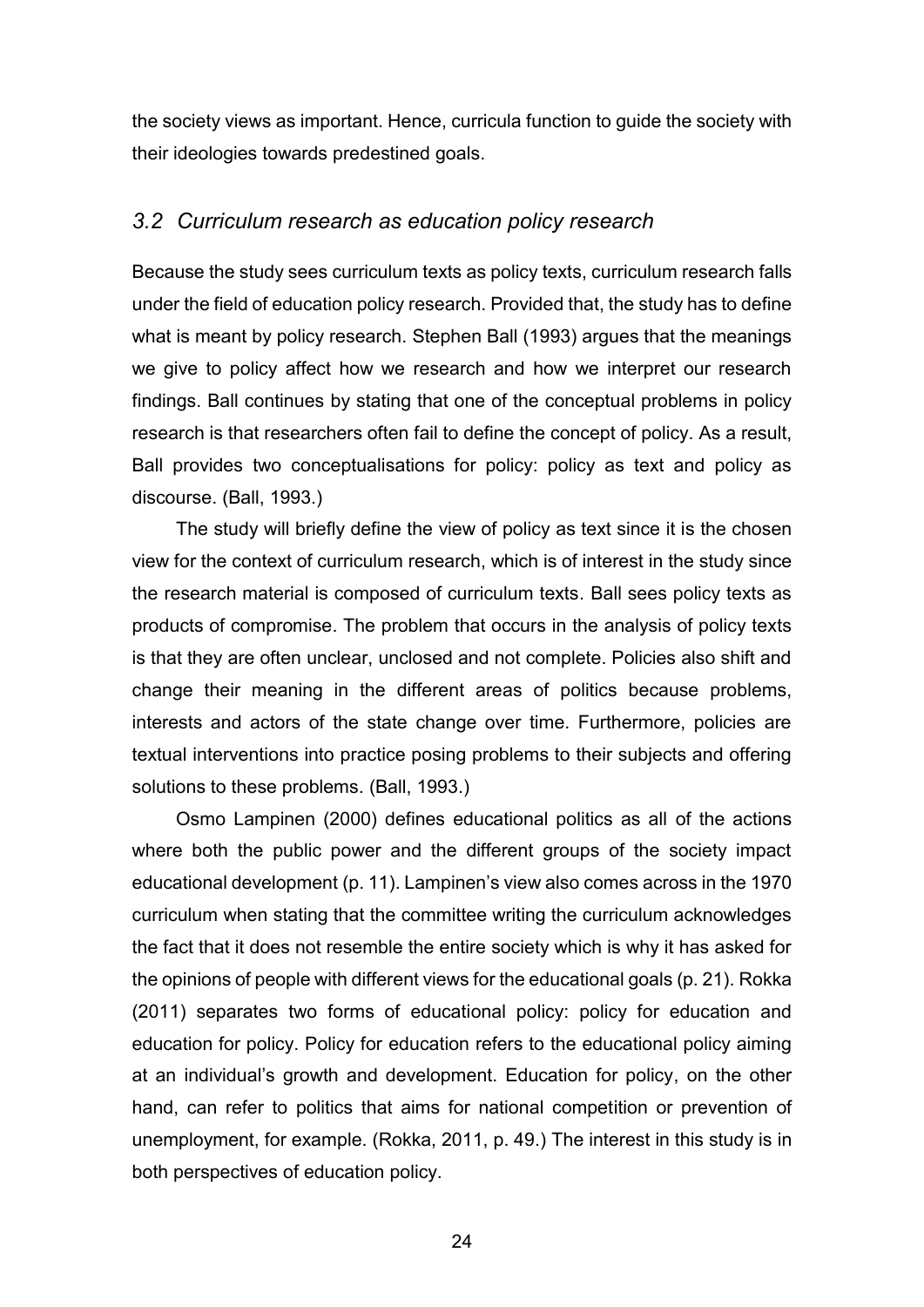Also, the study must discuss the goal of education policy research, more specifically, curriculum research, and the application of curriculum theory in curriculum research. Michael Young (2014) argues that curriculum theory has two primary roles: a critical role and a normative role (p.193). The critical role of curriculum theory is based on critical theory. According to Henry A. Giroux (1983), critical theory arose from the need for exposing underlying social relationships that the external appearances of the world often conceal. The need for understanding led to the development of "a dialectical framework for understanding the mediations that link the institutions and activities of everyday life with the logic and commanding forces that shape the larger social totality" (p. 9). One universal critical theory does not exist, but all of the critical theories are more or less attempts to assess emerging forms of capitalism and changing forms of domination. The research report is especially interested in Giroux's conception of the process of critique, which refers to the critical work done by educational theorists that demands the necessity of ongoing critique. (Giroux, 1983, p. 7–9.)

Peter McLaren (2007) highlights the importance of critical theorists endorsing dialectical theories: theories that recognise the problems of society as part of the interactive context between the individual and society. Critical theory enables the researcher to view the school as an institution that both dominates and liberates the subject. The educational system tries to balance between socialisation and individualisation as will later become apparent in the research findings. (McLaren, 2007, p. 194–195.) Chapter four presents the research orientation of the study, where one of the central ideas is the fact that language is used to describe the world while also constructing reality.

In like manner, critical theory sees the individual as both the creation and the creator of social reality. Hence, as critics, researchers must analyse the strengths and weaknesses of existing curricula. This process of analysis must happen with a critical attitude where the researcher holds dialogue between the world presented in the research data and the real world as it exists.

The second role of curriculum research is the normative role that, according to Young (2014), means two things. First, curriculum design and practice are guided by norms, and second, education implies moral values about the ideal person and the society: ideologies. Young argues that the history of curriculum studies shows that critical and normative goals have been separated for the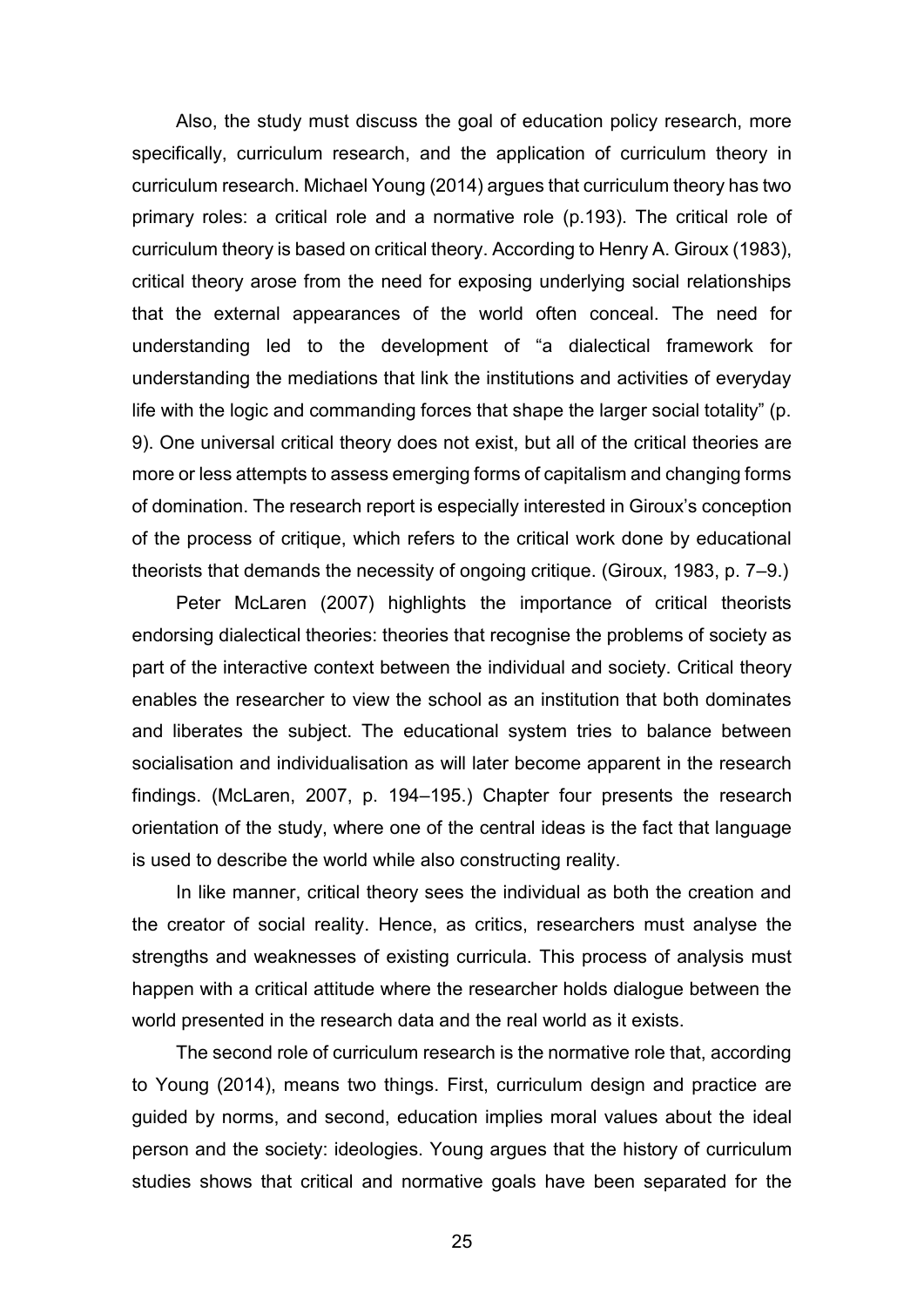detriment of both. The separation leads to two problems. The first problem is that the teachers taking on the normative role and wanting to offer improvement of curricula do not face their assumptions due to a lack of engagement with critical analysis. The second problem is that the curriculum theory that adopts a critical role without a need to develop implications ends up offering critique and alternative principles without solutions. Hence, the primary object of what is taught and learned is lost in curriculum critique. With this in mind, Young encourages curriculum researchers to analyse the curriculum using a critical approach and to adopt a normative role. (Young, 2014; Linden, Annala & Coate, 2017.)

Therefore, the aim of the study is to arise discussion regarding the world views reflected in the curriculum documents by adopting critical goals for curriculum research. The hope then is that the research findings would increase teachers' understanding of the curriculum so that they would consider how the world view reflected in the curriculum impacts their teaching and that they would take a stand on the philosophical decisions made by the government if they are not content with the research findings.

## <span id="page-25-0"></span>*3.3 Curriculum as a tool for ideological hegemony*

The previous chapter described the field of curriculum research as part of the domain of education policy research and the role of curriculum theory in curriculum research. The view presented in the study is one that sees research on curricula as research on policies. This view is supported by Young (2008), who argues that new curriculum policy has been driven by two competing ideologies: neo-conservative traditionalism and technical-instrumentalism. Neoconservative traditionalism views the curriculum as a given body of knowledge that is transmitted through schools. Technical-instrumentalism, then, sees the curriculum as a way to direct the students towards the needs of the economy. (Young, 2008, p. 19–20.)

In terms of policy, technical-instrumentalists are currently the dominant group in the field of curriculum planning. Understanding provided by the technicalinstrumentalist perspective is valuable for understanding the impact of ideology in curriculum design and the objectives of the education system. After all,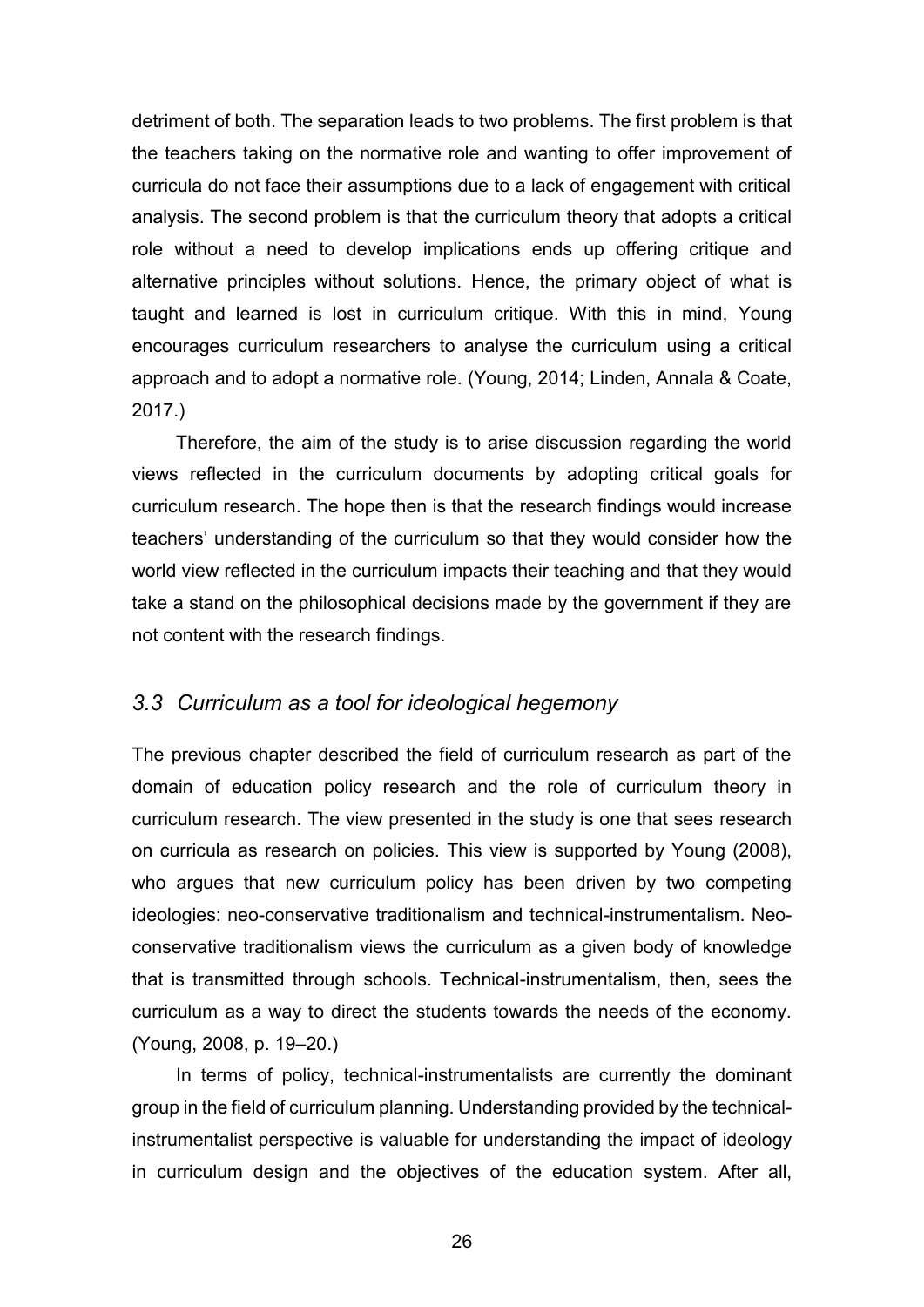educational policies are directed by different ideologies held by the nation-state. These ideologies are reflected in the goals, values and other content listed in the national curriculum. William Pinar (1995) states that ideology has been regarded as the main concept in the movement to understand the curriculum as political text (p. 246). McLaren (2007) explains the concept of ideology in the following way:

Simply put, ideology refers to the production of sense and meaning. It can be described as a way of viewing the world, a complex of ideas, various types of social practices, rituals and representations that we tend to accept as natural and as common sense. It is the result of the intersection of meaning and power in the social world. Customs, rituals, beliefs and values often produce within individuals distorted conceptions of their place in the sociocultural order and thereby serve to reconcile them to that place and to disguise the inequitable relations of power and privilege; this is sometimes referred to as "ideological hegemony". (p. 205.)

Hegemony, then, is defined by McLaren (2007) as the maintenance of domination in ways other than exercising force. These ways are often social practices or structures produced by different social organisations like the church, schools or any political system. Hegemony is the moral and intellectual leadership of a dominant class over a subordinate class. The subordinate class is often unaware of the source of the values of the dominant class, yet the subordinate class still actively accepts many of the values distributed to them. (McLaren, 2007, p. 203– 204.) Michael W. Apple (2004) also argues that schools, mechanisms of cultural distribution, practice hegemony. Apple states that a "critical element in enhancing the ideological dominance of certain classes is the control of the knowledge preserving the producing institutions of a particular society" (p. 25).

Apple (2004) writes that schools distribute two forms of property: economic property and symbolic property. Thus, schools create and distribute forms of shared consciousness that enable social control through hegemony. Hegemony saturates our consciousness in a way that makes us view the social, economic and educational world represented by schools as the only world. Hegemony is an organised assemblage of meanings and practices presented to the individual as the only form of truth. (Apple, 2004, p. 2, 4.)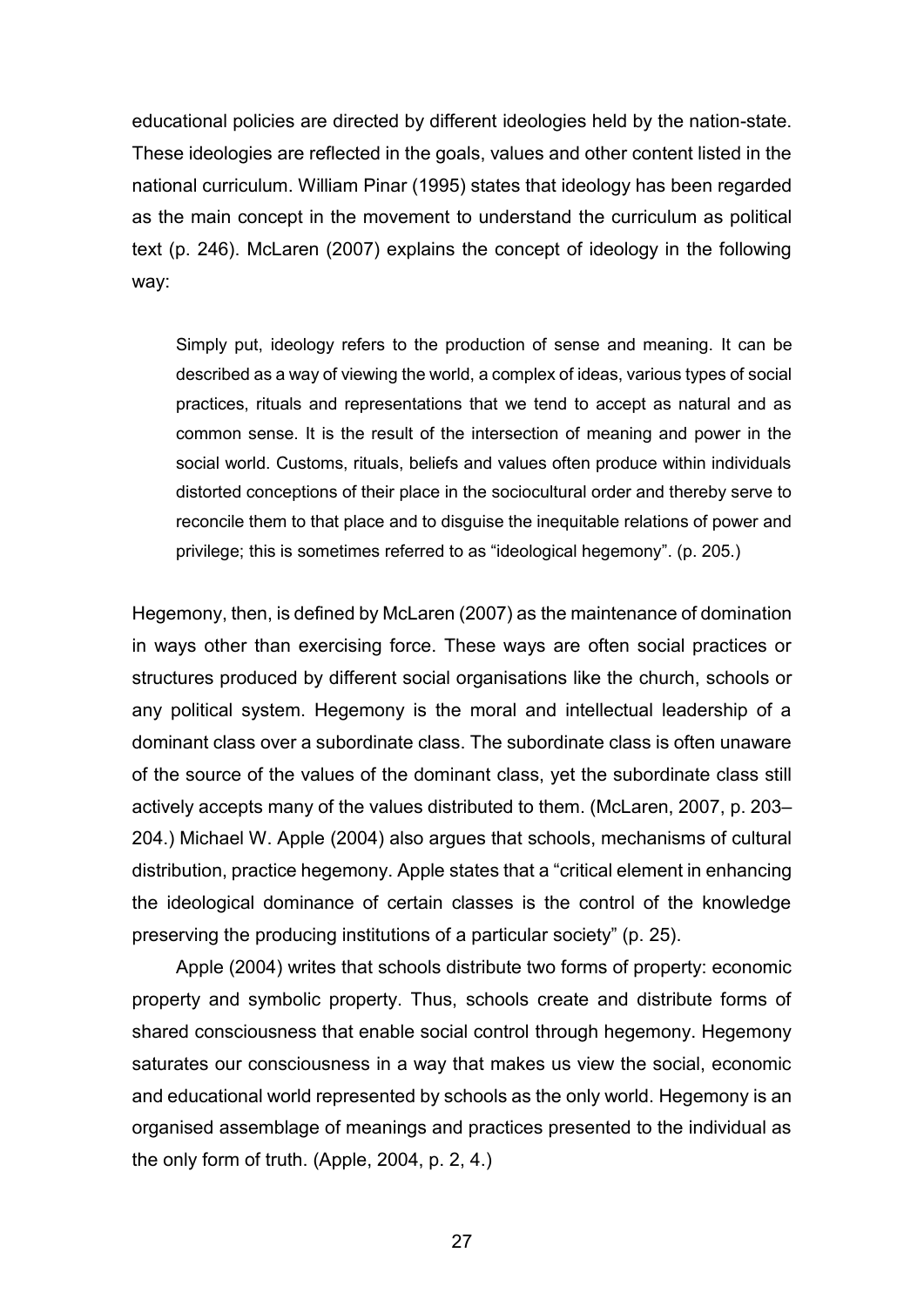Pierre Bourdieu (1930–2002) demonstrates the idea of hegemony carried out by educational institutions, which he sees as possessing a middle-class structure and argues that the "cultural capital stored in schools acts as an effective filtering device in the reproduction of a hierarchical society". According to Bourdieu, the education system takes the cultural capital of the middle class as natural, employing it as the norm. Bourdieu argues that when schools act as if all children were equal while favouring those with middle-class backgrounds, they take as natural what is actually cultural capital. (Apple, 2004, p. 31.)

Louis Althusser (1971) constructs his arguments about the essence of ideology around Karl Marx's (1818–1883) concept of production of the means of production which means that production always allows for the reproduction of material conditions of production. Marx sees that the primary force for the reproduction of labour-power is the education system. Reproduction of the submission of labour-power to the rules of the established order requires submission to the ruling ideology. Therefore, the education system is responsible for assuring the submission to the ruling ideology. (Althusser, 1971, p. 3–7.) Althusser's adaptions of Marx's materialistic views resonate with the technicalinstrumentalist ideologies dominating the domain of education policy today. Education policy, like Marx's views, is seen as supporting the concept of production as a means of production.

Giroux (1983), leaning on Althusser's (1971) thinking, lists how ideology in schooling contains two crucial components:

First, it (ideology) has a material existence: rituals, practices, and social processes that structure the day-to-day working of schools… Second, ideology neither produces consciousness nor a willing passive compliance. Instead, it functions as a system of representations, carrying meanings and ideas that structure the unconscious of students. (p. 81.)

Moreover, Giroux (1983) states that ideology critique should not be limited to the hidden or visible processes of behaviour but should be expanded to material processes meaning the manipulation of signs in specific contexts. Giroux believes that ideology can be materialised within texts like the curriculum. (Giroux, 1983, p. 156.) The study argues that the national curriculum sets the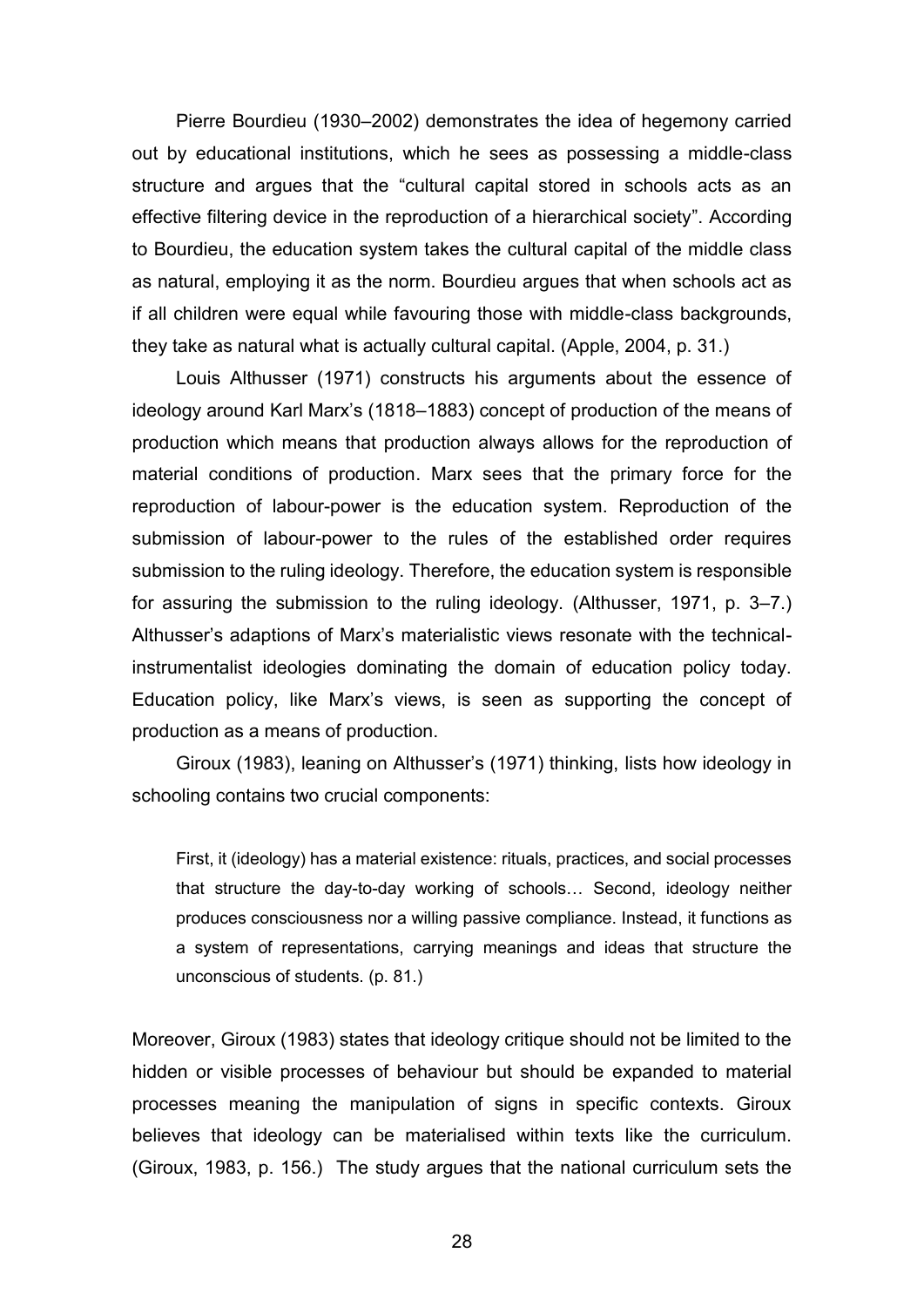basis for all educational activity and consequently functions as the leading agent of cultural and ideological hegemony.

## <span id="page-28-0"></span>*3.4 The world views reflected in the curricula*

The previous chapter discussed how schools, as political institutions, practice cultural and ideological hegemony. One of the main tools for practising hegemony in a school environment is the national curriculum. In Giroux's (1983) words ideologies are embedded in the form of content of curriculum materials and practices. However, ideologies also exist as representations of historically constituted social relations that emphasise the effect that some stereotypes and social relations have as they appear in schools (p. 159). This chapter aims to link the discussion of ideologies to discussion of world views.

Michael Kearney (1988) argues that the philosophical debates carried out between idealists and materialists are crucial to any theory of world view. Kearney begins his discussion of materialism by introducing historical materialism that is rooted in Marx's thinking. According to Marx, material needs form the basis of the society. Social culture serves to meet material needs because no human society or culture can exist without the fulfilment of material needs. Marx argues that social formation consists of two entities. First, the base, that includes the forces of production (e.g. natural recourses and technology combined with human labour) and the relations of production (the division of labour whereby forces of production are utilised). Second, social formation consists of the superstructure meaning institutions like law, education, churches, world views or beliefs. Historical materialism prioritises the base that shapes the superstructure. (Kearney, 1988, p. 10, 12–13, 15; Giroux, 1983, p. 122–123; Althusser, 1971, p.  $8 - 10.$ 

Cultural idealism criticised materialism for the fact that materialism views individuals as acting from primarily material self-interests. Materialist views saw culture as ideas and meanings derived from the economic structure of the society alone. Furthermore, the argument was against the Marxist idea that saw culture as something belonging merely to the elite. Cultural idealists wanted to expand this view so that culture would be viewed as belonging to every member of a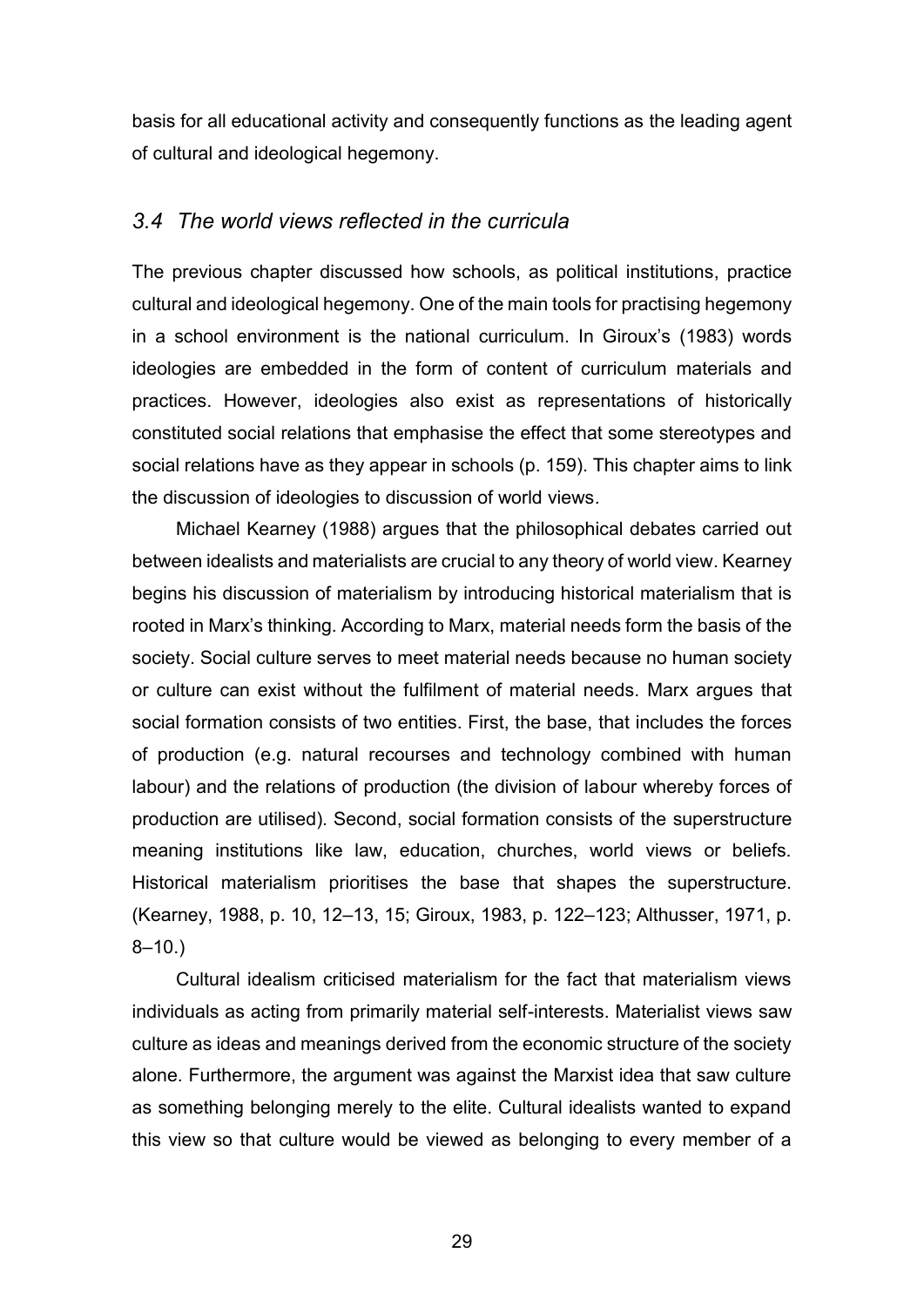society. Culture is not created by the high culture alone, but by all social groups acting in a society. (Giroux, 1983, p. 125.)

Cultural idealism's main concept is *culture* that means the sense of shared knowledge that people acquire by growing up in their community. The general approach to the study of world view has been influenced by idealism. Kearney (1988) argues that this is a result of the fact that ideologies have their social origin in the most fundamental division of labour class societies: between mental and manual labour. Through the course of history, mental work has gained a higher status. Furthermore, the interweaving of ideology within the structures of social institutions and politics in a society is a basic form of cultural hegemony and a more significant reason for the prevalence of idealism in anthropology. Having said this, the critique given to cultural idealists by historical materialists is that idealists wander around the superstructures of a society without grounding their analysis in the base. (Kearney, 1988, p. 14, 16–17.)

Kearney (1988) continues the discussion by stating that cultural idealist theories and studies have been concerned with the internal aspects of the world view defined as a set of ideas or categories that surpass individual cognition. Anthropologists representing the cultural idealist tradition aim to discover an underlying world view of a society. The society's world view refers to a hypothesised mental principle that organises the nonmaterial elements like values or concepts of a given society. These mental principles shape social and cultural behaviour, and the material and nonmaterial results of this behaviour like literature or social organisations like the educational system. (Kearney, 1988, p. 22–23.)

Cultural idealists and Marxists have many differences. The study is especially interested in their differing perspectives regarding the concept of class and ideologies. Marxists view class as an "objective position established by one's place in the network of ownership relations" (Giroux, 1983, p. 131). Class is full of conflict between social processes constituting to a social division of labour. The idealist views class as political and cultural categories that form modes of collective action and cultural consciousness. Moreover, human subjectivity is an expression of political and ideological determinants. (Giroux, 1983, p. 131–132.)

The Marxist perspective sees ideology as having a material existence that results in it being embedded in social practices such as schooling. Thus, the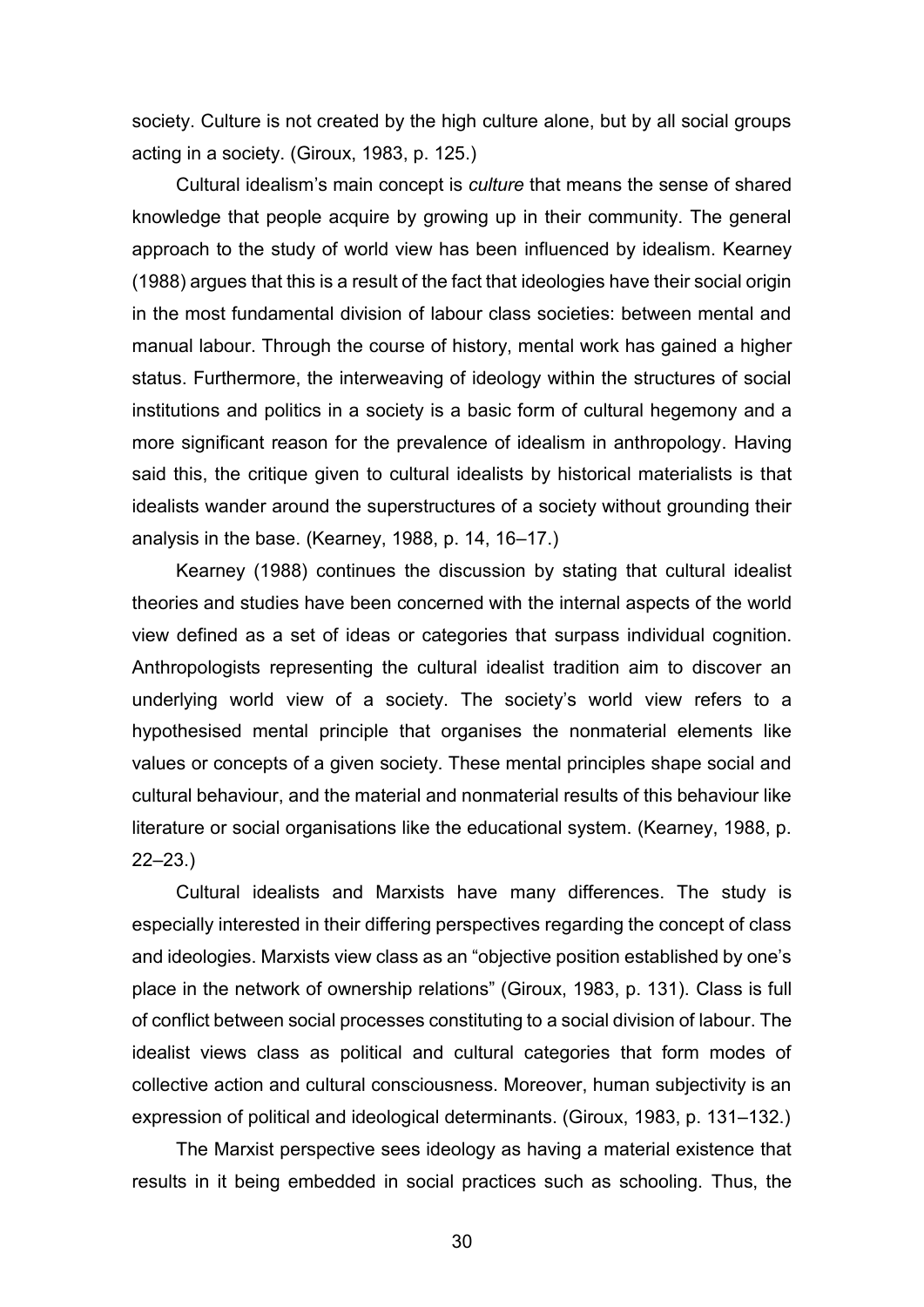Marxist view of ideology shifts the attention from consciousness to material practices. Furthermore, the view locates ideology as a structured feature of the unconscious. (Giroux, 1983, p. 132.) Kang describes the Marxist view of ideology as viewing consciousness as a mere reflection of reality. Marx believed that ideology was the effect of imaginary representations deriving from economic mechanisms. He also saw language as a neutral reflection of reality. Marx's view of language was later opposed by Althusser's view that saw language as material. In Althusser's view, ideologies affect the grammatical structures of language. (Kang, 2018; Althusser, 1971, p. 36–38.)

Althusser describes the cultural idealist view of ideology as a universal element of society that operates within its materiality. Althusser viewed ideology as indispensable in any society consisting of structures imposed on people. Thus, ideology is viewed as unconscious mass representations that have a historical existence and a role within a society. Althusser goes to argue that human societies could not exist without a system or representations related to ideologies. Therefore, ideologies function to socialise the subject so that he is as close to the ideal citizen as possible. Having said this, Althusser's view of ideology sees the subject as having more constraints than merely the economic and material ones. These constraints could be ones caused by matters such as language or sexuality. (Kang, 2018; Althusser, 1971, p. 44–50.)

In line with Kearney, Giroux and Althusser's thinking, the study adopts the cultural idealist view of ideology and consequently believes that the Finnish national curricula represent the society's past and present ideologies. Additionally, the study sees world views represented in the curricula as constructs of cultural idealism. In other words, the world views represented in the curriculum texts are cultural constructions consisting of the dominant ideologies of the Finnish society. The ideologies, on the other hand, arise from the dominant world views of the society.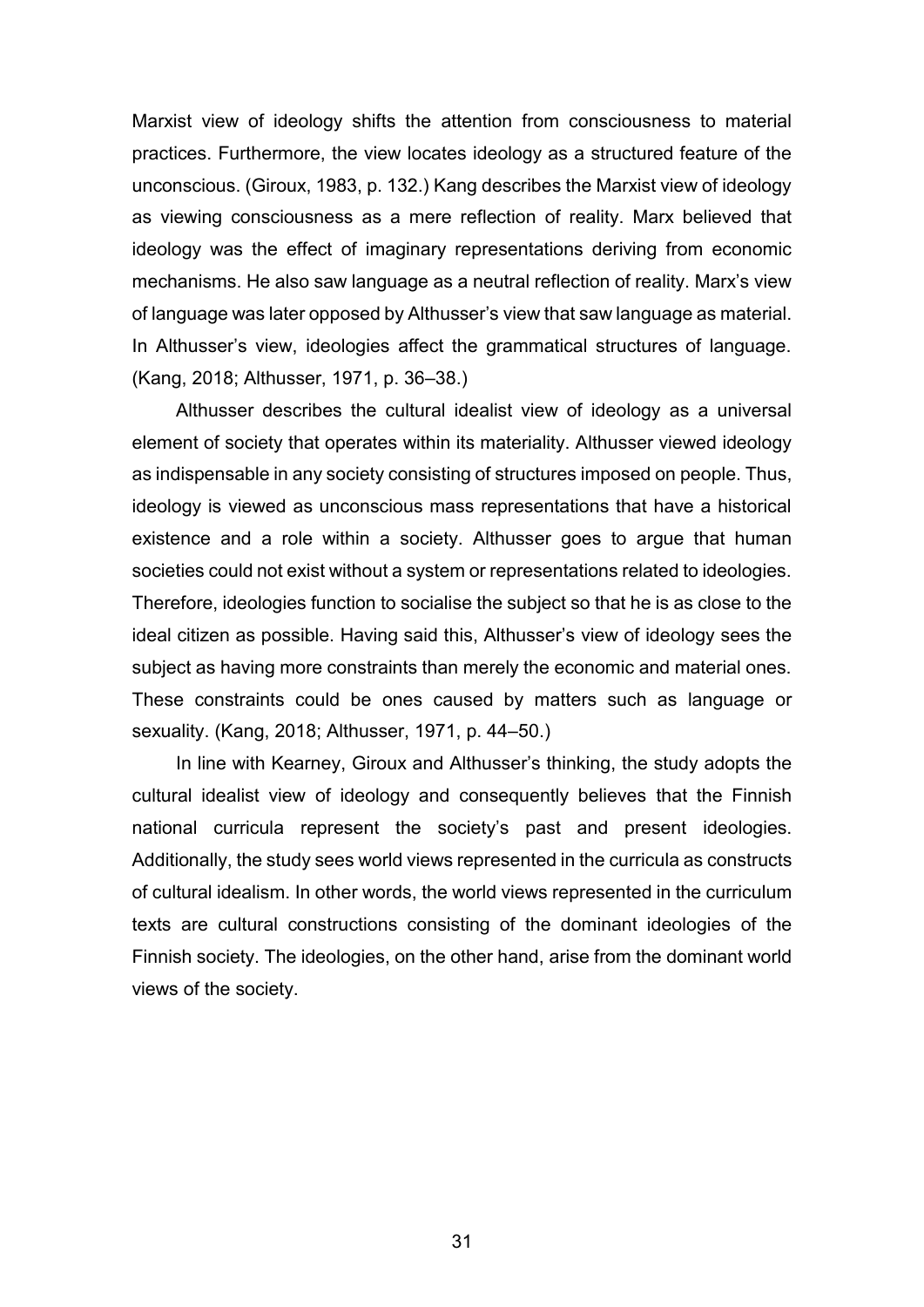# <span id="page-31-0"></span>4 RESEARCH ORIENTATION AND METHOD

Chapter four begins with presenting ontological constructivism as the research orientation of the study. The discussion continues from the research orientation into introducing the research material and its framing. The chapter then presents content analysis as a research method. The chapter ends with a detailed description of how the analysis process of the study was conducted.

#### <span id="page-31-1"></span>*4.1 Ontological constructivism as a research orientation*

Alan Cruse (2011) argues that words do not have one established meaning, but meanings rise from the context where they are uttered through various mental processes. Meaning is created to a word when mirroring it to the personal world of experience, and the background information one possesses. (Cruse, 2011, p. 119–120.) Therefore, the meaning of language is tied to the interpreter and the event of interpretation. Hans-Georg Gadamer's (1900–2002) theory of the fusion of horizons approaches texts through schemes created through the course of an individual's life. When the interpreter's and text's horizons fuse into each other, widening of horizons happens. (Gadamer, 1975, p. 301–302.) Gadamer (1975, p. 390) continues by stating that language is not only our subject of interpretation but also our contact surface to reality. Language is a way of making the human being and the world exist. According to Gadamer's view, texts do not have just one meaning that should be found but are themselves a way of universal being.

Ludwig Wittgenstein (1889–1951) changes the conversation when saying that the relevant question is not what significance relation is with reality and language, but actually how language constructs the world. Language brings to life new images of reality. Without language, which is modelled to express these images, they would not exist. (Arsith, 2011, p. 14–16, 21.) Each human being approaches the world from a personal subjective reality, and this is why no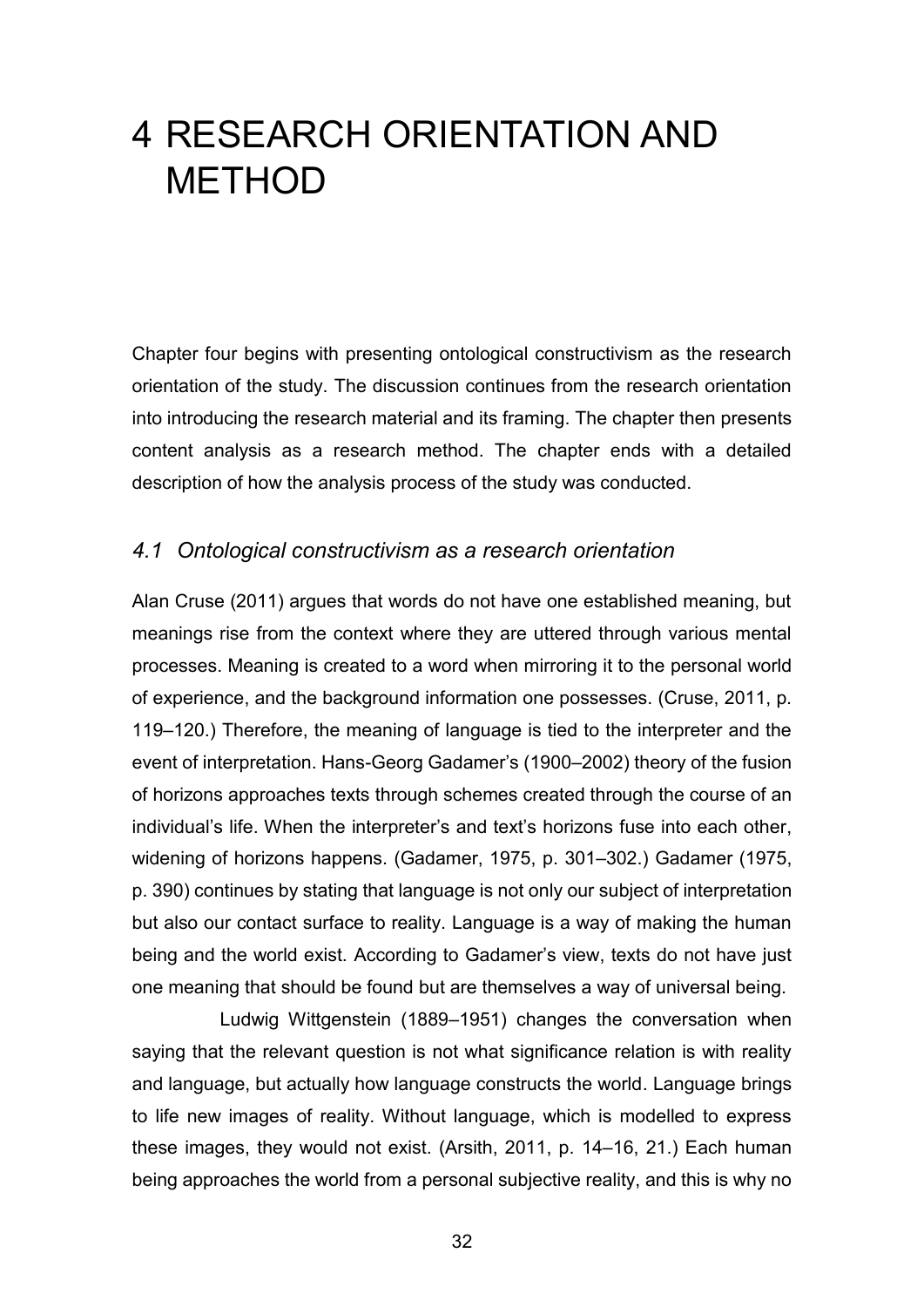one way of describing the world's phenomena exists. Language is used to describe the world while also constructing the world. Vitikainen (2017) states that according to this perspective, texts do not matter before they are interpreted (p. 69). Each interpreter has his interpretation because no objective criterion can be set for the correctness of the interpretation.

Gadamer and Wittgenstein's views are relevant for this qualitative study since like Panu Raatikainen (2005) writes, science, both anthropology and natural science, aims to describe and explain reality. The process of description always includes interpretation, which does not, however, mean that the interpretation is arbitrary. It is possible to provide objective explanations and descriptions of researched reality in the scientific field of anthropology because interpretation can aim for objectivity. All science requires interpretation, and consequently, interpretation is scientific. (Raatikainen, 2005.)

The study approaches language through social constructivism. Social constructivism studies how texts come to be through social and cultural practices. Social constructivism has two main branches:

- 1. Epistemic constructivism does not take a stand regarding whether or not a reality outside of language exists.
- 2. Ontological constructivism believes in the existence of a reality outside of language. Ontological constructivism also claims that the borders of speech and text can be crossed by placing the meanings of text outside them. (Vitikainen 2017, p. 69.)

The two curriculum documents analysed in the study are approached through ontological constructivism. The ontological constructivist approach means that the underlying assumption within the study is that a reality outside the language of the documents exists. The cultural contexts where the curricula are produced have to be taken into consideration during their analysis process. However, providing texts with meaning cannot be delimited to meanings that arise in the new context where old texts are interpreted. Studies conducted using ontological constructivism are responsible for understanding the meanings and cultural contexts present during the time the texts are produced. The issue will be approached in more detail when discussing the trustworthiness of the study.

Together with the research orientation of ontological constructivism, the study approaches the curricula through realism. Susan Haack (2004) states that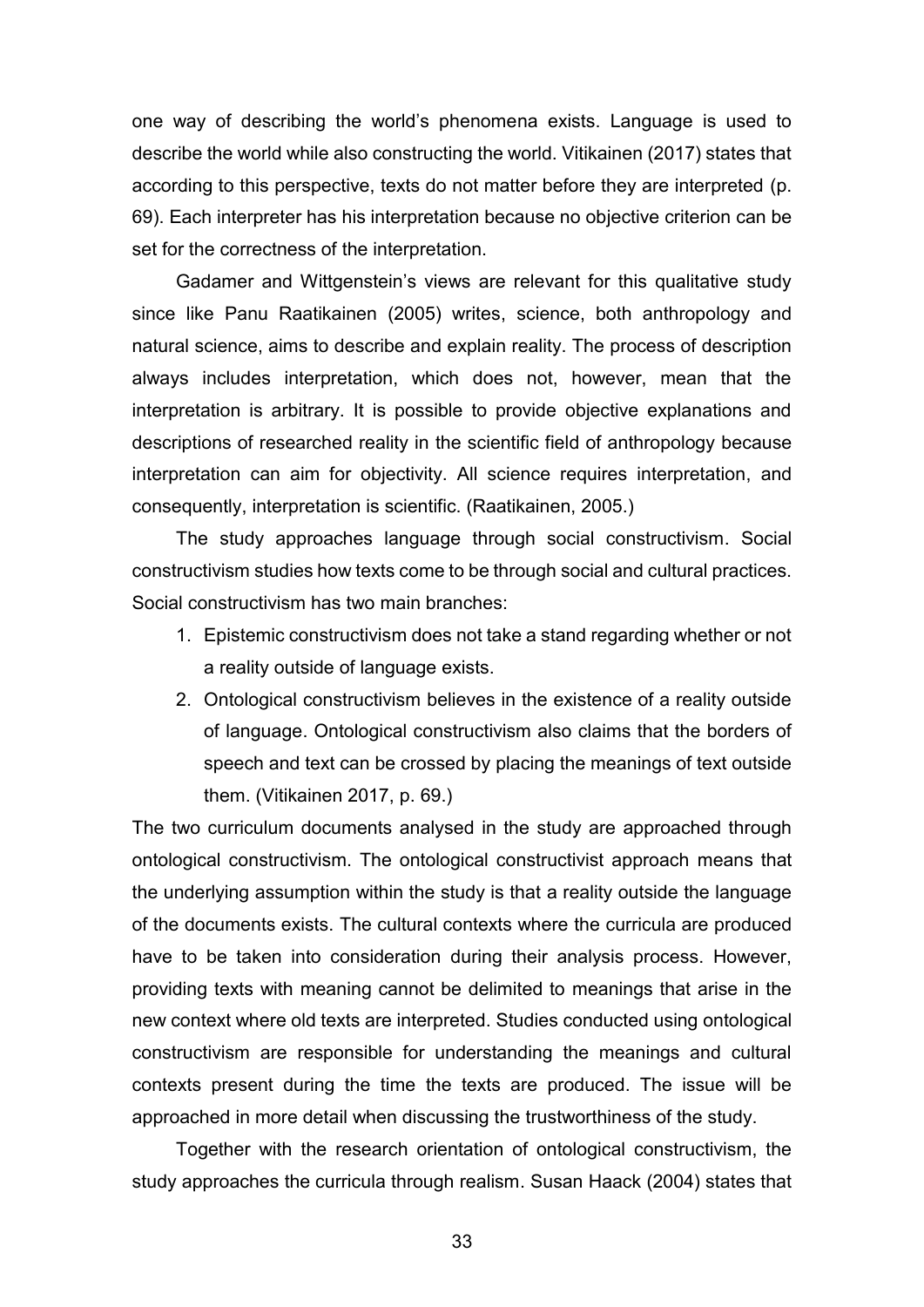realism has various branches. The common theme uniting the realist branches is that something, e.g. moral values, truth or the world, is independent of human beings and their concepts, theories or beliefs. Moreover, Haack continues by saying that realists receive information regarding the world through senses, which are capable of detecting some information afforded by the surrounding world. Since our senses are imperfect, we must rely on our background beliefs as wells as sensory input to make perceptual judgments. (Haack, 2004, p. 416–417.)

The study is based on the assumption that the Finnish board of education has assigned meanings to the matters discussed in the curricula. For example, when the board talks about "goodness" the assumption is that the board is referring to some existing form of goodness. The researcher's job, then, is to figure out the meaning of goodness from the research material. Moreover, the study's conception of reality is realistic in the sense that all people are presumed to own a world view that represents the one described in chapter two of the study.

#### <span id="page-33-0"></span>*4.2 Introducing the research material*

The 1970 curriculum was chosen for analysis because it is the first national curriculum designed for basic education in Finland. During the years 1960–70, the Finnish government wanted to renew the education system towards a more democratic one. However, it was already in the spring of 1945 that the Finnish People's Democratic League (SKDL) left a petitionary motion to the parliament for renewing the education system. After the continuation war against the Soviet Union from 1941 to 1944, the Finnish education system was governed by the people's finances: Gifted students were able to progress with their studies if their parents were able to afford the education fees. Also, the SKDL claimed that the Finnish schools were out of fashion with their educational methods and fascistic chauvinism. (Nurmi, 1989, p. 82–83.)

Another argument for the need for renewal was the changes undergone by the society. Increased production had led to financial growth and a better quality of life, which meant that the level of education could be developed. Knowledge and spiritual abilities started gaining appreciation within the Finnish society. As the culture was heading into a more scientific direction, subjects like chemistry and biology gained ground from technical subjects that had dominated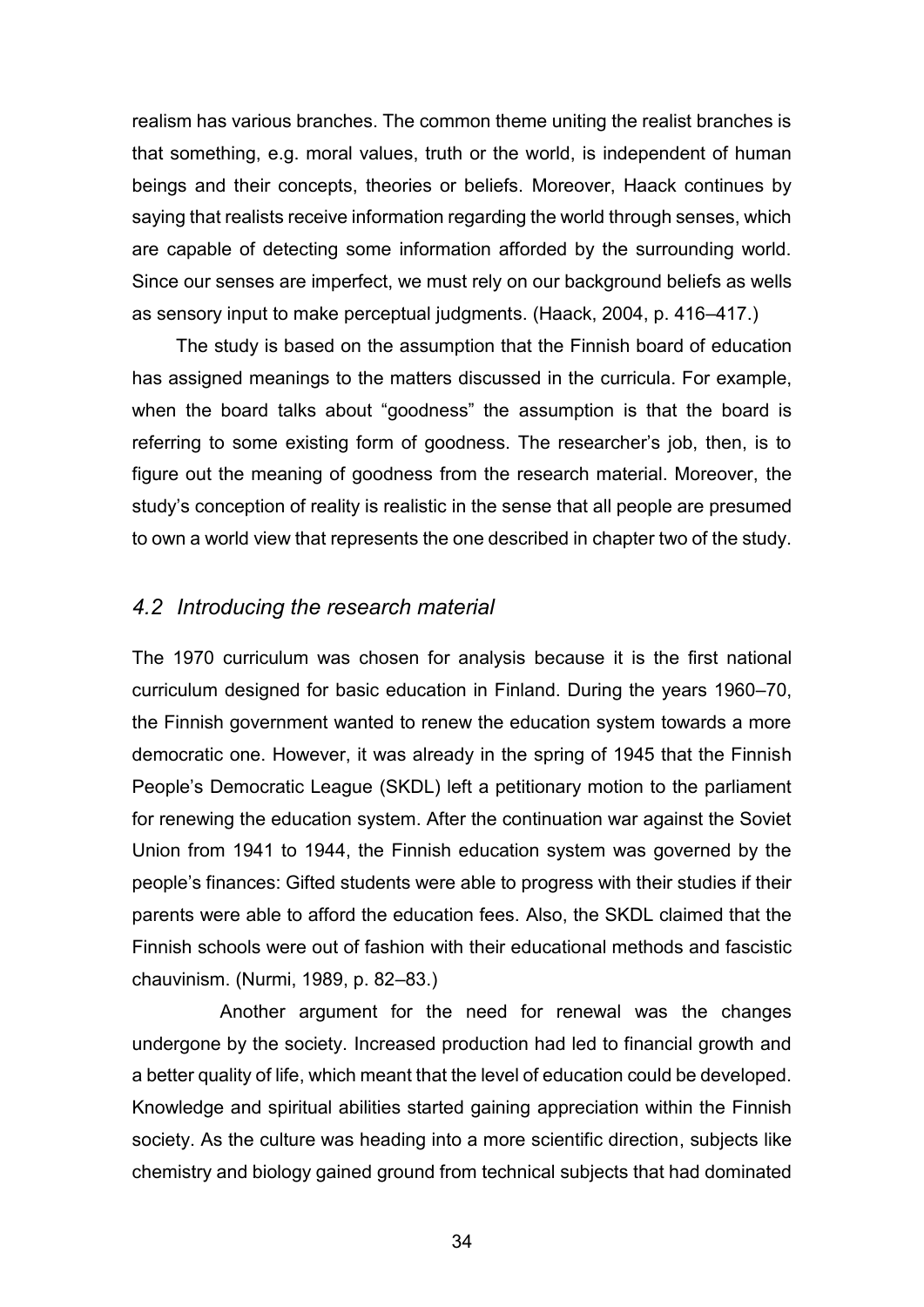before. Together with, globalisation meant that there was an increasing need for knowledge of different languages. In the existing common school system, children were expected to make decisions regarding their future at the age of 11. The government wanted to change this by expanding the compulsory years of study. (Nurmi, 1989, p. 82–83, 100–102.)

The new national curriculum was ready in March 1970 (Nurmi, 1989, p. 187). The curriculum contained two parts: 1) the basis of the curriculum and 2) the learning objectives for each subject. However, what is essential in understanding the need for this research topic is understanding the theory of curriculum research, meaning that the national curriculum is always created to guide the society for which it is developed. Since the Finnish society has changed, four national curricula for basic education have appeared in Finland after the 1970 curriculum: 1985, 1994, 2004 and 2014 curricula. When outlining the research topic, I familiarised myself with all of these curricula to decide which of them would provide relevant information for my research. Since there have not been significant changes between the curricula, I decided to focus on the first and last curricula designed to guide the organisation of basic education in Finland. Provided that, my interest is in the first curriculum, 1970 curriculum, for basic education that was developed for a rapidly changing society and on the 2014 curriculum that shows where the current society is.

Both of the analysed curricula consist of hundreds of pages. Since the documents are lengthy and the study has to be conducted with a tight timeframe, the research material had to be narrowed down. Values are the basis of educational activity, and this is why I chose to start the analysis process with chapter 2.2 The value basis for education appearing in the 2014 curriculum. Since the chapter focuses on value theory and the focus of the study is also on epistemology and conception of the world, I had to include chapter, 3.3 Aiming for transversal competence into the material of analysis. Skills for transversal competence list the sort of knowledge, skills, values and attitudes the ideal Finnish citizen is expected to possess. These learning objectives are ones that the teaching should attain in all subjects. Hence, the learning objectives pass subject borders and are the driving forces in choosing subject knowledge for education. Due to this chain of reasoning, skills for transversal competence strongly represent one's conception of the world, especially the conception of the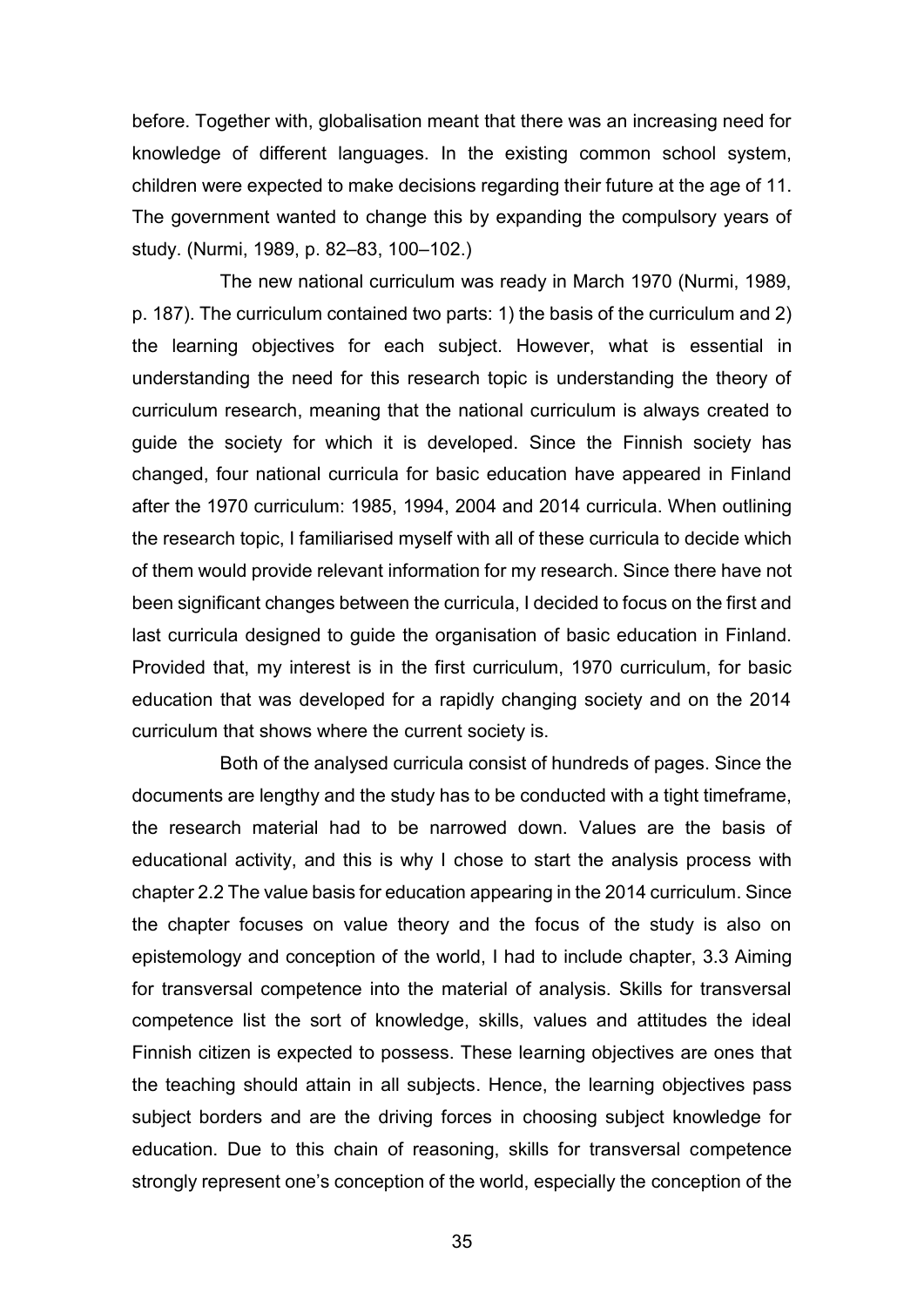human being and society. After deeper sensitisation with the chapters, I concluded that they provided me with enough information for analysing the world view reflected in the 2014 curriculum. The total number of pages analysed for the 2014 curriculum consisted of around eight pages.

The 1970 curriculum does not have a separate chapter for the value basis of education. However, the 1970 curriculum's chapter listing the skills for transversal competence states that the fundamental questions one asks when choosing learning objectives are questions of values. Furthermore, the chapter states that in choosing learning goals for the curriculum, the committee has to take a stand regarding the central valuation problems. (Opetusministeriö, 1971, p. 22.) Therefore, I discovered that the 1970 curriculum's chapter 2 Educational goals contains both the skills for transversal competence and the value basis for education and this realisation resulted in the decision to examine the chapter to discover the world view reflected in the 1970 curriculum. The total number of pages analysed for the 1970 curriculum consisted of around 36 pages.

# <span id="page-35-0"></span>*4.3 The research problems*

This study is conducted in three stages. The first stage of the study focuses on analysing the *1970 Curriculum for Basic education*. In the first stage of the study, the chapter chosen from the 1970 curriculum is analysed using content analysis. In addition to the research method, the theoretical framework capturing the essence of world view is used to determine the units of analysis. The units consist of beliefs about epistemology, value theory and conceptions of the world. After the first stage of the study, I should be able to answer the first research problem, which is as follows:

1. What type of world view does the *1970 Curriculum for Basic Education* reflect?

The second stage of the study is focused on conducting an identical analysis for the *2014 National Core Curriculum for Basic Education*. After the analysis process is conducted, I should be able to answer the second research problem: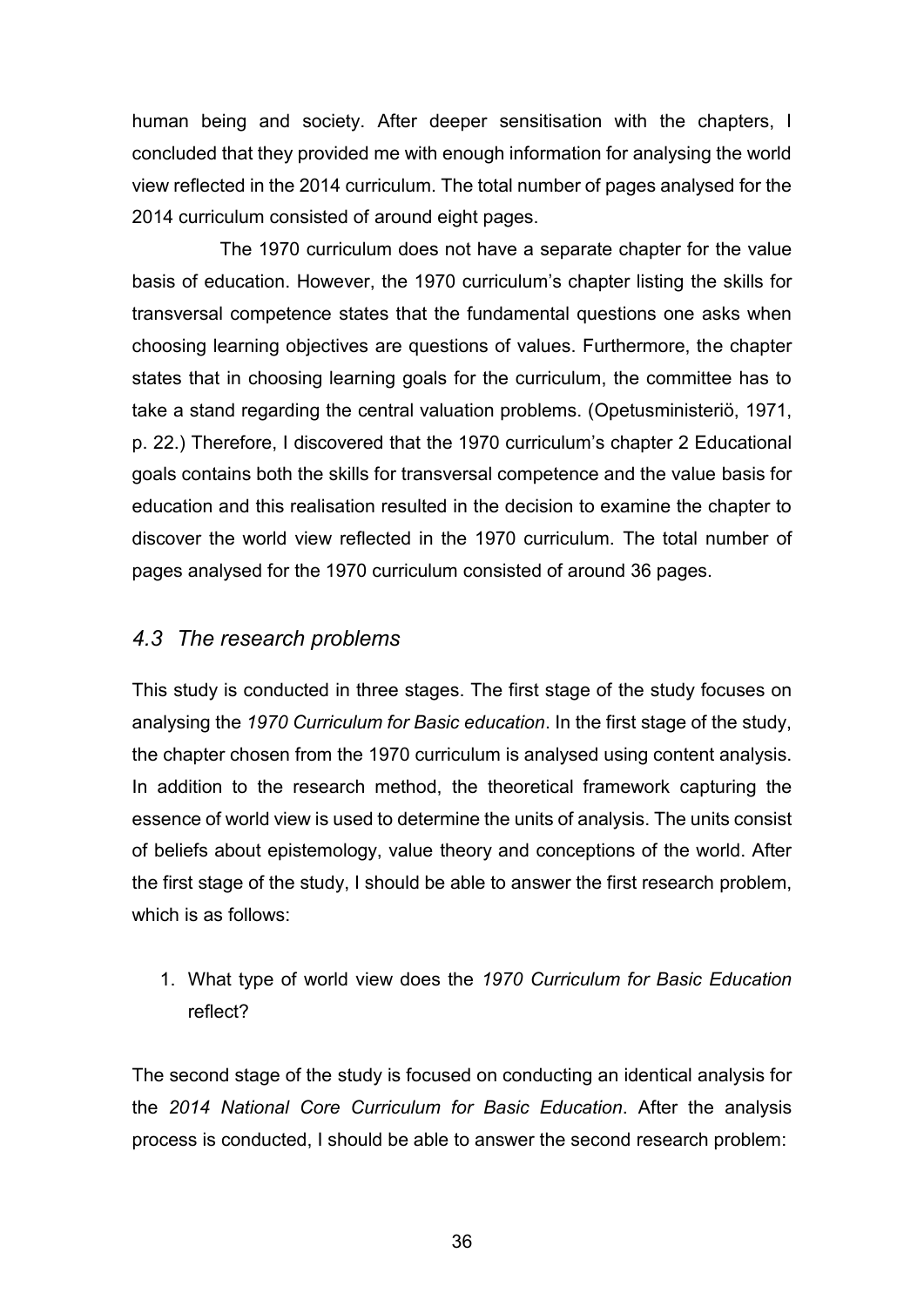## 2. What type of world view does the *2014 National Core Curriculum for Basic Education* reflect?

In the final stage of the study, the objective is to compare the 1970 and 2014 curricula to each other. The comparison will establish what has stayed the same and what has changed regarding the world views reflected in the curricula. The third research problem is as follows:

3. What similarities and differences do the world views of the 1970 and 2014 curricula possess?

## *4.4 Content analysis as a research method*

The method used for conducting the study is content analysis. The use of content analysis began in the 19<sup>th</sup> century when the method was used for examining hymns, newspaper and magazine articles, advertisement and political speeches. Today, content analysis is used for the analysis of either written, verbal or visual communicative messages. Content analysis is especially popular among the fields of communication, sociology and psychology, but is increasing in popularity among other fields as well. (Elo & Kyngäs, 2007.)

Content analysis aims to provide an extensive description of the researched topic, present, interpret and evaluate it. The outcome of the analysis is a list of concepts or categories that describe the phenomenon. Often these concepts or categories are used to build up a model or conceptual system. Content analysis answers the research problems using natural language and separating the central information from the research material. The researcher must hold a critical attitude towards the research material and have a dialogue with it. (Tuomi & Sarajärvi, 2018, p. 114–115; Elo & Kyngäs, 2007; Hsieh & Shannon, 2005.)

Satu Elo and Helvi Kyngäs (2007) present two different approaches to content analysis: the inductive and deductive approach. In brief, the inductive approach is used when the researcher's knowledge regarding the researched phenomenon is limited. The inductive approach observes particular instances and combines them into a larger whole or general statement. The deductive approach, on the other hand, operationalises the structure of analysis using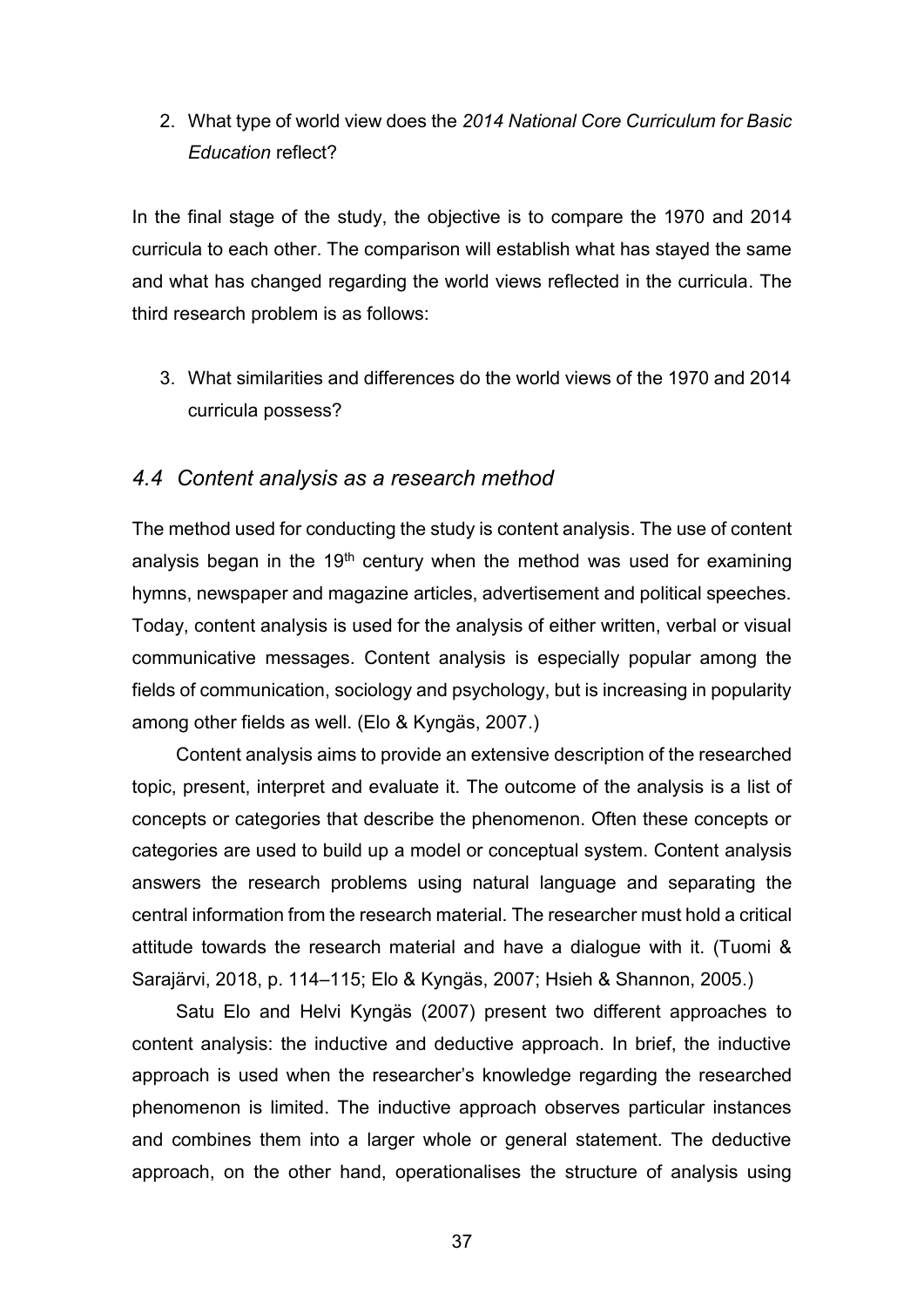previous knowledge with the purpose of theory testing. Since the deductive approach is based on previous theoretical models, it moves from the general to the specific. (Elo & Kyngäs, 2007.) In the study, data analysis is conducted in two distinct phases: deductive and inductive. The content analysis process adopted in the study is described below.

The deductive phase of the study begins with the theoretical framework capturing the essence of world view that provides the categories of analysis. The study aims to identify belief statements, regarding epistemology, value theory and conception of the world, from the research material. The meaning of these categories was defined earlier in the theory section of the study. The categories serve as a lens in the analysis of the 1970 and 2014 curricula.

The actual process of analysis starts with the preparation phase. Syrjäläinen states that the first step is the researcher's sensitisation to the research material (Metsämuuronen, 2006, p. 124). Sensitisation means that the researcher has to read through the research material thoroughly before starting the research process. At the sensitisation phase, changing the research material is possible if it does not provide answers to the research problems. Alternatively, research problems can be adjusted to match the needs of the research material. Since the first phase of the study is deductive, the research material is also narrowed down, considering, whether it provides answers to the categories risen from the theoretical framework of the study.

Elo and Kyngäs (2007) add that in the sensitisation phase, the researcher should decide whether the analysis will focus on only the manifest content or include the latent content as well. When analysing recorded interviews, the latent content refers to things like silences and laughter that support speech. (Elo & Kyngäs, 2007; Hsieh & Shannon, 2005.) Since the research material is composed of curriculum documents, the study will adapt Elo and Kyngäs' classification of manifest and latent content. The study will extend the analysis to the silences of the text. Focusing on silences means that when the two curricula are compared to each other, the analysis will focus on whether one curriculum contains elements that the other does not. The second task in the preparation phase is to try to make sense of the research material to obtain a sense of the whole (Elo & Kyngäs, 2007, p. 109). In order to obtain a sense of the whole, multiple questions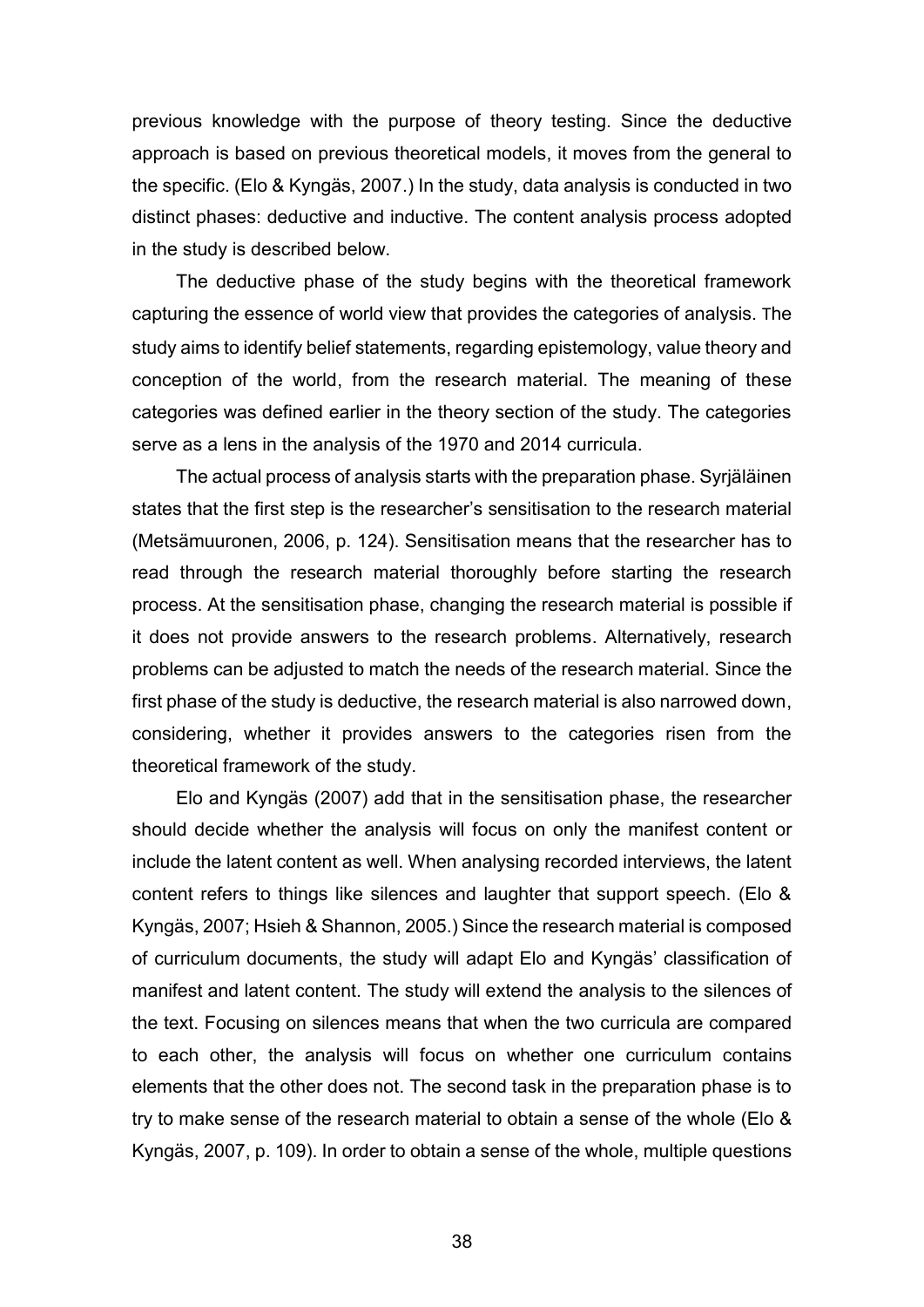need to be asked about the analysed text, its authors, events and reasoning behind the chosen words.

After the preparation phase, the study moves onto the inductive phase, where the researcher's attention is turned to the research material. In the third phase, the research material is condensed and roughly categorised into the most central categories. The process is done for both curricula and regarding beliefs about epistemology, value theory and conception of the world. Syrjäläinen recommends that the researcher clarifies the research scheme and research concepts during the first categorisation process (Metsämuuronen 2006, p. 124).

In Elo and Kyngä's (2007) view, the next step is to group the list of categories under higher-order headings to reduce the number of categories by joining those that are similar or dissimilar into a broader higher-order category. The process is repeated until the researcher is not able to form any new higherorder categories. The following phase is called abstraction, where the researcher provides a general description of the research topic through the process of forming categories. (Elo & Kyngäs, 2007.)

In regard to analysing the research material, the assumption underlying the study is one shared with Ulla H. Graneheim and Berit M. Lundman (2003): "Reality can be interpreted in various ways, and the understanding is dependent on subjective interpretation (p. 106)." In other words, a text involves multiple meanings, and interpretation always takes place when a text is read. The issue of interpretation will become central in later discussions of the trustworthiness of the study.

Lastly, Pertti Alasuutari (2011) offers two perspectives through which the qualitative research material can be examined: 1) fact perspective that views the research material as more or less truthful claims about the outer reality and 2) sample perspective where truthfulness and honesty are irrelevant questions when examining the research material. (Alasuutari, 2011, p. 90–92, 114–115.) The researcher approaches the research material through the fact perspective with an axiom that the Finnish National Board of Education believes that their statements have a counterpart in reality.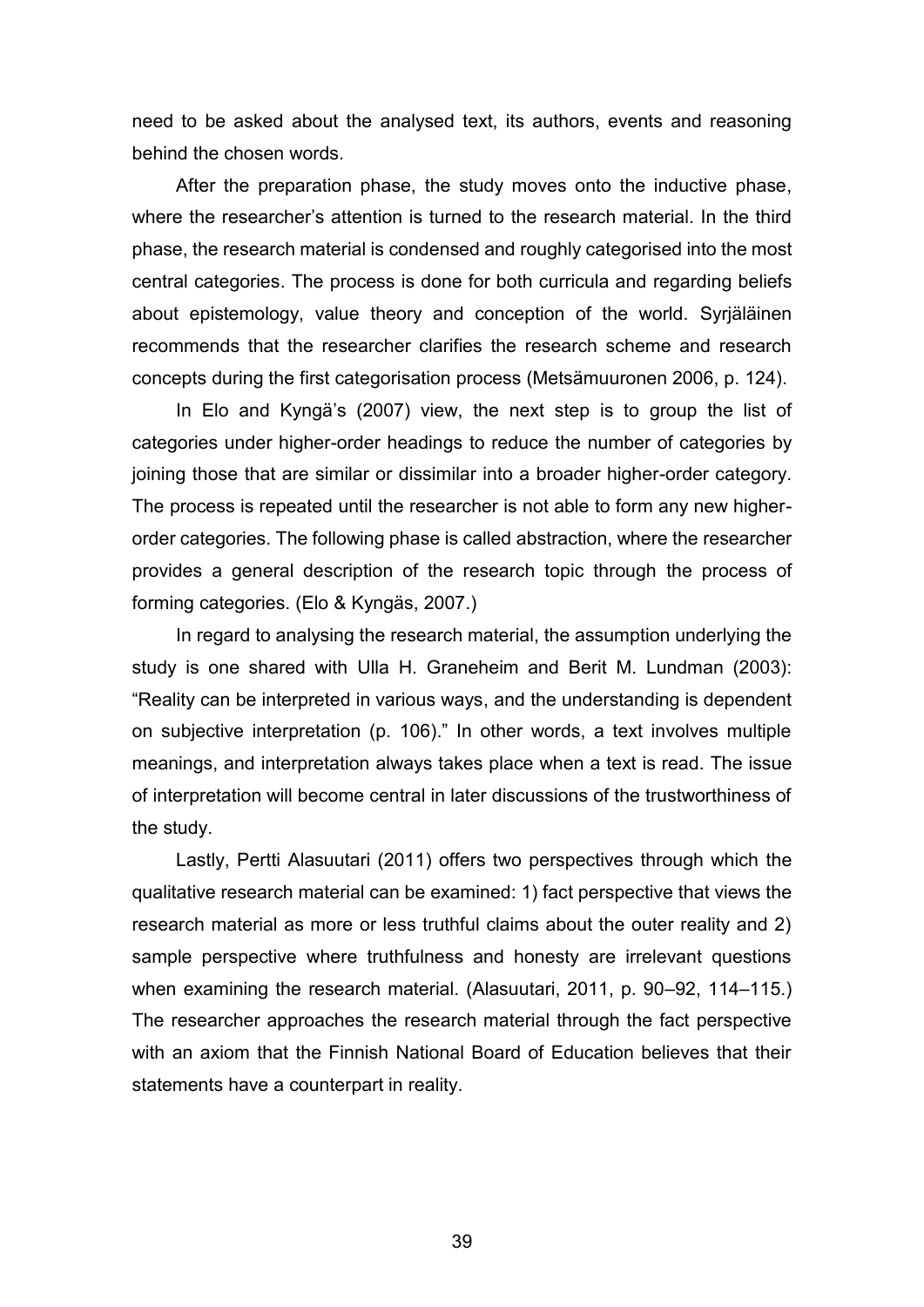## *4.5 Stages of conducting the study*

The chapter demonstrates how the analysis was conducted to discover the world views reflected in the 1970 and 2014 curricula for basic education. I analysed both of the curricula in Finnish since the 1970 curriculum does not have an English translation. Moreover, Finnish was the chosen language for the analysis of the documents to ensure that relevant information would not be absent in the English translation since presumably it is translated by different people than those who wrote the original Finnish version of the 2014 curriculum document.

The first phase of the analysis process was sensitisation. I familiarised myself with the national curricula for basic education that have been published between the years of 1970 and 2014 (1970, 1985, 1994, 2004 and 2014 curricula). Due to the research frame, I narrowed down the reading of the curricula to the chapters that contained information about educational values or material about transversal competence. These chapters were chosen by looking at the table of content of the curricula. After the familiarisation process, I chose to conduct the analysis using the 1970 and 2014 curricula since the other curriculum documents did not add anything new to the research results due to a resemblance in content.

After the process of narrowing down the research material and coming up with the research questions, the actual analysis process began. First, I drew my attention to the 2014 curriculum since it was more familiar as a document due to my previous university studies and internships. Moreover, in my experience, finding value theoretical belief statements from the 2014 curriculum was easier since it contains a distinct chapter, 2.2 Underlying values of basic education, about the values of education while the 1970 curriculum does not.

I began the analysis of the 2014 curriculum with further sensitisation to the research material to obtain a sense of the whole. I read through the material many times identifying clauses relating to belief statements about epistemology, value theory and conception of the world, underlining them and writing them down on a separate document. Once the original belief statements were collected into a separate document, I condensed them into my own words while still preserving their core. An example of an original belief statement and its condensed form are presented below in table 1.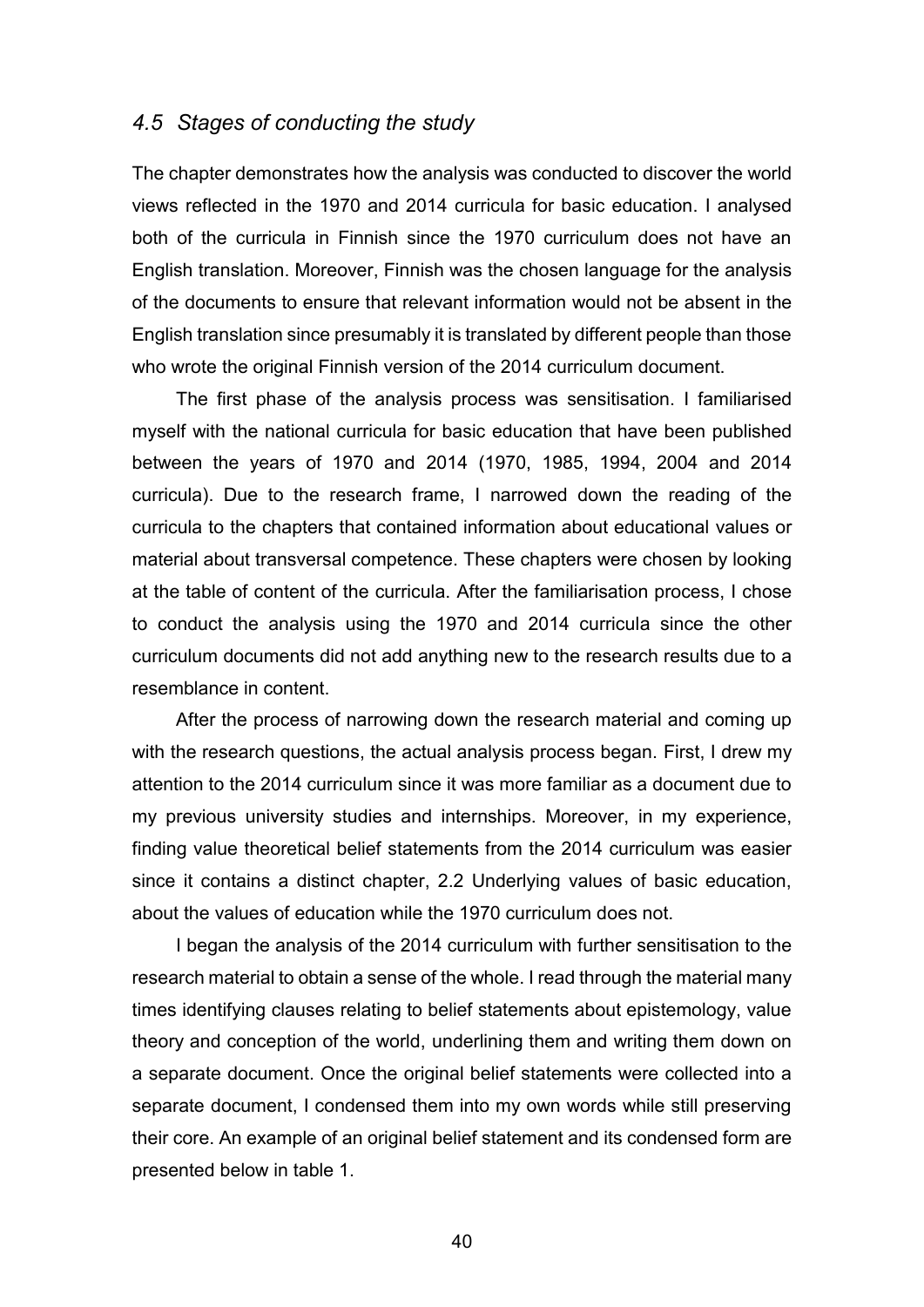**TABLE 1**. An example of the condensation process

| Original statement                                                       | <b>Condensed statement</b>             |
|--------------------------------------------------------------------------|----------------------------------------|
| "Education supports the pupils in Student growth to personal cultural    |                                        |
| building their personal cultural identity                                | identities, active actors in their own |
| and their growth into active actors in cultural community and a promoted |                                        |
| their own culture and community while                                    | cultural interest.                     |
| promoting their interest in other                                        |                                        |
| cultures." (FNBE, 2016, p. 16.)                                          |                                        |

Once all the belief statements were condensed, I arranged them to their first categories. The process was continued by combining subcategories into higherorder categories. Table two demonstrates the process of categorisation where category one is used as a component of a higher-order category titled *Cultural diversity as richness.*

**TABLE 2.** An example of the formation of higher-order categories

| Category 1: Culturally sustainable  | Higher-order category 2: Cultural  |
|-------------------------------------|------------------------------------|
| development                         | diversity as richness              |
| The goal of teaching is respect of  | Culturally sustainable             |
| cultural diversity, increased       | development.                       |
| cultural interaction and culturally | Cultures as the basis of learning. |
| sustainable development.            | Cosmopolitanism.                   |
| Familiarisation with different      |                                    |
| customs through increased           |                                    |
| cultural interaction.               |                                    |
| Seeing things from the perspective  |                                    |
| of others.                          |                                    |
| Guaranteed communality through      |                                    |
| learning across borders.            |                                    |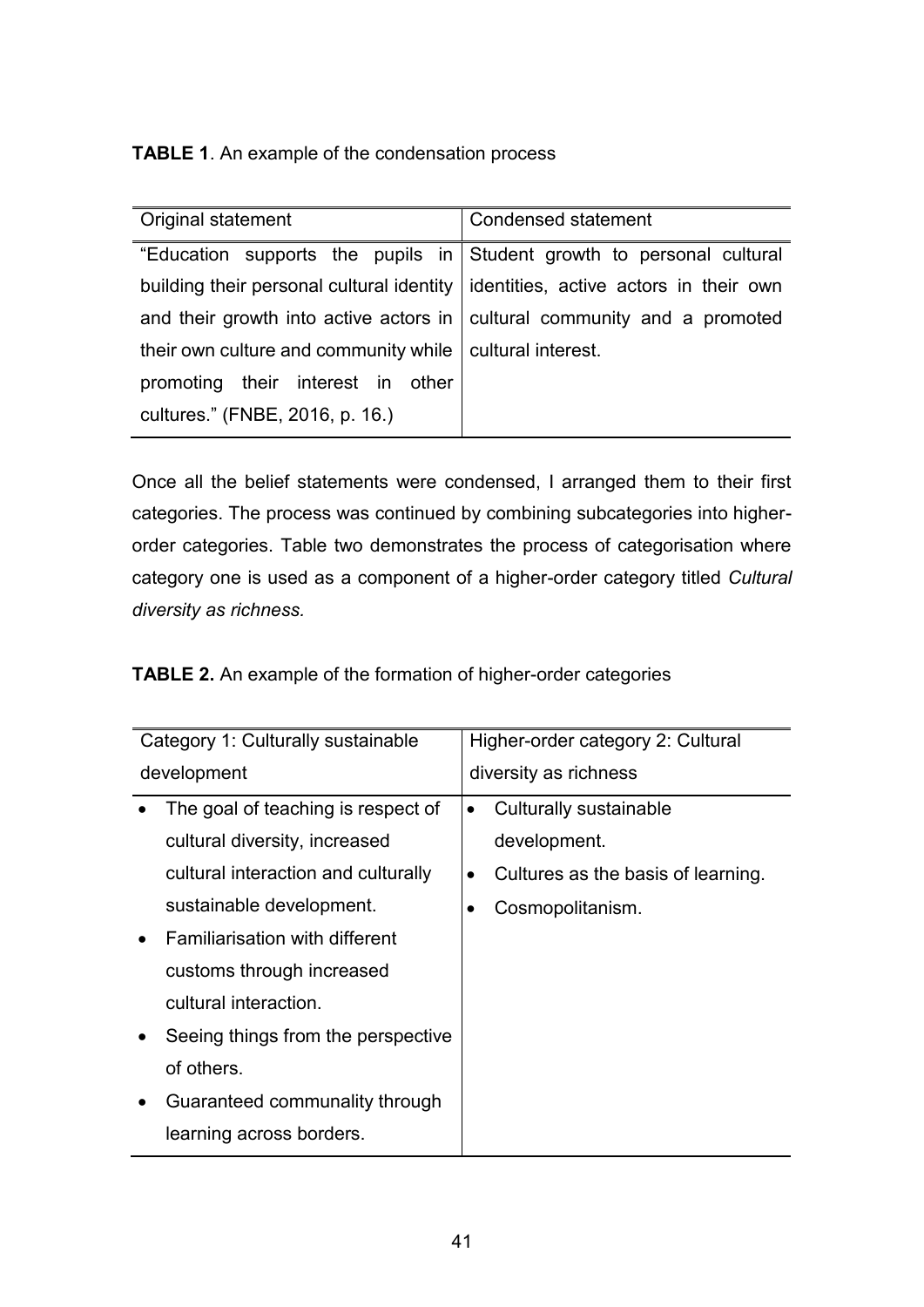Once the higher-order categories were formed as demonstrated in table two, I repeated the process of combining categories into higher-order categories to gain a condensed understanding of the 2014 curriculum's view on epistemology, value theory and conception of the world. Table three presents the higher-order categories for value theory, as presented in the 1970 and 2014 curricula.

| Value theory for 1970 curriculum                       | Value theory for 2014 curriculum                             |
|--------------------------------------------------------|--------------------------------------------------------------|
| The valuable developing individual                     | The individual as part of an equal and<br>democratic society |
| Social citizenship                                     | The meaning of education and the<br>working life             |
| The importance of aesthetics                           | Multiculturalism as richness                                 |
| The meaning of religion in value<br>questions and life | A sustainable way of life                                    |

**TABLE 3.** Value theoretical beliefs for the 1970 and 2014 curricula

The final categories received their meaning from the research material and its definition for different phenomena like multiculturalism. Once I had formed the categories for epistemology, value theory and conception of the world, I used comparison and theory to create an understanding of the world view reflected in the 2014 curriculum.

Then I conducted the same process for the 1970 curriculum in order to answer the second research question: What type of world view does the 1970 Curriculum for Basic Education reflect? In the final stage of the study, I compared the two world views to each other to examine what similarities and differences appeared between the world views reflected in the curricula. The next chapter presents the research results.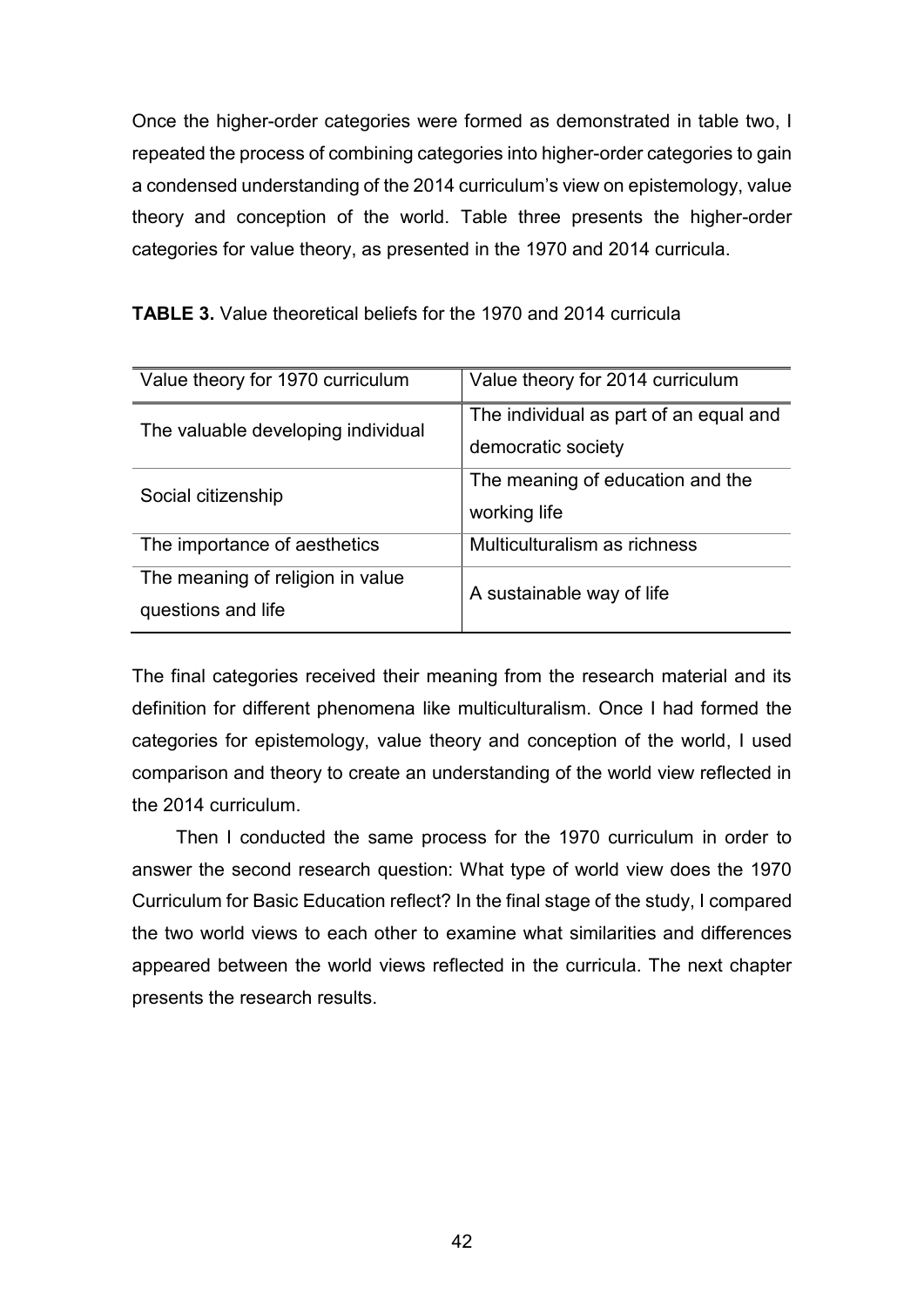# 5 RESEARCH RESULTS

Chapter five presents the beliefs about epistemology, value theory and conception of the world that are reflected in the 1970 and 2014 curricula for basic education. The chapter will examine what beliefs about epistemology, value theory and conception of the world tell about the world views reflected in the curriculum documents. Discussion about the three categories are followed by a subchapter describing the similarities and differences in the world views reflected in the curricula.

## *5.1 Epistemology in the curricula*

Epistemological questions are the basis of all human behaviour. As discussed in the theory section of the study, epistemology is the theory of knowledge asking questions of the origins and justification of knowledge. The focus of the chapter is in discovering how the two curriculum documents justify knowledge.

## *Epistemology in the 1970 curriculum*

The theory of the study presented two opposing views regarding the justification of knowledge: internalism and externalism. The chapter aims to discover which view of justification is reflected in the world view of the *1970 Curriculum for Basic Education*. Regarding the acquisition of knowledge, the importance of making observations is emphasised in the curriculum (p. 26). Knowledge, then, is produced by combining thinking with observations (p. 26). The curriculum states: "The truthfulness of a claim regarding reality firstly demands to establish whether it is possible to confirm it as true or untrue for example using observations. A claim is true if the experiences following it express the truthfulness of the claim." (Opetusministeriö, 1971, p. 30.) The fact that the curriculum emphasises the importance of observations in information acquisition refers to an externalist view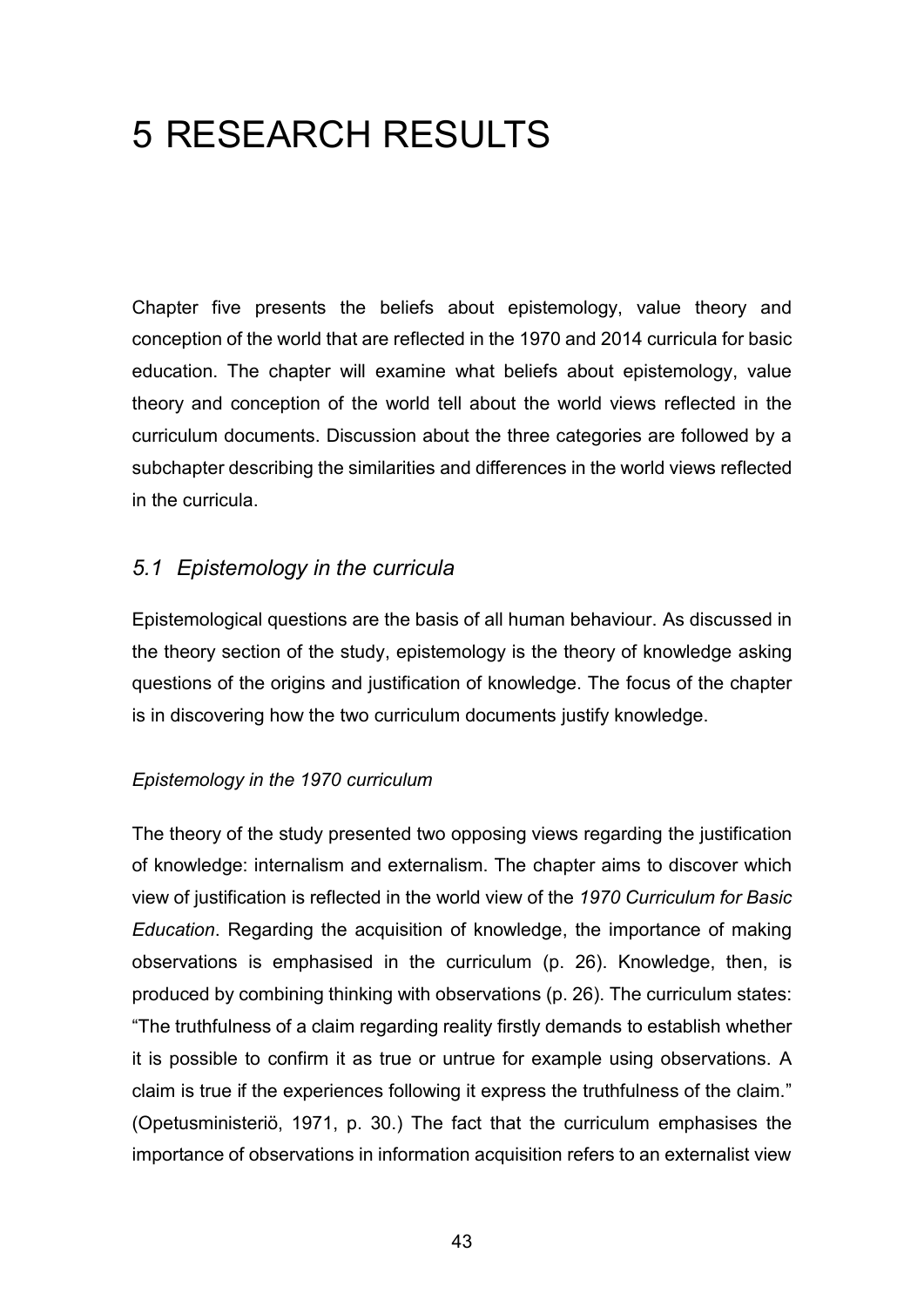of the justification of knowledge where the human being uses sensory data to make deductions about the world. Therefore, the curriculum seems to contain nuances of the externalist view, where knowing requires having a belief that is appropriately connected with the world. The 1970 curriculum also reflects a realist perspective of the world. The realist perspective becomes apparent when the curriculum mentions the relationship between observations and reality (p. 26), and in doing so, confirms the existence of a reality that can be observed and that is independent of human thought.

The realistic view of the world reflected in the 1970 curriculum is expanded to include a social dimension of reality. Acknowledgement of the existence of social realities becomes apparent in the following citation: "Social reality meaning different nations' differing social, economic, political and religious systems, ways of interpreting past events, planning the future society..." (p. 33). The existence of social realities refers to social constructionism, a form of internalist thinking, that sees the world as a construction of concepts that differ between different social groups. In other words, social groups have a different way of speaking about things, and with language, they create a reality that only the people understanding their definition of concepts can access.

The 1970 curriculum continues by discussing the importance of language in understanding and constructing reality. The meaning of language becomes apparent in the following citation: "With the help of language, we can operate matters with signs and in thinking connect to matters that in reality could never be brought to their temporal and spatial association" (p. 34). The meaning of language is further emphasised when saying that human beings use concepts to create regularity to environment and events (p. 28). The statement supports Wittgenstein's thinking of language that describes the world while also constructing the world. In addition, the meaning of language supports the constructivist view described by Devitt, where the world is seen as a construction of concepts that differ between different groups. Each world exists only in relation to the concepts used in each group, and therefore, people using different concepts live in different worlds. (Lammenranta, 1993, p. 57–58; cited Devitt, 1991, p. 235.)

However, the previous epistemological discussion is turned around when the 1970 curriculum states that religious teaching provided in schools should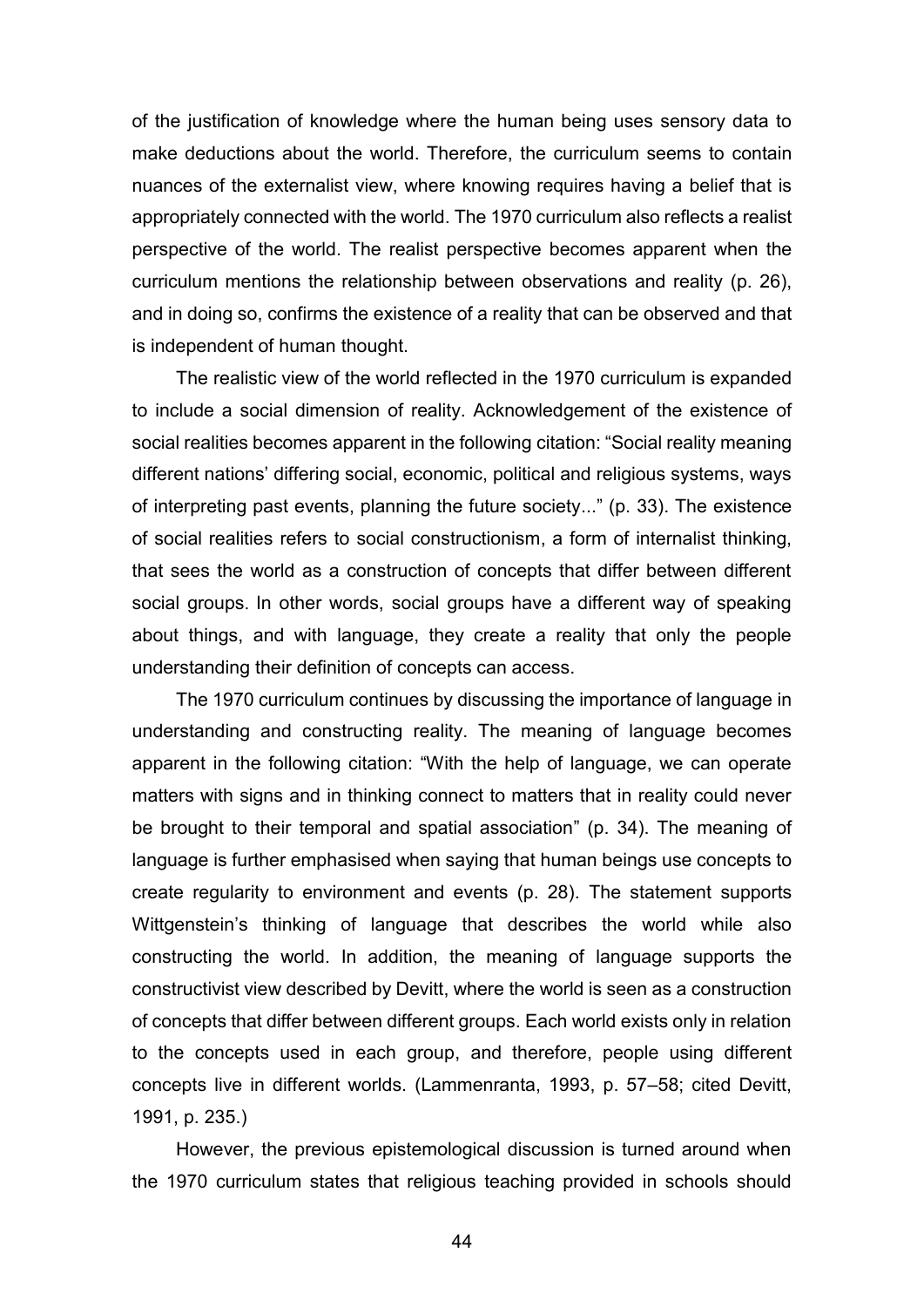demonstrate that religion and knowledge do not necessarily contradict one another, and that religious experience does not restrict the individual's abilities for rational thinking and gaining of knowledge (p. 43). Religion, in the context of the curriculum, refers to Lutheran Christianity which was the dominant religion in the Finnish society in the 1970s with over 90 per cent of the population having a membership to the Lutheran church (Official Statistics of Finland).

The previous observation directs the discussion of internalism to include God in the justification of knowledge. Together with, the 1970 curriculum states that human knowledge has its limits and that the truthfulness of all claims cannot be solved (p. 27, 30). Hence, the citations indicate that religion can provide an answer to questions without solutions but also to the important questions in life as will be discussed in more detail when addressing research results regarding value theoretical beliefs reflected in the curriculum.

Therefore, the curriculum sees the world as something physical that can be examined through senses and observation. However, the physical world is seen as containing different social realities that are constructed using language. Moreover, the curriculum refers to the existence of a third layer of reality that surpasses human understanding and knowledge. This layer is the religious layer that becomes especially important in the religious education provided by the school. The 1970 curriculum states that religious education happens according to the religion the majority of students belong to (p. 42). In the context of the curriculum, the majority religion is Christianity that turns to God in questions regarding justification.

In conclusion, the 1970 curriculum does not represent one epistemological viewpoint; it is instead a combination of externalist and internalist perspectives. Including a religious aspect in the epistemological discussion happening in the curriculum resonates with internalism. Internalism is also present in the curriculum's constructivist nuances that become apparent in the idea that different social groups use concepts in different ways and have a different way of perceiving the world. Despite the constructivist views, the curriculum supports the existence of an ultimate reality that can be perceived and talked about in different ways.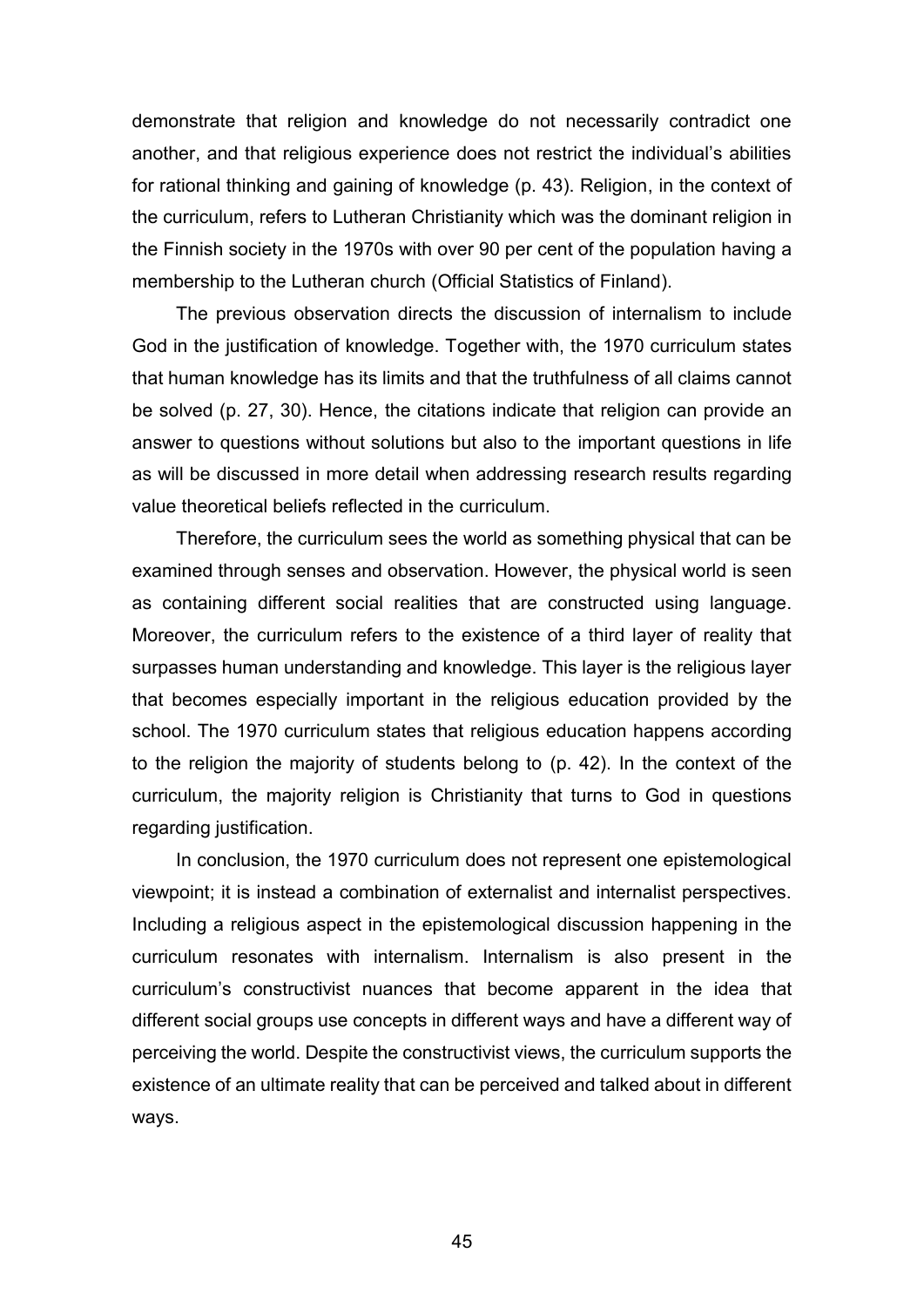#### *Epistemology in the 2014 curriculum*

According to the *2014 National Core Curriculum for Basic Education*, students receive information from media, global networks, their peers, school and home. In addition, information is received from the surrounding society that is influenced by different cultures. The multitude of information sources plays a part in the tensions highlighted in the value chapter of the curriculum that are formed between subjective thoughts and the surrounding reality. In the world of a child, the most central information source is the school that, according to the curriculum, does not demand religious, philosophical or political commitment (FNBE, 2016, p. 16). The school distributes information that is compatible with the world view reflected in the curriculum, and this is why investigating the characteristics of this world view is essential.

What is central regarding epistemological thinking is how knowledge can be received and justified. The goal of this chapter is to discover whether the world view reflected in the 2014 curriculum represents the externalist or internalist view of justification. The curriculum highlights the meaning of the individual in the evaluation of information. Furthermore, the curriculum discusses how individuals and communities should make decisions based on "ethical reflection, putting themselves in the place of another person, and consideration based on knowledge" (p. 16). The previous quotation is the key for understanding justification in the curriculum. According to the 2014 curriculum, the individual builds his perception of reality and makes deductions about the essence of reality using his perceptions and discussions with other people. The same point is brought up later when stating that students learn to make observations and to seek information and that students need multiliteracy to interpret the world around them (p. 21, 23).

The 2014 curriculum lists the values of truth, goodness, beauty, justice and peace (p. 16). Providing a list of values indicates that they are real and absolute. The sentence following the list of values indicates that a surrounding reality exists: "In personal growth, conflicts between aspirations and the current reality unavoidably arise" (p. 16). When the ministry of education states that values like goodness and truth exist, it gives epistemological nuances of externalism, where reality is not merely a mental construction, but rather, a physical space of which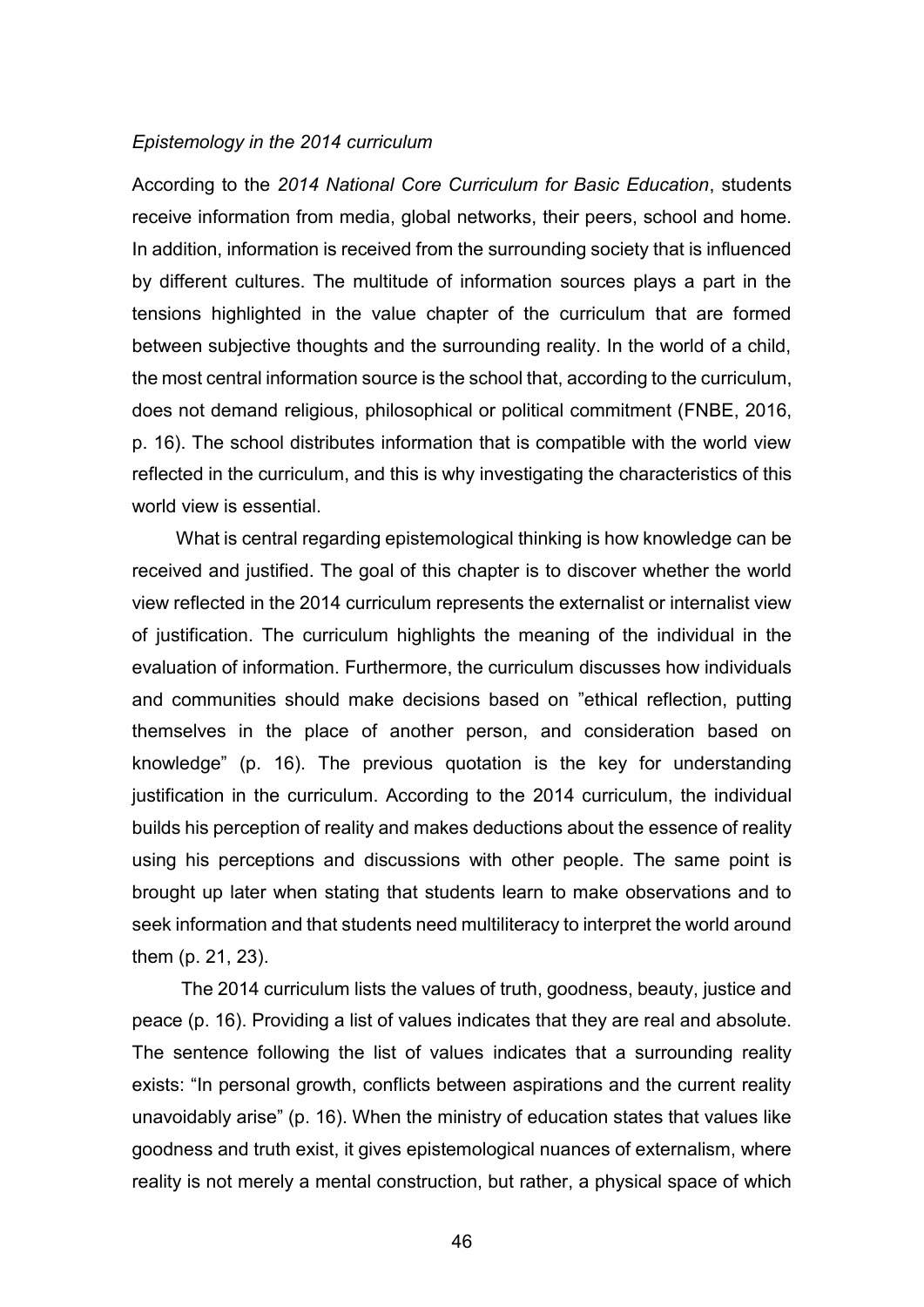we can receive information using empirical methods. Thus, the curriculum's fundamental conception of reality is realist.

Simultaneously, the 2014 curriculum emphasises the individual's responsibility and role in decision-making using personal information. The value chapter contains a sentence regarding multiculturalism, which refers to the complex world of experiences within an individual: "The pupils learn to look at issues from the perspectives of other people's life situations and circumstances" (p. 16). This sentence expands the reality supported by the externalist view of a world that is realistic and independent of human thought to include the internalist view that sees reality as spiritual.

Therefore, in regard to value questions, the 2014 curriculum seems to turn to the internalist view. The curriculum's internalist perspective represents constructivist ontology when explaining the nature of knowledge. The observation is supported by the fact that the curriculum's value chapter is based on international contracts like the United Nations Universal Declaration of Human Rights, the United Nations Convention on the Rights of the Child and the European Convention of Human Rights. These contracts are made between people, everchanging and established as a result of a compromise between representatives of different ethnicities. The contracts aim for the best of all human beings, regardless of their backgrounds.

The fact that the 2014 curriculum's value chapter is based on international agreements refers to an internalist view of epistemology, but also a humanistic view of values. Richard Norman (2004) states that humanists view values as human constructions. Norman's statement does not mean that values would merely reflect peoples' individual opinions of right and wrong. Human values are shared because people operate within a social community. Norman states that humanity is central to the creation of shared values. According to the humanist viewpoint, when human beings combine humanity and sympathy, they can form a compatible view of what is right and valuable. (Norman, 2004, p. 91–93.) The curriculum also highlights the importance of sympathy and putting oneself in the place of another when making decisions. Simultaneously, the fact that the value chapter is based on international contracts indicates that human values are the product of shared decision-making.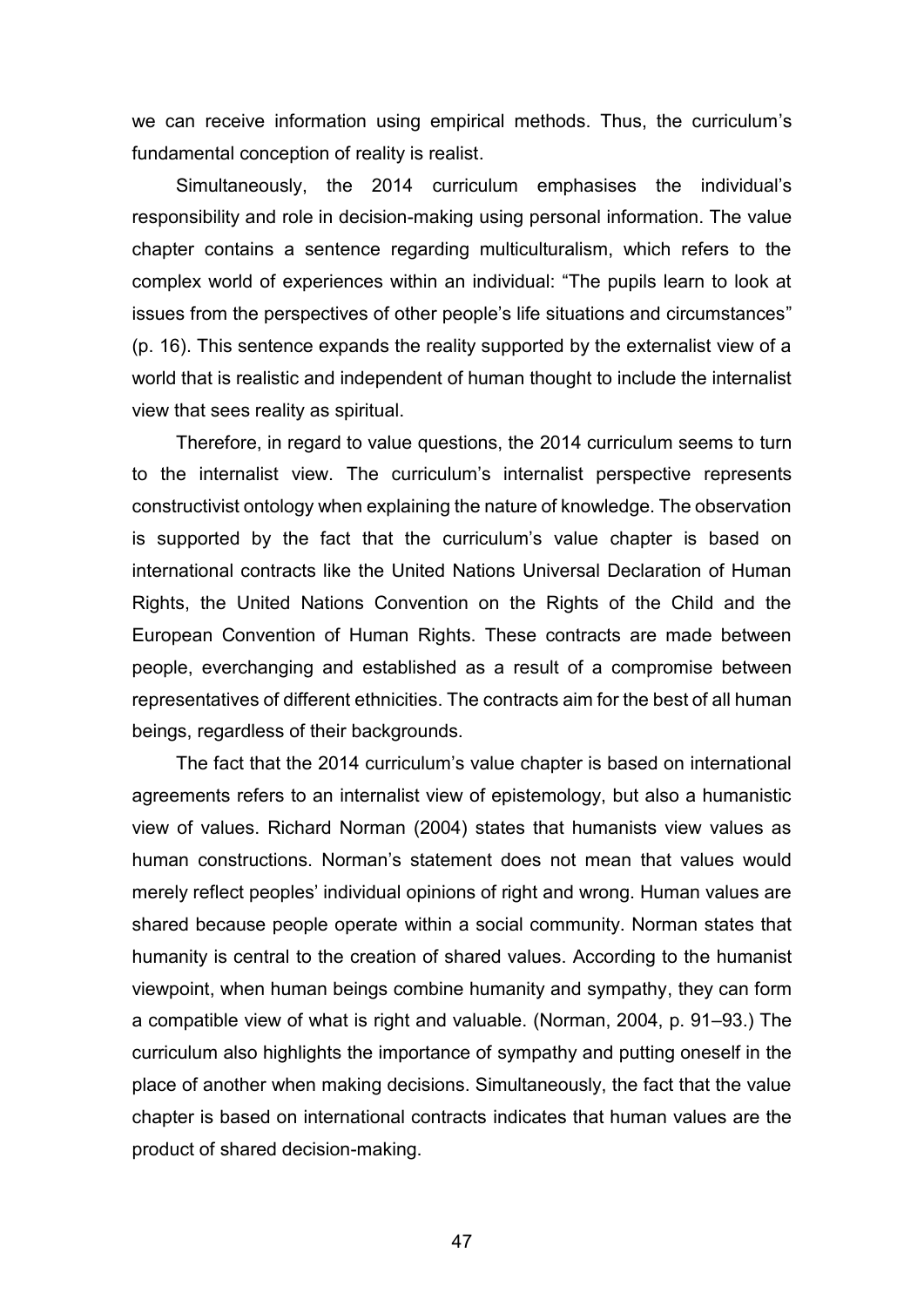Furthermore, the 2014 curriculum states that the students are "guided to realise that information may be constructed in many ways, for example by conscious reasoning or intuitively based on personal experience" (p. 21). The quote uses terms like "constructing information", "conscious reasoning" and "intuition", which all refer to the internal knowledge argued for by internalists. Also, the chapter mentions the existence of students' "personal inner knowledge" (p. 21), which again, refers to the mental world referred to in internalist thinking.

In conclusion, the 2014 curriculum does not represent one epistemological viewpoint but is a combination of externalist and internalist perspectives. However, since the 2014 curriculum does not include a religious perspective in its epistemological discussion, it seems to resonate with humanism in epistemological questions. The diversity of the viewpoints in the curriculum can be intentional. The 2014 curriculum states that teaching has to be religiously and philosophically unbinding (p. 16). Moreover, the curriculum, repeatedly, states that students have to learn to appreciate other cultures and world views (p. 16, 22).

According to the 2014 curriculum, the school must work together with the students' homes to help the child develop his or her world view (p. 15). Development of one's world view is done, for example, through the different subjects taught in school. Though different subjects, students receive ingredients for constructing their world views. In religious education, students receive information about different religions, while geography introduces the scientific perspective to questions regarding the world. It seems that the current Finnish curriculum for compulsory education does not want to take a stand in the questions regarding the nature of the ultimate reality. The curriculum, however, does want to offer many perspectives that the students can use for constructing their world views.

## *5.2 Value theory in the curricula*

Values are the basis of all educational activity. Like the 1970 curriculum states, the ultimate question when choosing learning objectives is that of values (p. 22). Thus, educational goals are based on what is viewed as valuable. This chapter approaches ethical questions through normative ethics by presenting the different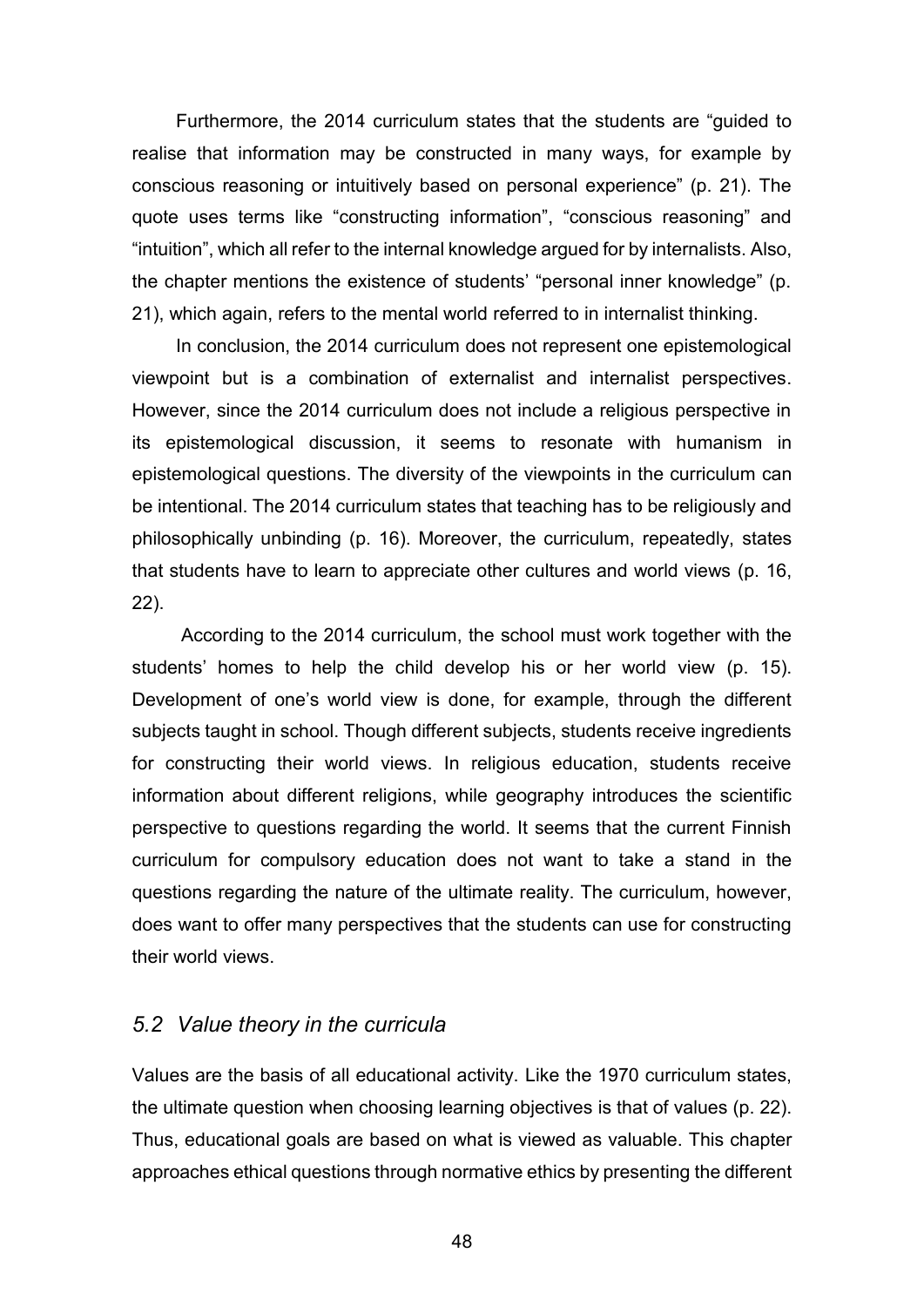values directing the learning goals of the 1970 and 2014 curricula and discussing what these values tell about the world views reflected in the curriculum documents.

#### 5.2.1 Value theory in the 1970 curriculum

The chapter will present the central value categories formed from the 1970 curriculum through content analysis. The central value categories are as follows: 1) the valuable developing individual, 2) social citizenship, 3) the importance of aesthetics, and 4) the meaning of religion in value questions and life. The chapter aims to provide a description of the categories listed above and discuss what these values tell about the world view reflected in the 1970 curriculum.

#### *The valuable developing individual*

The learning objectives described in the 1970 curriculum begin with addressing the importance of supporting the development of students' distinctive personalities (p. 23). According to the curriculum, each individual has a human value that does not depend on a person's background or achievements (p. 39). Human beings are seen as valuable simply because human life is valuable. Simultaneously, the 1970 curriculum states that education should emphasise the fact that it is valuable to strive for improvement (p. 39).

In light of these views, it seems that the world view reflected in the 1970 curriculum begins with an individualistic perspective where providing individual support results in students reaching their fullest potential. Development is not seen as something stopping in adolescence, but it is described as a life-long process. Hence, the world view reflected in the curriculum tries to balance between acceptance of an individual while simultaneously encouraging to strive for improvement.

According to the 1970 curriculum, improvement is not limited to academics and the working life, but students are encouraged to improve in other more personal fields as well. For example, the 1970 curriculum discusses the importance of hobbies for the well-being of an individual: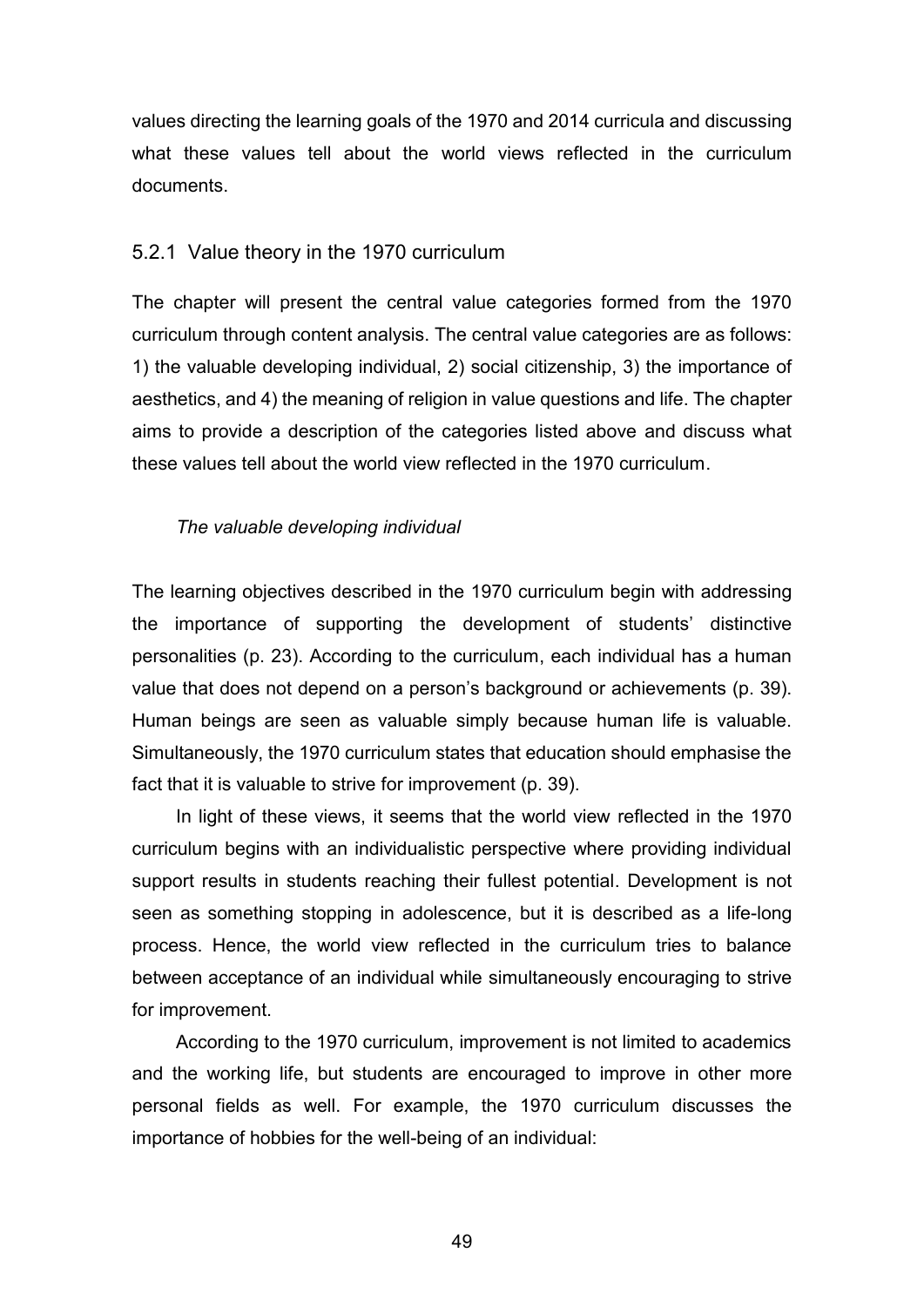Sparking of hobbies is meaningful for the development of the student's entire personality. Hobbies mean a possibility for a richer inner life, the ability to take part in different communal forms of activity and interaction. The sparking of hobbies is also part of the comprehensive school's educational goals because students are not raised only for working life but also for a community of collaboration and leisure. (p. 54.)

The theory section of the study discussed Young's (2008) views on the two ideologies that have been driving curriculum policy: neo-conservative traditionalism and technical-instrumentalism. It seems that the 1970 curriculum represents the former view where the curriculum is viewed as a given body of knowledge that is transmitted through schools. This observation is supported by the fact that the 1970 curriculum contains much talk about the need for a united Finnish front, the need for the development of student's distinct personalities and the need for activities and leisure. Naturally, the working life is also mentioned, but the document focuses on a variety of other matters. Hence, at the centre of the world view reflected in the 1970 curriculum are values such as the well-being of an individual.

#### *Social citizenship*

The 1970 curriculum contains a chapter about the ethical and social goals of learning. The chapter begins by stating that the majority of ethical problems existing in the world are a result of the fact that human beings interact with one another and are members of different social institutions. Therefore, ethical principles exist to control the interaction happening between individuals and social groups. (Opetusministeriö, 1971, p. 37.)

The 1970 curriculum begins with emphasising the human value of an individual. However, the document pays more attention to the social world surrounding the individual. The collectivist view of the curriculum indicates that the individual should be viewed primarily as a member of the Finnish society. Hence, an individual's responsibility is first to the Finnish society and second to all of humanity. The curriculum states that the students should be guided to understand that "a nation that has its distinctive culture can make a greater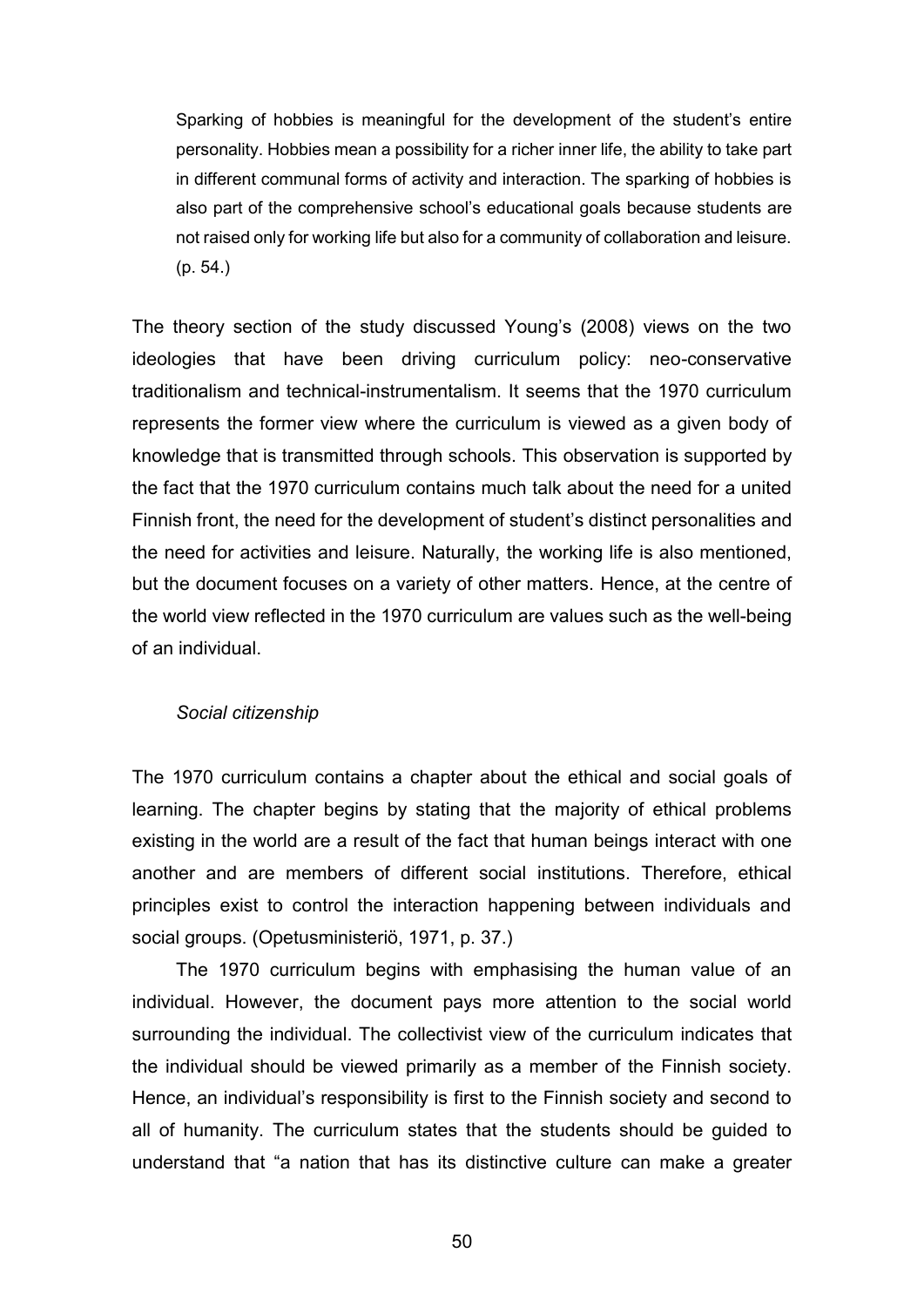contribution to international cooperation" (p. 39–40). (Opetusministeriö, 1971, p. 39–40.)

In the 1970 curriculum's view, Finland's international cooperation can happen successfully if the Finnish society represents a united front. Second to the membership of the Finnish society comes the togetherness of all nations and international responsibility (p. 40). The international aspect of collectivism is a new concept for the Finnish society whose needs the 1970 curriculum tries to serve. In the curriculum, society is described as one becoming increasingly dependent on technology (p. 23). Technological development, then, brings the Finnish citizens closer to other nations than ever before. In a globalised world, acceptance of other cultures and shared responsibility are vital for the future of the world. International perspectives of the curriculum especially rise from the work carried out by the United Nations for "increased understanding, tolerance and friendship between all nations, races and religious groups" (p. 38).

When addressing the meaning of Finnish citizenship and a citizen's responsibility within the society, the 1970 curriculum is adamant of the fact that students have to understand the responsibilities of adult members of the Finnish society. Adults have responsibilities in the labour market, as citizens and family members. Students must receive appropriate skills and knowledge to accept these responsibilities and develop the institutions that assure the functioning of the society. (Opetusministeriö, 1971, p. 40.)

Hence, the 1970 curriculum seems to reflect patriotic views. John Kleinig, Simon Keller and Igor Primoratz (2014) provide three defining features for patriotism. First, patriotism is love and loyalty towards a country. Patriotism is different from nationalism in the sense that in nationalism, people's loyalty is to a nation. In patriotism, on the other hand, ethnic and historical ties unite people. Being a patriot does not require a religious or political commitment to the government policies. Second, patriots have a particular concern for their countries, which comes with a preparedness to act. A patriot favours his country over others and consequently is ready to do things for his country he would not do for other countries. Hence, a patriot is committed to his country's prosperity. Third, patriotism involves identification with one's country. Thus, a patriot sees their country as a salient part of who they are. (Kleinig, Keller & Primoratz, 2014, p. 4–6.)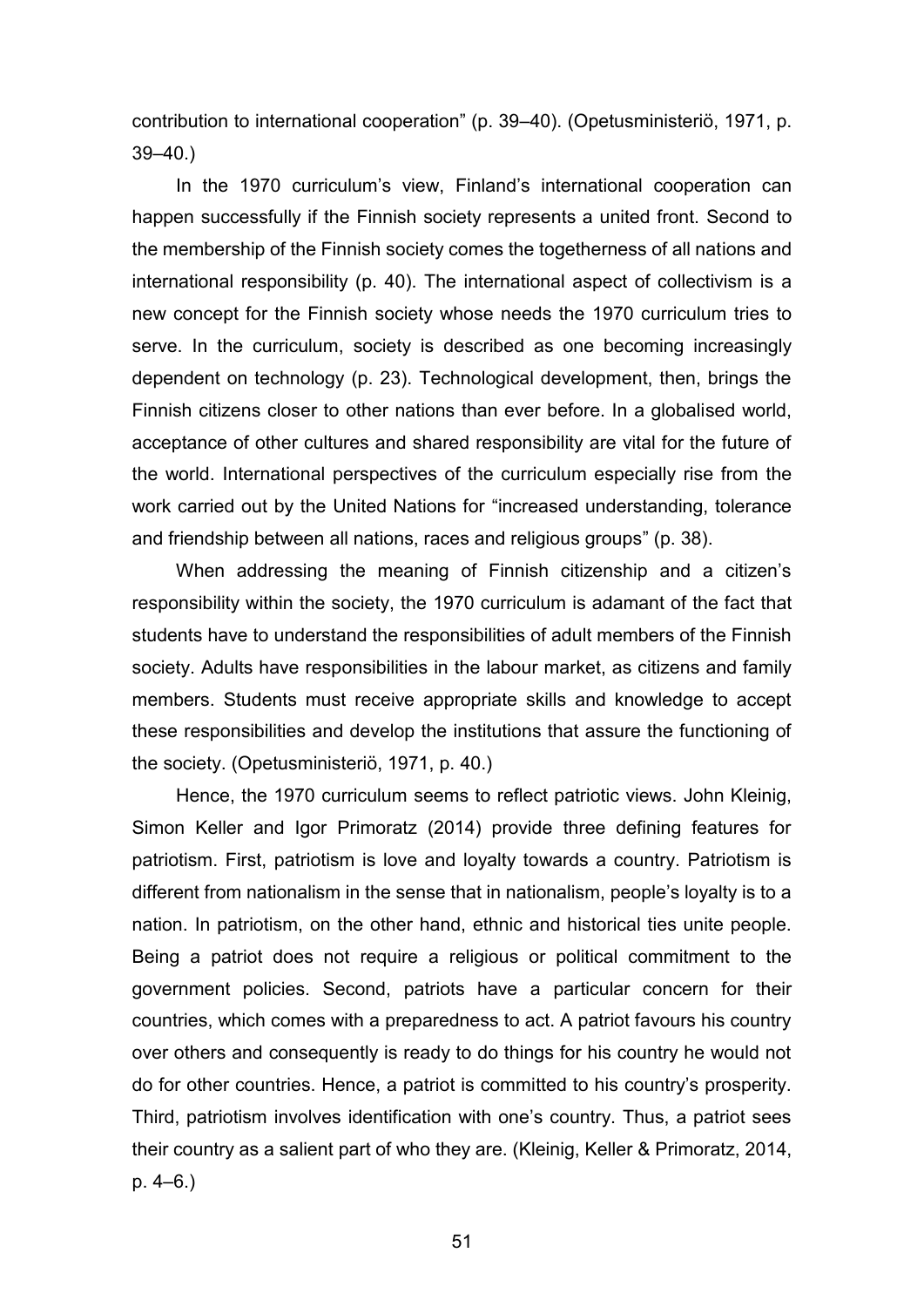The 1970 curriculum fills the defining features for patriotism. First, the curriculum emphasises the unity of Finland and the well-being of Finnish citizens (p. 39–40). Second, the curriculum discusses the importance of doing one's part for the good of Finland by taking responsibility for the well-being of the country (p. 40). Third, the curriculum mentions how a student studying in a Finnish school is connected to others; for example, by a "shared mother tongue" (p. 39). The mother tongue is undeniably a part of a person, the language through which he communicates and brings his thoughts across.

#### *Importance of aesthetics*

The 1970 curriculum discusses the role of aesthetics; in other words, creativity in human life. According to the curriculum, creative expression has an impact on the development of one's personality and mental health. Aesthetics is important in education because schools focus on teaching rules required for life within a society. Aesthetic experiences and creativity bring balance to the learning experiences that focus on socialising the individual. (Opetusministeriö, 1971, p. 44–45.) In light of this view, the world view reflected in the curriculum values creative activity since it brings balance to one's life. The world view supports a balanced way of life where hobbies, leisure and doing things that inspire are a crucial part of life. Even though the individual is expected to do one's part for his country, Finland, he is also expected to enjoy life and all its beauty.

The 1970 curriculum continues by stating that an "increased amount of leisure time, an increased standard of living and education have brought the aesthetic world closer to each Finnish citizen" (p. 46). Aesthetic education aims to develop individuals that can make their living environments more harmonic and pleasant. Aesthetic activity also brings individuals together through, for example, extracurricular activities. Furthermore, the curriculum states that aesthetic values should be taken into consideration in decision-making. (Opetusministeriö, 1971, p. 46–47.) However, the aesthetic values of the world view reflected in the 1970 curriculum can also benefit Finland as a whole. When every citizen is taught about beauty, the natural result is that people will aim to build their surroundings with aesthetic perspectives in mind. Valuing aesthetics indicates that the world view reflected in the 1970 curriculum supports a way of life where work and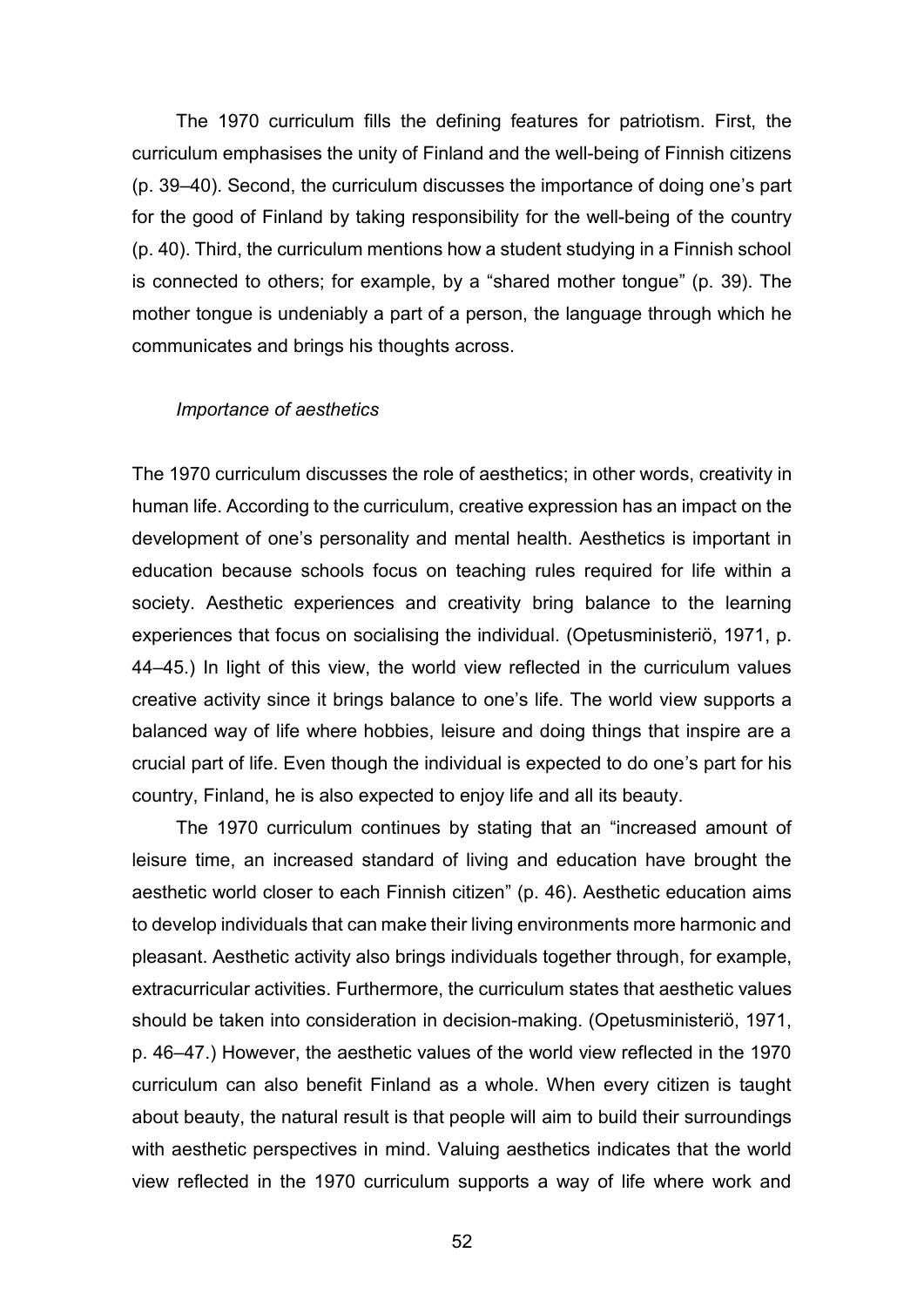leisure are in balance. It seems that balance is seen as a way to attain one of the primary goals of the curriculum: the well-being of an individual.

#### *The role of religion in value questions and life*

The 1970 curriculum binds religion to values. According to the curriculum, religious teaching is organised according to the religion to which the majority of the students belong to. The curriculum states that the Western culture, and consequently the Finnish culture, has Christian influence that should be shown to the students among different subjects taught in school and when discussing different cultural domains. A few examples of these domains listed in the curriculum are Christianity's impact on the development of the judicial system, church's role on the development of teaching and Christianity's impact on the view of marriage, family and education in general. (Opetusministeriö, 1971, p. 42.)

The 1970 curriculum continues by stating that "the goal of basic education is to bring students into touch with the core teachings of Christianity, thus creating preconditions for the development of a personal religious life" (p. 43). An individual whose personality is developed can experience some matters as deeply valuable (p. 42). Concerning religious education, "this means that the individual experiences some matters and phenomena as holy" (p. 42). Simultaneously, the school must respect the world views represented in the homes of students, students' personalities and their freedom of choice (p. 43). Since the majority of the students are Christian, the curriculum seems to examine culture and questions regarding life and values through the Christian lens while emphasising that no one should be forced to accept Christian teaching as the truth.

In conclusion, the world view reflected in the 1970 curriculum sees the human being as valuable and wants to work hard to ensure that the individual will be able to grow and develop at his or her right. However, the curriculum simultaneously emphasises the fact that learning and growth continues throughout adulthood. The individual, then, belongs to a society where working for the common good of a country is valued. Hence, the world view values patriotism and therefore, the unity of a nation. International perspectives are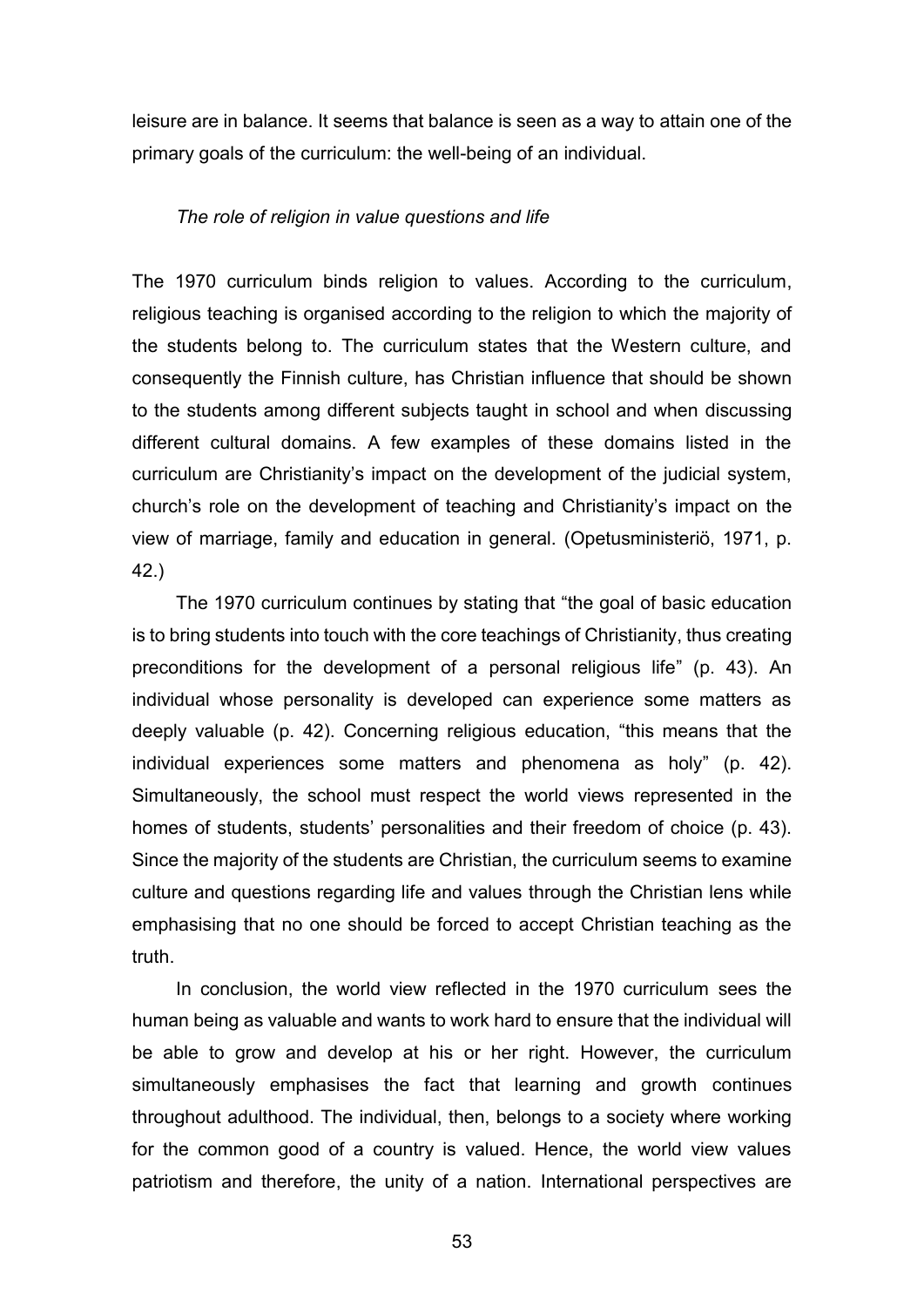briefly mentioned, but the curriculum's emphasis is on the Finnish nation. Another value in the world view reflected in the curriculum is aesthetics which in the context of the 1970 curriculum means both seeing beauty in the world and being creative. Aesthetics is valued because it brings balance to the working life and also beauty to the surrounding environment. Furthermore, religion, more specifically Christianity, is seen as valuable for the understanding of Finnish culture, world views and consequently thinking of other human beings and for the formation of a personal religious life. Next, the study will move onto value theoretical findings of the 2014 curriculum.

### 5.2.2 Value theory in the 2014 curriculum

The central value categories reached through content analysis of the 2014 curriculum are as follows: 1) the individual as part of an equal and democratic society, 2) the meaning of education and the working life, 3) multiculturalism as richness, and 4) a sustainable way of life. In addition, the chapter discusses what meanings the curriculum assigns to the four categories mentioned above and what the categories tell about the world view reflected in the curriculum.

#### *The individual as part of an equal and democratic society*

The 2014 curriculum describes each student as an individual who is a valuable part of an equal and democratic society regardless of gender, socioeconomic- or cultural background. Teaching should support each student's individual needs and growth. Simultaneously, raising a student to play an active role in the society is seen as a valuable educational goal. The school environment supports the development of social skills with the goal that in the future students could solve the problems faced in a society, for example, problems regarding climate change. (FNBE, 2016, p. 15–16.) The curriculum begins with the individual containing an individualistic perspective. According to the curriculum, the goal is to respect the human being.

In addition to individualism, the 2014 curriculum emphasises collectivism meaning communality: "Education supports the pupils in building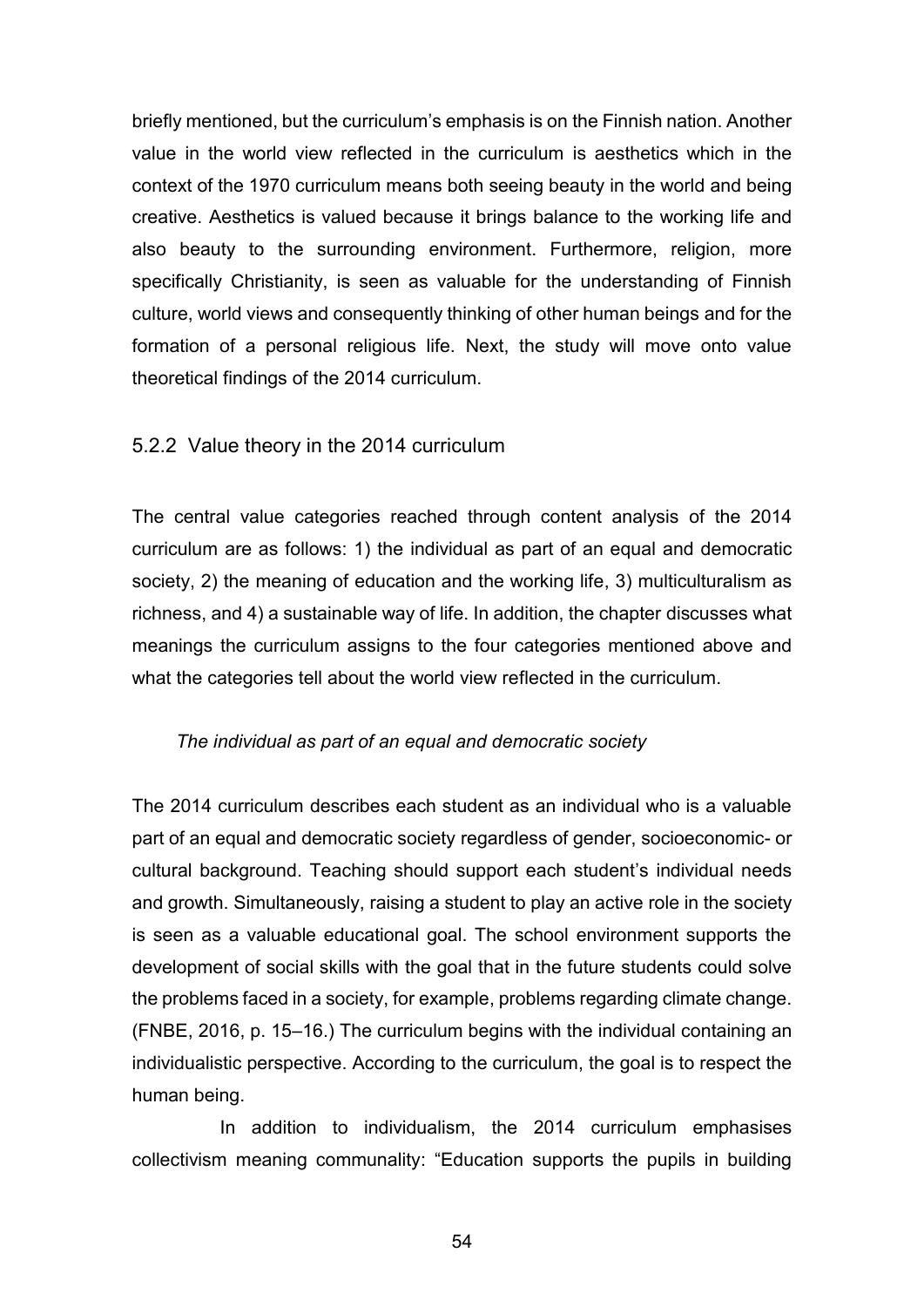their personal cultural identity and their growth into active actors in their own culture and community while promoting their interest in other cultures" (p. 16). The meaning of promoting equality in education is emphasised since the students are encouraged to interact with people from different cultural backgrounds: "Education contributes to promoting economic, social, regional and gender equality" (p. 16). Equality is one of the basic principles of a democratic society. Therefore, democracy is seen as one of the central values guiding the formation of a society (p. 16, 25). Democracy, however, requires participating in civic activity, which is characterised as a precondition for an effective democracy (p. 25).

The values listed above can be examined through Wright's (1998) thoughts about solidarity. Wright argues that modern humanism highlights the solidarity instead of self-actualisation of an individual. The aim of solidarity, then, is to assure the comfort of all the individuals making up a community. Solidarity is emphasised due to the development of technology and industrialisation. (Wright, 1998, p. 484.) According to Wright (1998), the best of an individual is assured in a community which is directed by a system of law (p. 486). Therefore, the modern society needs to be led by authorities that are chosen by the members of the society and consequently legitimate. The legitimisation also comes from prioritising human interests. Wright's thoughts are shared by the world view reflected in the curriculum. In brief, the 2014 curriculum values both individualism and collectivism. The curriculum also appreciates democracy and consequently, the responsibility for human beings to influence decision-making regarding the society as a whole for an effective democracy that strives for equality.

#### *The meaning of education and the working life*

The 2014 curriculum sees the world as filled with "conflicts between aspirations and the current reality" (p. 16). According to the curriculum, the human being requires education in order to resolve these conflicts ethically at an individual and community level. People make decisions using perspectives of ethics and aesthetics. Education is a way to reach humanity which is characterised by an aspiration to truth, goodness, beauty, justice and peace (FNBE, 2016, p. 16).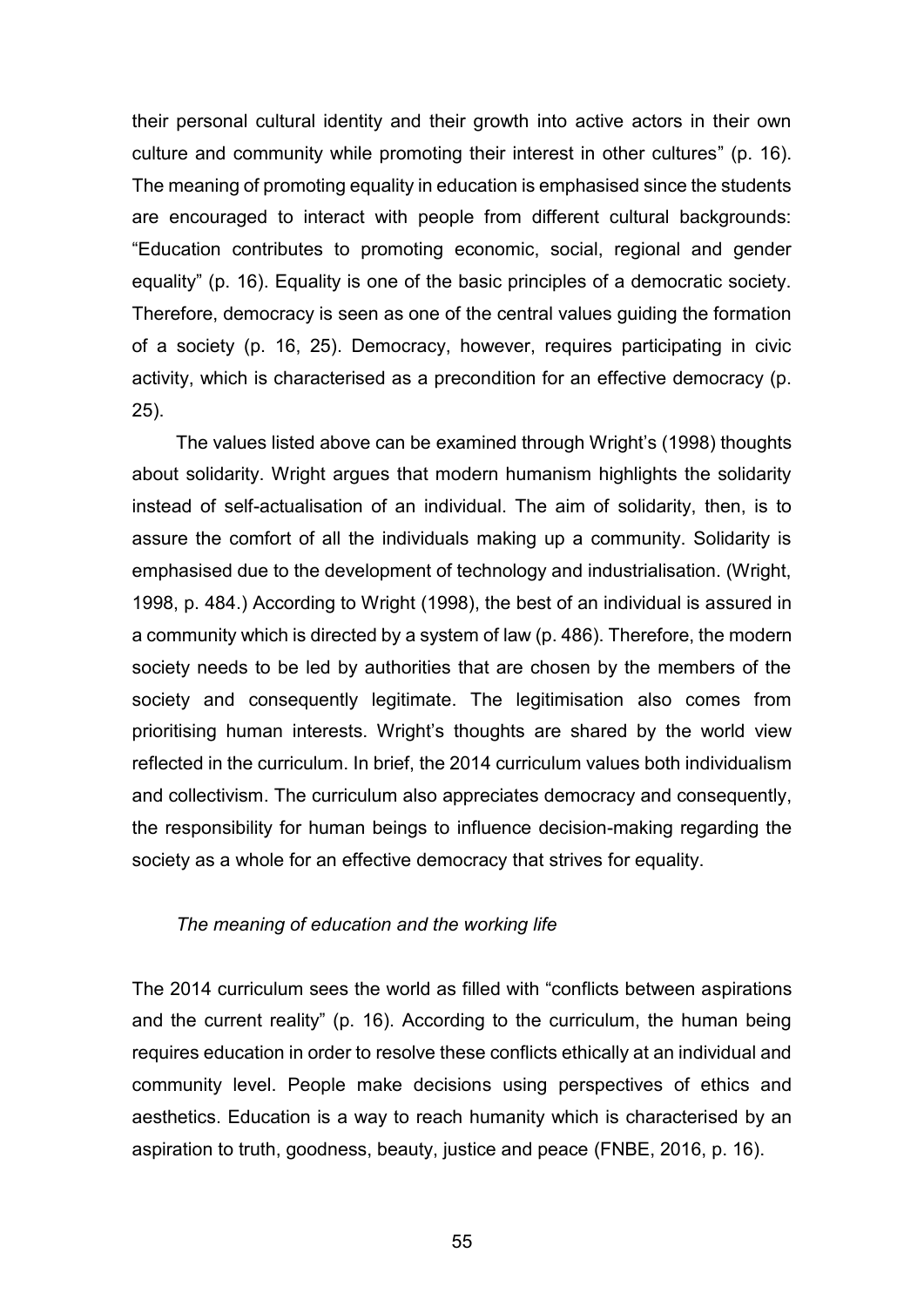Having said this, the world view reflected in the 2014 curriculum sees education as the way to reach humanity. The previous paragraph also provided a list of the values that connect humanity to education. Consequently, it seems fitting to ask what the 2014 curriculum's assumption of the existence of these values tells about the world view it represents. The question can be connected to questions of epistemology. Values like goodness and beauty, signal to a realist perception of the world where values independent of an individual exist. The chapter concerned with epistemology in the curriculum concluded that the curriculum contains an autonomic perception of values that are based on constructivist ontology where values are seen as the product of social contracts. Thus, the world view reflected in the curriculum highlights the importance of a human collective in decision-making and the formation of values.

Furthermore, the 2014 curriculum sees education as necessary because it is, both, a way to reach humanity and a way to reach the working life. The curriculum continues by saying that, due to the changing nature of working-life, children have to be taught entrepreneurship, familiarised with the distinctive features of business, industries and key sectors in their local area. Moreover, children have to learn skills, like networking and teamwork, necessary for the working life. Together with, from a young age, children should identify their vocational interests and learn to make choices regarding their future studies from the vocational perspective. (FNBE, 2016, p. 24–25.)

In light of these observations, the world view reflected in the 2014 curriculum values work. From the two ideologies, driving curriculum policy, presented by Young (2008) the 2014 curriculum seems to lean more towards the technicalinstrumentalist perspective where the curriculum is seen as a document that directs the students towards the needs of the economy. Hence, each student must be taught to value work and to work efficiently and well with others. One's dream vocation is reached through education, which is why education is portrayed as valuable.

#### *Multiculturalism as richness*

The 2014 curriculum sees multiculturalism as richness. Finland is a multicultural country where students should learn from the representatives of different cultural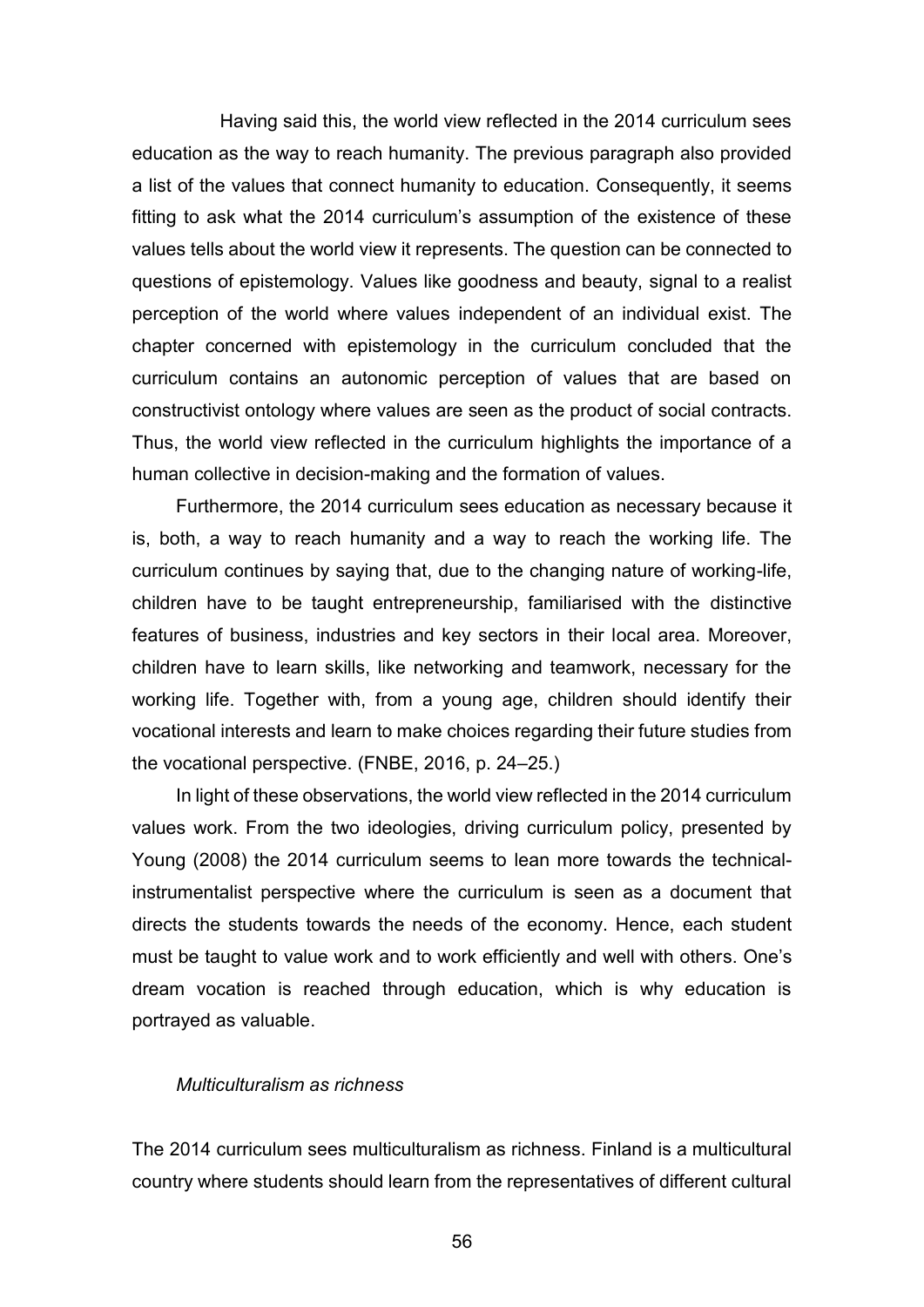backgrounds. Global citizenship enables Finns to communicate past language, cultural and philosophical borders to ensure a better future. (FNBE, 2016, p. 16, 22.) Seeing multiculturalism as a central value supports the previous discussion of seeing the human being as valuable regardless of their cultural background. Additionally, the curriculum underlines the individual's freedom. Since philosophical diversity is seen as a richness, every student has the right to believe in whatever they want.

Global perspectives direct the 2014 curriculum. The emphasis placed on the role of technology as a civic skill further supports this view since technology is a way to communicate effortlessly with people all over the world (p. 24). Moreover, the curriculum encourages students to learn languages to enhance their abilities of international communication: "Education supports the pupils' development as versatile and skilful users of language, both in their mother tongue and in other languages" (p. 22). However, the global world is not just something that is out there, multiculturalism is visible in the number of nationalities living in Finland and shaping the course of Finnish culture (p. 16, 22).

The emphasis placed on multiculturalism demonstrates that the 2014 curriculum does not want to direct the students towards one particular world view. Instead, the curriculum highlights the fact that school is a place where students get to familiarise themselves with different traditions, communal practices and world views. Moreover, the curriculum speaks about the importance of cooperation between children's parents and the educational staff. Education should support students in building their personal cultural identity. The staff is expected to have an open-minded and respectful attitude towards different religions, views and traditions. Additionally, education should not lead to religious or philosophical commitment of the students. (FNBE, 2016, p. 16, 22.) The 2014 curriculum is open to different world views and consequently does not favour one over the others. Multiculturalism and coming to contact with a range of different world views are seen as richness. Hence, choosing multiculturalism as one of the curriculum's central values, indicates that the world view reflected in the curriculum is broadminded.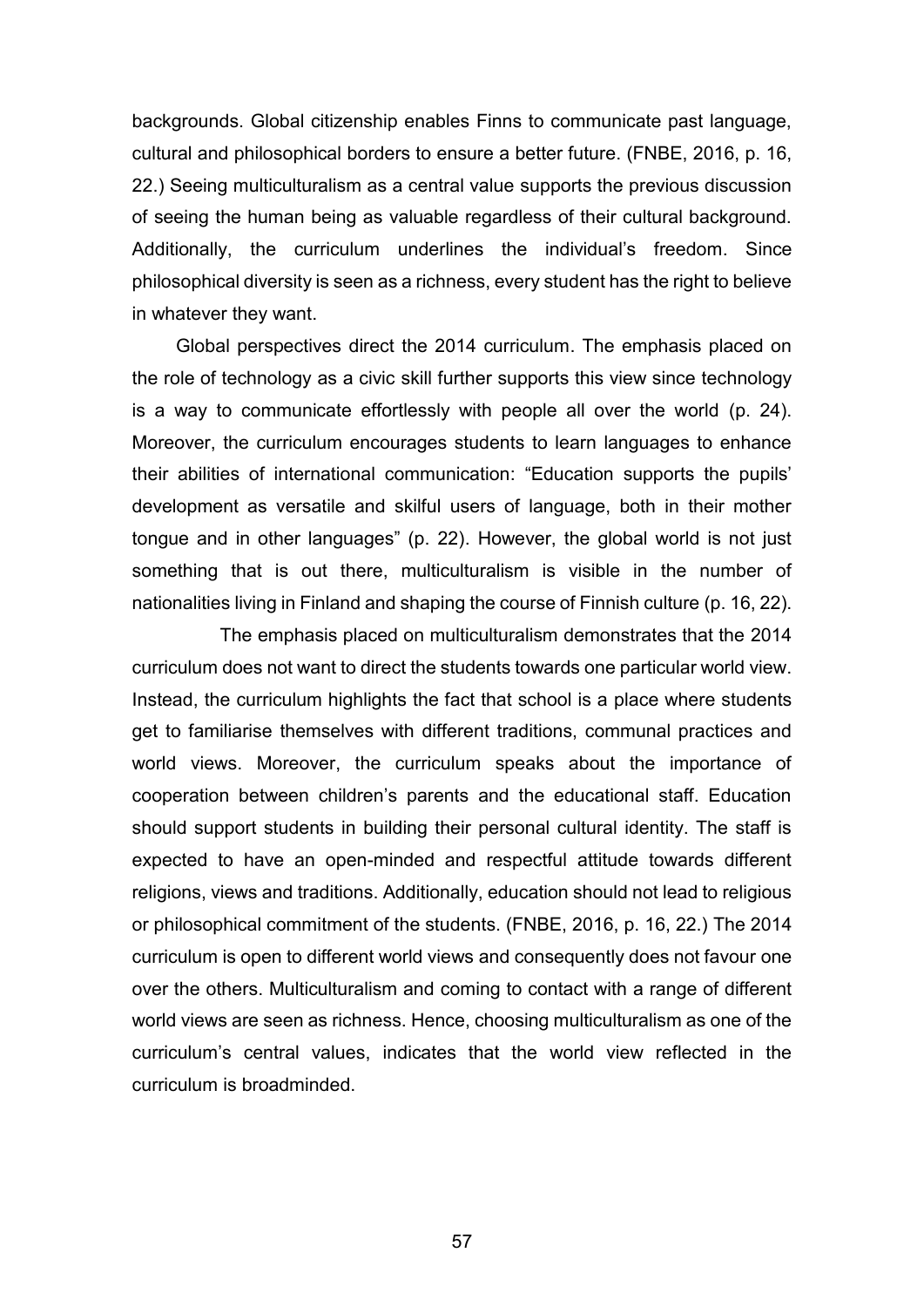#### *A sustainable way of life*

The final value category of the 2014 curriculum is growing the children into a sustainable way of life through the use of eco-social knowledge and through teaching the meaning of the development of sustainable technology (FNBE, 2016, p. 16–17, 25–26). The previous discussion regarding the 2014 curriculum has emphasised the value of all human life and the need for a democratic society where people come together to form rules and laws that each individual has to follow. Furthermore, discussion has centred around the need for education and life-long learning for a good life. However, the last value category takes the discussion away from the human being into the world humans inhabit.

The 2014 curriculum is enthusiastic about the possibilities that come with technology and living in a technology society: "Competence in information and communication technology (ICT) is an important civic skill both in itself and as part of multiliteracy" (p. 24). While the importance of technology is emphasised, risks that come with it are also mentioned: "They (students) learn to perceive its (ICT's) significance, potential and risks in a global world" (p. 24). The curriculum talks about the need for sustainable technologies and a sustainable way of life in order to ensure the future of the world.

The role of ecological values in the 2014 curriculum is extensive. The 2014 curriculum expands its concern regarding human beings to one regarding nature since it states that the human being is part of nature and there is no future for humans if we do not care for the planet they inhabit. The curriculum presents the problem of climate change on the planet, but also provides solutions by introducing concepts such as sustainable development (p. 16). Change for a more sustainable way of life is a central theme in the curriculum since it offers a solution for the future of the planet: "The pupils develop capabilities for evaluating both their own and their community's and society's operating methods and structures and for changing them so that they contribute to a sustainable future" (p. 25–26).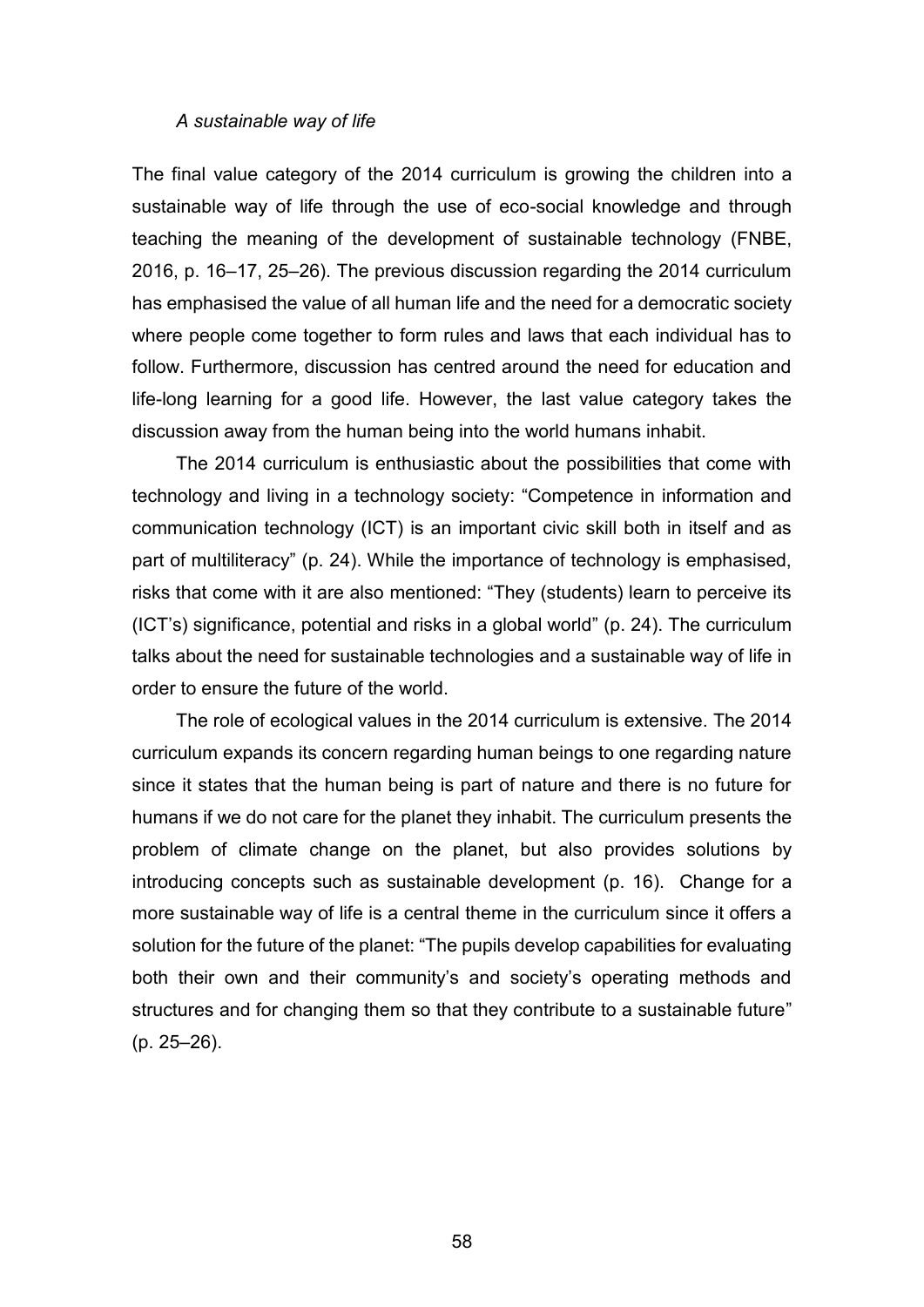## *5.3 Conception of the world in the curricula*

Three categories were formed when looking for beliefs regarding the conception of the world: conception of the human being, society, and nature. In the theory section of the study, the three categories were approached through examples of two world views that have influenced the formation of Finnish culture and are still notable in the modern Finnish cultural context. The chapter discusses what meanings the curricula give to the three conceptions of the world, using the world views of Christianity and humanism, and what these conceptions tell about the world views reflected in the curricula. The study has argued that the curriculum is a collection of the society's ideologies. Thus, the conceptions of the world listed in the curricula are seen as representing the ideal human being, society and nature.

#### 5.3.1 Conception of the world in the 1970 curriculum

#### *The human being*

According to the 1970 curriculum, the human being comprises of body and spirit (p. 25). The view is shared by the Christian world view that represents a view called tripartite theology that sees the human being as consisting of spirit, body and soul (1 Thessalonians 5:23, James 2:26). When stating that the human being is the combination of body and spirit, the curriculum includes a spiritual dimension into the world view it reflects. The curriculum's spiritual dimension rejects the idea that everything in the world is a combination of atoms. The humanist world view, on the other hand, holds an organic view of life and finds that the traditional dualism of mind and body must be rejected. Humanism rejects the idea of the existence of nonphysical aspects of human beings and therefore leans towards a scientific world view (Pietarinen, 1997, p. 32).

Furthermore, the 1970 curriculum sees the human being as valuable at his or her right. Hence, human value is not measured in achievements but is granted to the human being through humanity: "The school should guide the student to observe that each individual has a human value that is independent of vocation, wealth, race, age, accomplishments, health, abilities and other personal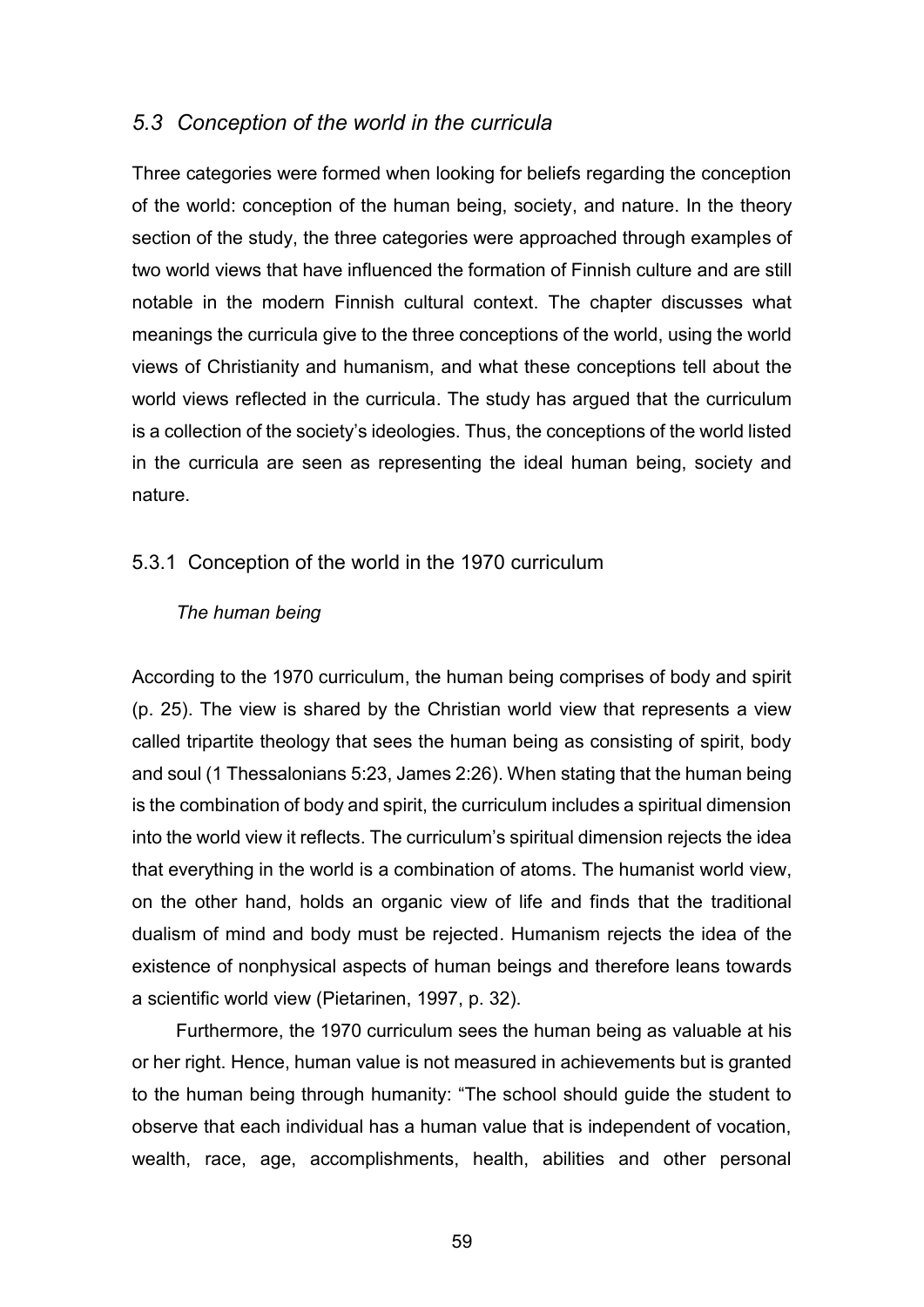characteristics" (p. 39). Christianity sees the human being as valuable because the human being is created in the image of God (Ap II 18). Hence, the idea of human value seems to give nuances to a Christian influence on the curriculum.

In the 1970 curriculum, human beings are seen as social beings that are members of different social groups (p. 37). With membership comes the responsibility of creating a pleasant and harmonic environment, providing labour force and working for the common good (p. 46). Christianity teaches that work is an integral part of human life (Genesis 8:22). According to the Lutheran view, the laws guiding the society and working in and for a society by bearing civil office are considered the good works of God (AC XVI 1–2; Ap XVI 53, 55). Hence, it seems that the curriculum has a few things in common with the Christian conception of the human being.

#### *Society*

The conception of society reflected in the 1970 curriculum describes the society as being at a transition phase to a technology society (Opetusministeriö, 1971, p. 23). The society is also described as democratic and humane (p. 23–24). Hence, the curriculum states that human rights and a shared understanding result in a peaceful society. These views represent constructivism, where people have to come together to create shared goals and rules for everyday life. This is inevitable since not every member of the Finnish society is Christian. The curriculum itself states that "when coming up with learning objectives, the education committee, had to interact with the society and to try to find common objectives acceptable by all the groups in the society" (p. 21). Furthermore, goals have been chosen from the basis of the generally applicable appreciations of the Finnish culture (p. 20–22). The society has to reach a compromise and construct an image of what are the critical skills and sets of knowledge required within the Finnish society.

The 1970 curriculum states that the technological development and industrialisation happening in Finland leads to urbanisation (p. 25). In addition, labour and production are appreciated in the society and have led to a society with an increased quality of life and education that result in cultural hunger (p. 46). Hence, the curriculum characterises the Finnish society as "a society of collaboration and leisure" (p. 54). The conception of society reflected in the 1970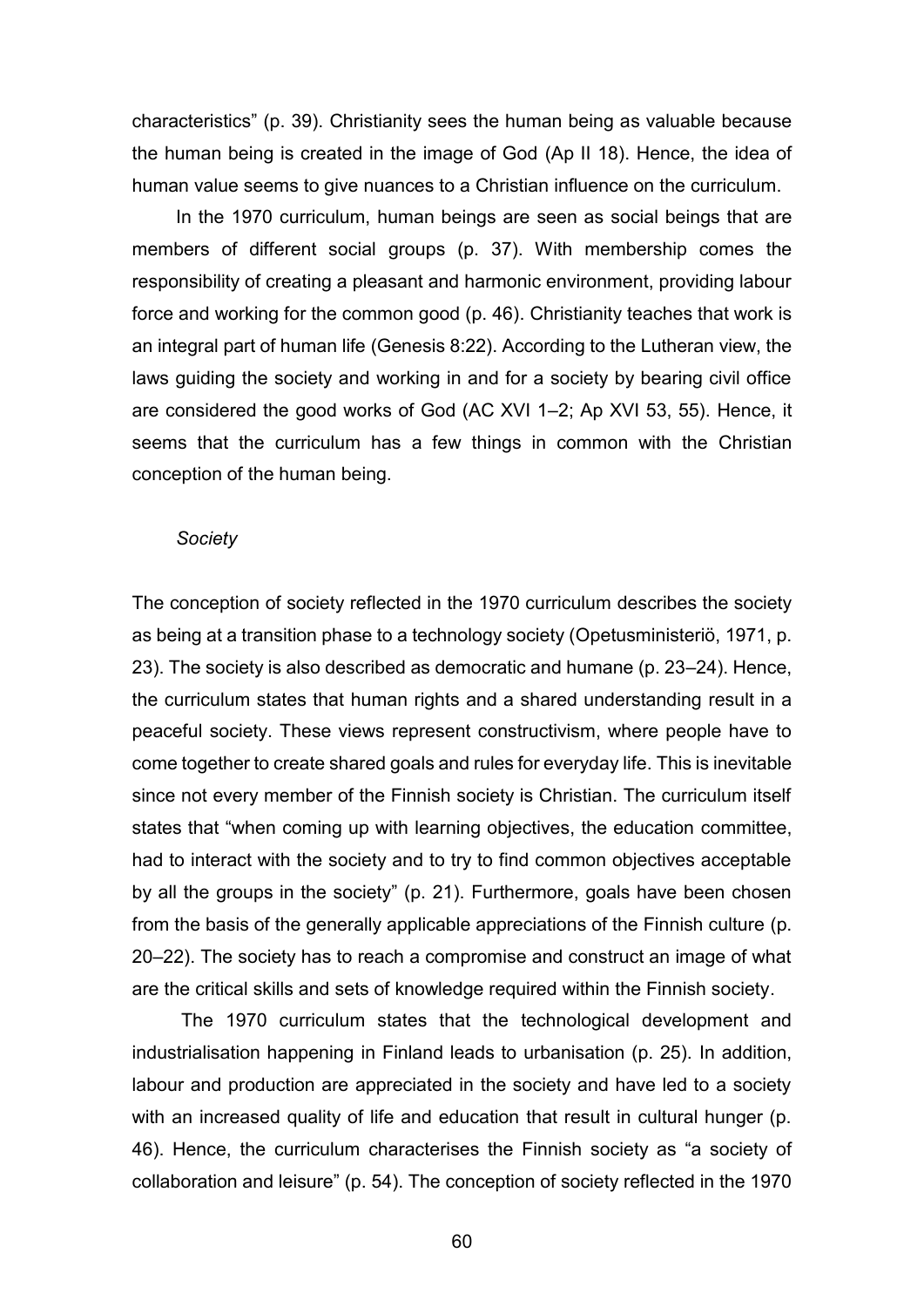curriculum emphasises the importance of finding a balance between work and leisure. It is essential to do one's part for the society in the economic sector, but as necessary is taking care of oneself and others.

Another aspect of the 1970 curriculum's conception of society is its Christian influence. What is especially interesting is when the curriculum mentions that the students should acknowledge Christianity's influence on the society's conception of justice and the development of the judicial system (p. 42). Statements like these emphasise the role of religion in the institutions operating within a society. However, even though, the curriculum mentions Christianity's influence on different structures of the society, the society seems to be ultimately driven by collectivist views. Being driven by collectivist views means that decision-making happens through the collaboration of different actors within the society. For example, the collectivist principles become apparent when the 1970 curriculum refers to the politics practised by the society that direct the values to which the society bases its actions (p. 38).

#### *Nature*

The 1970 curriculum does not say much about nature which becomes a key observation when comparing the 1970 and 2014 curricula to each other. However, the 1970 curriculum does mention that human beings will possibly threaten the future of the planet: "Industrialisation and an increased quality of life are typical for our time. Contemporarily there is an increased danger that humanity will destroy and pollute the planet." (Opetusministeriö, 1971, p. 23.)

The previous statement addresses increased disregard for nature that poses a threat to the future of the planet. Technologization is also said to play a vital role in the planet's possible destruction since technologization has led to the development of technologies that pose a threat to the environment. However, further discussion or providing solutions for this threat does not take place. These observations indicate that the future of nature is not a severe concern in the 1970 curriculum and that the curriculum's focus is on the human beings and the society in which they live. This observation will be discussed when comparing the world views reflected in the two curricula to each other. The discussion will now move onto addressing the conception of the world reflected in the 2014 curriculum.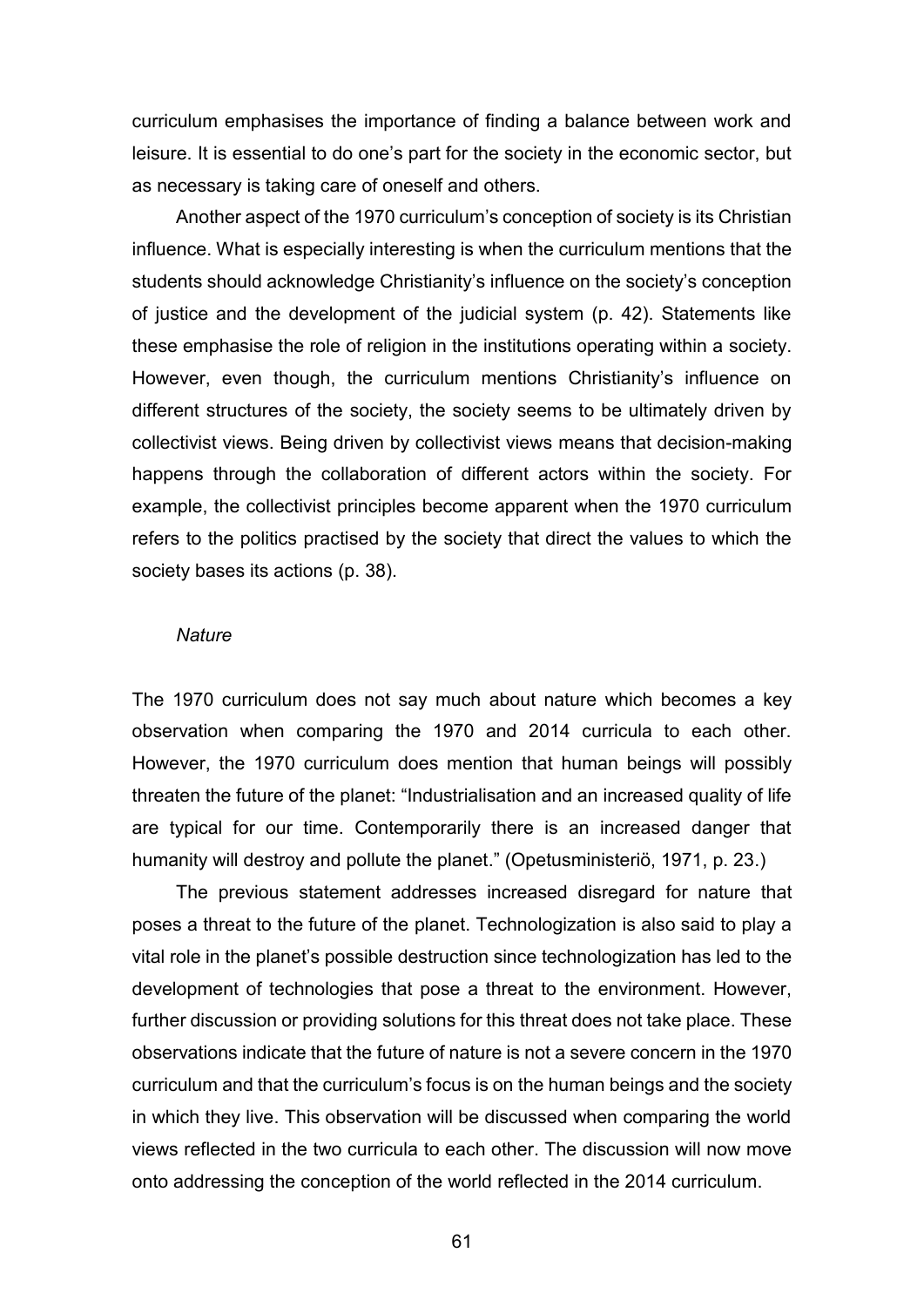#### 5.3.2 Conception of the world in the 2014 curriculum

#### *The human being*

The 2014 curriculum sees the human being as a valuable individual and equal member of the society (FNBE, 2016, p. 15, 20). Membership of the society provides the individual with responsibility. The individual is expected to participate in fixing the problems of the society and developing sustainable technology (p. 15–17, 24–26). The ideal human being is educated and able to use information critically and to find ethical solutions to the conflicts occurring between subjective reality and the complexities of life (p. 16–17, 21). The human being is encouraged to aim for life-long learning: "During their years in basic education, the pupils are supported in laying a good foundation of knowledge and skills and developing an enduring motivation for further studies and life-long learning" (p. 22). The human being must be able to understand their place in the global world and to grow into global citizens (p. 16, 22).

The 2014 curriculum's conception of the ideal human being seems to refer to the humanistic world view that highlights the individual's value and, on the other hand, the individual's responsibility. Together with, the curriculum's conception of the human being refers to Pietarinen, Kuusi and Sepänmaa's (1997) views on humanism where the emphasis is on human being's responsibility of nature and directing technology towards a more sustainable direction. The human being is also encouraged to aim for constant development which is a characteristic of the humanist Socratic ideal.

#### *Society*

The 2014 curriculum sees the society as democratic and supporting "economic, social, regional and gender equality" (p. 16, 21). The society is also multicultural, which creates discrepancies between the individual's subjective world and social reality when people representing different world views and language backgrounds live together in a shared society (p. 16, 22). The society should aim for a sustainable way of life in order to assure the world's future (p. 16–17, 25– 26). Moreover, the curriculum states that a central characteristic of the society is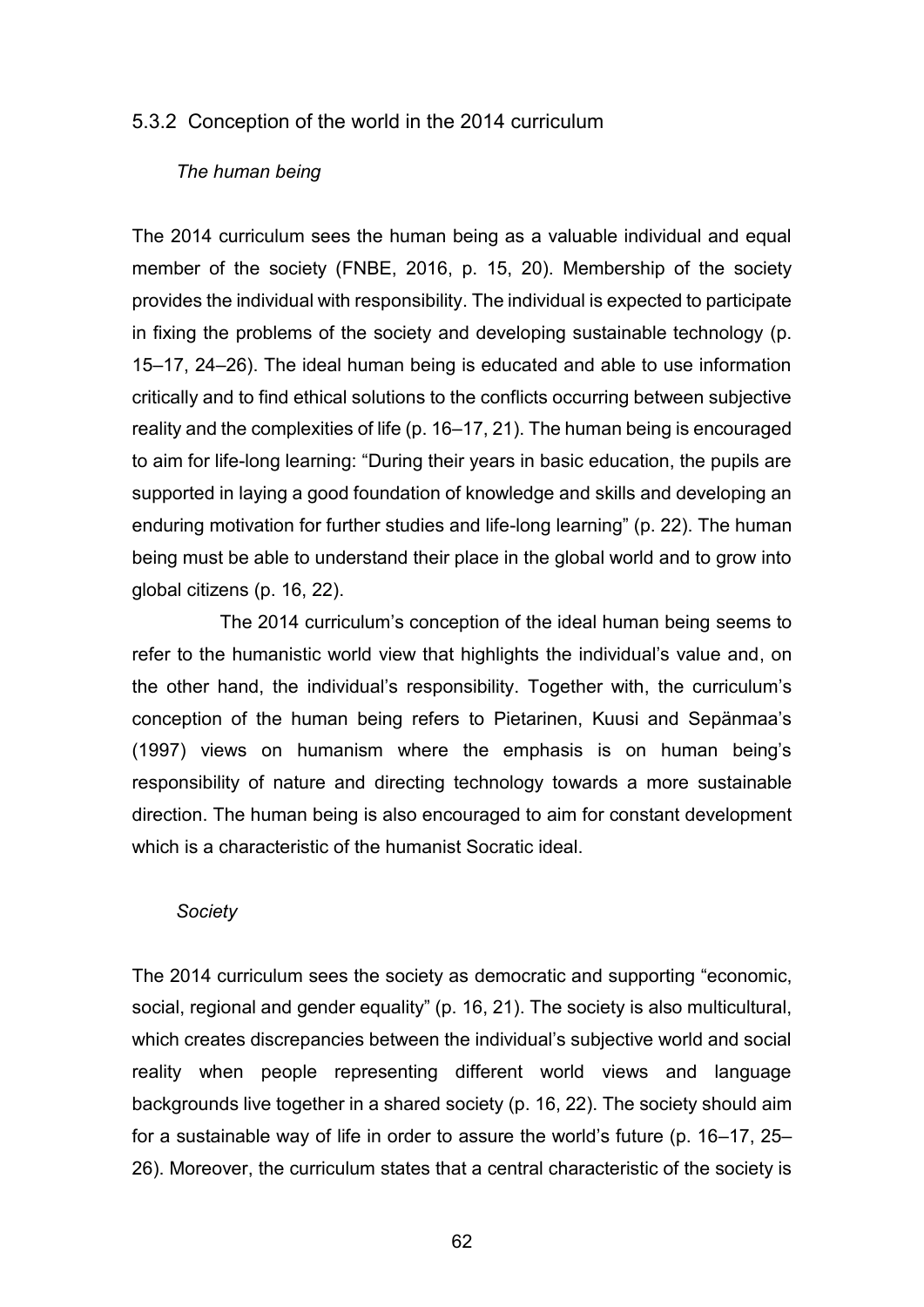that it is technological (p. 16, 24). The 2014 curriculum is based on various international agreements, like the United Nations agreement Universal Declaration of Human Rights, that influence the juridical system operating in the Finnish society (p. 15).

The multicultural dimension of society refers to the acceptance of different world views and the equality of all human beings despite their philosophical standpoints. Like mentioned before, the 2014 curriculum seems to emphasise broadmindedness and tries to stay impartial about philosophical questions. The meaning of constructivism is emphasised in a multicultural society; when people from different cultural backgrounds come together, different ways of being and cultural practices often clash.

Since the impact of Christianity is left without discussion in the 2014 curriculum, constructivism, and the humanist principles of the social collective keep the society functioning and democratic. Through constructivism, decisionmakers can bring many different perspectives together to make laws that work for the good of the society and ensure peace. In Wright's (1998) view of humanism, a society can only function through authorities that are chosen by the members of the society through democratic principles and who come together to make laws using human rationality and compromise. The curriculum emphasises interaction, shared decision making and collaboration for the good of the society, thus supporting collectivist views (p. 15–16, 22, 25).

#### *Nature*

The 2014 curriculum sees the human being as "part of nature and completely dependent on the vitality of ecosystems" (p. 16). However, the curriculum also states that the human being threatens the future of nature by creating problems like "climate change" (p. 16). The personal relationship that human beings have with nature should, however, result in an understanding of the significance of protecting the environment. The goal is to build a sustainable future by making sustainable choices. (FNBE, 2016, p. 25–26.) The main point of the curriculum is that human beings have to change to a more sustainable way of life if they want to ensure the future of the planet.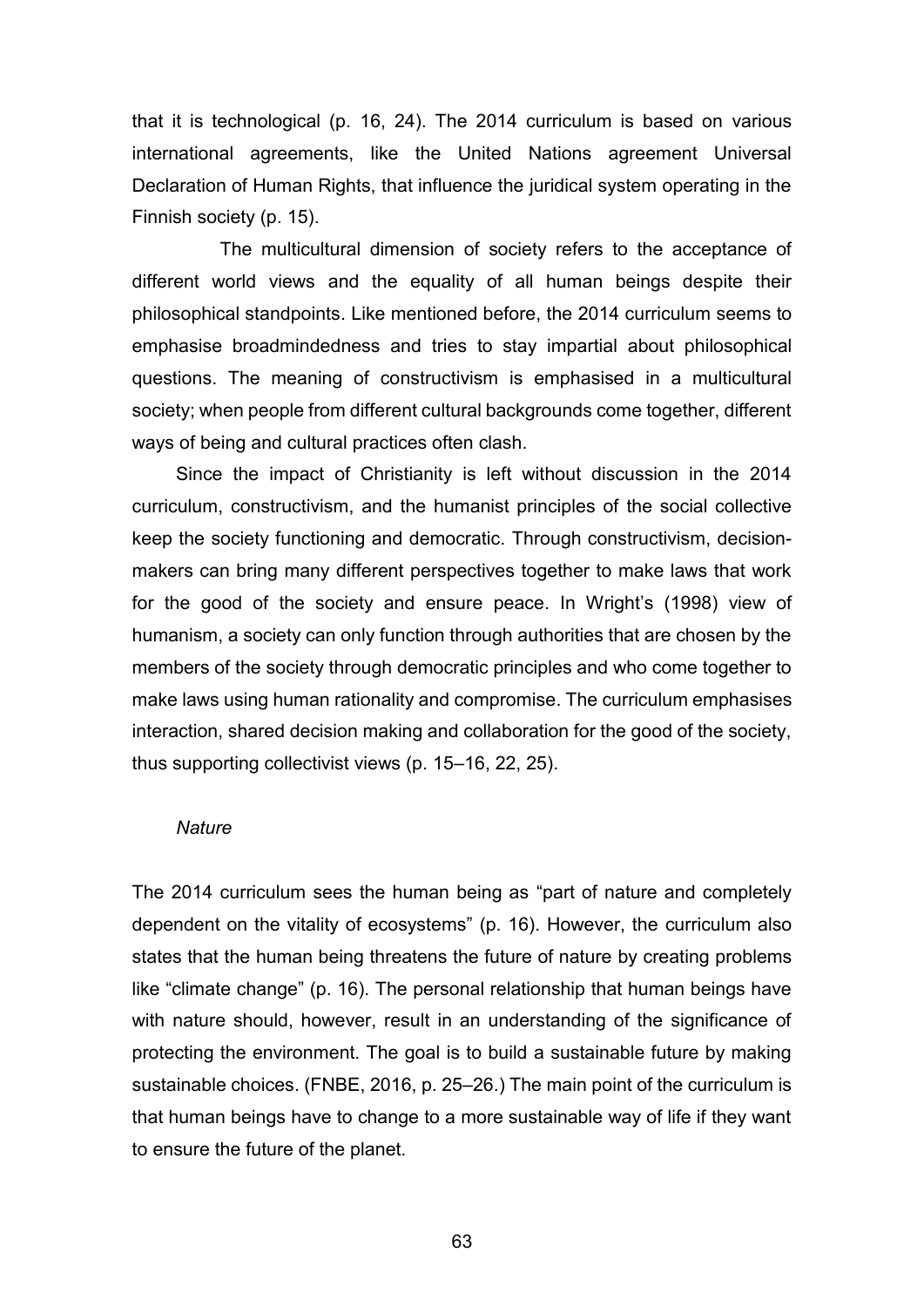The 2014 curriculum's understanding of nature and its future refer to Pietarinen, Kuusi and Sepänmaa's (1997) view of the humanist conception of nature that emphasises human beings' responsibility of the environment. Pietarinen (1997) argues that humanism cannot be characterised as anthropocentrism that is based on the perspectives of production and consumption, consequently viewing nature as an energy storage. Humanism recognises the importance of bio-centric value philosophy that sees the value in things other than human beings, for example, the different ecosystems. (Pietarinen, 1997, p. 32, 41–44.) Kuusi (1997) joins Pietarinen's discussion about the importance of humanists to cherish their relationship with nature because humanism differs from anthropocentrism in its demands for moderation and selfcontrol. (Kuusi, 1997, p. 15.) Thus, Pietarinen, Kuusi and Sepänmaa (1997) argue that ecological aspects have to be part of the humanist world view or propose a new option for a world view which is created combining the views of ecology and humanism into ecological humanism.

## *5.4 Similarities and differences in the 1970 and 2014 curriculum world views*

The 1970 and 2014 curricula have a notable amount of similarities in the world views they reflect. A common theme is the discussion about the valuable individual whose value comes from human life. Both curriculum documents begin with a discussion about the individual and continue by expanding the discussion to include a collectivist perspective that sees the individual as being part of a society. In the 1970 curriculum, society is seen primarily as the Finnish nation tied together with a shared mother tongue. The 2014 curriculum expands this view to a more global one where the individual is connected to a myriad of different cultures. Due to technology and increased cultural diversity within a society, the individual can easily communicate with people from around the globe. The 1970 curriculum mentions that the world is going through social change, yet the global aspects of education are not given the same focus as is in the 2014 curriculum. Therefore, even though both curricula highlight the value of the individual and the social dimensions of life, the 1970 curriculum is quite patriotic, while the 2014 curriculum contains a more global approach.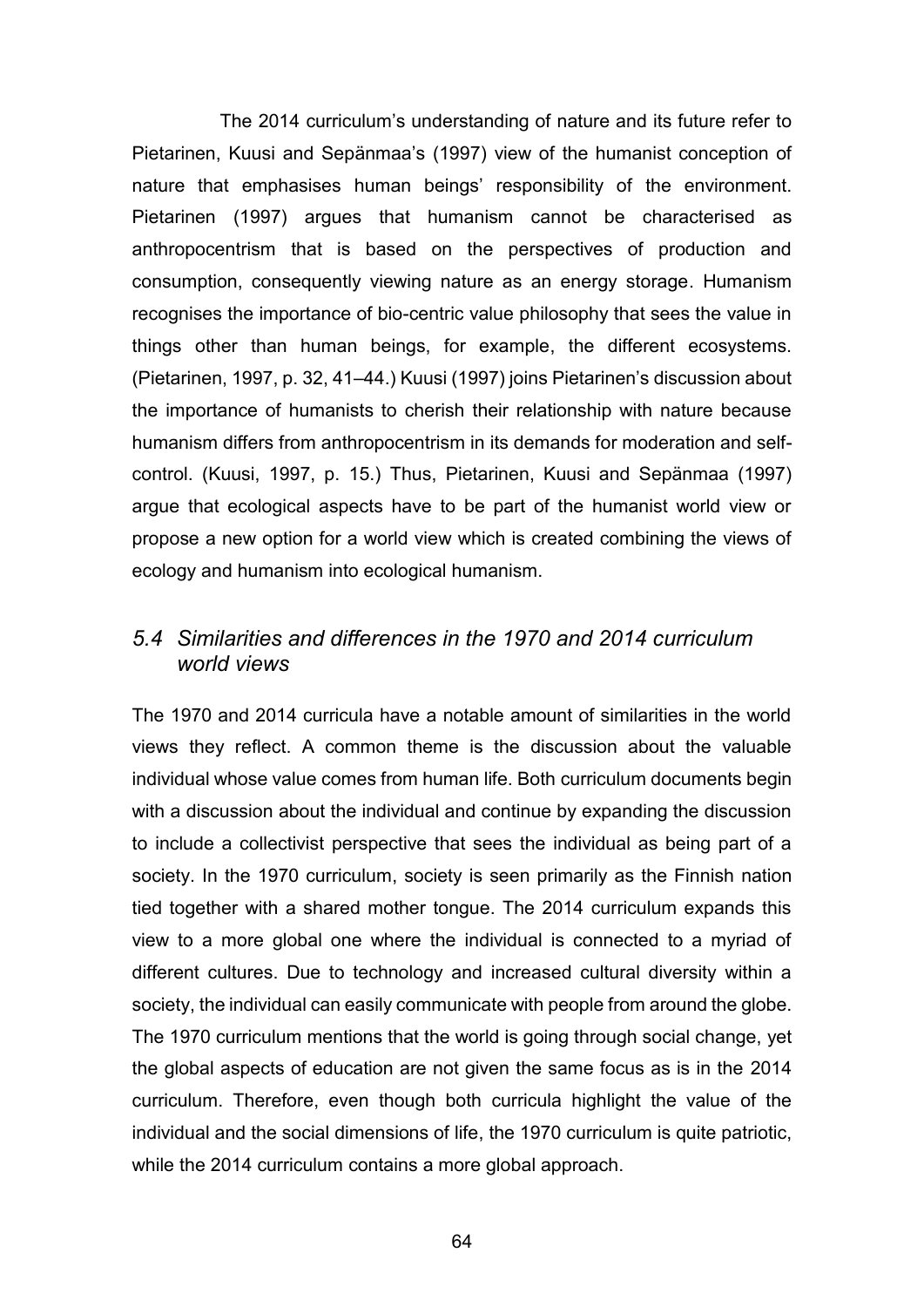Even though the world views reflected in both curricula see the individual as valuable without achievements, they encourage the individual to strive for constant improvement. The 2014 curriculum conceptualises this constant improvement as lifelong learning. Even though the 1970 curriculum does not use the concept of lifelong learning, it also talks about the same thing in different terms. The meaning of improvement is apparent in both of the world views reflected in the curricula.

Additionally, technology is present in the world views reflected in both curriculum documents. The 1970 curriculum leaves the discussion regarding technology to the minimum but states that the students are growing up in a society that is becoming more technological and have to be equipped with skills that they might need in the future. The 2014 curriculum, on the other hand, describes the modern society as a technology society. The 2014 curriculum's chapter about transversal competences contains a subchapter discussing the importance of increasing information and communications technological competence. Because the 2014 curriculum contains seven goals for transversal competence, the fact that one focuses on information technologies is an indication of how salient technological enhancement is in the world view reflected in the modern curriculum. Both curricula discuss the importance of a critical attitude in information gathering which is becoming even more valuable in the modern technology and information society where different sources of knowledge can be accessed in seconds with the help of technological devices.

The world views reflected in the curricula have a multitude of shared values. First, equality, democracy and human rights are discussed in the curriculum documents. These values arise from the United Nations Universal Declaration of Human Rights, that is an essential document for both of the curricula. The fact that both curricula lean on United Nation's guidelines and emphasise the importance of shared decision-making and the democratic way of life indicate that social constructivism is undeniably present in both of the world views reflected in the curricula. Second, education is a common theme in the documents, which is unsurprising since the documents of analysis consists of curriculum texts. Third, aesthetics is a shared value within the documents. However, the 1970 curriculum is more focused on aesthetic education and the ways of practising aesthetics within a school environment.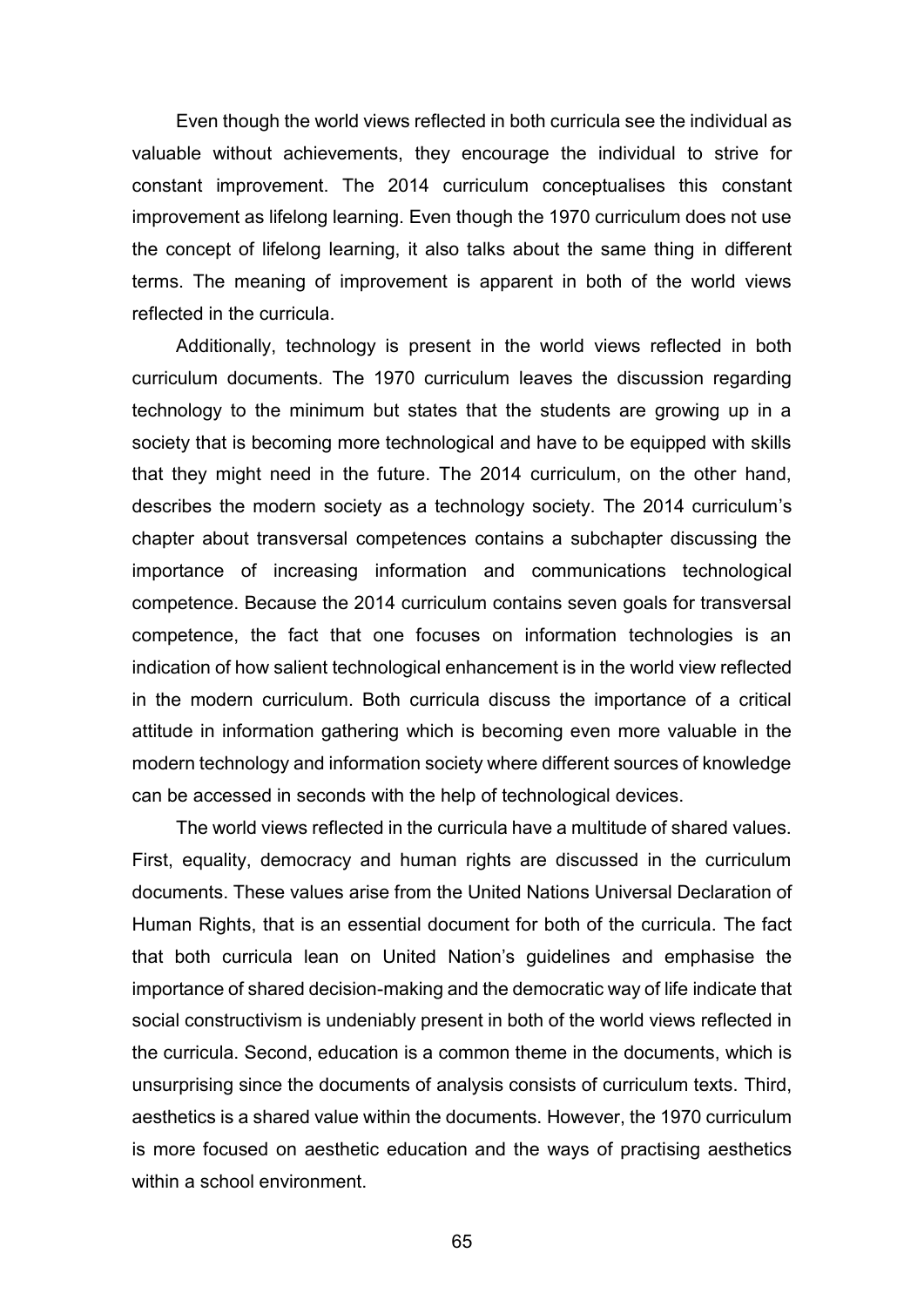The previous discussion has focused on examining the similarities and differences that arise from the manifest content of the research material. However, when examining the differences of the curriculum documents, the latent content must be included in the analysis. Therefore, the discussion will now move onto discussing the findings of the latent content of the curricula.

The first significant difference between the world views reflected in the curriculum documents is the absence of Christian tradition and views in the 2014 curriculum. At this point, it must be noted that the 2014 curriculum does include a chapter about the learning objectives of Christian education. However, the 2014 curriculum restricts the role of religious education to religious classes, which means around one to two classes of religious education a week. Moreover, the current curriculum offers a multitude of different alternatives for religious education: different branches of Christianity have their classes, non-religious students participate in ethical education or students from different religious groups can participate in their religious education (FNBE, 2016, p. 229-232, 422- 426, 702-705). Thus, the 2014 curriculum limits discussion about religion to the chapters discussing the organisation of religious education. The 2014 curriculum tries to be neutral and not to take a stance on the truthfulness of a religion.

The 1970 curriculum emphasises the influence of Christian tradition in various aspects of life within a Finnish society. Furthermore, religious education, according to the 1970 curriculum, is organised under the religion of the majority of students. The curriculum primarily focuses on Christian faith since it states that the majority of students are Christian. However, unlike the 2014 curriculum, the 1970 curriculum wants to expand the role of religion from religious classes to all education done within the school and to help students form a personal relationship with religion.

Another significant difference between the world views reflected in the curricula is the ecological aspect emphasised in the 2014 curriculum and not discussed in the 1970 curriculum. The 2014 curriculum places great emphasis on ecological values, sustainable development and working together to ensure the future of the planet. The 1970 curriculum is not as concerned with ecological issues or nature in general. The only time the 1970 curriculum mentions any concerns regarding nature is when saying that increased danger exists that humanity would destroy and pollute the globe (Opetusministeriö, 1971, p. 23).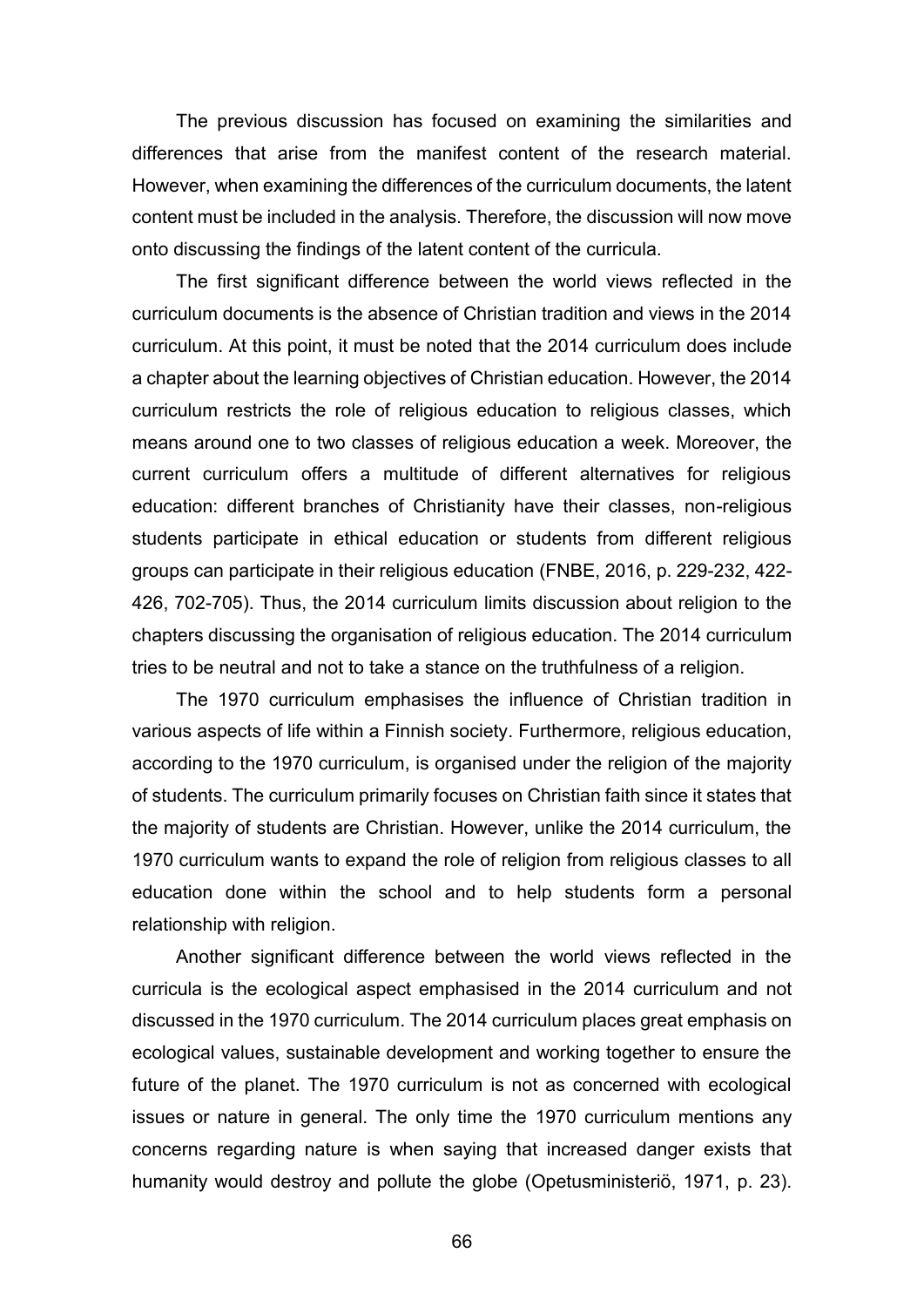However, the 1970 curriculum does not provide solutions for this possible danger, apart from saying that the individual should expand the responsibility of family and neighbours to the entire world (Opetusministeriö, 1971, p. 23). The statement is quite vague and does not provide the reader with concrete actions that are given in the 2014 curriculum for example when saying that the students "are guided to understand the significance of their choices, way of living and actions not only to themselves but also to their local environment, society and nature" (FNBE, 2016, p. 25).

In summary, the world view reflected in the Finnish national curriculum for basic education has changed from one notably influenced by patriotic and religious views into one becoming more broadminded regarding religious and philosophical questions and emphasising both global and ecological perspectives. However, some ideologies have stayed intact. For example, both curricula emphasise the importance of equality, the basic principles of a democratic society and value both individualistic and collectivist perspectives. The next chapter will analyse the religious and political contexts where the 1970 and 2014 curricula have been developed to enhance understanding of the world views reflected in the curricula.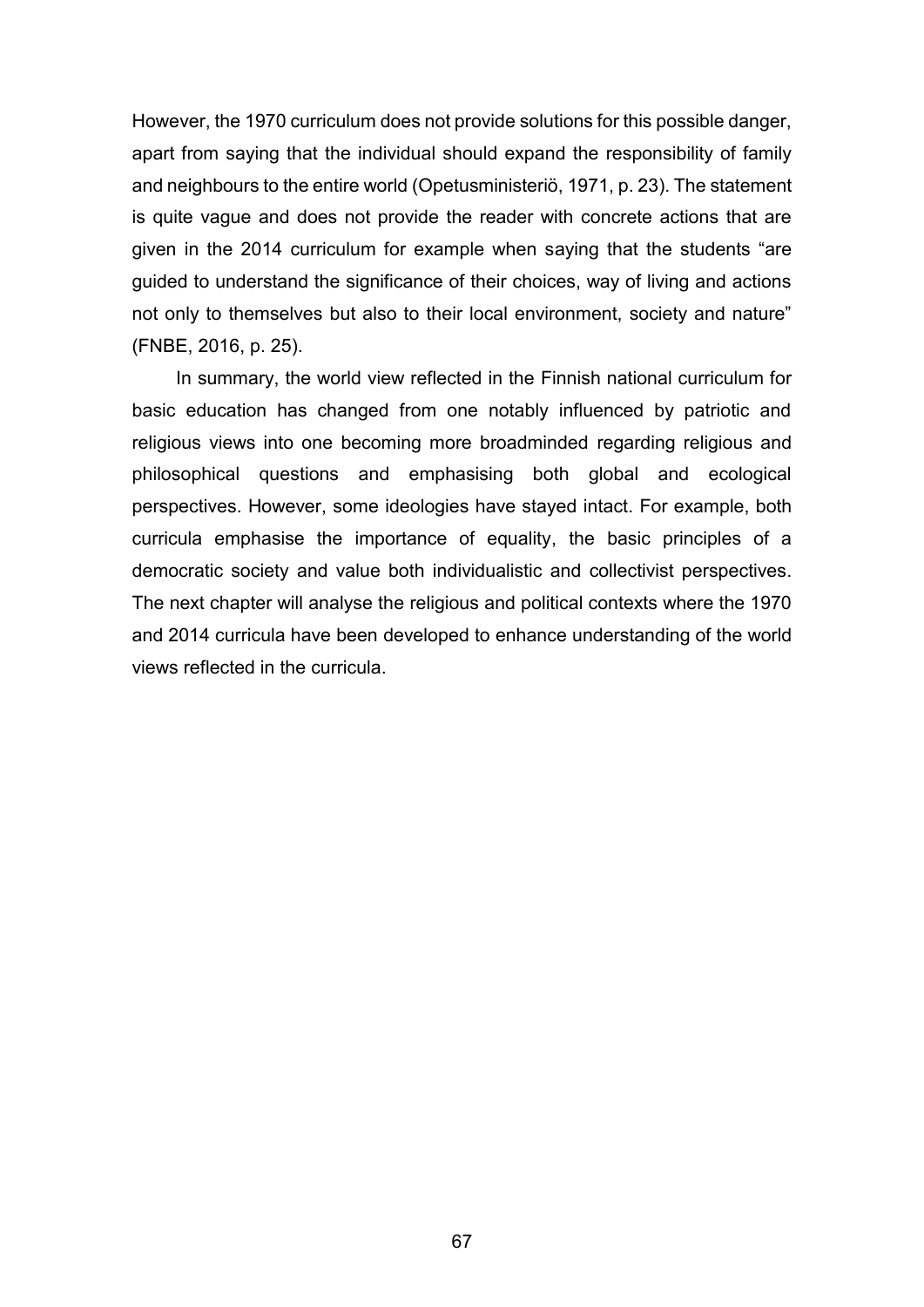## 6 DISCUSSION

The chapter aims to enhance understanding of the reasoning behind the world views reflected in the 1970 and 2014 curricula. Understanding is enhanced by examining the political contexts where the curricula have been developed. The theory section of the study defined curricula as political documents that function as the primary agents of cultural and ideological hegemony. Since the development of the Finnish national curriculum is one of the central tasks of the Finnish National Board of Education, which acts under the Finnish government, the discussion in this chapter will focus on the structure of the governments when the analysed curricula were developed. Providing information about the prominent ideologies and political contexts will help explain why the world views reflected in the curricula have shaped into the world views they are. A change in the political context of Finland will also explain the change that is apparent in the content of the two curricula and the world views reflected in them.

Since examining the political context of Finland, does not take a stand on the religious context of the country, the discussion will also briefly address the role of religion in the Finnish cultural context in the late 1900s in comparison to the role of religion in the 2010s. Discussion regarding religion, more specifically Evangelical Lutheranism, in Finland will explain the reduction in religious values and attitudes that is undeniably present in the 2014 curriculum. The chapter will begin by summarising the research results. Second, the chapter will discuss the change in the Finnish religious and political context.

## *6.1 Summary of the research results*

The world view reflected in the 1970 curriculum contains epistemological features of both externalism and internalism. The world view is externalist in the sense that the importance of making observations is emphasised regarding the justification of knowledge. Moreover, the essence of the world is described as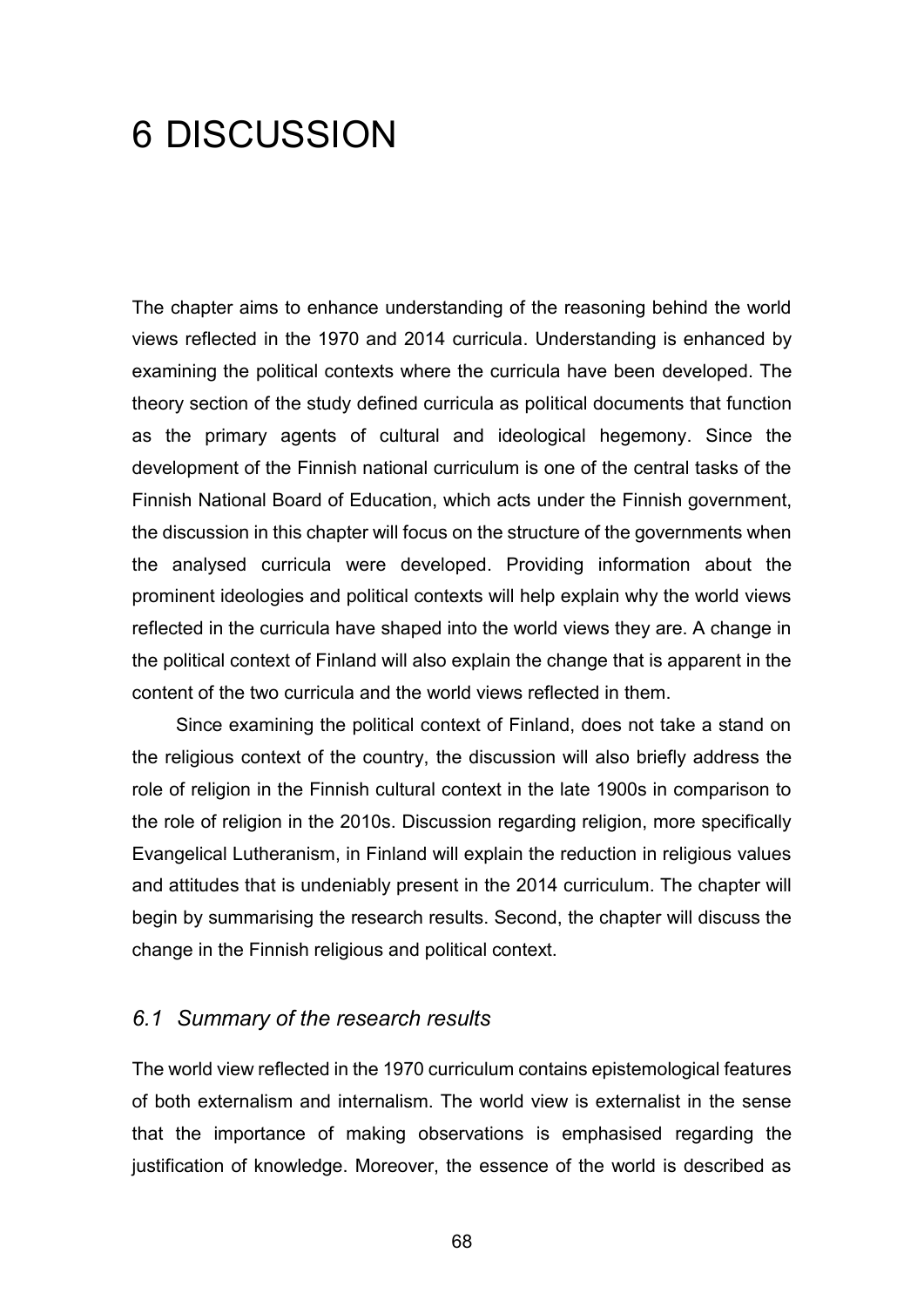realistic. However, the internalist aspect of the world view becomes apparent when the realist view of the world is expanded to include a social dimension bringing about the view of social constructionism where the world is seen as a construction of concepts that differ between different social groups. Additionally, the curriculum emphasises the role of religion in life, and mentions that religious experience does not restrict the individual's abilities for rational thinking.

The world view reflected in the 1970 curriculum values the uniqueness of an individual and the ability to learn and develop throughout one's life. Second, emphasis is placed on patriotic values and living as a responsible member of the Finnish society. Third, aesthetics, meaning both beauty and creativity, is valued because it is said to bring balance to the life of an individual. Lastly, religion is brought up as a central value that makes it possible for the individual to experience some things as holy.

Concerning the conception of the world, the world view reflected in the 1970 curriculum sees the individual as valuable at his or her right. Hence, individual value is not measured by achievements. Since the curriculum has previously emphasised the role of religion, more specifically Christianity, in epistemological and value theoretical discussions, the conception of the human being seems to contain elements of Christian views. Society, then, is seen as the shared responsibility of each Finnish citizen. Working together for the good of Finland is said to benefit the world as a whole. Questions regarding nature are left without discussion, which tells the reader that human-related matters are seen as more salient in the world view reflected in the 1970 curriculum.

The world view reflected in the 2014 curriculum also contains both externalist and internalist perspectives. The world view represents an externalist view in the sense that the curriculum states that the individual builds his perception of reality by the use of sensory data. Externalism also becomes apparent through the curriculum's realistic conception of the world. Together with, the world view contains internalist perspectives when basing its values to universal agreements like the United Nations Universal Declaration of Human Rights and hence, to social constructionism.

The values reflected in the world view begin with an individualistic approach where the individual and his development are valued. However, collectivism is also described as a central value; the individual should work together with others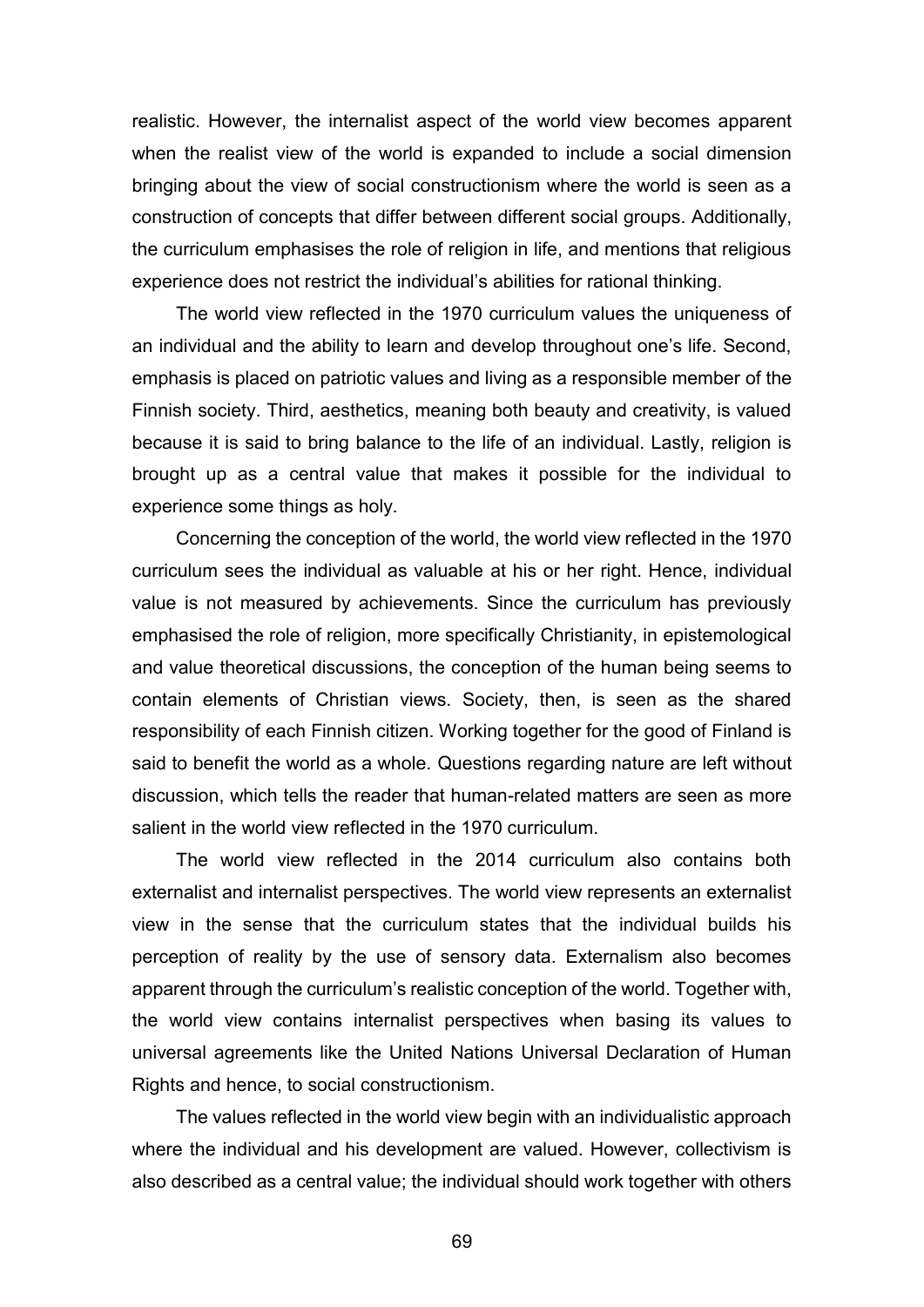for a better future. Moreover, the world view emphasises the importance of education, especially as a tool to reach working life. Work, then, is seen as each citizen's duty and a way to contribute to the common good. Together with, the common good does not only include the good of Finland but expands to worldwide responsibility. Multiculturalism and global citizenship are seen as the world view's central values. Finally, the world view contains ecological values, such as sustainable development, that ensure a safe future.

The conception of the world, reflected in the 2014 curriculum, sees the individual as a valuable and equal member of the society. With membership comes responsibility; and hence, the individual is expected to work together with others for a sustainable future. Society, then, is seen as equal, democratic and multicultural. Nature is provided a lot more focus than in the 1970 curriculum. The future of nature is claimed to be under threat due to human activity. Thus, emphasis is placed on working for a sustainable way of life, for example, by developing sustainable technology.

## *6.2 Changing world views, ideologies and Finnish curriculum policy*

In the theory section of the study, the national curriculum was approached as a policy text. According to Young (2014), curriculum theory has two primary roles: the critical role and the normative role (p. 193). The study aims to adopt a critical role to understand how schools as institutions are connected to the commanding forces shaping the larger social totality. However, following the normative role of curriculum theory, I hope that teachers working in Finnish schools would benefit from the research findings through an increased understanding on the impact of world views on the politics and organisation of educational goals. I hope that through the discussion held in the study, teachers would become aware of the beliefs regarding epistemology, value theory and conception on the world that direct the learning objectives of the modern national curriculum. With increased awareness, teachers could analyse whether the curriculum is going towards the right direction and if not, change the direction.

The notable influence of Christianity characterises the world view reflected in the 1970 curriculum. Together with, the curriculum emphasises patriotic perspectives over global citizenship. Furthermore, the curriculum found it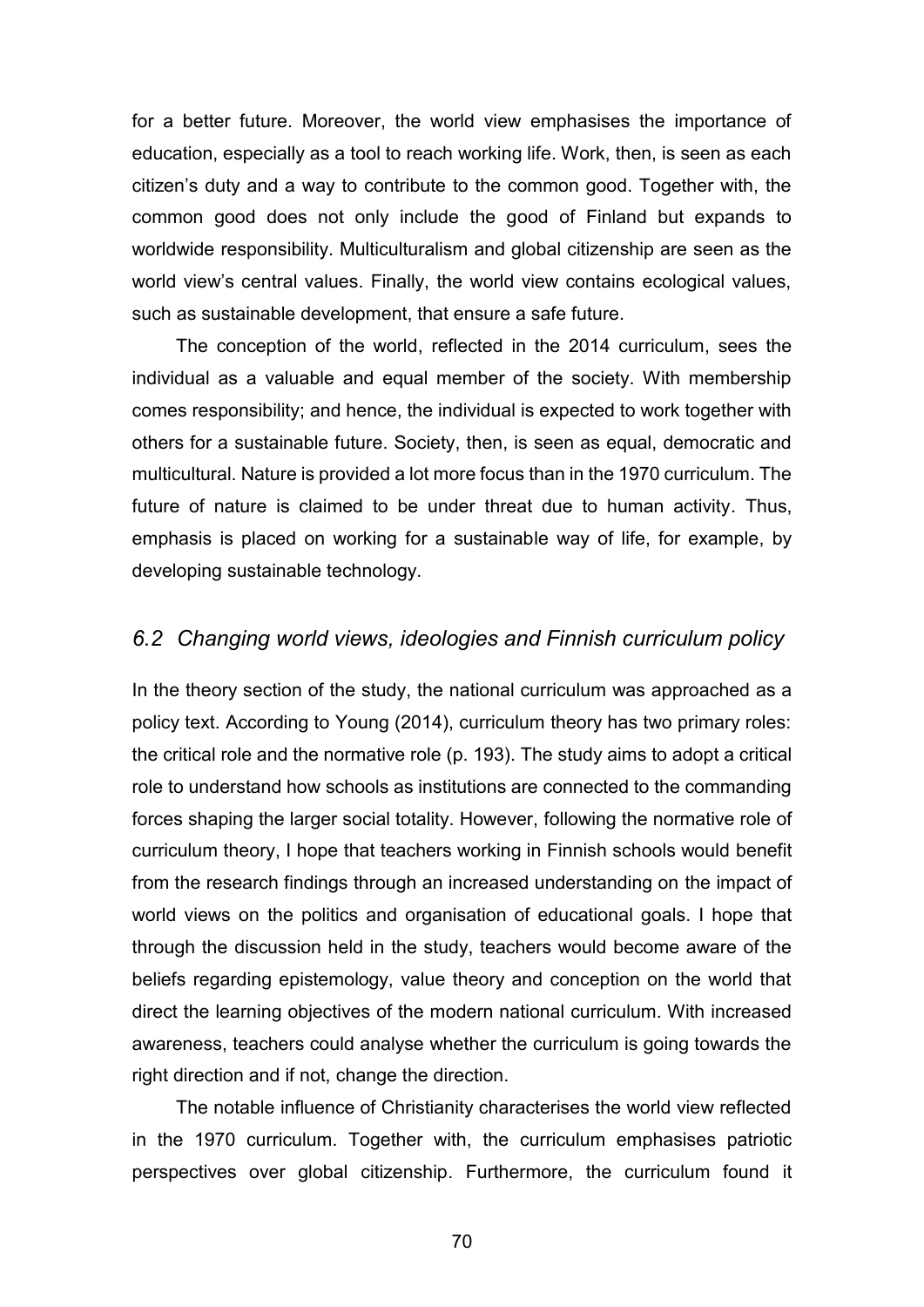meaningful to raise individuals that have developed a spark for self-development not only in carrying responsibility for the community, but also for developing creativity through hobbies that make leisure time more enjoyable. The world view reflected in the 2014 curriculum, on the other hand, while being open-minded towards different world views, has chosen to stay neutral regarding religious questions. In the 2014 curriculum, concern about religion and the individual's spiritual development has shifted to concern about the future of the planet. Furthermore, the emphasis has moved from patriotic perspectives to global citizenship and the ideal of a multicultural society that develops multilingual citizens. The interest in this chapter is to explain these changes in the world views reflected in the curricula by examining the religious and political contexts where the curricula were developed.

Since Christianity is undeniably present in the world view reflected in the 1970 curriculum, it seems logical to examine the religious field in Finland surrounding the time when the 1970 curriculum was published. Still in the 1970s, 95 per cent of the Finnish population were members of the Evangelical Lutheran Church of Finland (ELCF) (Kirkkohallitus, 2005, p. 22). The high membership to the ELCF provides an understanding of the role of religion in the 1960s and 1970s cultural context.

However, since the 1980s, the membership of the ELCF has been decreasing at a steady pace. In 2014, the church had 4 034 235 members, around 74 per cent of the population, while in 2019 the membership had dropped to 3 792 304 which is around 69 per cent of the population (Suomen evankelisluterilainen kirkko, 2020). The decrease of the role of the ELCF is also reflected in the 2014 curriculum that in its values underlining basic education and goals for transversal competence does not place emphasis on the Christian world view, but rather speaks of world views at a more general level and tries to stay neutral towards philosophical questions.

The Finnish political context has also changed. The political context of the 1960s and 1970s was overshadowed by the opposition of the left and right wings. At the end of 1960s, the government was led by Finland's Social Democratic party first by Kustaa Paasio (27.5.1966–22.3.1968) and then by Mauno Koivisto (22.3.1968-–3.5.1970). During the late 1960s, Finland's political field was dominated by Finland's Social Democratic Party, the Centre Party and the Finnish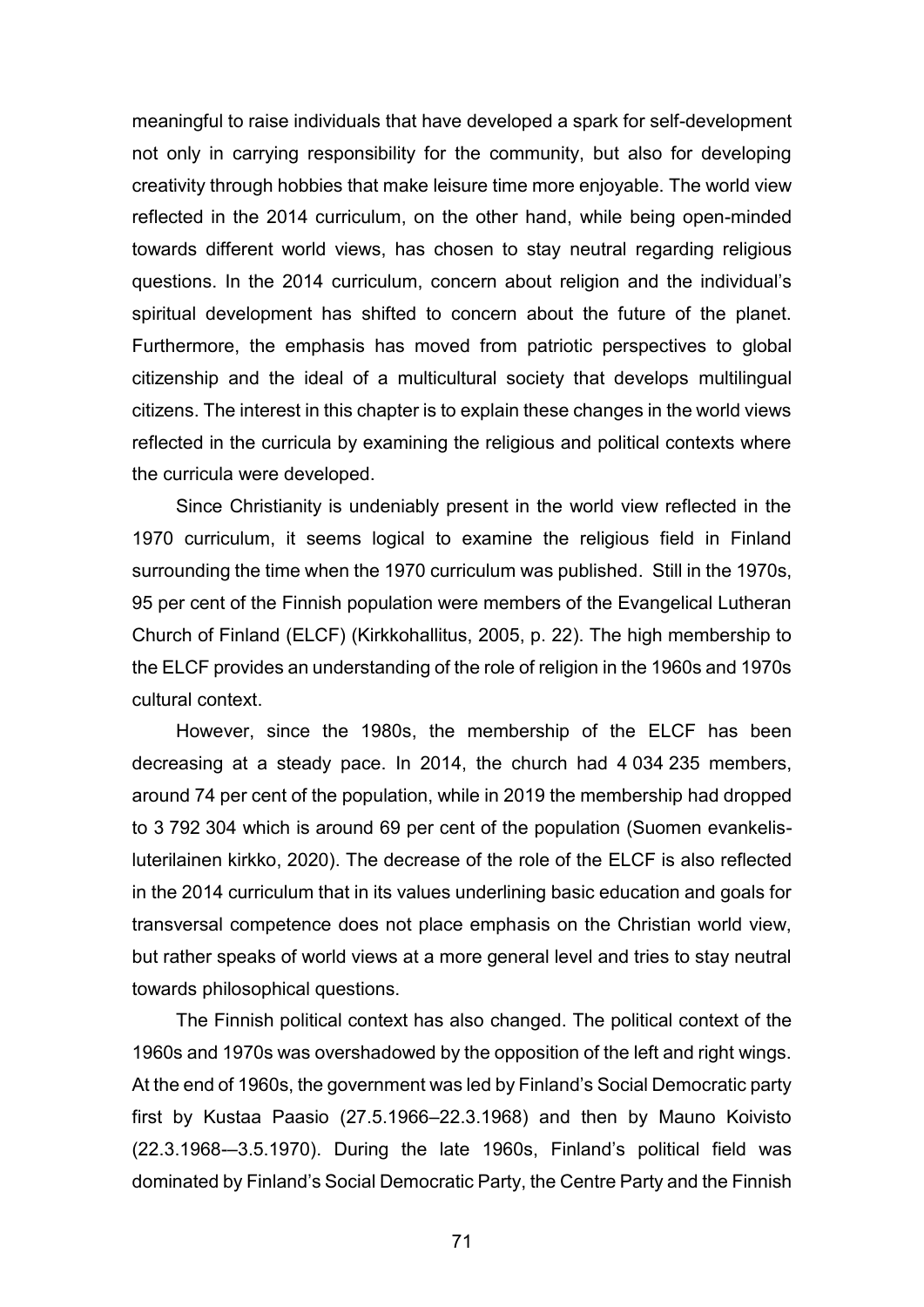People's Democratic League. (Mickelsson, 2015, p. 370, Valtioneuvosto 2020 a; Valtioneuvosto 2020 b.) In fact, throughout Finland's history, political parties founded on the ideology of social democracy, have gained tremendous support (Mickelsson, 2015, p. 371).

The development of the 2014 curriculum began with establishing a working committee whose job was to establish a renewed subject division for compulsory school during the autumn term of 2011. Hence, the 2014 curriculum was developed under Jyrki Katainen's government (22.6.2011–24.6.2014). (Valtioneuvosto 2020 c; Valtioneuvosto 2020 d.) The majority of the government ministers of Katainen's government were either from the National Coalition Party or Finland's Social Democratic Party which demonstrates that the ideology of social democracy was still present during the development of the 2014 curriculum. However, the structure of Katainen's government shows that Finland's political field has changed and now includes new influential parties such as the Green League. (Valtioneuvosto 2020 c.)

Having said this, Finland has gone through changes in its governmental structures due to the changing field of political parties. Other changes have taken place in Finland's political context as well. Due to globalisation, developing technologies and increased movement of people around national borders, Finnish politics has become increasingly influenced by international forces, especially the world economy. Jyri Lindén (2010) also argues that the Finnish nation-state has become increasingly dependent on the international economy and power structures. Lindén argues that the economic growth period following the world wars led to a notable increase in Finland's material recourses. Industrialisation led to an increase in wealth. Through market regulations, the Finnish government was able to direct funds to improve peoples' living conditions, which led to the development of an expanding middle class. Faith in democracy was strong because it was able to regulate competition and to ensure economic development. However, with time, technological development led to increased globalisation and to a new culture of capitalism where the Finnish nation-state was no longer able to regulate its state-level markets and had to let Finnish enterprises join the global competition. Lindén conceptualises this development as a transition from a planned economy to a competitive economy. (Lindén, 2010, p. 101–103.)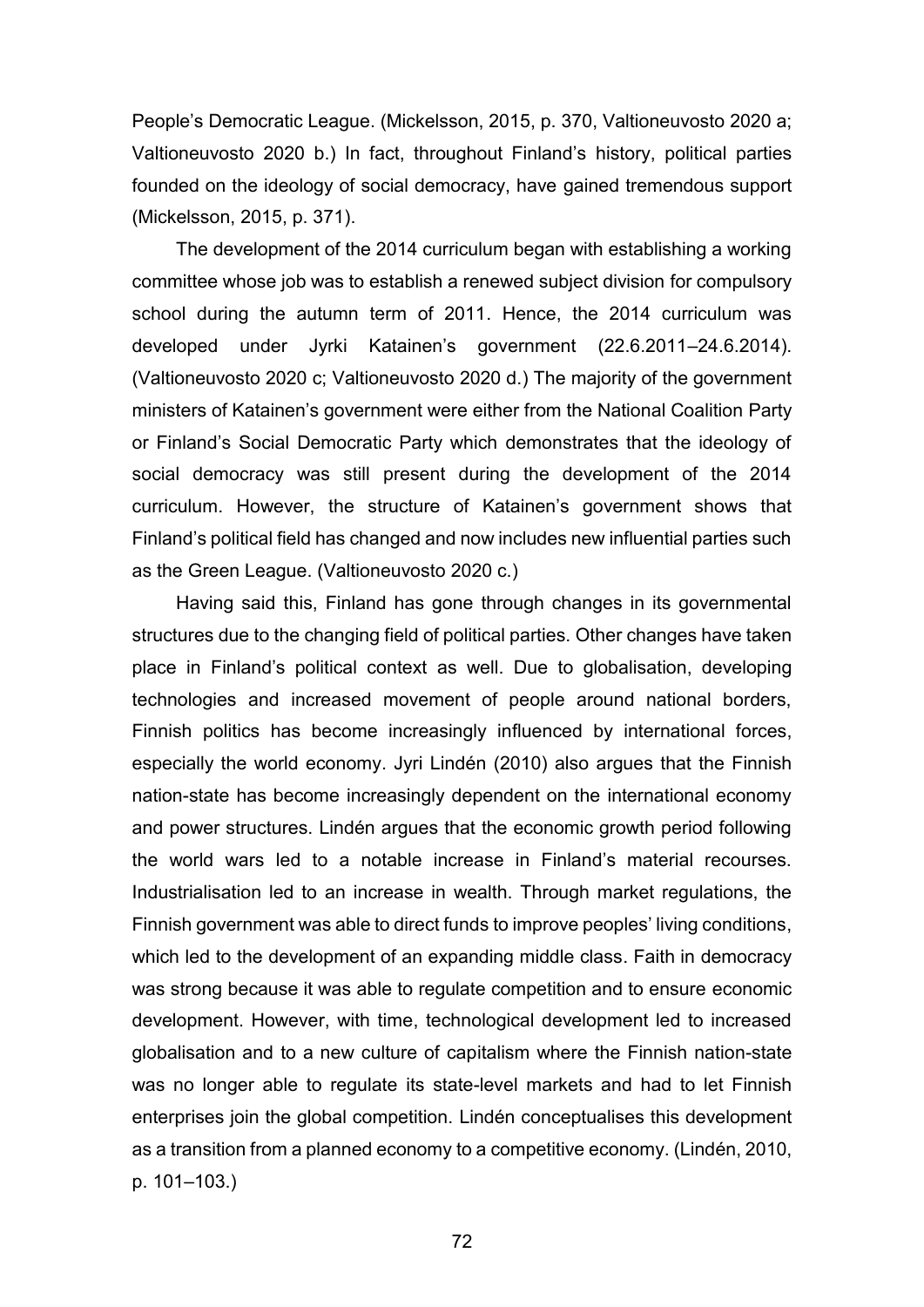According to Lindén (2010), the transition towards a competitive economy became apparent in the changing relationship between the Finnish nation-state, economy and the church. The politics of Finland were no longer directed by the moral guidelines set by the ELCF but were rather directed by the laws of production and consumption and a desire for an increased quality of life. (Lindén, 2010, p. 104.)

The change described by Lindén has also been detected in previous curriculum research. Antti Saari, Tuomas Tervasmäki and Veli-Matti Värri (2017) have studied how curriculum texts summarise the ideologies of their time. Saari, Tervasmäki and Värri argue that during the last decades, social, cultural and political changes brought about by globalisation have challenged the nation-state and the discourse regarding education policy. This means that the role of the government in developing education policies has decreased while the duty has become a shared goal of different supranational organisations (e.g. EU, OECD) and other actors (e.g. consultants). Hence, the national features of the national curriculum are decreasing, while more integrated global standards are increasing. (Saari, Tervasmäki & Värri, 2017, p. 98.)

Furthermore, Finnish curriculum politics have developed from a neoconservative approach to a technical-instrumentalist approach where the primary goal is in producing future taxpayers. According to Saari, Tervasmäki & Värri (2017), this becomes apparent in concepts such as life-long learning (p. 99). Together with, students are equipped with skills that help them succeed in the economic sector: multicultural competence and linguistic skills, group work, innovation and the ability to adapt to the rapidly changing job markets.

In conclusion, the national curriculum is always a reflection of the world views and ideologies apparent within a society. The secularisation happening in Finland becomes apparent when comparing the 1970 and 2014 curricula to each other; the role of religion is decreasing in both Finland's religious context and the content of the national curriculum. The role of the ideology of social democracy has stayed popular within the Finnish political context. Social democracy's popularity becomes apparent when examining the parties present in Finland's past and current government. However, the field of political parties has also undergone change when new political parties, such as the Green League, have been introduced to the political field. The political changes undergone by the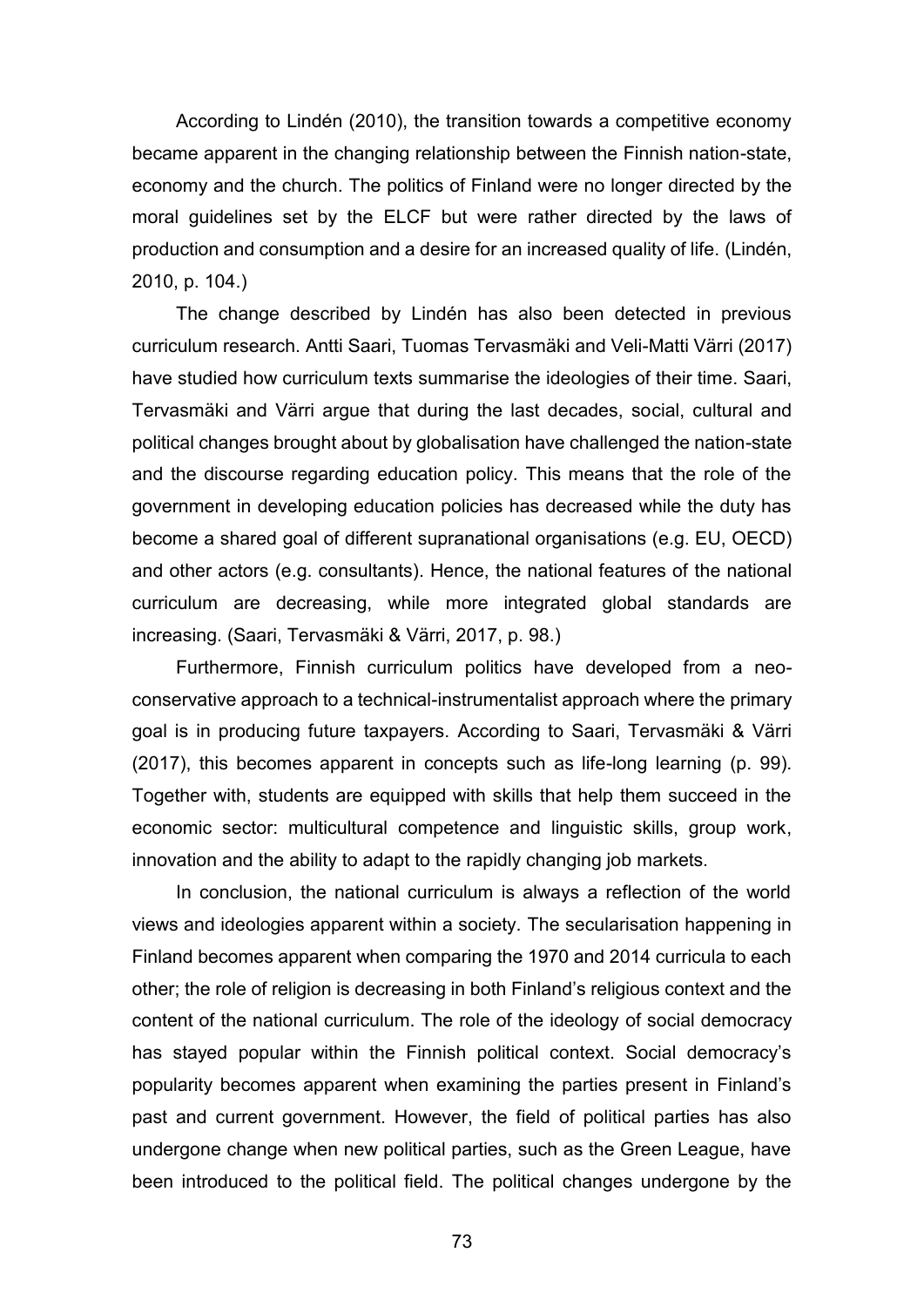society become apparent, for example, in the ecological values presented in the modern curriculum.

Moreover, Finnish politics is increasingly influenced by international forces such as the European Union or the World Bank. Through the rise of capitalism and principles of international trade, global politics are increasingly intertwined with the needs of the economy. The change is also visible in Finland's curriculum politics which have moved from a neo-conservative traditionalist approach to a technological-instrumentalist approach.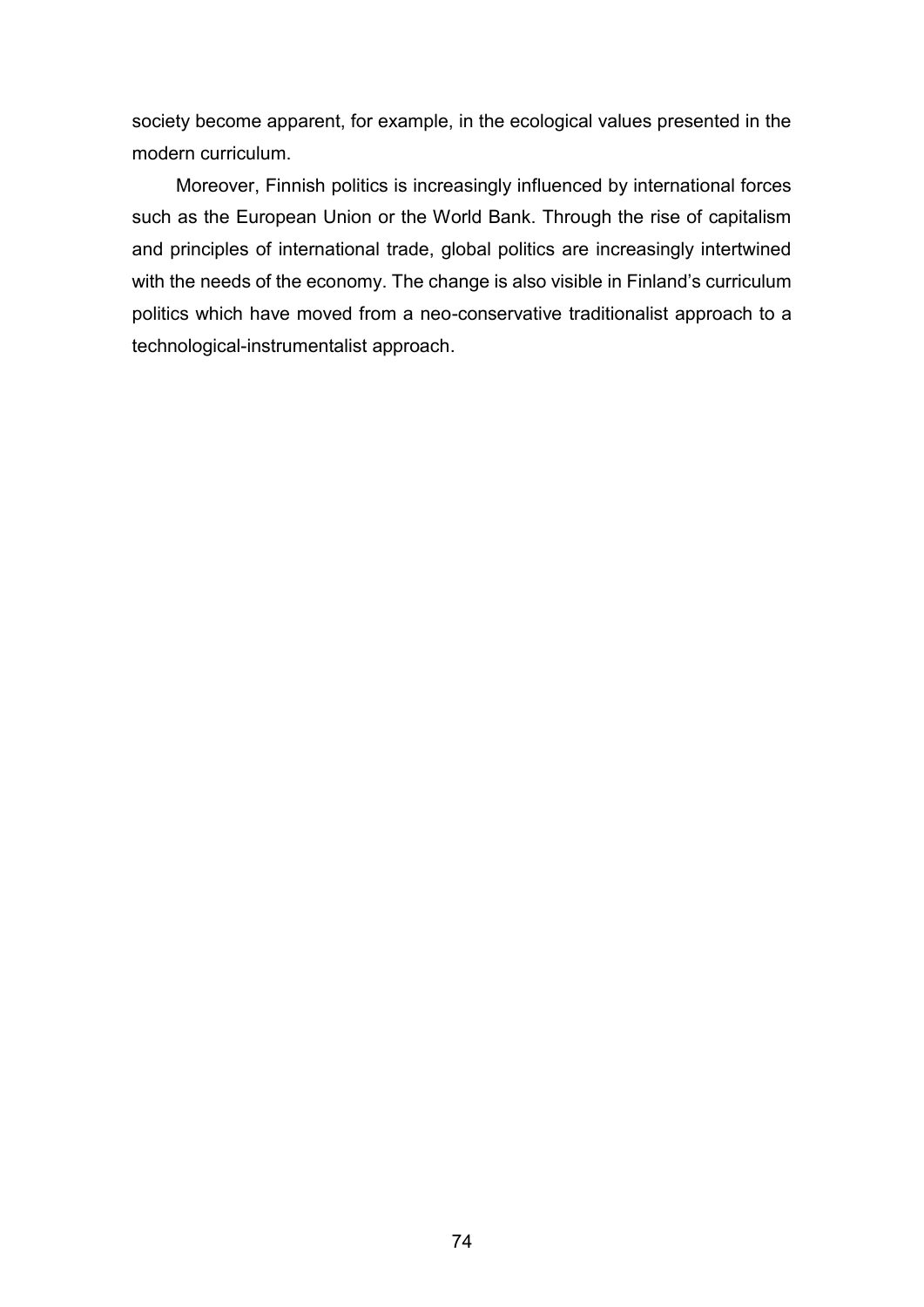# 7 CONCLUSION

This chapter will address questions regarding the ethics and trustworthiness of the study. Central ethical questions examined in the chapter are those regarding the principles of good scientific practice. Trustworthiness of the study is approached through the concepts of credibility, transferability, dependability and confirmability. The researcher's role in making objective interpretations to ensure the trustworthiness of the study is also addressed. The chapter will end with recommendations for future research.

## *7.1 The ethics and trustworthiness of the study*

When conducting a study, it is relevant to consider that the ethics of research as moral decisions cover the entire research process (Kuula, 2006, p. 11). Ethical questions can arise in choosing the research topic and the research method, in gathering, analysing and storing the research material and in publishing the research results (Pietarinen & Launis, 2002, p. 46). The research material for this study consists of public curriculum documents. The national curriculum is published as a general guideline for teachers working in Finnish schools, and therefore, it is every teacher's responsibility to be familiar with the curriculum. In order to conduct curriculum research ethically, the document must be examined using the critical approach. After all, as is argued in the study, the curriculum is a political tool used for ideological and cultural hegemony. The critical approach should be used to ensure that, according to the democratic principles, power stays with the citizens and that the curriculum can be changed if a need for change occurs.

The study's ethical questions focus on the actions I, as the researcher, have taken in conducting the study. Arja Kuula (2006, p. 22) argues that the starting point for examining the ethics of research should be normative ethics that tries to provide answers for the questions of what ethical rules guide the research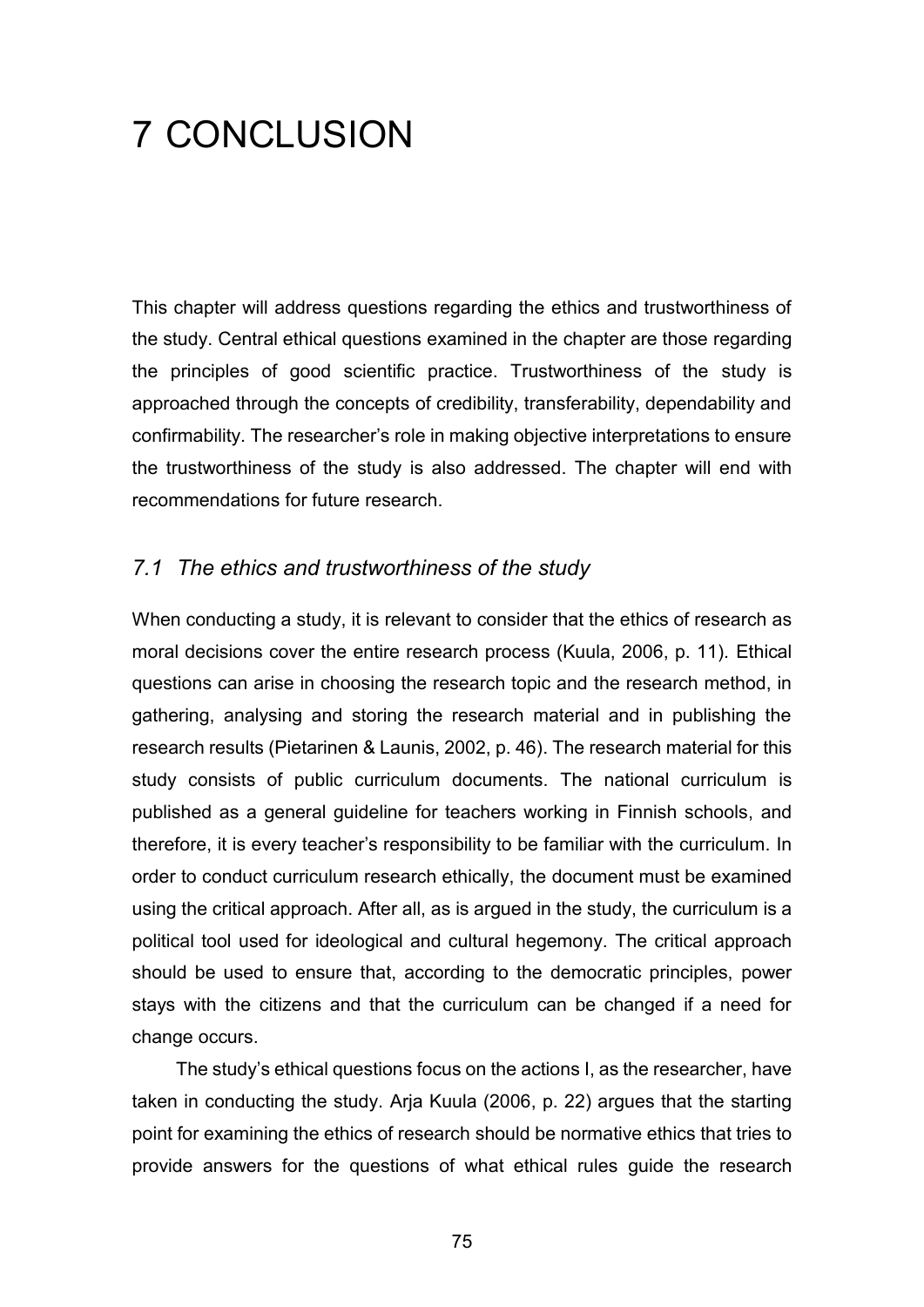process. When choosing a research topic, it is necessary to remember the role of science as a social institution. Hence, the researcher must consider what matters should be researched within the society and why. Additionally, the researcher must assure that her actions are in line with the principles of good scientific practice. (Kuula, 2006, p. 27, 29–30.)

Research is conducted ethically when the researcher acts according to the principles of good scientific practise that comprises of misconduct in science and fraud in science. Misconduct in science means recklessness in carrying out research, defective referencing, misleading reporting of research methods and results and misleading the scientific community in regard to one's study. Fraud in science, then, composes of fabrication or misrepresentation of observations so that research results become distorted and plagiarism. (Kuula, 2006, p. 36–38.) When conducting the study, I have followed the principles listed above to the best of my abilities in order to produce research results that are trustworthy to the scientific community.

The study approaches trustworthiness of the research results through Egon Guba and Yvonne Lincoln's (2007) four criteria for trustworthiness: credibility, transferability, dependability and confirmability. Next, I will briefly define what is meant with each criterion. I will also discuss what techniques were used to increase the probability that these criteria for trustworthiness were met. First, credibility refers to the confidence in the truth of the research findings. In the study, credibility was established through prolonged engagement and persistent observation of the research material. (Schwandt, Lincoln & Guba, 2007; Amankwaa, 2016.) Furthermore, examining the religious and political context, where the analysed curriculum documents were developed, supported the research results and therefore enhanced the credibility of the study.

Second, transferability shows that the research findings can be applied in other contexts. Transferability, then, was established by providing detailed descriptions about matters like the research method or analysis process so that others could later try to replicate the study. Third, dependability shows that the research findings are consistent and able to be repeated. To establish dependability, Lincoln and Guba suggest adopting a technique known as inquiry audit, which is when a researcher uninvolved with the research process examines the process and the research results. (Schwandt, Lincoln & Guba, 2007;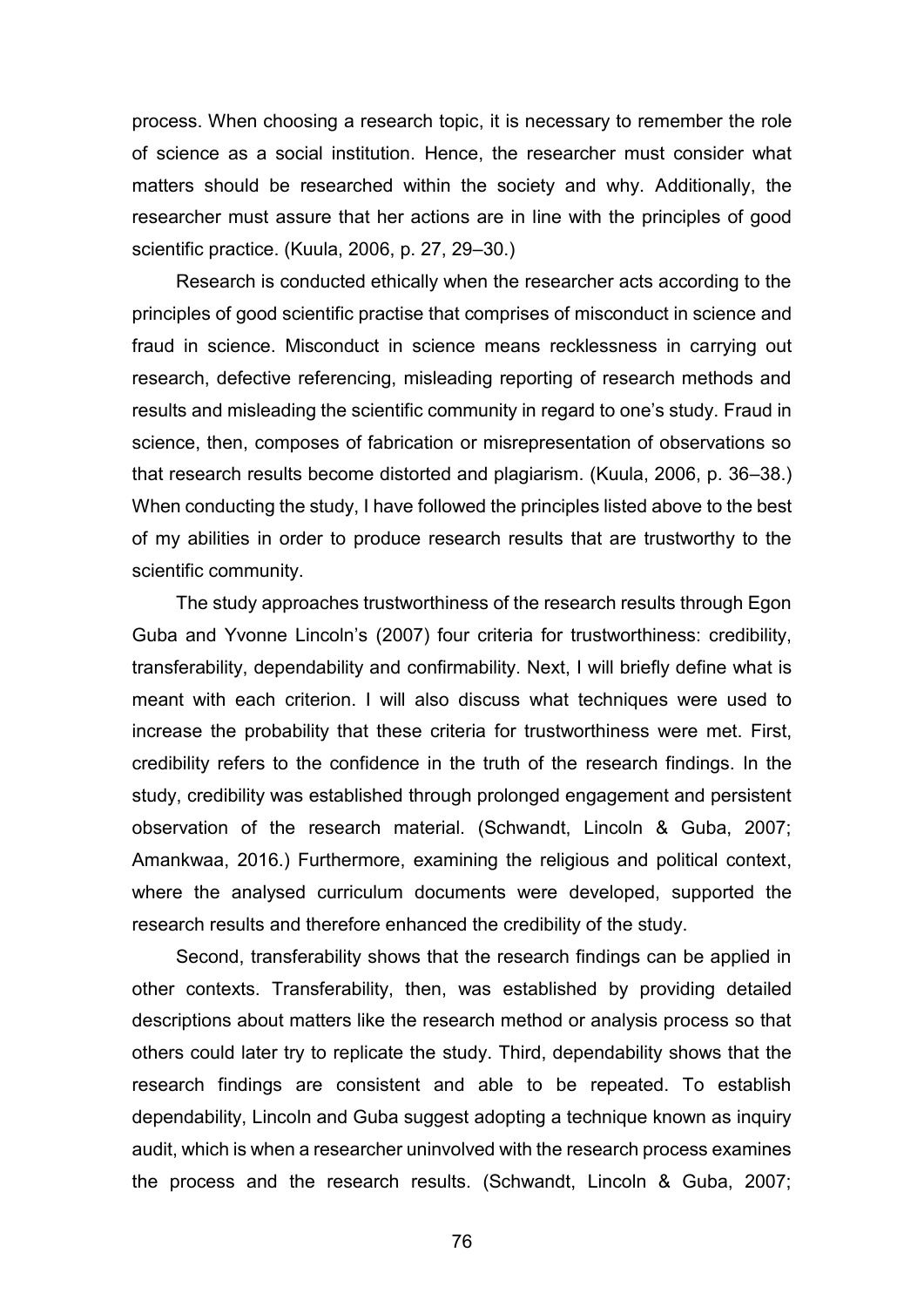Amankwaa, 2016.) The study's shortcoming is probably in the criteria of dependability in the sense that the research process and the research results have not been examined by a researcher uninvolved with the research process. My instructor, of course, gave critical feedback regarding the study, but the feedback was limited to her instruction.

Fourth, confirmability refers to the extent to which the research findings are shaped by the research material and not the researcher's motives. To establish confirmability Lincoln and Guba suggest using an audit trail that requires the researcher to describe the research steps from choosing the research subject to reporting the research results. (Amankwaa, 2016.) This study has provided a description of the reasoning behind the chosen research topic and the research material and provided descriptions about the research method and the analysis process. I believe that combining this information with the discussion section of the study, that places the research results into their religious and political contexts, are enough to establish confirmability for the readers.

Another perspective for examining the trustworthiness of the study comes from Vitikainen's (2017, p. 93–94) argument that the trustworthiness of research results of studies constructed using the orientation of social constructionism is hard to evaluate, and this is why the focus should be in how convincing the research results are. According to Gadamer's (1989) theory of the fusion of horizons, complete objectivism is impossible to reach when approaching a text. In light of the theory, it has to be noted that I approached the research material through my subjective reality and have made interpretations accordingly. The term interpretation often contains a negative bearing and a preconception of its unscientific nature. In opposition to this view, Raatikainen (2005) argues that interpretation cannot be separated from scientific research. Hence, it would be naïve to claim that the study's research findings would not be the result of interpretation. Since interpretation is unavoidable, in order to produce reliable research results, I have aimed for objectivity in the interpretation of the curriculum texts.

Another matter to bear in mind is that, in the study, curriculum texts are viewed as the result of compromise, which means that the reality presented in the curricula has developed through human interaction. The study's research orientation of ontological constructivism demands that the cultural contexts where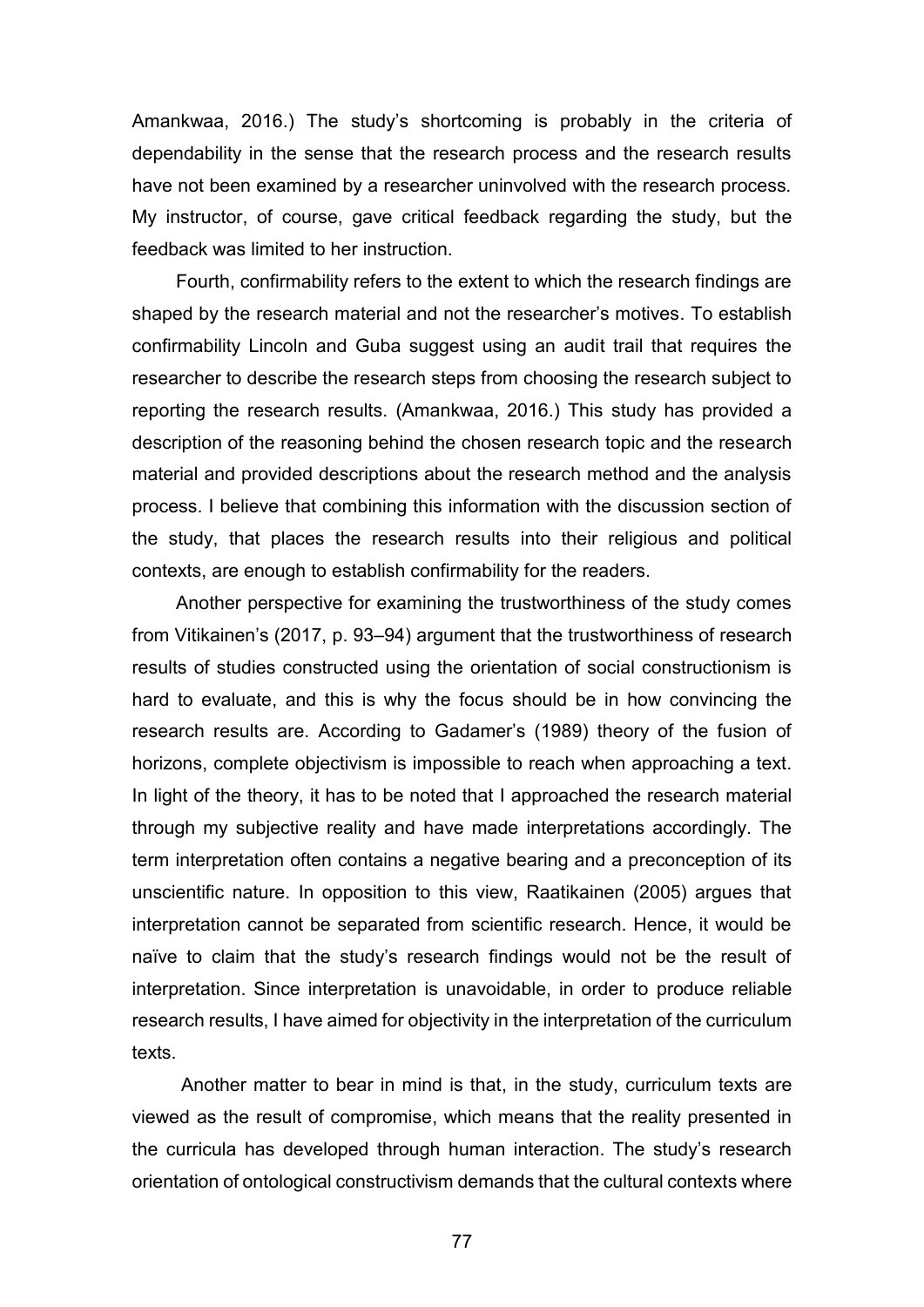the texts are produced have to be taken into consideration when assigning meanings to the texts. Therefore, it must be noted that it is problematic to assign meanings that exist in new contexts to texts produced in older contexts. The matter is complicated further by the fact that my understanding of the older contexts is based on statistics and works about Finland's religious and political history. On the other hand, since I have not lived through the 1960s and 1970s, I can stay impartial to the religious and political climate of the time.

Granted that, the sources for defining the cultural context of the research present a unified view about the religious and political contexts where the analysed curricula were developed. Furthermore, sources with high credibility were chosen for the study. For example, one of the sources used was the official website of the Finnish government to understand the governmental structures of the late 1960s and early 2010s. When considering the convincingness of the research results, it is good to note that the research results are in line with Finland's history and the religious and political context of today. Therefore, the research findings support the ideologies present in the modern Finnish society, for example, the attitudes of Finnish media. If these ideologies are present in the every-day life of the society, it is unsurprising that they are also reflected in the curriculum that has been developed to serve the needs of the modern Finnish society.

#### *7.2 Recommendations for future research*

The theory regarding the essence of world view is twofold: world view as a set of beliefs and world view as a way of being. In order to narrow down the research topic, the study focused on the world view as a set of beliefs –viewpoint. Future research could continue with this viewpoint to examine how the world view reflected in Finland's current national curriculum for compulsory education compare with the world view reflected in other countries' national curricula. For example, future research could compare the world views reflected in the Finnish and Turkish national curricula since the two countries have different religious and political backgrounds.

The focus of this research has been in examining what kind of beliefs compose the world views reflected in the 1970 and 2014 curricula for basic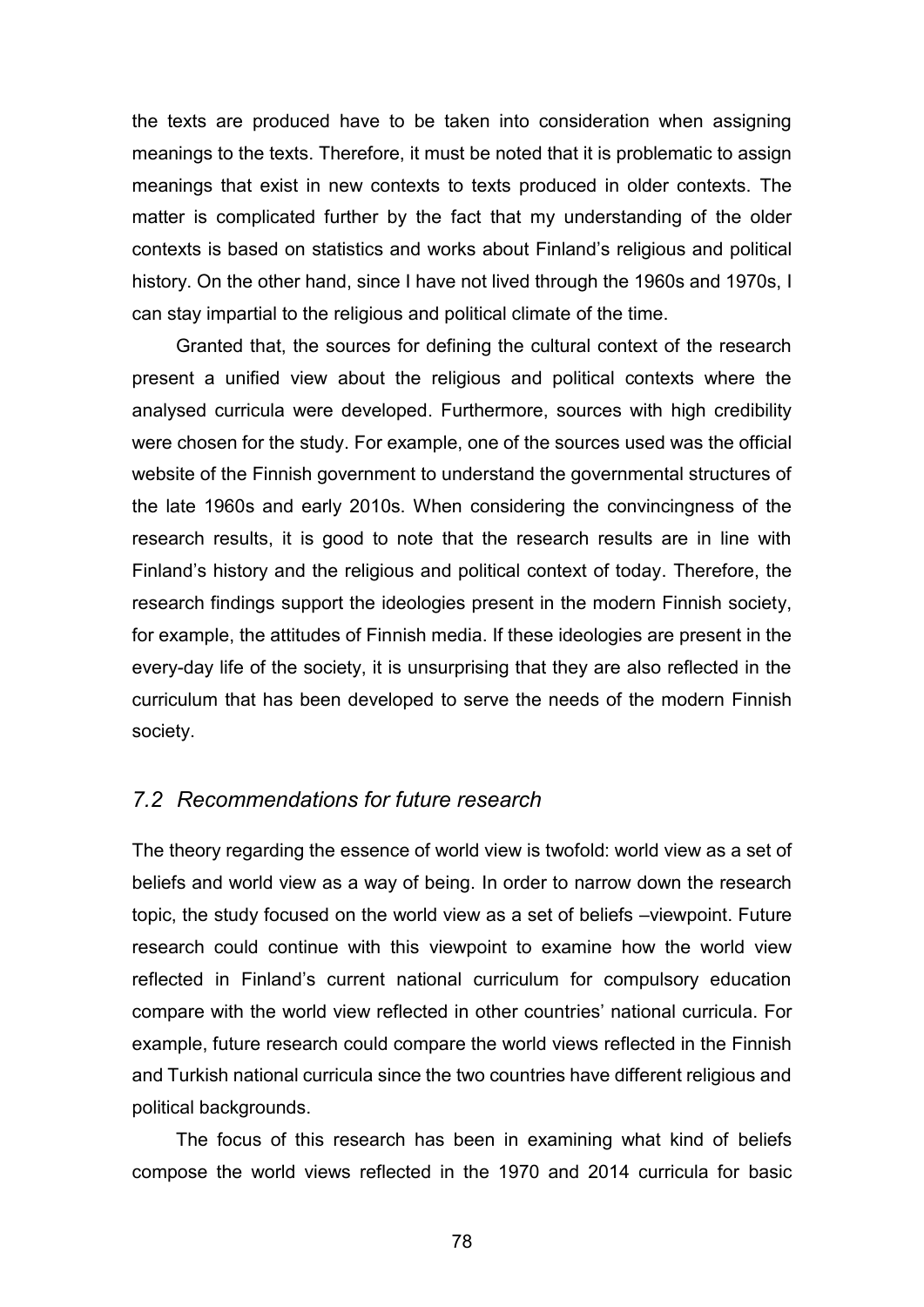education. However, as the theory section of the study states, human beliefs and actions are at times contradictory. These contradictions make us question defining the world view only through the world view as a set of beliefs –viewpoint. Therefore, further research could include the world view as a way of being – viewpoint. Including the way of being –viewpoint would happen, for example, through researching what sort of meanings teachers assign to the beliefs reflected in the 2014 curriculum and how these beliefs are seen in their way of being when teaching a class in a Finnish school. To demonstrate, if the world view reflected in the 2014 curriculum sees sustainable development as one of the central values, it would be interesting to study how and to what extent the value becomes apparent in the teaching carried out in the classroom environment.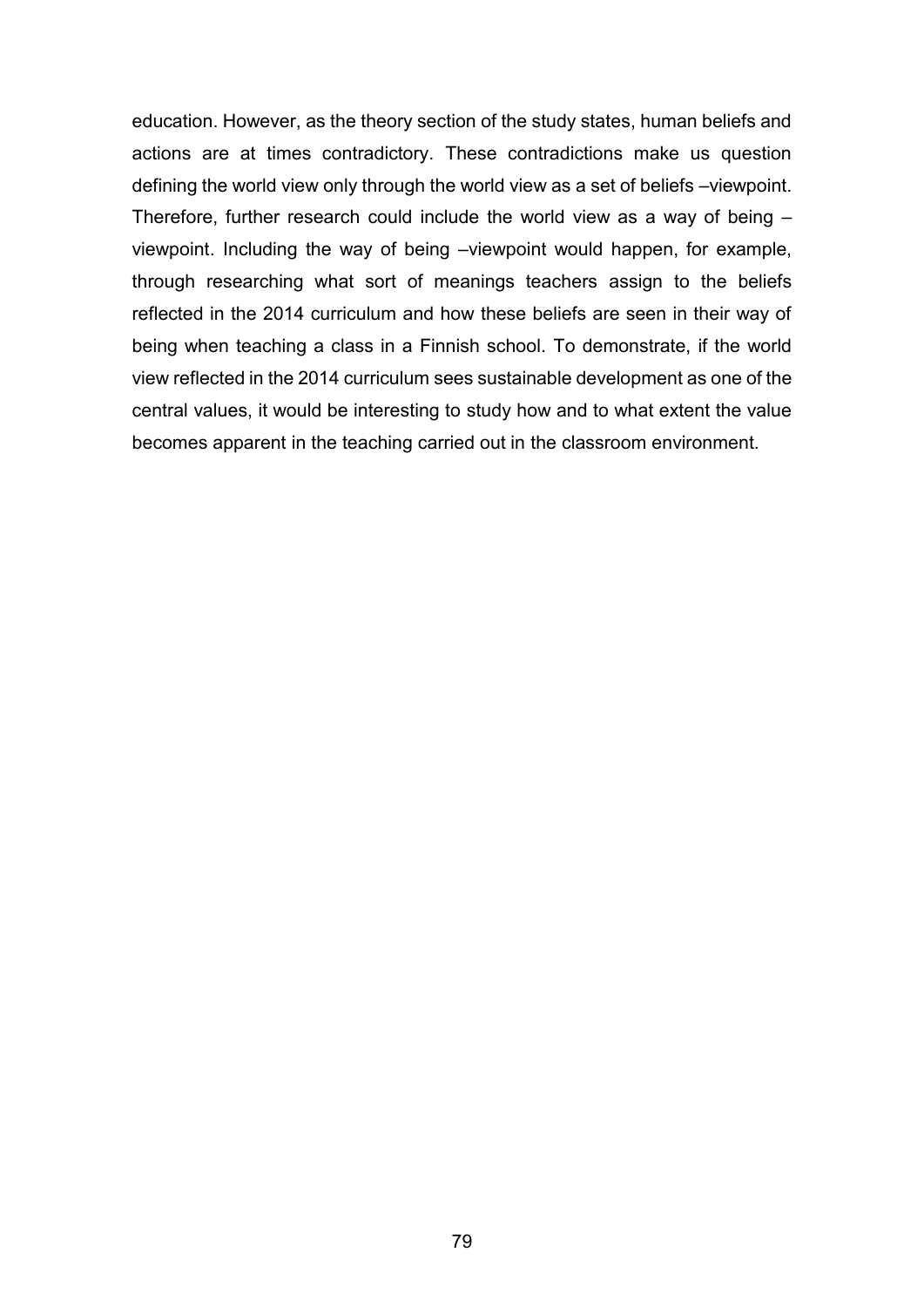# **REFERENCES**

Alasuutari, P. (1993). *Laadullinen tutkimus 2.0.* (4th, rev. ed. 2011). Vastapaino.

- Alston, W. P. (1986). Internalism and externalism in epistemology. *Philosophical Topics, 14*(1), 179–221. <http://doi.org/10.5840/philtopics198614118>
- Amankwaa, L. (2016). Creating protocols for trustworthiness in qualitative research. *Journal of Cultural Diversity, 23*(3), 121–127.
- Arsith, M. (2011). Ludwig Wittgenstein and language games (a literary application). *Acta Universitatis Danubius Communicatio, 5*(2).
- Autio, T., Hakala, L., & Kujala, T. (2017). *Opetussuunnitelmatutkimus: Keskustelunavauksia suomalaiseen kouluun ja opettajankoulutukseen.* Tampere University Press.
- Ball, S. J. (1993). What is policy? Texts, trajectories and toolboxes. *The Australian Journal of Education Studies, 13*(2), 10–
	- 17. <https://doi.org/10.1080/0159630930130203>
- Bente, F., & Dau, W. H. (1921). *The Book of Concord: The confessions of the Lutheran church.*

Bongiovanni, G., Postema, G., Rotolo, A., Sartor, G., Walton, D., & Valentini, C.

- (2018). Values. In G. Bongiovanni, G. Posterna, G. Rotolo, A Sartor, G. Walton, & C. Valentini (Eds.), *Handbook of legal reasoning and argumentation* (pp. 139–171). (eBook edition.) Springer.
- BonJour, L. (2001). Externalist Theories of Empirical Knowledge. In H. Kornblith (Eds.), *Epistemology: Internalism and externalism* (pp. 10–35). Blackwell Publishers Ltd.
- Bonjour, L. (2009). *Epistemology: Classic problems and contemporary responses*. (eBook edition). Rowman & Littlefield Publishers. <http://ebookcentral.proquest.com/lib/tampere/detail.action?docID=500782>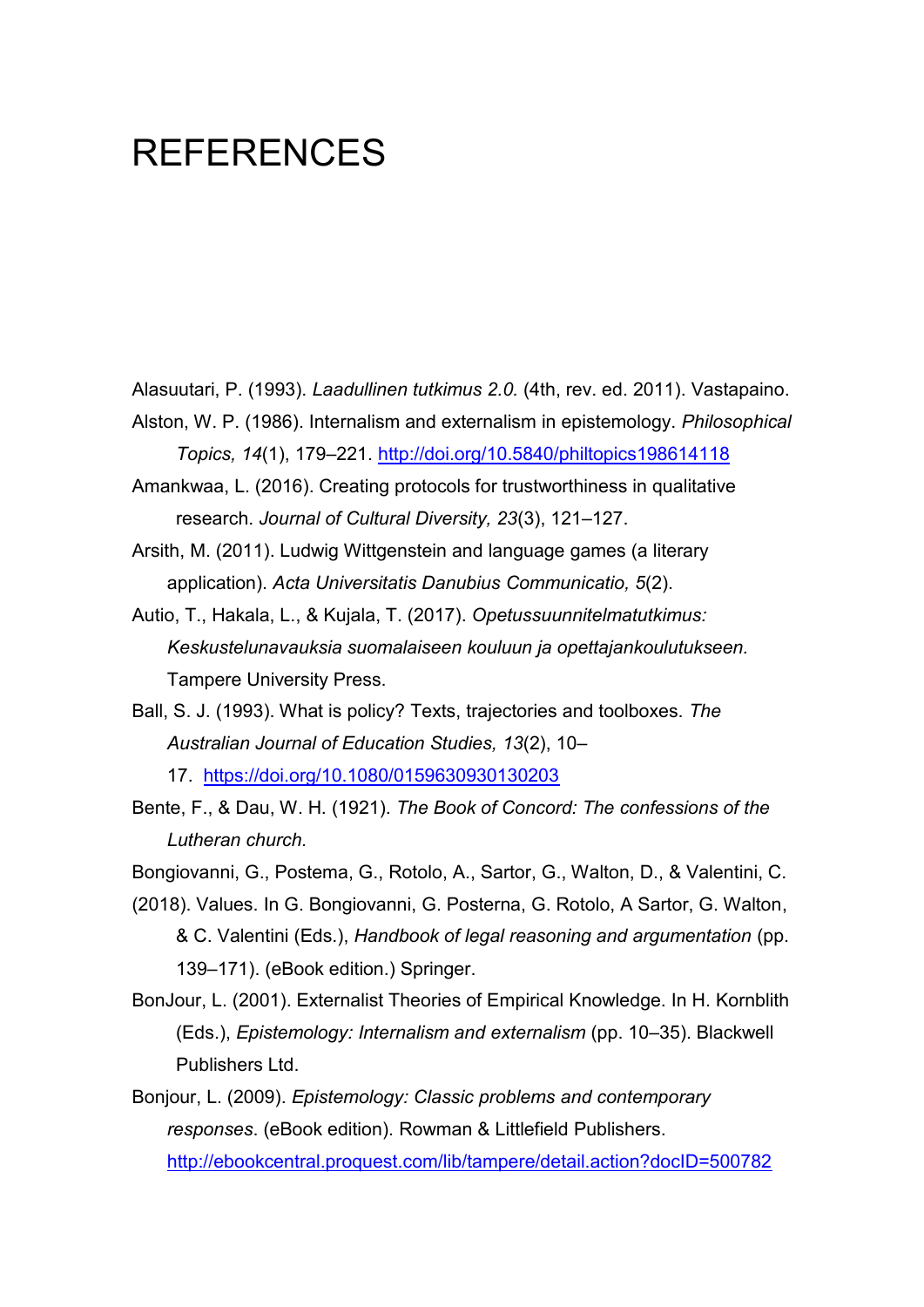- Brock, S., & Mares, E. (2006). *Realism and anti-realism*. (eBook edition). Acumen. [https://ebookcentral.proquest.com](https://ebookcentral.proquest.com/)
- Chopra, D., Mlodinow, L., & Hartikainen, T. (2012). *Maailmankatsomusten taistelu: Tiede vs. henkisyys*. Basam Books.
- Cohen, L., Manion, L., & Morrison, K. (2018). *Research methods in education* (8th ed.). Oxon.
- Cruse, A. (2011). Contextual variability of word meaning. In A. Cruse (Eds.), *Meaning in language: An introduction to semantics and pragmatics* (pp. 103–124). Oxford University Press.
- Elo, S., & Kyngäs, H. (2008). The qualitative content analysis process. *Journal of Advanced Nursing, 62*(1), 107–115. [http://doi.org/10.1111/j.1365-](http://doi.org/10.1111/j.1365-2648.2007.04569.x) [2648.2007.04569.x](http://doi.org/10.1111/j.1365-2648.2007.04569.x)
- FNBE. (2016). Finnish National Board of Education. *National core curriculum for basic education 2014.*
- Gadamer, H. (1989). *Truth and method* (2nd, rev. ed.). Sheed & Ward.
- Giroux, H. A. (1983). *Theory and resistance in education: A pedagogy for the opposition*. Heinemann.
- Goldman, A. (2001). The internalist conception of justification. In H. Kornblith (Eds.), *Epistemology: Internalism and externalism* (pp. 36–67). Blackwell Publishers Ltd.
- Graneheim, U. H., & Lundman, B. M. (2004). Qualitative content analysis in nursing research: Concepts, procedures and measures to achieve trustworthiness. *Nurse Education Today, 24*(2), 105– 112. <http://doi.org/10.1016/j.nedt.2003.10.001>
- Haak, S. (2004). Realism. In I. Niiniluoto, M. Sintonen, & J. Wolenski (Eds.), *Handbook of epistemology* (pp. 415–436). Kluwer Academic Publishers.
- Hildebrand, D. (2018). John Dewey. In E. N. Zalta (Eds.), *The stanford encyclopedia of philosophy* (Winter 2018 Edition). <https://plato.stanford.edu/entries/dewey/#InquKnow>
- Hsieh, H., & Shannon, S. (2005). Three approaches to qualitative content analysis. *Qualitative Health Research*, *15*(9), 1277–1288. <https://doi.org/10.1177/1049732305276687>
- Huenemann, C. (2014). *Understanding rationalism*. (eBook edition). Acumen. [https://ebookcentral.proquest.com](https://ebookcentral.proquest.com/)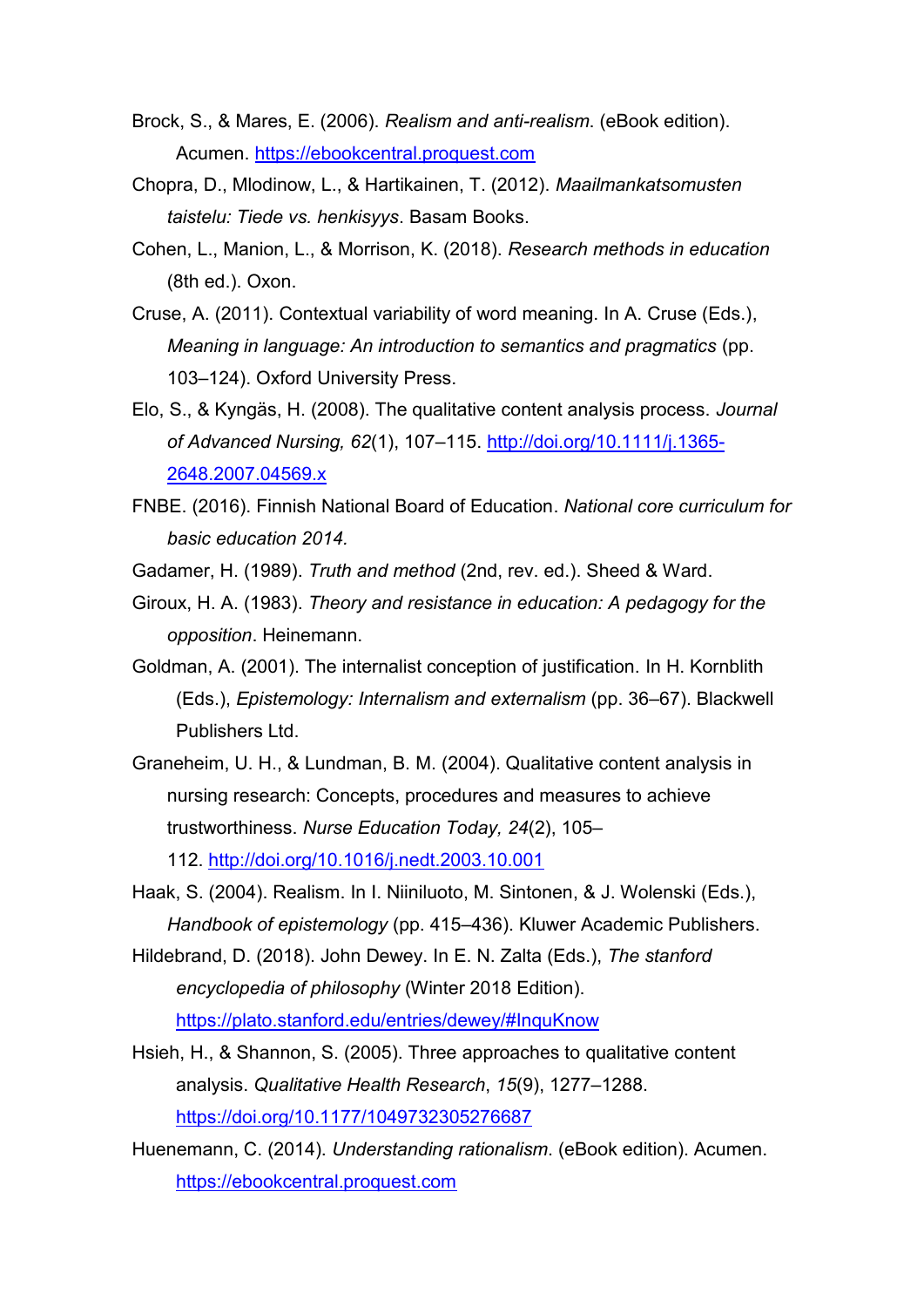- Inglis, F., Aers, L., & Inglis, F. (2008). *Key concepts in education*. (eBook edition). SAGE. [https://ebookcentral.proquest.com](https://ebookcentral.proquest.com/)
- Jamieson, D. (2008). Meta-ethics. In D. Jamieson (Eds.), *Ethics and the environment* (pp. 46–75). Cambridge University Press.
- Jamieson, D. (2008). Normative ethics. In D. Jamieson (Eds.), *Ethics and the environment* (pp. 76–101). Cambridge University Press.
- Kang, K. (2018). Language and ideology: Althusser's theory of ideology. *Language Sciences*, *70*, 68–81. <https://doi.org/10.1016/j.langsci.2018.06.008>

Kearney, M. (1988). *World view.* Chandler & Sharp Publishers.

Kelly, A. V. (2009). *The curriculum: Theory and practice*. Sage.

Kirkkohallitus. (2005). *Kirkon tilastollinen vuosikirja 2005*. Gummerus.

Kleinig, J., Keller, S., & Primoratz, I. (2014). *The ethics of patriotism: A debate.*  (eBook edition). Wiley.

[https://ebookcentral.proquest.com/lib/tampere/detail.action?docID=186909](https://ebookcentral.proquest.com/lib/tampere/detail.action?docID=1869095) [5](https://ebookcentral.proquest.com/lib/tampere/detail.action?docID=1869095)

- Kornblith, H. (2001). Internalism and externalism: A brief historical introduction. In H. Kornblith (Eds.), *Epistemology: Internalism and externalism* (pp. 1– 9). Blackwell Publishers Ltd.
- Kornblith, H. (2001). How internal can you get? In Hilary Kornblith (Eds.) *Epistemology: Internalism and externalism* (pp. 111–125). Blackwell Publishers Ltd.
- Korkeakoski, E. (1990). *Opetussuunnitelma opettajan näkökulmasta peruskoulun ala-asteella*. Tampereen yliopisto.
- Kuula, A. (2011). *Tutkimusetiikka: aineistojen hankinta, käyttö ja säilytys* (2nd, rev. ed.). Vastapaino.
- Kuusi, O. (1997). Ekologinen humanismi tulevaisuusajattelun muotona. In J. Heinonen, & O. Kuusi (Eds.) *Ekologinen humanismi* (pp. 9–27). Otava.
- Lammenranta, M. (2004). Theories of justification. In I. Niiniluoto, M. Sintonen, & J. Wolenski (Eds.), *Handbook of epistemology* (pp. 467–497). Kluwer Academic Publishers.

Lammenranta, M. (1993). *Tietoteoria*. Gaudeamus.

Lampinen, O. (2000). *Suomen koulutusjärjestelmän kehitys.* Gaudeamus.

Lehrer, K. (1974). *Knowledge.* Westview Press.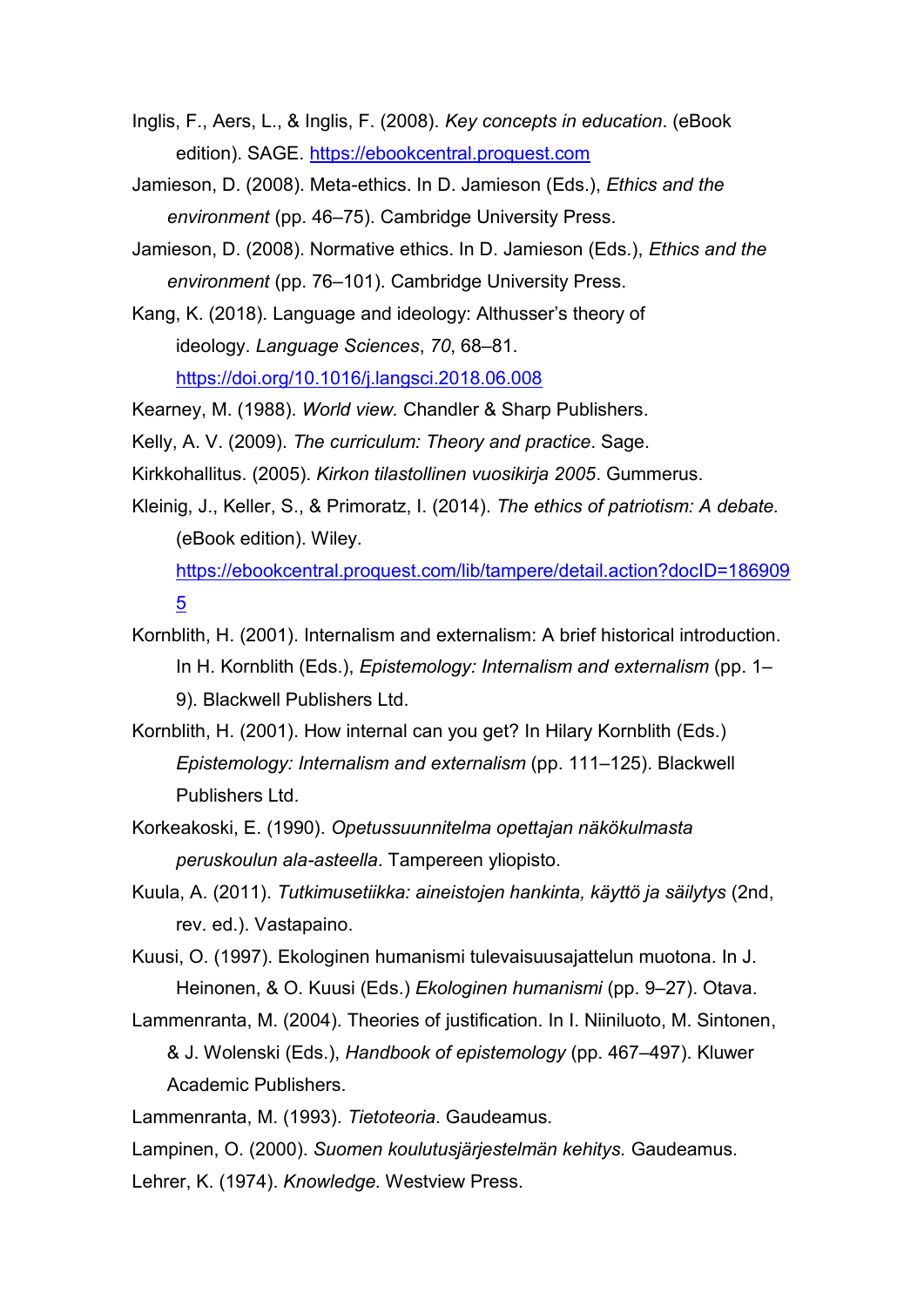Leinonen, J. (2011). *Tunnustuskirjojen lyhenteet ja viittauskäytännöt.* Luterilaiset tunnustuskirjat -Suomen evankelisluterilainen kirkko. <http://tunnustuskirjat.fi/viittaaminen.html>

- Lindén, J., Annala, J., & Coate, K. (2017). The role of curriculum theory in contemporary higher education research and practice', Theory and method in higher education research. In J. Huisman, & M. Tight (Eds.), *Theory and Method in Higher Education Research.* Vol. 3. Emerald, 137– 154. [http://www.emeraldinsight.com/doi/full/10.1108/S2056-](http://www.emeraldinsight.com/doi/full/10.1108/S2056-375220170000003008) [375220170000003008](http://www.emeraldinsight.com/doi/full/10.1108/S2056-375220170000003008)
- Lindén, J. (2010). *Kutsumuksesta palkkatyöhön? Perusasteen opettajan työn muuttunut luonne ja logiikka.* (Dissertation). Referred to at [https://trepo.tuni.fi/bitstream/handle/10024/66589/978-951-44-8001-](https://trepo.tuni.fi/bitstream/handle/10024/66589/978-951-44-8001-0.pdf?sequence=1&isAllowed=y) [0.pdf?sequence=1&isAllowed=y](https://trepo.tuni.fi/bitstream/handle/10024/66589/978-951-44-8001-0.pdf?sequence=1&isAllowed=y)
- McKernan, J. (2008). *Curriculum and imagination: Process theory, pedagogy and action research.* Routledge.
- McLaren, P. (2007). *Life in schools: An introduction to critical pedagogy in the foundations of education* (5th ed.). University of California.
- Metsämuuronen, J. (2006). *Laadullisen tutkimuksen käsikirja.* International Methelp Print.
- Mickelsson, R. (2015). *Suomen puolueet –Vapauden ajasta maailmantuskaan.*  Vastapaino.
- Määttänen, P. (1998). *Filosofia: Johdatus peruskysymyksiin.* Gummerus.
- Niiniluoto, I. (1984a). *Johdatus tieteenfilosofiaan: Käsitteen- ja teorianmuodostus.* Otava.
- Niiniluoto, I. (1984b). *Tiede, filosofia ja maailmankatsomus: Filosofisia esseitä tiedosta ja sen arvosta*. Otava.
- Norman, R. (2004). *On humanism.* Routledge.
- Nurmi, V. (1989). *Kansakoulusta peruskouluun.* WSOY.
- Official Statistics of Finland (OSF): Population structure [e-publication]. ISSN=1797-5395. 2013, Appendix table 2. Religious affiliation of the population, share of population, % 1950–2013. Statistics Finland. [http://www.stat.fi/til/vaerak/2013/vaerak\\_2013\\_2014-03-](http://www.stat.fi/til/vaerak/2013/vaerak_2013_2014-03-21_tau_002_en.html) [21\\_tau\\_002\\_en.html](http://www.stat.fi/til/vaerak/2013/vaerak_2013_2014-03-21_tau_002_en.html)

Oliver, M., & Salonen, S. (1997). *Filosofian historia*. Gummerus.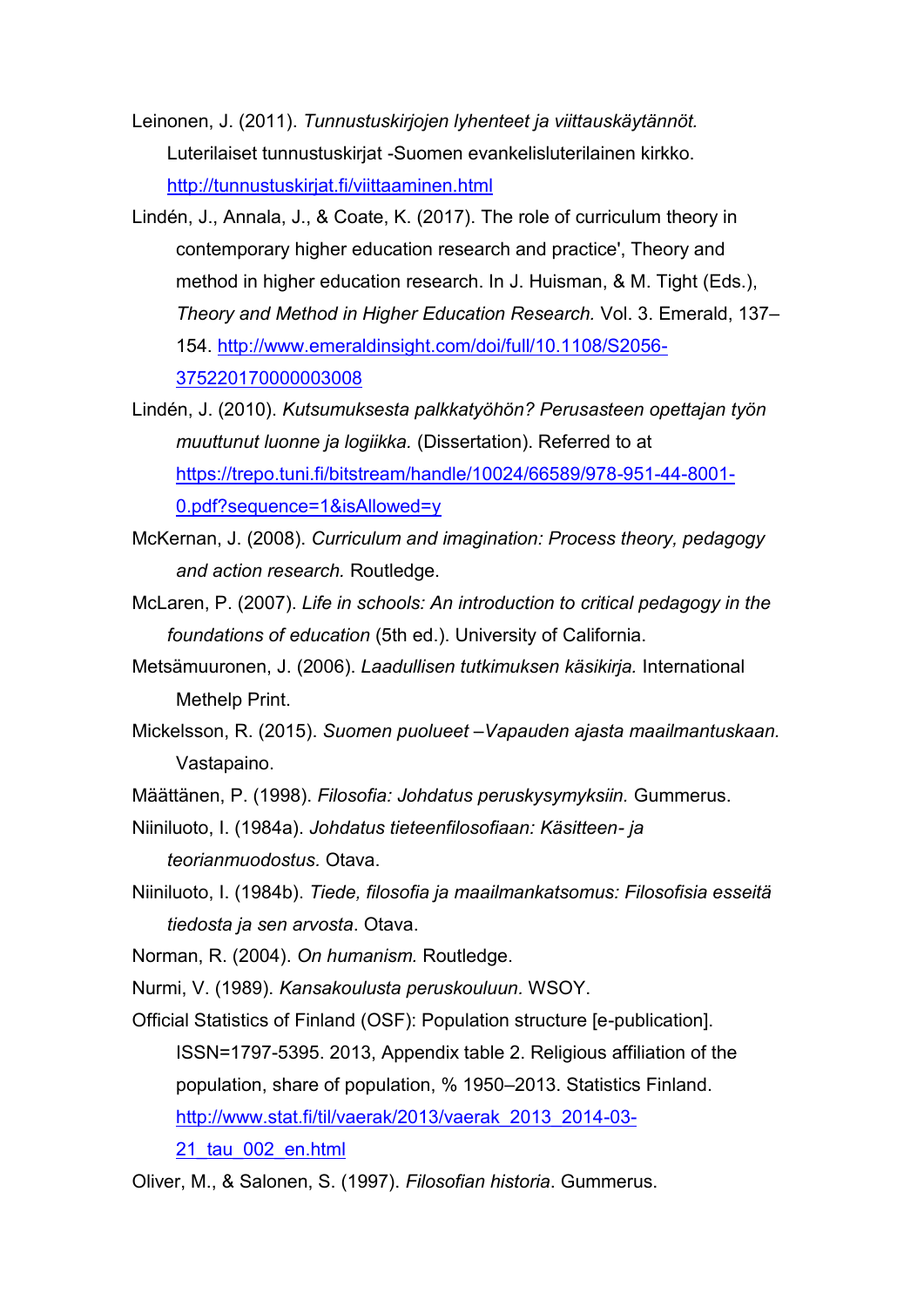- O'neill, J. (2007). Meta-ethics. In D. Jamieson (Eds.), *A companion to environmental philosophy* (pp. 163–176). Blackwell Publishers Ltd. <https://doi.org/10.1002/9780470751664.ch11>
- Opetusministeriö. (1971). Komiteanmietintö 1970: A4. Peruskoulun opetussuunnitelmakomitean mietintö I. Opetussuunnitelman perusteet. Opetusministeriö.
- Raatikainen, P. (2005). Ihmistieteet tiedettä vai tulkintaa? In A. Meurman-Solin, & I. Pyysiäinen (Eds.) *Ihmistieteet tänään* (pp. 39–61). Gaudeamus.
- Pietarinen, J., & Launis, V. (2002). Etiikan luonne ja alueet. In S. Karjalainen, V. Launis, R. Pelkonen, & J. Pietarinen (Eds.), *Tutkijan eettiset valinnat* (pp. 42–57). Gaudeamus.
- Pietarinen, J. (1997). Humanismi ja luonnon monimuotoisuus. In J. Heinonen, & O. Kuusi (Eds.), *Ekologinen humanismi* (pp. 31–46). Otava.
- Pietarinen, J. Pyhältö, K., & Soini, T. (2017). Shared sense-making in curriculum reform – orchestrating the local curriculum work. *Scandinavian Journal of Educational Research, 63*(4), 491–505. <http://doi.org/10.1080/00313831.2017.1402367>
- Pinar, W. F., Reynolds, W. M., Slattery, P., & Taubman, P. M. (1995). *Understanding curriculum: An introduction to the study of historical and contemporary curriculum discourses.* Peter Lang.

Puolimatka, T. (2011). *Kasvatus, arvot ja tunteet* (2nd rev. ed.). Suuntakirjat.

Puolimatka, T. (1995). *Kasvatus ja filosofia*. Kirjayhtymä.

Rokka, P. (2011). *Peruskoulun ja perusopetuksen vuosien 1985, 1994 ja 2004 opetussuunnitelmien perusteet poliittisen opetussuunnitelman teksteinä.* (Dissertation). Referred to at

[https://trepo.tuni.fi/handle/10024/105891/browse?type=author&value=Rokk](https://trepo.tuni.fi/handle/10024/105891/browse?type=author&value=Rokka%2C+Pekka) [a%2C+Pekka](https://trepo.tuni.fi/handle/10024/105891/browse?type=author&value=Rokka%2C+Pekka)

- Saari, A., Tervasmäki, T., & Värri, V. (2017). Opetussuunnitelma valtiollisen yhtenäisyyden rakentajana. In T. Autio, L. Hakala, & T. Kujala (Eds.), *Opetussuunnitelmatutkimus: Keskustelunavauksia suomalaiseen kouluun ja opettajankoulutukseen* (pp. 85–108). Tampere University Press.
- Schwandt, T. A, Lincoln, Y. S., & Guba, E. G. (2007). Judging interpretations: But is it rigorous? Trustworthiness and authenticity in naturalistic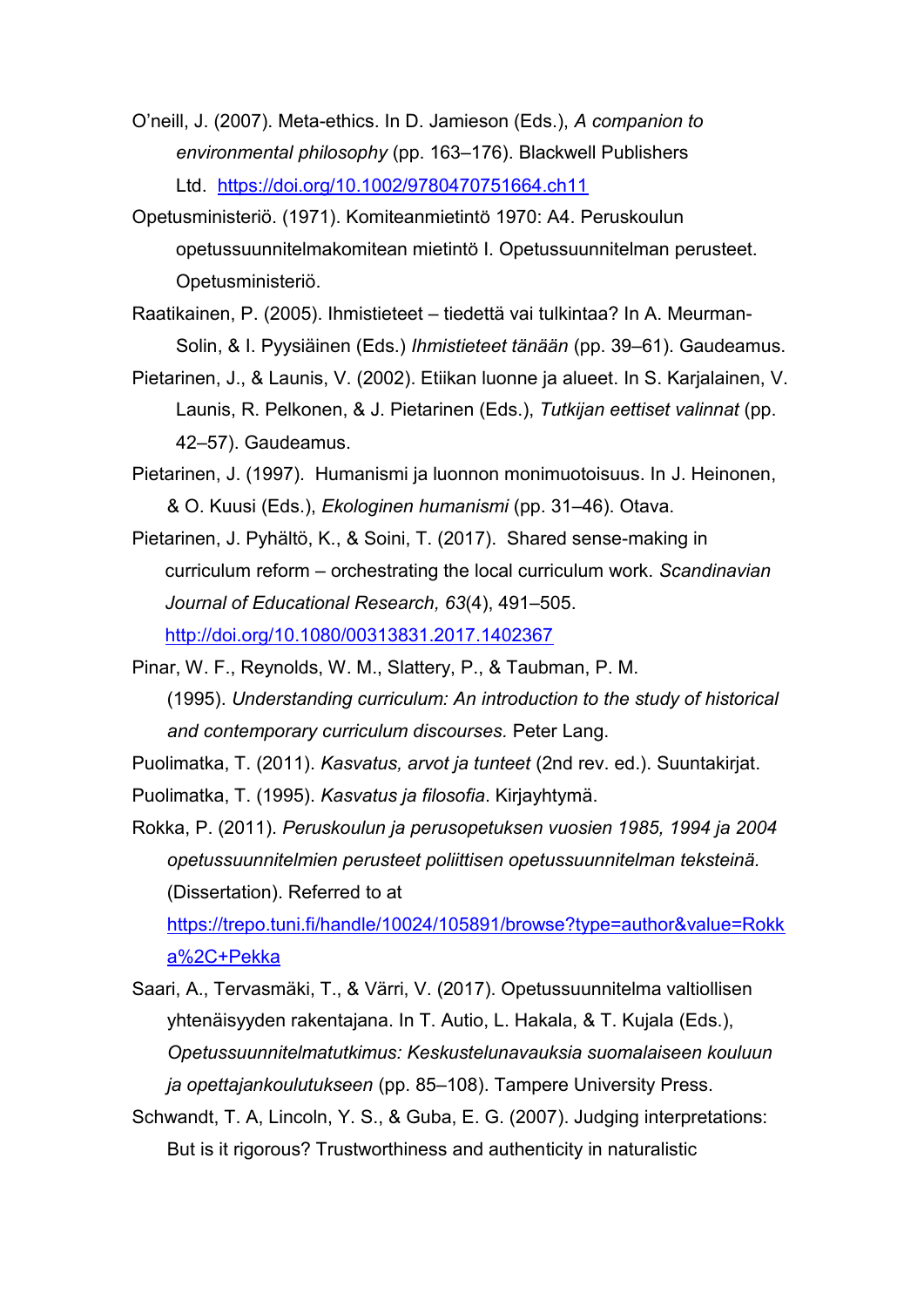evaluation. In T. Schwandt, Y. Lincoln, E. Guba, & S. Mathison. (Eds.), *New Directions for Evaluation, 2007*(114), 11–25*.* <http://doi.org/10.1002/ev.223>

- Sepänmaa, Y. (1997). Ekologinen estetiikka ja humanismi. In J. Heinonen, & O. Kuusi (Eds.) *Ekologinen humanismi* (pp. 204–216). Otava.
- Siljander, P. (2014). *Systemaattinen johdatus kasvatustieteeseen. Peruskäsitteet ja pääsuuntaukset.* Vastapaino.
- Smith, M. (2004). *Ethics and the a Priori: Selected Essays on Moral Psychology and Meta-Ethics.* Cambridge University Press.
- Soini-Ikonen, T., Pyhältö, K., & Pietarinen, J. (2020, February 20). Publications. *Learning and Development in School: Research Group*. [www.learninginschool.fi](http://www.learninginschool.fi/)
- Sullanmaa, J., Pyhältö, K., Pietarinen, J., & Soini, T. (2019). Curriculum coherence as perceived by district-level stakeholders in large-scale national curriculum reform in Finland. *The Curriculum Journal, 30*(3), 244– 263*.* <http://doi.org/10.1080/09585176.2019.1607512>
- Suomen evankelis-luterilainen kirkko. (2020). Jäsentilasto 1999–2019. <https://www.kirkontilastot.fi/viz?id=130>
- Tuomi, J., & Sarajärvi, A. (2018). *Laadullinen tutkimus ja sisällönanalyysi*. Tammi.
- Valtioneuvosto 2020 a. Hallituksen tiedot ja kokoonpano. 50. Paasio 27.5.1966– 22.3.1968.

<https://valtioneuvosto.fi/tietoa/historiaa/hallitukset-ja-ministerit/raportti/-/r/m1/50>

Valtioneuvosto 2020 b. Hallituksen tiedot ja kokoonpano. 51. Koivisto 22.3.1968–14.5.1970.

<https://valtioneuvosto.fi/tietoa/historiaa/hallitukset-ja-ministerit/raportti/-/r/m1/51>

Valtioneuvosto 2020 c. Hallituksen tiedot ja kokoonpano. 72. Katainen 22.6.2011–24.6.2014.

<https://valtioneuvosto.fi/tietoa/historiaa/hallitukset-ja-ministerit/raportti/-/r/m1/72> Valtioneuvosto 2020 d. Perusopetuksen tuntijaon uudistamistyöryhmä.

[https://valtioneuvosto.fi/hanke?tunnus=OKM069:00/2011&fbclid=IwAR0DBwh-](https://valtioneuvosto.fi/hanke?tunnus=OKM069:00/2011&fbclid=IwAR0DBwh-CPlQHcAGoYRNW-8GNQC-blARai3QNwDEVpqiQemEfH2uBx2a8dI)

[CPlQHcAGoYRNW-8GNQC-blARai3QNwDEVpqiQemEfH2uBx2a8dI](https://valtioneuvosto.fi/hanke?tunnus=OKM069:00/2011&fbclid=IwAR0DBwh-CPlQHcAGoYRNW-8GNQC-blARai3QNwDEVpqiQemEfH2uBx2a8dI)

Vitikainen, K. (2017). *Kunnon muslimi ja kunnon kansalainen: Turkkilaisten imaamisaarnaajalukioiden oppikirjojen ilmentämän maailmankatsomuksen*